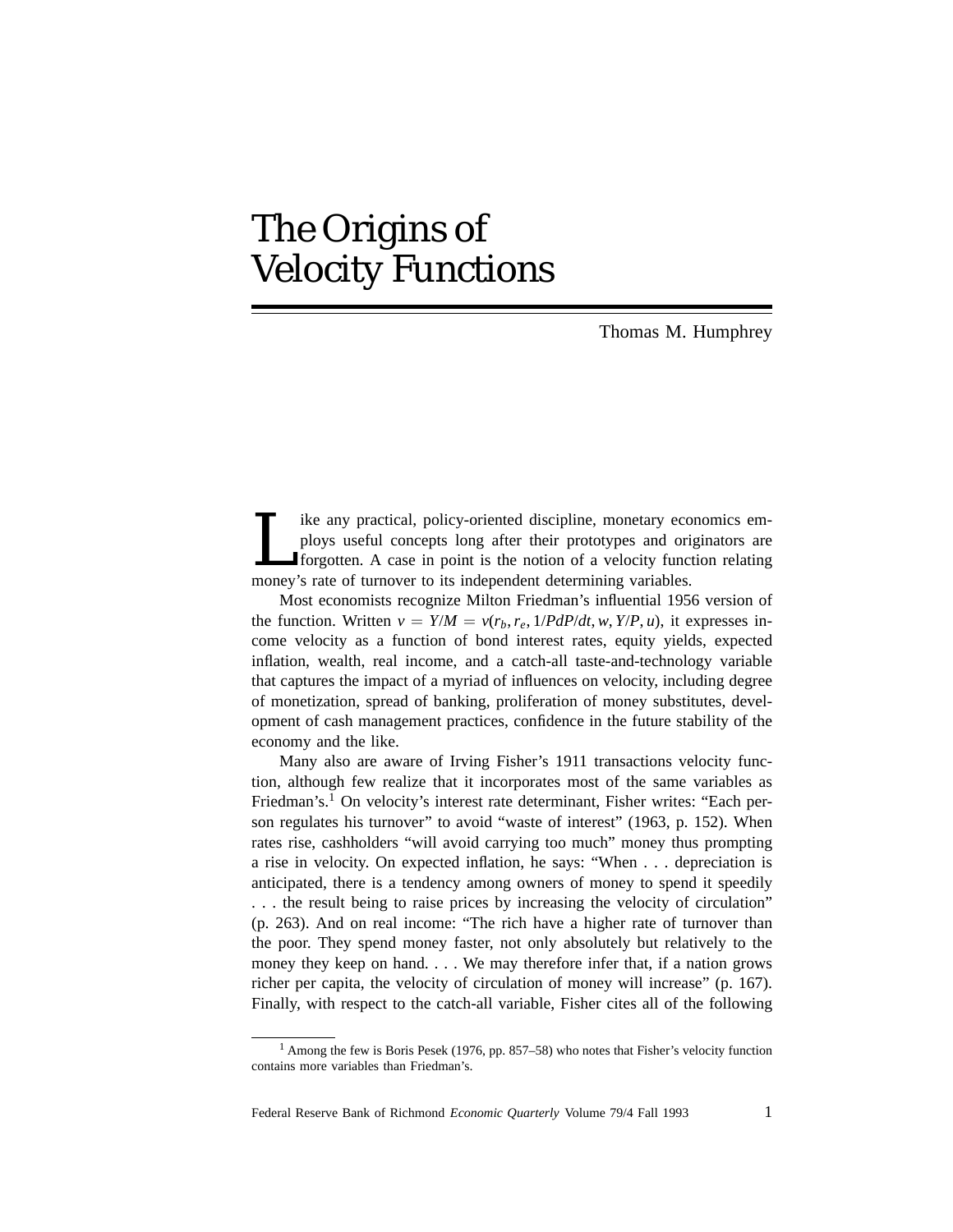as affecting velocity: "habits as to thrift and hoarding," "book credit," "use of checks," "frequency and regularity of receipts and payments," "density of population," and "extent and speed of transportation" (p. 79). A comprehensive list indeed.

The purpose of this article, however, is not to evaluate Friedman's and Fisher's velocity functions. Rather it is to correct the impression that such functions begin with Fisher. Thus J. S. Cramer (1992), in his authoritative article "Velocity of Circulation" in Volume 3 of the *New Palgrave Dictionary of Money and Finance,* traces the concept to the equation of exchange "which is due to Irving Fisher" (p. 757). Countless macro and money and banking textbooks echo this view. Even Merton Miller and Charles Upton's 1975 classic *Macroeconomics: A Neoclassical Introduction* categorically asserts that the term "velocity of circulation" is "associated with Irving Fisher" (1986, p. 231). Such statements overlook 250 years of monetary theorizing. For, as demonstrated below, the notion of a functional relationship between velocity and its determinants dates from the middle of the seventeenth century and received frequent restatement throughout the eighteenth and nineteenth centuries before being bequeathed to Fisher and his successors in the twentieth. Seen in this perspective, Fisher emerges not as the originator of velocity functions but rather as a particularly innovative recipient of them.

Before documenting the latter assertion, however, it should be noted that one era's velocity determinants become another's money-stock components. Changes in the definition of money ensure as much. Thus modern analysts define money to include coin, paper currency, and deposits subject to check. By contrast, most of the pre-Fisher velocity theorists discussed below defined money as consisting solely of gold and silver coin. They excluded bank notes and deposits on the ground that such instruments lack the unconditional power of specie to settle final transactions and thus are not money per se but rather devices to accelerate money's velocity. Consequently, they saw note and deposit expansions and contractions as velocity shifts rather than as money-stock shifts. Their view may seem strange to the modern reader accustomed to regarding notes and deposits as cash, but it was entirely consistent with their metallist conception of money.

# **1. THE FIRST VELOCITY FUNCTION**

Sir William Petty (1623–1687) enunciated the first velocity function, albeit in verbal rather than algebraic form, in his *A Treatise of Taxes and Contributions* (1662) and *Verbum Sapienti* (1664). He did so in an effort to estimate the amount of money—defined by him as consisting solely of gold coin necessary to support the commercial activity of a nation. This amount he saw as depending on velocity or its inverse, the ratio of money to trade. Unlike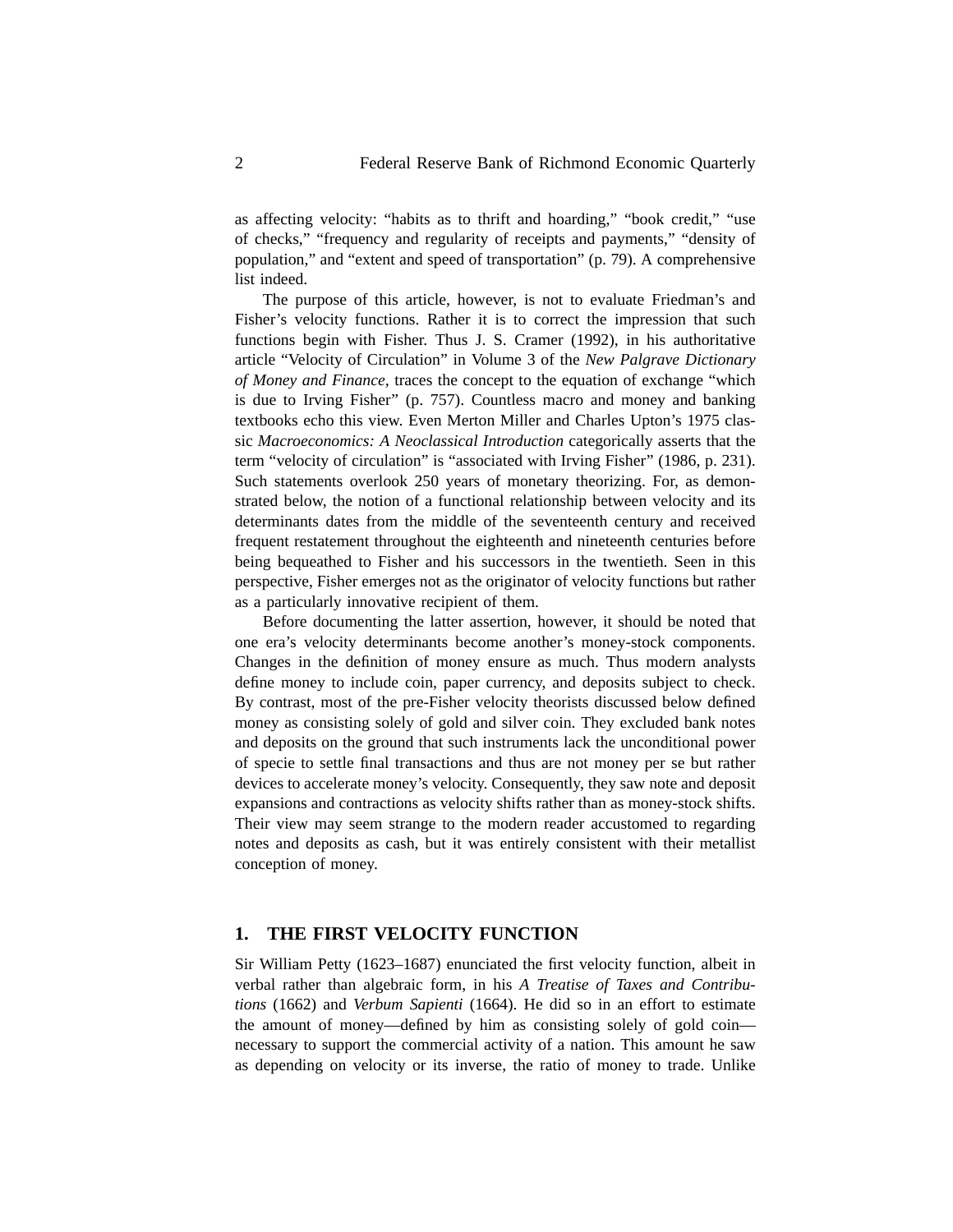writers such as John Briscoe (1696), who identified the requisite money stock with national income and so assumed a ratio of unity, Petty treated it as a fractional magnitude.<sup>2</sup> His pathbreaking statistical studies of the economies of Ireland and England had convinced him that the money stock was but a small part of national expenditure, which meant that a velocity coefficient greater than 1 existed to adjust money to the needs of trade. Here is the origin of the notion of velocity as the multiplier that equates the stock of money with the flow of income.<sup>3</sup>

Petty's statistical studies also suggested certain institutional characteristics that determine velocity. His function embodies these characteristics in the form of five independent variables: (1) frequency of payments, (2) size of payments, (3) income, (4) its distribution among socioeconomic classes, and (5) banking.

Of these variables, the first enters the function with a positive sign, reflecting Petty's belief that the more frequently income recipients are paid, i.e., the shorter the pay period, the less cash per unit of income they need to hold between paydays and so the higher is velocity. Illustrating this point, Petty claimed that workers receiving wages once per week would spend a unit of money an average of 52 times a year whereas landlords receiving rents quarterly would spend the same monetary unit only 4 times per year.<sup>4</sup>

Unlike the payment-interval variable, Petty's size-of-payments variable bears a negative sign. He believed larger payments require a greater accumulation of cash in advance relative to income than do smaller payments. To him, many small payments at short intervals spelled a higher velocity than did a few large payments at long intervals.<sup>5</sup>

Like Fisher, Petty saw income entering the function with a positive sign. "The most thriving men," he said, "keep little . . . money by them, but turn and wind it into various commodities to their great profit" (quoted in Marshall [1923], p. 41). Evidently he believed that scale economies in cash holding permit the rich to hold smaller balances in relation to their incomes than do the poor so that velocity rises with incomes. Only such economies can explain why

<sup>&</sup>lt;sup>2</sup> On Briscoe's formula *money stock* = *national income*, see Heckscher (1983), p. 224, Schumpeter (1954), pp. 314–15, and Viner (1937), p. 42.

<sup>&</sup>lt;sup>3</sup> On Petty's contribution see Holtrop (1929), Roncaglia (1985), Schumpeter (1954), and Wu (1939).

<sup>&</sup>lt;sup>4</sup> Petty's frequency-of-payments analysis launched a line of research leading to modern endogenous payment period models. See Grossman and Policano (1975) and the references cited there. In such models, rises in the cost of holding cash induce agents to shorten the pay interval and increase velocity. Such was the case in the German hyperinflation of 1923 when employers, to avoid the astronomical depreciation cost of holding marks to meet the wage bill, started paying workers daily rather than weekly.

<sup>5</sup> Recent theorizing on this point tends to support Petty. Thus Grossman and Policano (1975) model the case where households purchase some goods more frequently, and other goods less frequently, than they receive income. The model predicts that velocity will rise with purchasers' holdings of the first class of goods and fall with holdings of the second.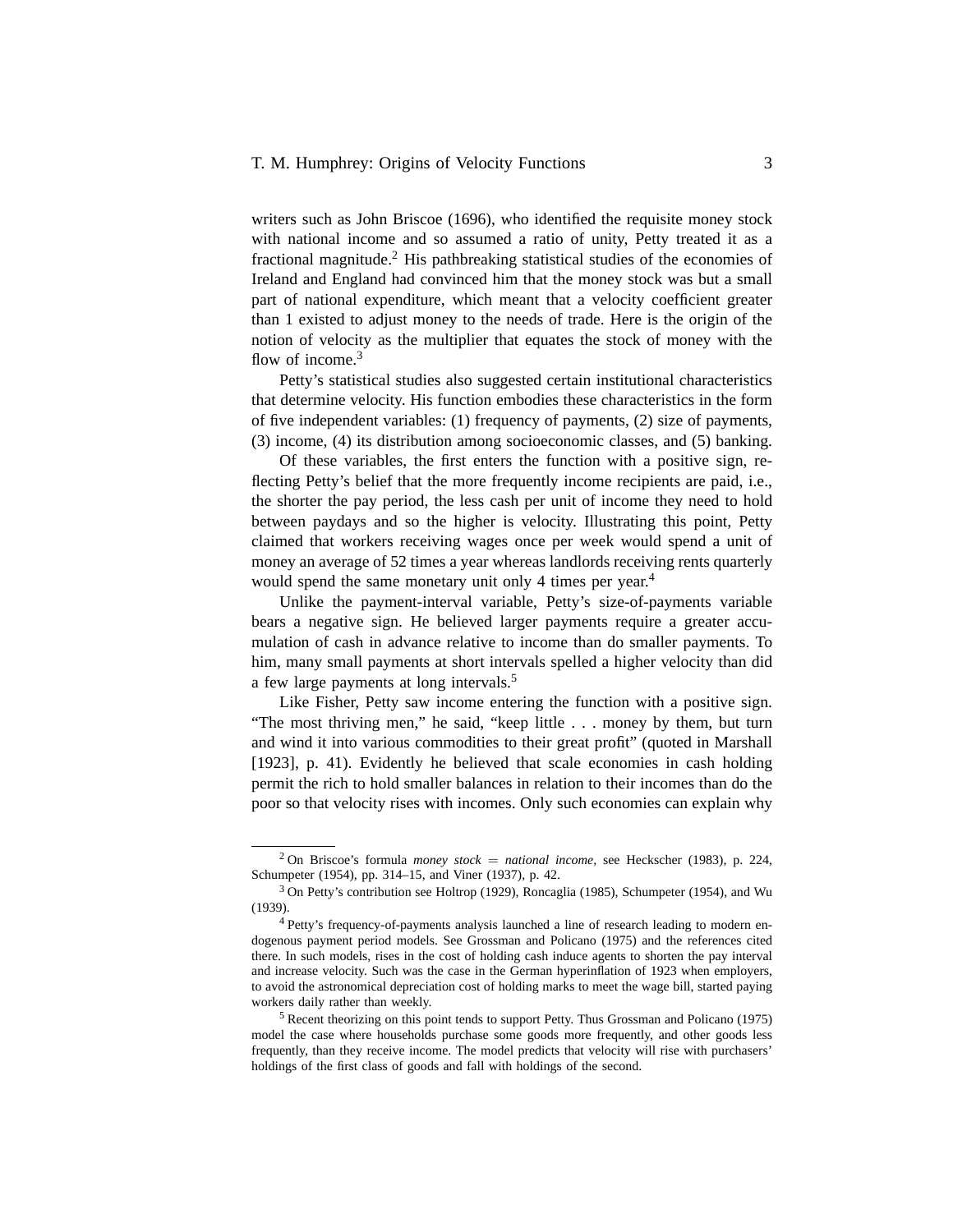his "thriving men" hold so little money and spend it so fast. Certainly he did not see money as a luxury good whose velocity varies inversely with income. Pierre Boisguilbert (1704) enunciated the luxury-good hypothesis when, in his *Dissertation de la nature des richesses,* he declared that a coin spent by the poor has a velocity "a hundred times more" than one spent by the rich "in whose coffers large sums of money may remain useless for months and whole years at a time" (quoted in Hutchison [1988], p. 110).

The fourth velocity-determining variable in Petty's function is the distribution of income across socioeconomic classes. Because workers, landlords, and other income recipients have different pay periods, their transaction needs for cash per unit of income and thus their velocities differ. The economywide aggregate velocity figure, being a weighted average of the various velocities of the income groups, obviously depends on relative shares and the fraction of the money stock each group commands. Indeed, as mentioned below, Petty employed such weights to estimate aggregate velocity.

As for banks, Petty saw them as speeding up velocity. "Where there are banks," he wrote, "less money is necessary to drive a trade" (quoted in Wu [1939], p. 37). In his view, banks economize on the use of money—that is, gold coin—by issuing money substitutes in the form of notes. The notes effectuate transactions formerly mediated by gold, thus freeing the latter for other uses. With less money required to circulate trade, the velocity of the remaining stock increases. It is easy to understand why Petty regarded the spread of banks as a form of technological progress. Banks saved on scarce metallic reserves, thus enabling a given volume of transactions to be supported by a smaller gold stock or a larger volume of transactions by a given stock. "A bank," he wrote, "doth almost double the effect of our coined money" (quoted in Spengler [1954], p. 415). In doing so, banks helped reduce the real resource cost of effecting the nation's business.

Having specified velocity's determinants, Petty used the velocity concept, together with the exchange identity  $MV = Y$ , to estimate the minimum amount of money required to finance a given volume of income and trade. Assuming a national income of £40 million, he reckoned that, if money traveled a weekly circuit from employers to workers and back, annual velocity would be 52, thus rendering a money stock of £40/52 million sufficient to meet the needs of trade. If, instead, the income circuit involved quarterly rent and tax payments alone, then velocity would be 4. In this case, a money stock of £10 million would be required to accommodate trade. Finally, if money had to traverse both circuits at once, aggregate velocity *V*, the average of the individual circuit velocities  $V_1$  and  $V_2$  weighted by their circuit money shares  $M_1/(M_1 + M_2)$  and  $M_2/(M_1 + M_2)$  would be roughly 7.5 and the corresponding required money stock *M* would total approximately £5.5 million. That is,  $V = V_1[M_1/(M_1 + M_2)] + V_2[M_2/(M_1 + M_2)] = 52\{[40m/52]/[(40m/52) +$  $10m$ } + 4{ $10m/[(40m/52) + 10m]$ } = 7.429  $\approx$  7.5 and  $M = Y/V = 40m/7.5$  =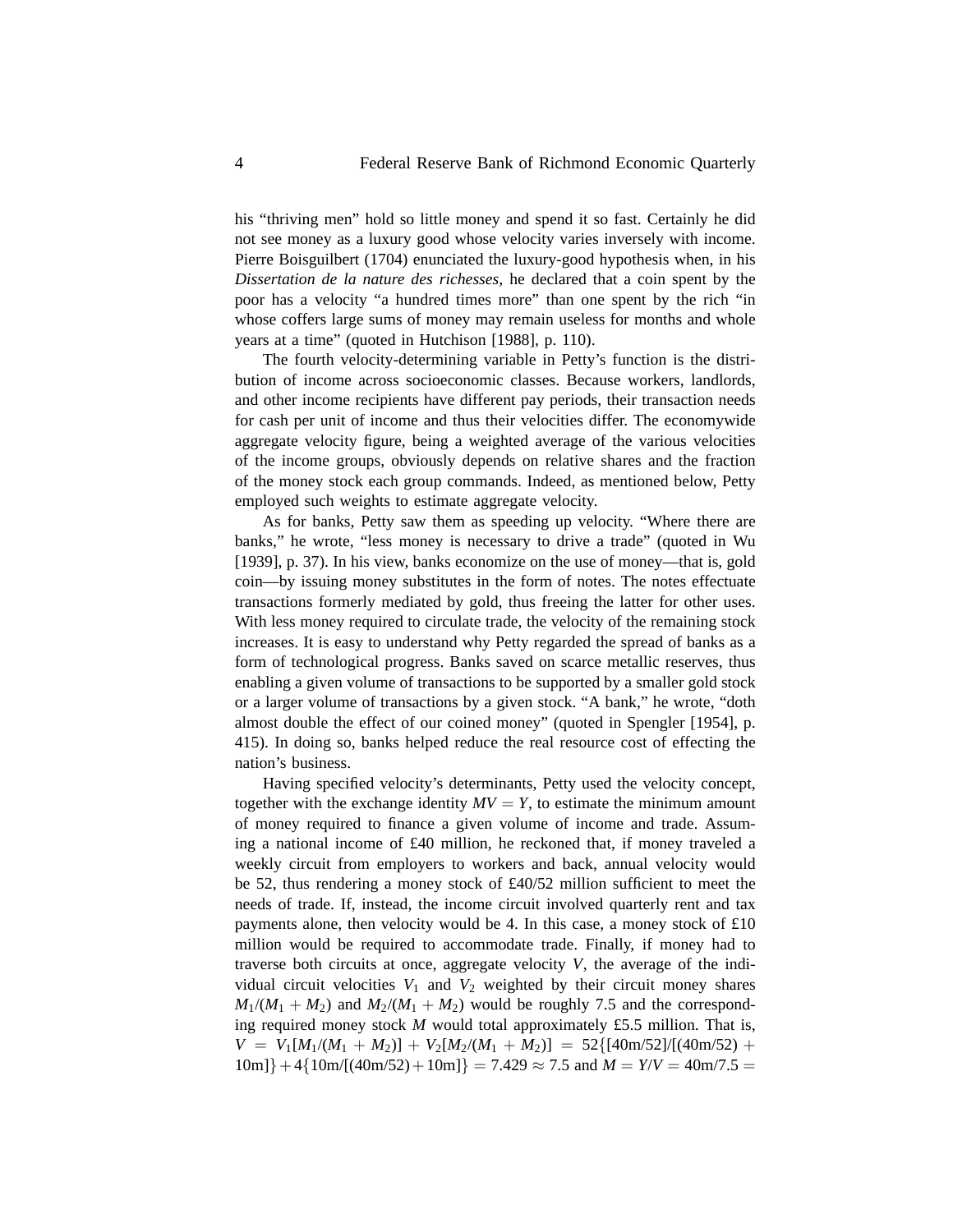£5.333 million  $\approx$  £5.5 million.<sup>6</sup> In still another calculation, Petty, using agricultural income as a proxy for national income, estimated money's annual income velocity to be 10.

# **2. JOHN LOCKE'S FUNCTION**

John Locke's (1632–1704) place in the history of velocity theory is secured by three contributions.<sup>7</sup> He was the first to explicitly relate velocity functions to the underlying money demand functions of cashholders, a point barely hinted at by Petty. In his *Some Considerations of the Consequences of the Lowering of Interest and Raising the Value of Money* (1691) he sought to "consider how much money [defined by him as gold coin] it is necessary to suppose must rest constantly in each man's hand, as requisite to the carrying on of trade" (quoted in Vickers [1959], p. 58). For laborers and their employers, he estimated this amount to be a fiftieth part of wages, for brokers (i.e., merchants and tradesmen) a twentieth part of their annual returns, and for landlords and their tenants one-fourth of the yearly revenue of land. Elsewhere, however, he halved these requisite amounts, presumably on the grounds that credit could substitute for money in driving trade.

Second, while retaining Petty's income, pay period, and distributional arguments, he introduced a new variable, the interest rate, into the velocity function. He viewed the interest rate as measuring the opportunity cost of holding money, a noninterest-earning asset, instead of assets yielding an explicit rate of return. A fall in the rate, he argued, lowers the cost of holding idle balances. In so doing it increases the quantity of such balances demanded. As a result, bankers and other monied men are, in his words, "content to have more money lie dead by them" when rates fall (quoted in Holtrop [1929], p. 506). The consequent rise in the quantity of money held per unit of income lowers velocity.

Motivating Locke's analysis of velocity's interest rate determinant was his strong opposition to contemporary English proposals for a legal 4 percent interest rate ceiling. As noted by Leigh (1974), he feared that the imposition of a below-equilibrium rate would depress output and employment in two ways. First, it would deprive the country of the money needed to drive trade. By precipitating capital outflows financed by corresponding drains of gold, the artificially low rate would create a shortage of money as investors moved their funds abroad to realize higher foreign yields. Second, it would lower velocity by reducing the cost of holding idle balances in the manner described above. Together, the velocity and money-stock reductions would constitute a contraction

 $6$  Petty actually expressed the required money stock  $M$  as half the sum of the individual circuit stocks  $M_1$  and  $M_2$ . That his expression is equivalent to the ratio of income to aggregate velocity  $M = Y/V$  can be seen by substituting into the latter equation his assumptions  $V = (M_1V_1 + M_2V_2)/(M_1 + M_2)$  and  $M_1V_1 = M_2V_2 = Y$  to obtain  $M = (M_1 + M_2)/2$ .

 $7$  On Locke, see Holtrop (1929), Leigh (1974), and Vickers (1959).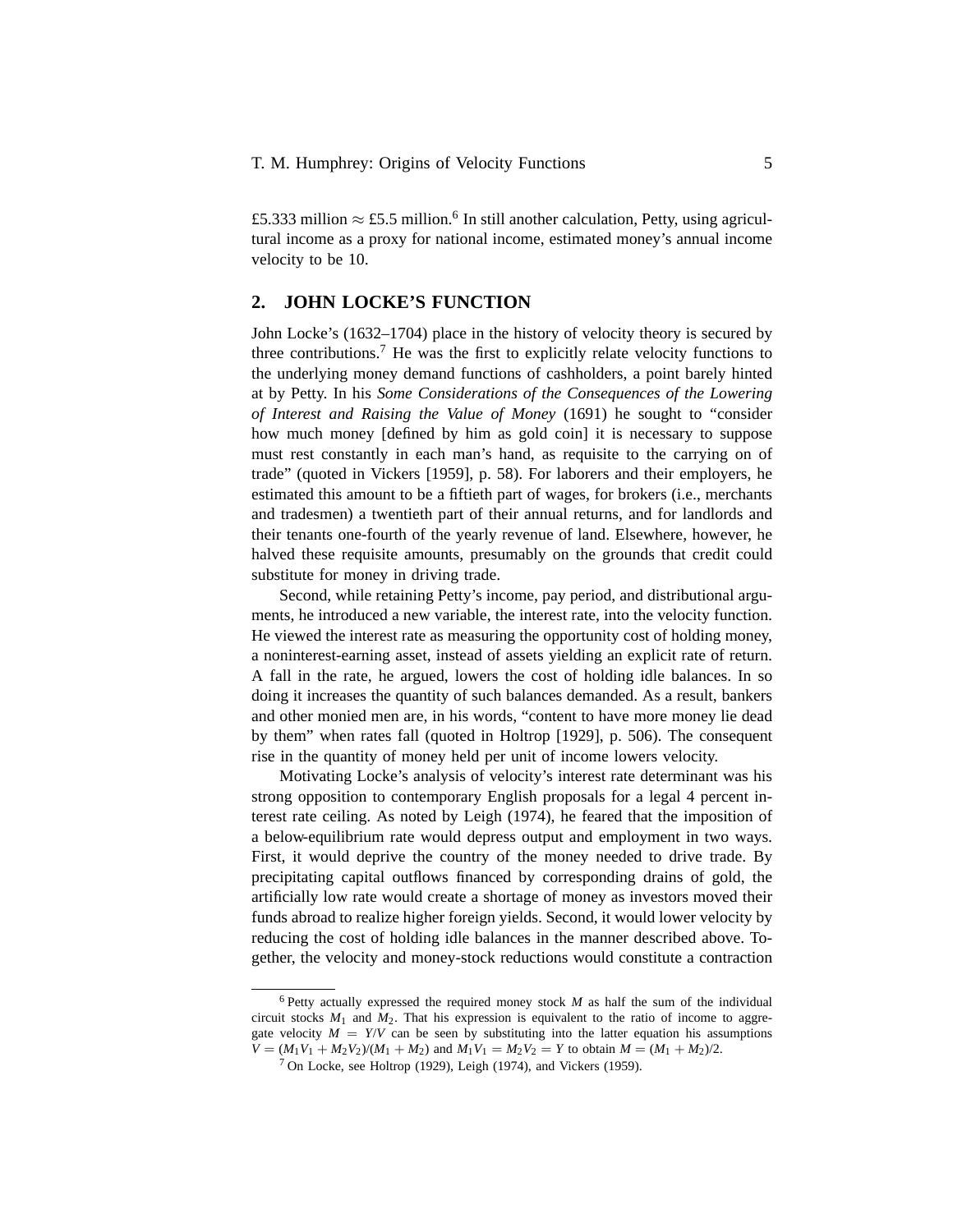of aggregate demand. With English prices imperfectly flexible or exogenously given from world markets by purchasing power parity considerations, the aggregate demand contractions would cause corresponding contractions in real activity. For this reason, Locke advocated removal of rate ceilings so that money, velocity, spending, output, and employment could return to their equilibrium levels.

Third, Locke said that velocity could be speeded up if there were fewer middlemen standing between producers and consumers. Here is the origin of the notion that velocity varies inversely with the number of stages of production separating raw materials from finished product and so increases with the degree of vertical integration.

Like Petty, Locke regarded velocity increases as beneficial. Such increases either reduced the quantity of money required to support a given volume of trade or raised the volume of trade that could be supported by a given stock of money. To this end, he recommended a shortening of pay periods. By enhancing velocity, such shortening would be "better for trade, and consequently for everybody (for more money would be stirring and less would be necessary to do the business)" (quoted in Hutchison [1988], p. 65). He failed, however, to note the equivalence of velocity increases and money-stock increases in raising the price level in a closed economy. Not until 1755 was this equivalence articulated in published form. And the first economist to do so was Richard Cantillon (1680–1734), the foremost velocity theorist of the eighteenth century.

# **3. RICHARD CANTILLON**

The prize for introducing the largest number of variables into an eighteenthcentury velocity function goes to Cantillon.<sup>8</sup> Certainly his function, as presented in his 1755 *Essai sur la nature du commerce en général*, was the most elaborate to be found in the literature of that era. As the premier economist of his day, he possessed a profound understanding of the real forces shaping velocity. And as a banker and foreign exchange specialist who amassed two fortunes speculating on the South Sea Bubble and Mississippi System schemes, he also had a keen appreciation of the monetary and financial forces involved. Some of these forces—urbanization, monetization, growing financial sophistication, advent of new credit facilities and the like—pertained to France's emerging transition from a predominantly agricultural economy to a mercantile and manufacturing one. Others were stressed by his predecessors, Petty and Locke, whose metallist conception of money he also shared. All were assimilated into Cantillon's velocity analysis. Thus his velocity function contains the following arguments: (1) income, (2) frequency of payments, (3) size of payments, (4) stages of production, (5) interest rates, (6) distribution among social classes,

<sup>8</sup> On Cantillon, see Bordo (1983) and Murphy (1986).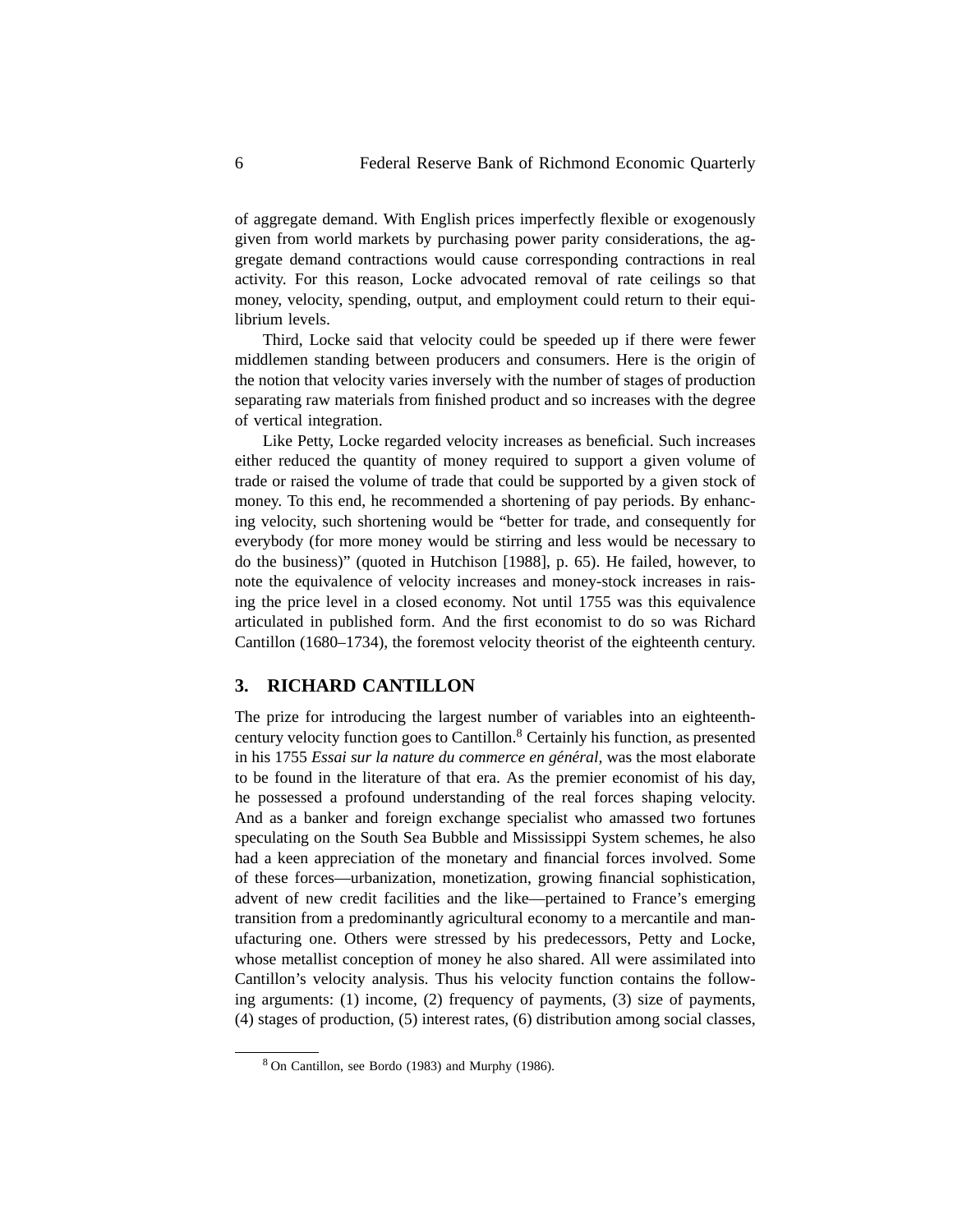# T. M. Humphrey: Origins of Velocity Functions 7

(7) banking, (8) trade credit, (9) extent of barter, (10) urbanization (monetization), (11) hoarding, (12) uncertain expectations of the future, and (13) minimum denomination restrictions on asset purchases. Of these, the first seven he took from Petty and Locke. The last six, however, were original with him.

According to Cantillon, urbanization, hoarding, uncertainty, and minimum denomination restrictions all tend to reduce velocity. Trade credit and barter, on the other hand, enlarge it. Urbanization—the growth of cities and towns expands the sphere of money transactions relative to barter transactions and production for one's own use. It does so because "all country produce is furnished by labour which may . . . be carried on with little or no actual money" whereas "all merchandise is made in cities or market towns by the labour of men who must be paid in actual money" (1964, p. 143). The resulting monetization of economic activity boosts the demand for cash per unit of income so that velocity falls. Hoarding likewise slows velocity as "many miserly and timid people bury and hoard cash for considerable periods" (p. 147). Similarly, uncertainty induces people to "keep some cash in their pockets or safes against unforeseen emergencies and not to be run out of money" (p. 147). The consequent rise in the precautionary demand for cash lowers velocity. Finally, minimum denomination restrictions, which establish lower limits or floors to the size of asset purchases, retard velocity by compelling agents to "keep out of circulation small amounts of cash until they have enough to invest at interest or profit" (p. 147).

Working in the opposite direction is the use of trade credit, clearing arrangements, and other substitutes for money.<sup>9</sup> These items, by allowing businessmen to dispense with money in financing ongoing commercial transactions and by permitting them to cancel claims against each other so that only net balances need be paid, "seem to economize much cash in circulation, or at least to accelerate its movement" (p. 141). Thus it "is not without reason that it is commonly said that commercial credit makes money less scarce." The same is true of barter which likewise reduces the need for cash and so raises velocity.

Taking these factors into account, Cantillon estimated income velocity to be 9. With all determinants of money demand considered, he calculated that a country's money stock *M* should be one-third of landowners' annual rent *R*. Since he reckoned rent to constitute one-third of the value of annual produce *Y*, he obtained velocity *V* as  $V = (R/M)(Y/R) = Y/M = 3 \times 3 = 9$ . His estimate, which like Petty's used farm income as a proxy for national income, was close to Petty's estimate of 10.

<sup>9</sup> Cantillon's analysis thus implies a U-shaped pattern over time for velocity in developing economies. At first, increasing monetization causes velocity to fall. Thereafter, increasing financial sophistication and the growth of money substitutes cause velocity to rise. Recent work in the Cantillon tradition offers strong empirical support for this hypothesis. See the studies of Ireland (1991) and Bordo and Jonung (1987).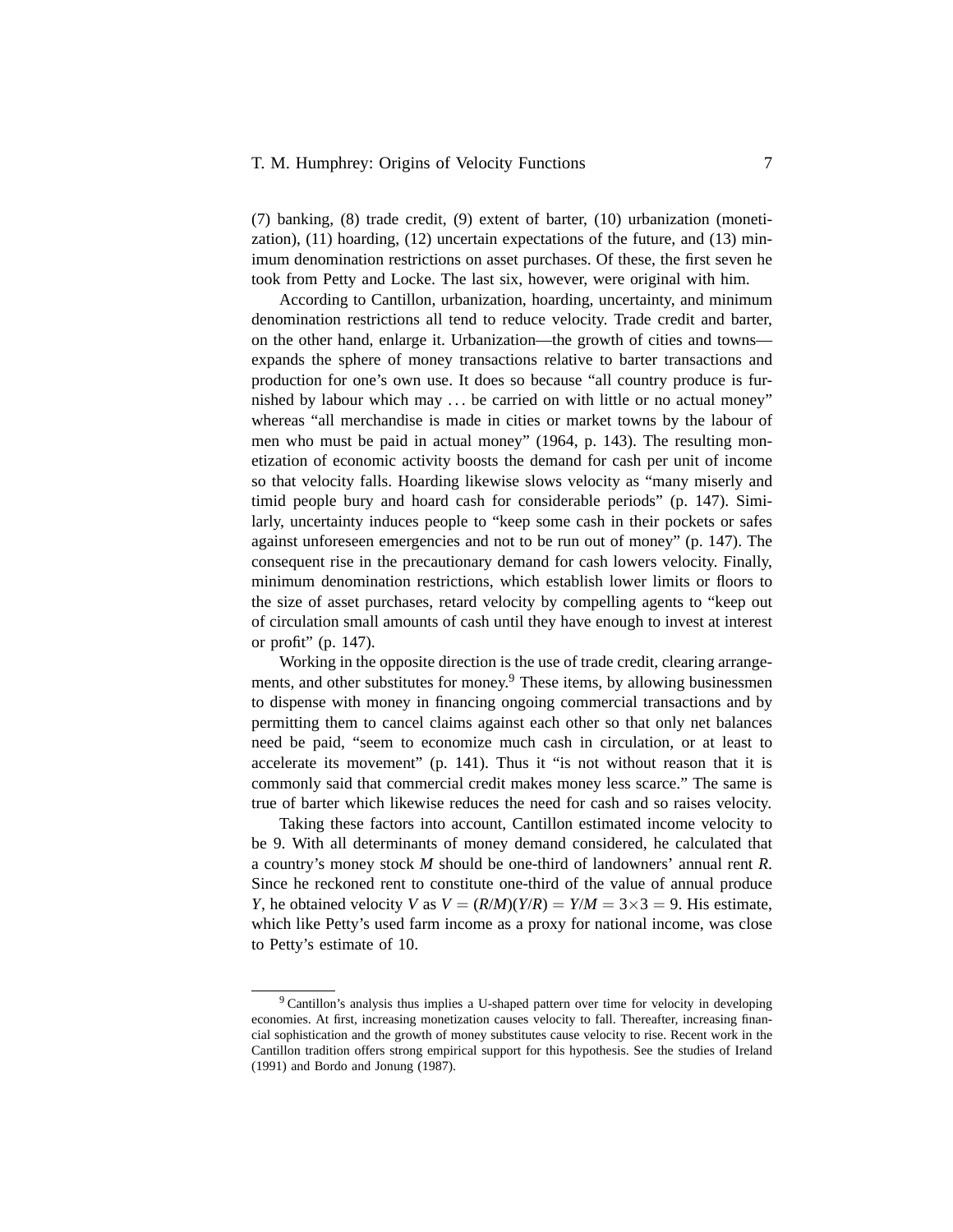# **4. INTRODUCTION OF INFLATIONARY EXPECTATIONS INTO THE FUNCTION**

Cantillon, in his list of velocity determinants, had neglected to include inflationary expectations. This step was taken in the first three decades of the nineteenth century by economists who had witnessed the debacle of the French assignats (1794–1796). This episode, Western Europe's first hyperinflation, left a lasting impression. It revealed that excessive monetary expansion, by generating anticipations of future inflation, could precipitate a flight from cash and a corresponding rise in velocity such that prices would rise even faster than the money stock. It was an easy task to incorporate this lesson into velocity theory.

Henry Thornton (1760–1815), in his 1802 *Paper Credit of Great Britain,* was the first to do so. He said that when cashholders extrapolate observed current falls in the purchasing power of the currency into expected future falls, the expectations themselves will speed up velocity and quicken the currency's depreciation (p. 108). Using this insight, he explained how the excessive issue of French assignats had "operated on their credit, and became a very powerful cause of their depreciation" (p. 233).

J. B. Say (1776–1832), in his 1803 *Traité d'économie politique*, likewise attributed the assignats' "prodigious" rate of turnover to cashholders' attempts to rid themselves of a depreciating currency as fast as possible.<sup>10</sup> The same point was made by Simonde de Sismondi (1773–1842) in his 1827 *Nouveaux principes*. He contrasted (1) distrust of the future stability of the real economy with (2) distrust of the future value of the currency. The first type of distrust, he said, tends to lower velocity whereas the second type tends to raise it.<sup>11</sup>

But the most precise account of the impact of inflationary expectations on velocity and thus on the inflation rate itself came from Nassau Senior (1790– 1864) in his 1830 *Three Lectures on the Cost of Obtaining Money*. Referring to the depreciation of the assignats stemming from the loss of confidence in their future value, he wrote: "The prices of commodities rose in proportion, not merely to the existing depreciation [true of course by definition], but to the wellfounded apprehension of a still further depreciation" (quoted in Eshag [1963], p. 16). The result of such perceptions of the likely future depreciation of the currency was exactly what one would expect: "Everybody taxed his ingenuity to find employment for a currency of which the value evaporated from hour to hour. It was passed on as it was received, as if it burned everyone's hands who touched it" (quoted in Eshag, p. 16). After Senior's exposition, it would be hard indeed to claim that anticipated inflation had been left out of the velocity function.

<sup>10</sup> See Holtrop (1929), p. 519.

<sup>11</sup> See Holtrop (1929), p. 520.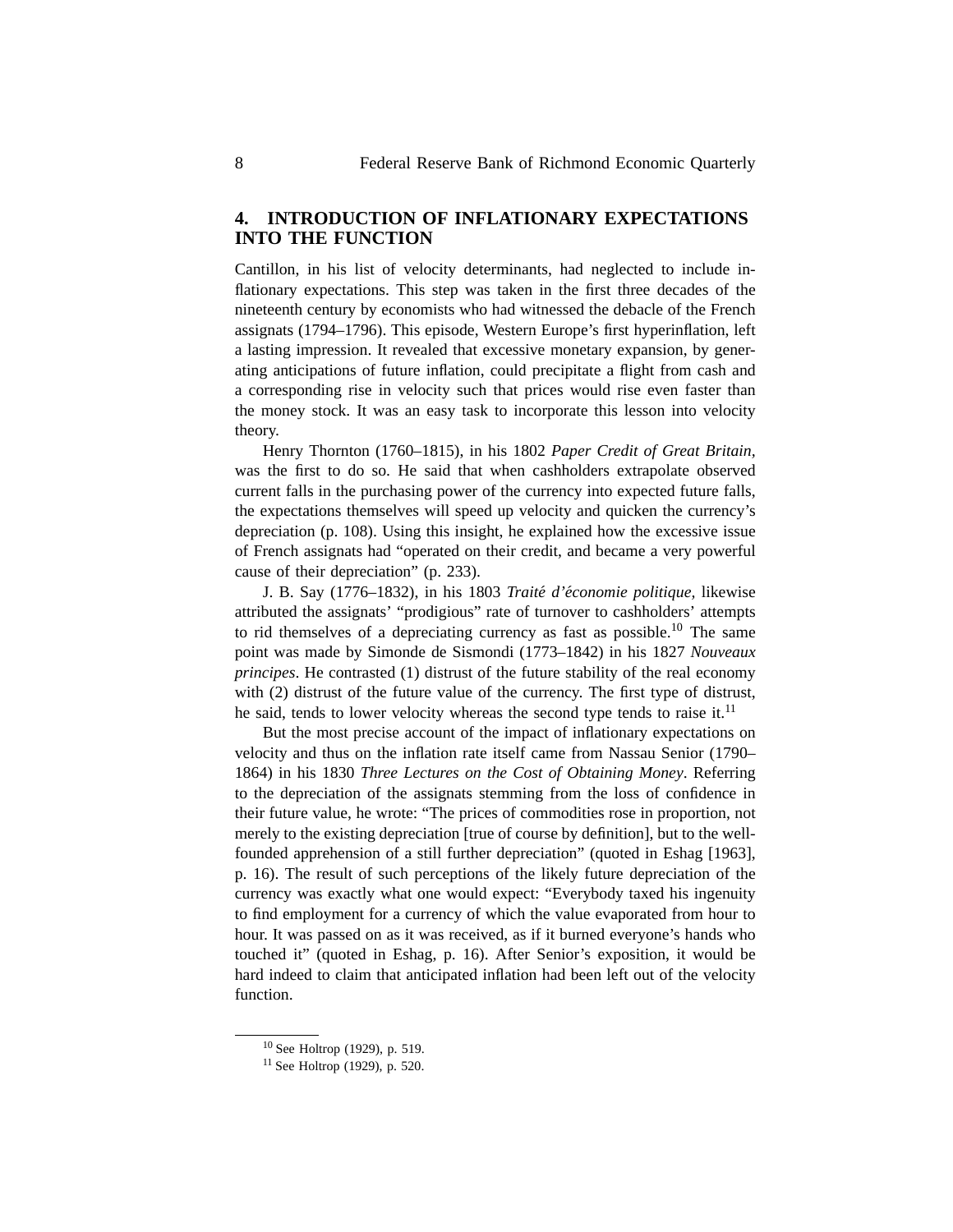#### **5. OTHER NINETEENTH-CENTURY CONTRIBUTIONS**

The preceding hardly begins to exhaust the wealth of pre-twentieth century writing on velocity functions. Holtrop (1929, pp. 518–20) notes that in the nineteenth century alone, writers John Stuart Mill, Thomas Tooke, Christian von Schlozer, Heinrich Storch, Karl Heinrich Rau, and Johann Karl Rodbertus all discussed velocity functions. By far the most important contributions, however, came from Henry Thornton and Knut Wicksell. Towering above the rest, their pathbreaking work constitutes the peak achievement of velocityfunction analysis prior to Irving Fisher.

We have already met Thornton, the pioneer of inflation-expectations analysis. This contribution alone would warrant his mention in any survey of velocity theory. But he contributed much more to the theory than merely introducing an expectations argument into the velocity function. Advancing beyond his predecessors, he defined the relevant monetary aggregate as the total stock of circulating media rather than its narrow specie component. Moreover he was the first to specify how two variables, namely (1) the composition of the payments media and (2) the state of business confidence, influenced velocity. He had observed how these variables operated to produce the velocity swings of the turbulent 1790s and sought to correct the tendency of his predecessors to neglect them. In addition, as a banker and financial expert who had connections with correspondent banks throughout the country, he was particularly alert to the fundamental changes occurring in the English credit mechanism (Hayek [1939], p. 38). These changes, which included rapid growth in the number of country banks, the increasing use of checks, the establishment of the London Clearing House, and the emergence of the Bank of England as the central bank and lender of last resort, induced him to extend Cantillon's analysis of the velocity-enhancing effects of financial innovation.

His first task was to show how the composition of the payments media enters the velocity function. He argued that the total means of payment consists of coin, banknotes, and bills of exchange. Each circulates with a speed that varies inversely with the opportunity cost of holding it. This cost is measured as the differential between the instrument's own rate of return and the prevailing market rate. The lower the own rate relative to the prevailing rate, the greater the cost of holding the instrument and the stronger the incentive to spend it instead. Thus coin and banknotes, which yield no interest, circulate faster than interest-bearing bills of exchange. Add to this the fact that gold coins are hoarded more than notes and so circulate more slowly than the latter in times of panic and it becomes apparent that different instruments possess different velocities. It follows that aggregate velocity, the weighted average of the component velocities, depends on the composition of the payments media. When that composition changes, so does aggregate velocity.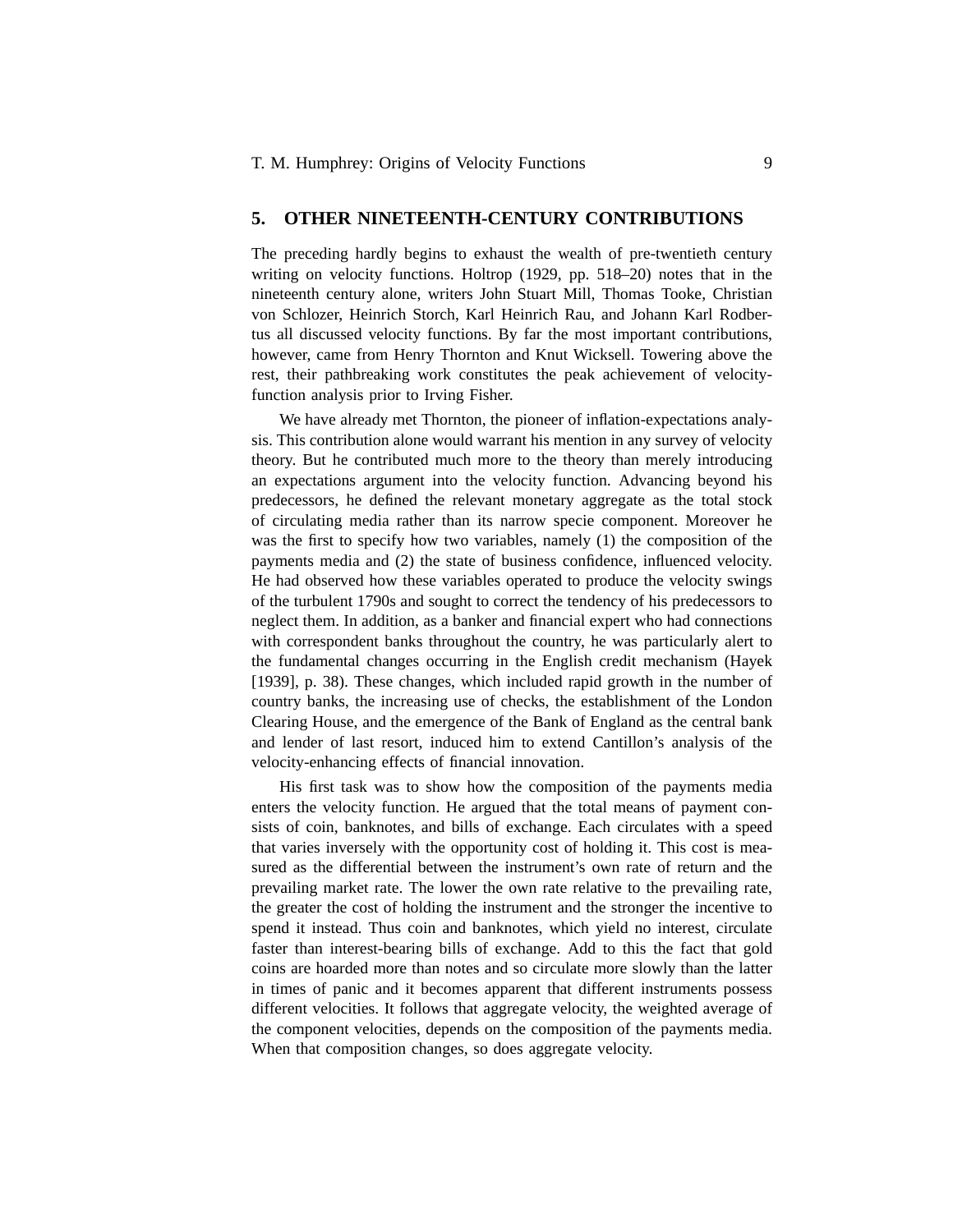Thornton next identified as a determinant of velocity the state of mercantile confidence arising from general business and financial conditions. Confidence refers to the certainty of agents' beliefs that receipts will match expenditures, thus obviating the need to hold emergency reserves. A high state of confidence produces a low demand for precautionary balances and a rapid velocity. Conversely, a low state of confidence stemming from distrust and alarm produces a high demand for precautionary balances and a slow velocity. Thornton summarizes:

A high state of confidence serves to quicken [money's] circulation. . . . [It] contributes to make men provide less amply against contingencies. At such a time, they trust, that if the demand upon them for a payment, which is now doubtful and contingent, should actually be made, they shall be able to provide for it at the moment; and they are loth to... make the provision much before the period at which it shall be wanted. When, on the contrary, a season of distrust arises, prudence suggests, that the loss of interest arising from a detention of notes for a few additional days should not be regarded. . . . Every one fearing lest he should not have his notes ready when the day of payment should come, would endeavor to provide himself with them beforehand. (1939, pp. 96–98)

Thornton concluded that no single money stock always supports the same level of nominal activity. Since velocity fluctuates with the state of confidence, more money is required to effect a given volume of transactions when confidence is low than when it is high.

As for financial innovations, Thornton saw them as boosting money's turnover rate. He explained how the invention of the clearinghouse, with its mutual cancellation of claims, economized on the amount of money required to settle transactions. And he cited still other developments—correspondent banking arrangements, improved communications, and the like—that had the same effect. Like Cantillon, he drew the conclusion that such devices economize on the use of money and speed up velocity.

Thornton's analysis of financial innovations influenced his contemporaries. Classical quantity theorists, notably David Ricardo (1772–1823) and the authors of the 1810 *Bullion Report,* endorsed it. But so too did anti-quantity theorists. Thornton's work initiated the notion that monetary contraction stimulates the very financial innovation and compensating rise in velocity that offsets the initial monetary contraction. Indeed, nobody stated this idea better than Thornton himself. Let such a contraction occur, he said, and the resulting "great limitation of the number of bank notes would, therefore, lead . . . to some new modes of economy in the use of the existing notes: the effect of which economy on prices would be the same, in all respects, as that of the restoration of the usual quantity of bank notes" (p. 119). Coming from a leading classical quantity theorist, this was a startling admission indeed.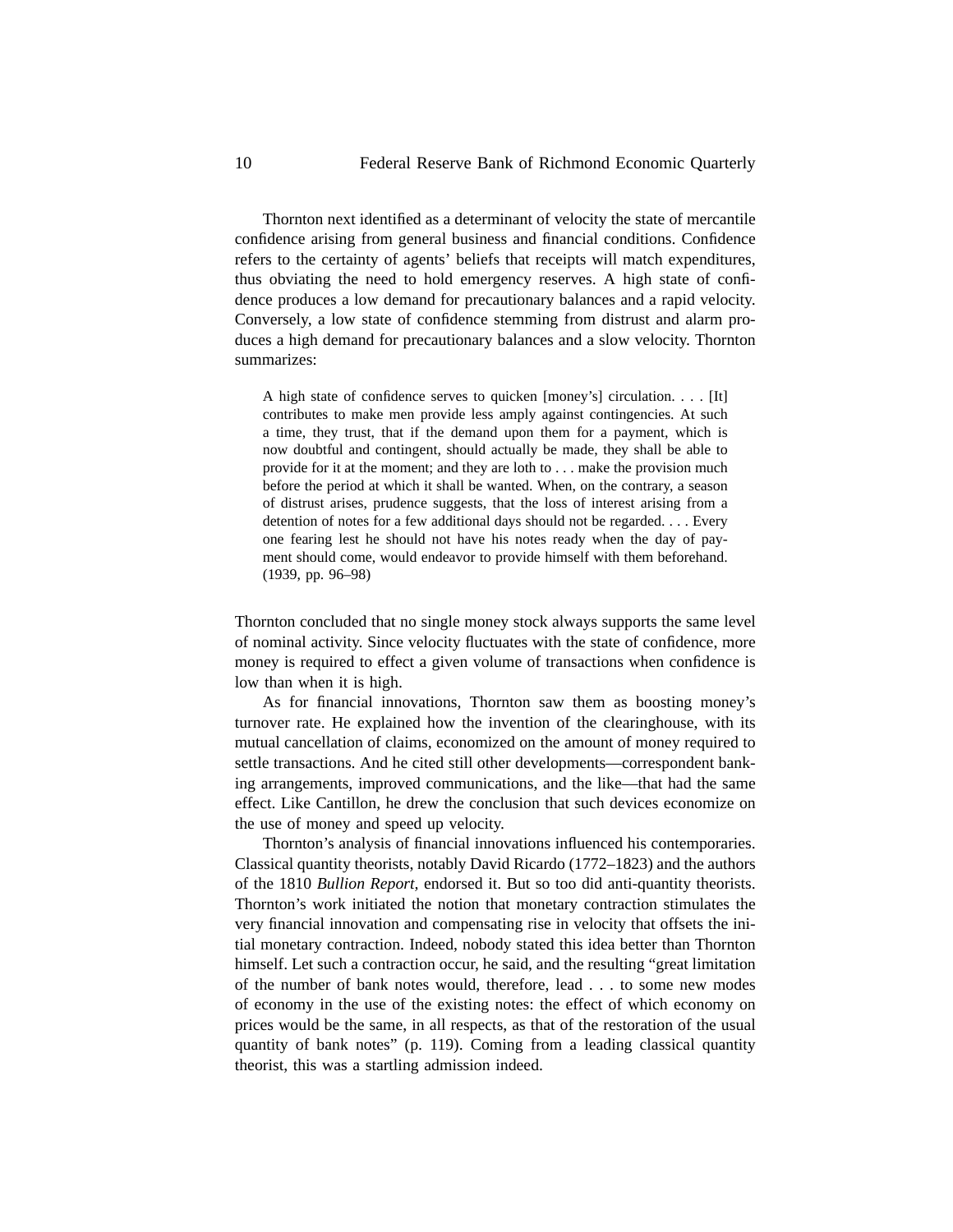## **6. KNUT WICKSELL**

Thornton's work illustrates the flourishing of velocity analysis at the century's beginning. Knut Wicksell's work illustrates its vitality at the century's end. Thus Wicksell (1851–1926) devoted the entire 30-page Chapter 6 of his 1898 volume *Interest and Prices* to a discussion of the determinants of "The Velocity of Circulation of Money."12

He began by defining money as consisting solely of gold coin. His definition rules out notes and deposits, which he treated as credit instruments that raise the "virtual velocity" of money. He explained that such instruments, when used in payment, free an equivalent amount of coin to facilitate purchases elsewhere. In so doing, they effect a virtual turnover of coin and thus raise the velocity of money. Having made this point, he next defined velocity as the inverse of the "average period of idleness" or "interval of rest" of coin. In so doing, he evoked the notion of money demand as velocity's reciprocal. Finally, he identified at least five determinants of velocity.

The first is a transactions demand for cash to bridge the gap caused by the lack of synchronization between receipts and expected payments. The second consists of a precautionary demand to meet unexpected payments. Although Cantillon and Thornton had incorporated these demands into the velocity function before Wicksell, they had not derived them from probability theory. Wicksell, however, did so. Inspired by Francis Edgeworth's (1888) application of probability theory to banking, he argued that the frequency with which cash shortfalls of various amounts are likely to occur could be described by a probability distribution whose mean represents expected shortfalls and whose dispersion or spread measures the risk that actual shortfalls will be larger than expected.

For his dispersion parameter, Wicksell used a statistic called the probable deviation. Equaling 0.6745 times the standard deviation, this statistic has the following property. When positioned on both sides of the mean, it includes half of the elements of the distribution. That is, half the elements lie within, and half without, one probable deviation of the mean. It follows that cashholders wishing to secure themselves against a 50–50 chance of an unexpected shortage of cash will hold precautionary balances equivalent to one probable deviation. And cashholders with still greater degrees of risk aversion will hold even more. Wicksell explained:

Suppose that experience has shown that . . . the excess of payments over simultaneous receipts . . . tends to oscillate from year to year about a certain mean value, *a*. Let the "probable deviation" be *b*: this means that the odds are even . . . in favor of the payments over the period in question lying between

<sup>12</sup> On Wicksell's velocity analysis, see Laidler (1991), pp. 123–29, and Uhr (1960), pp. 220– 24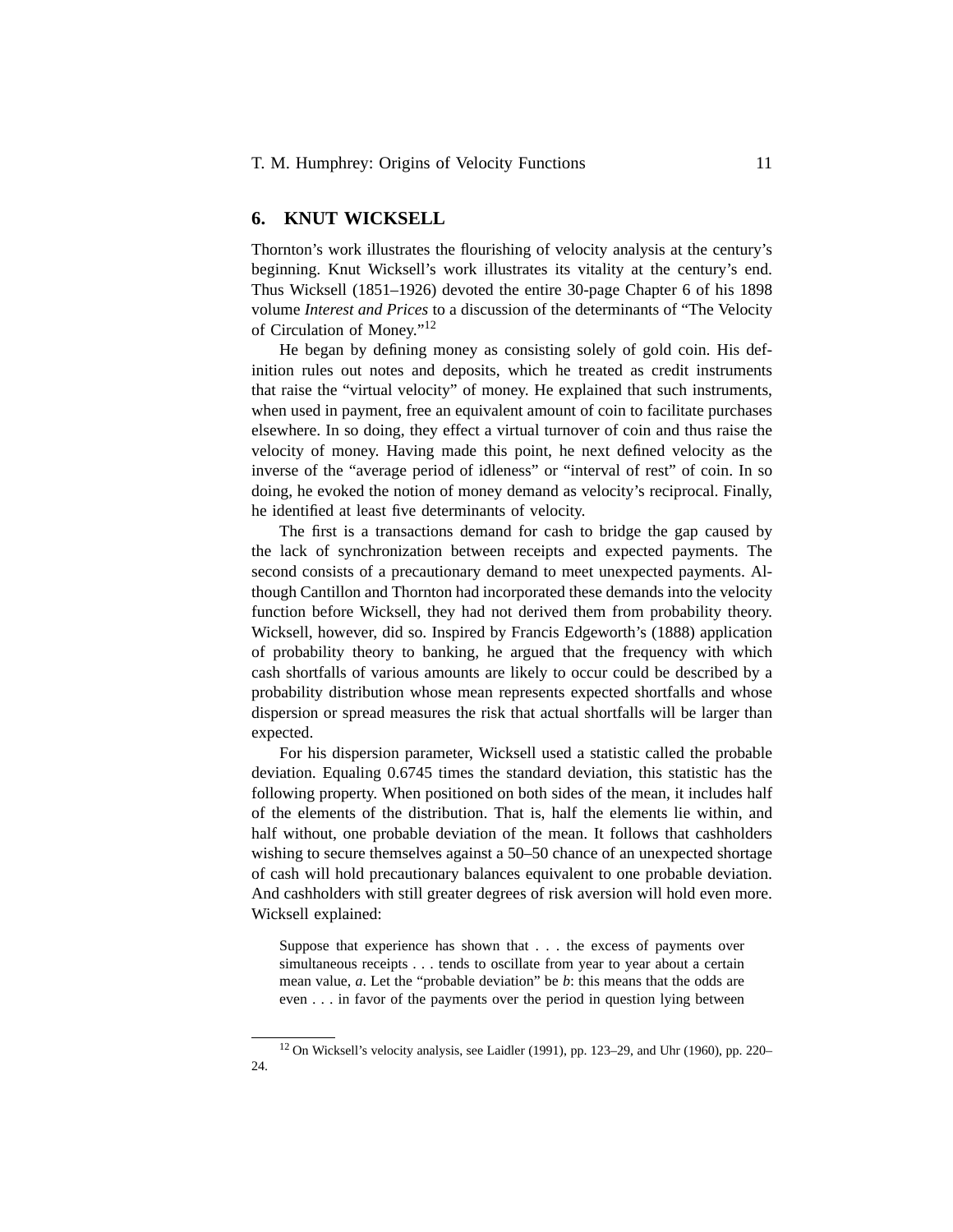$a + b$  and  $a - b$ . If the business man is satisfied with this so-called simple margin of safety, he must have by him a cash holding of  $a + b$ . But if he demands a greater degree of security against the possible exhaustion of his till, his cash holding must of course be somewhat larger. With a cash holding of as little as  $a + 2b$ , the betting on the total exhaustion of his till . . . would, according to the laws of probability, be more than 9 to 1; with a cash holding of  $a + 3b$  it would be more than 44 to 1; and with one of  $a + 5b$  it would be more than 2600 to 1, *i.e.* the till would be exhausted only about *once in three thousand five hundred years.* (1936, pp. 57–58)

From this analysis it follows that the distribution's mean and probable deviation parameters *a* and *b* constitute arguments of the velocity function.

Wicksell also entered into his velocity function what he called simple trade credit between businessmen. This variable bears a positive sign since the availability of trade credit reduces the amount of cash businessmen need to hold relative to income to finance regular recurring transactions. By far the most important determinant, however, is "organized credit" involving the operations of commercial banks. Banks, Wicksell argued, boost velocity by multiplying the volume of credit instruments—notes and deposits—erected on a given money base. Once created, the notes and deposits mediate additional exchanges. In so doing, they raise the volume of transactions per unit of money (gold) and so enhance velocity.

To illustrate how banks evolved to raise money's efficiency in supporting more transactions, Wicksell sketched the following hypothetical sequence of events. First, the emergence of banks allows agents to dispense with money (gold) holdings by converting them into credit instruments instead. The resulting flow of gold into banks continues until those institutions eventually hold the entire stock of the precious metal as reserves.

At the same time, bankers discover that three considerations—(1) the regularity of chance or law of large numbers, (2) the interdependence of firms such that payments of one set of bank customers are the receipts of another, and (3) the practice of settling offsetting claims of different customers of the same bank through bookkeeping transfers from one account to another rather than through the use of money—permit them to operate with fractional reserves. These same inducements spur banks to form clearinghouse associations. Scale and settlement economies also provide incentives to consolidate the banking system's reserve holdings in a centrally located bank.

Together, these developments tend to reduce the fractional reserve ratio to negligible proportions. The ensuing potentially unlimited expansion of the stock of credit instruments mediates a much larger volume of trade than would the gold itself if it were used directly in making payments. Here is the essence of Wicksell's doctrine that bank notes and deposits raise the "virtual" velocity of gold reserves resting in bank vaults with an actual physical velocity of zero.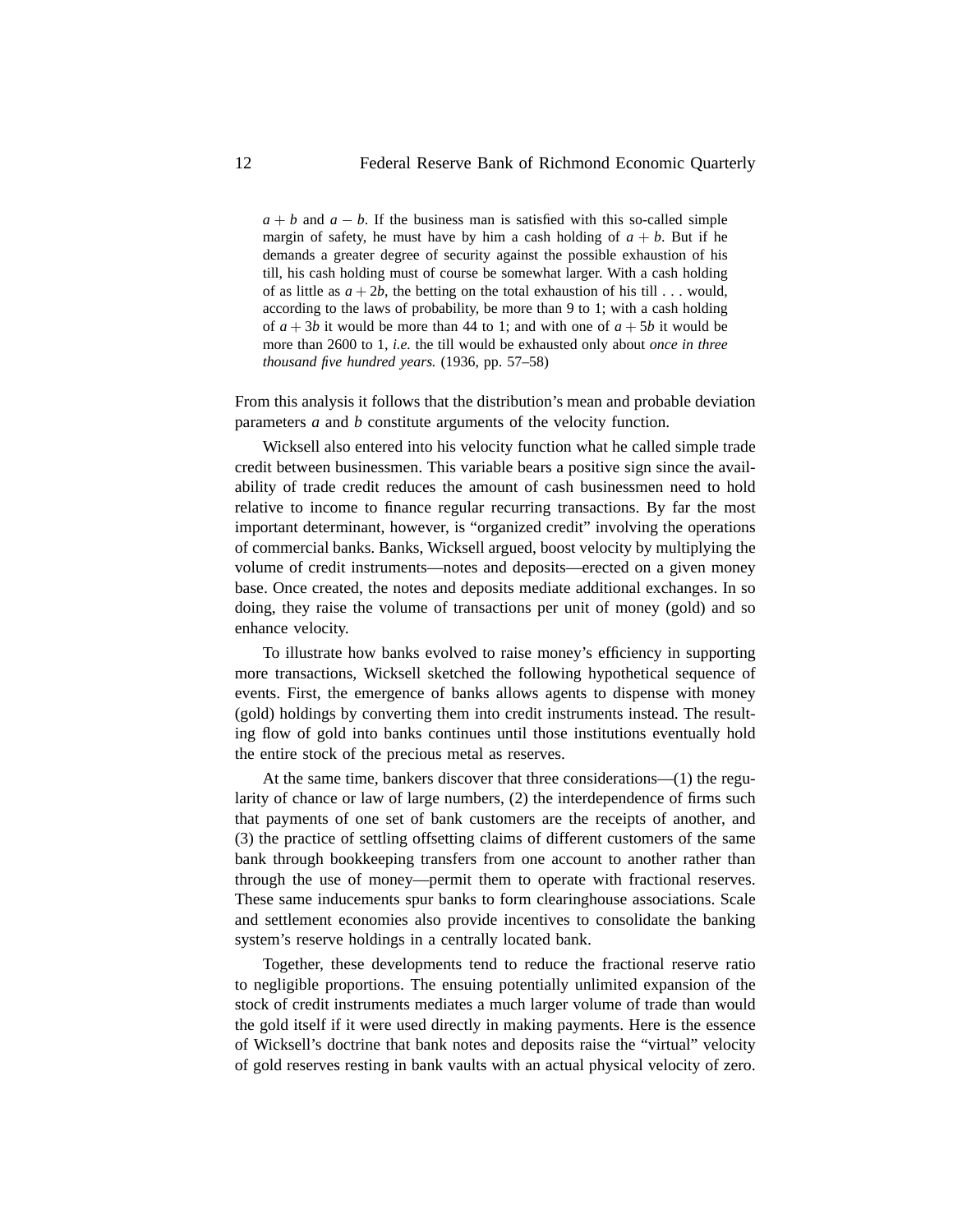#### T. M. Humphrey: Origins of Velocity Functions 13

Finally, Wicksell saw velocity as a function of the difference between the market (loan) and natural (equilibrium) rates of interest. In his famous cumulative process analysis of price-level movements, he argued that excesses of the natural rate over the market rate produce corresponding excesses of desired investment spending over desired saving. As a result, the demand for loanable funds to finance investment exceeds the amount of such funds voluntarily supplied by savers. Banks supply the remainder through credit (i.e., note and deposit) creation. The consequent rise in the volume of bank credit erected on a given money stock constitutes a rise in the virtual velocity of that stock. This rise in turn puts upward pressure on prices. Thus price-level movements emanate from rate differentials—more precisely from natural rate movements given the market rate—operating through the velocity function.

This conclusion—that velocity rises with the natural rate-market rate differential—is entirely the result of Wicksell's definition of money to exclude notes and deposits. Had he included those items in his definition, he would have seen the rate differential as boosting the money stock rather than its velocity. This point notwithstanding, he provided the most complete analysis of velocity and its determinants since Thornton. His work is proof positive that a sophisticated literature on the subject existed before Fisher.

### **7. CONCLUSION**

The preceding discussion has concentrated exclusively on major landmarks in the evolution of velocity functions. In so doing, it has no doubt neglected other milestones. For example, nothing was said about Alfred Marshall's work on velocity in the 1870s and 1880s. D. P. O'Brien (1981, pp. 58–59) notes that Marshall (1824–1924) followed Thornton and the *Bullion Report* in attributing velocity's movements to fluctuations in the state of confidence and economic activity, to financial innovation and the growth of money substitutes, to technical progress in production, and to changes in transportation, communications and the like.<sup>13</sup> Much like Wicksell, Marshall viewed bank deposits not as money but rather as a device for economizing on its use and speeding up velocity.

Nor was anything said about Thomas Attwood's 1817 distinction between income velocity and transaction velocity. The distinction between the two velocity concepts is often traced to Arthur Cecil Pigou, who discussed it in his 1927 book *Industrial Fluctuations.* It originates, however, with Attwood, who estimated income velocity at 4 and transaction velocity at 50 per annum.<sup>14</sup>

Nor was mention made of the pathbreaking 1895 statistical work of Pierre des Essars. His cross-country time-series estimates of the deposit turnover rates

<sup>13</sup> On Marshall, see also Eshag (1963), pp. 2–18, and Whitaker (1975), pp. 172–73.

<sup>14</sup> On Attwood, see Marget (1938), p. 358.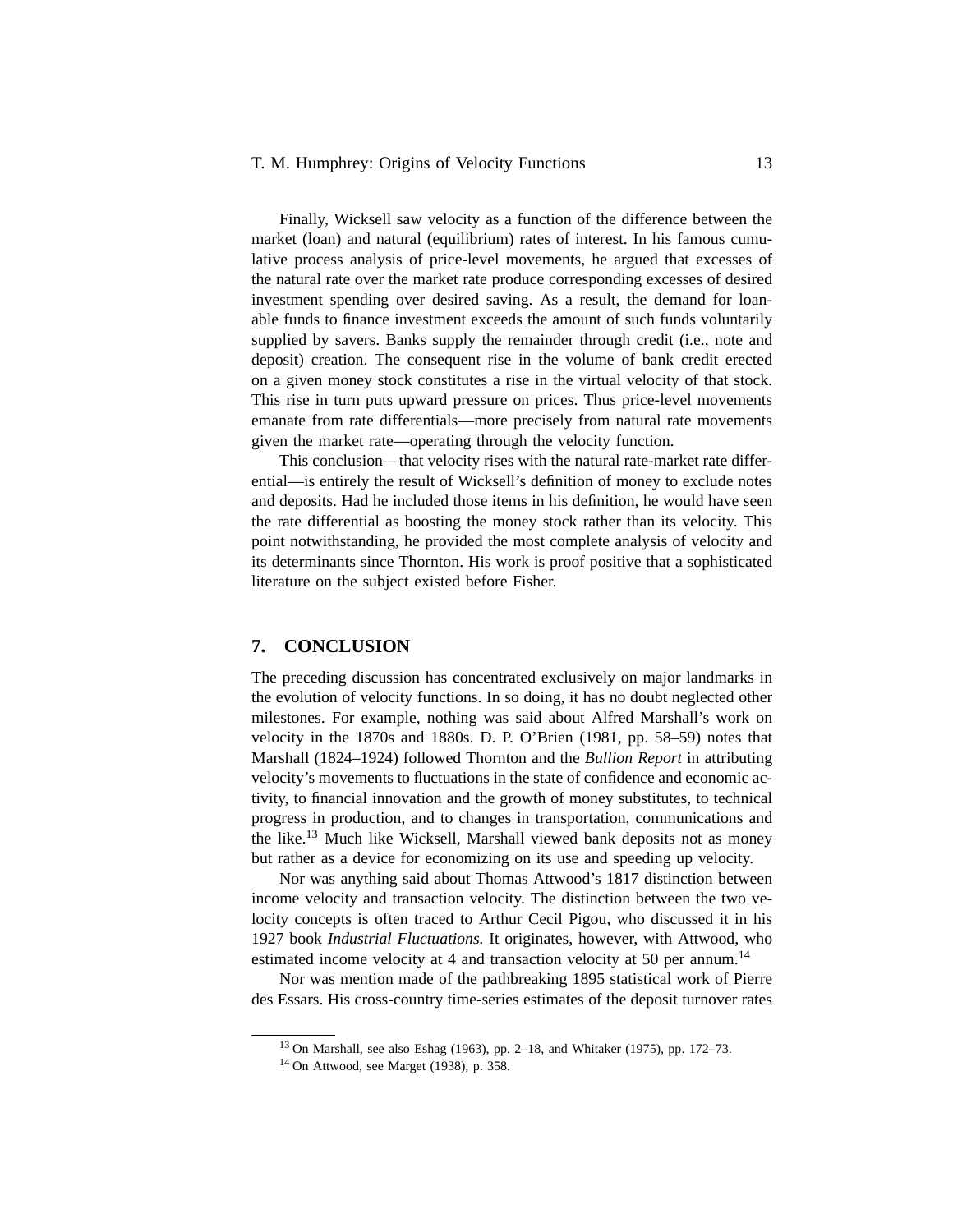of continental European banks for the period 1884–1894 anticipated all later empirical work on velocity. In essence, he computed deposit velocity as the ratio of bank debits to average balances in deposit accounts.15 Irving Fisher (1963, pp. 63 and 87) cited his findings as evidence that population density and anticipated inflation act to raise velocity.

Also unmentioned was E. W. Kemmerer's 1907 attempt to verify the Thornton-Marshall hypothesis that velocity varies directly with the state of business confidence. Not the least of Kemmerer's achievements was his construction, from data on business failure rates and the dollar liabilities of failed firms, of an index of business distrust. Movements of the index, he thought, accounted for corresponding movements in velocity.

Finally, nothing was said about early versions of the  $MV = Py$  equation of exchange. The pre-Fisher literature boasts at least 14 such equations.16 All contain at least one velocity variable and two contain separate velocity terms for each component of the payments media.

Nevertheless, enough has been said to document the main contention of the article, namely that velocity functions long predate Irving Fisher and his recent counterparts. This is not to say, however, that older and modern versions of the function are identical. On the contrary, modern versions tend to be stated mathematically, often in the form of least-squares regression equations yielding numerical estimates of the equation's coefficients.<sup>17</sup> By contrast, older versions of the function tended to be expressed verbally rather than algebraically.

Still, the basic notion of a stable functional relationship between velocity and its independent determining variables has remained unchanged since the time of Petty. So too has the practice of specifying the function's arguments. Thus Petty's successors in the eighteenth and nineteenth centuries completed his list of velocity determinants and bequeathed it to twentieth-century writers. Seen in this perspective, the work of Fisher, Friedman, and other modern velocity theorists constitutes the culmination of a long tradition rather than the beginning of a new one.

<sup>15</sup> On Des Essars' estimates, see Kemmerer (1907), pp. 115–16.

<sup>16</sup> On pre-Fisher versions of the equation of exchange, see Humphrey (1984) and the references cited there.

<sup>17</sup> For examples, see Bordo and Jonung (1987), pp. 32–39, and Goldfeld (1973), p. 633.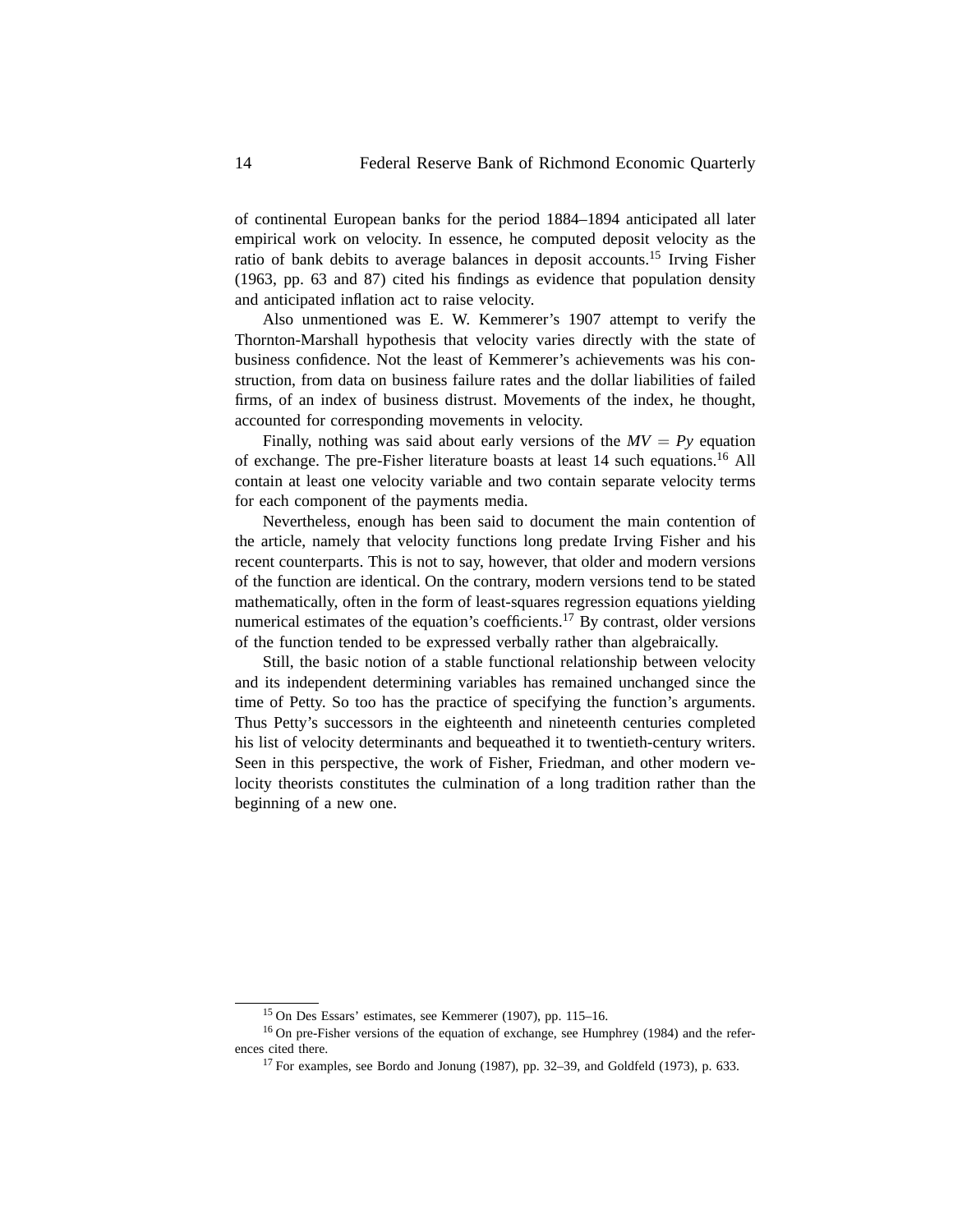# **REFERENCES**

- Attwood, T. *Letter to the Right Honorable Nicholas Vansittart, on the creation of money, and on its action upon national prosperity.* Birmingham, 1817.
- Boisguilbert, Pierre de. *Dissertation de la nature des richesses, de l'argent et des tributs*. 1704.
- Bordo, Michael D. "Some Aspects of the Monetary Economics of Richard Cantillon," *Journal of Monetary Economics,* vol. 12 (August 1983), pp. 235–58.

, and Lars Jonung. *The Long-Run Behavior of the Velocity of Circulation.* Cambridge: Cambridge University Press, 1987.

- Briscoe, John. *A Discourse of Money.* London, 1696.
- Cantillon, Richard. *Essai sur la nature du commerce en général*. 1755. Edited with English translation and other material by Henry Higgs, London: Macmillan, 1931, reprinted, New York: A. M. Kelley, 1964.
- Cramer, J. S. "Velocity of Circulation," in Peter Newman, Murray Milgate, and John Eatwell, eds., *The New Palgrave Dictionary of Money and Finance,* Vol. 3. London: Macmillan, 1992.
- Des Essars, Pierre. "La vitesse de la circulation de la monnaie," *Journal de la Soci´et´e de Statistique de Paris,* vol. 36 (1895), pp. 143–51.
- Edgeworth, Francis Y. "The Mathematical Theory of Banking," *Journal of the Royal Statistical Association,* vol. 51 (March 1888), pp. 113–26.
- Eshag, Eprime. *From Marshall to Keynes; An Essay on the Monetary Theory of the Cambridge School*. Oxford: B. Blackwell, 1963.
- Fisher, Irving. *The Purchasing Power of Money*. 1911. New and revised edition, New York: Macmillan, 1913, reprinted, New York: A. M. Kelley, 1963.
- Friedman, Milton. "The Quantity Theory of Money—A Restatement," in Milton Friedman, ed., *Studies in the Quantity Theory of Money*. Chicago: University of Chicago Press, 1956.
- Goldfeld, Stephen M. "The Demand for Money Revisited," *Brookings Papers on Economic Activity,* 3:1973, pp. 577–638.
- Grossman, Herschel I., and Andrew J. Policano. "Money Balances, Commodity Inventories, and Inflationary Expectations," *Journal of Political Economy,* vol. 83 (December 1975), pp. 1093–1112.
- Hayek, Friedrich A. von. Introduction to H. Thornton, *An Enquiry into the Nature and Effects of the Paper Credit of Great Britain.* 1802. Reprinted, New York: Farrar & Rinehart, 1939.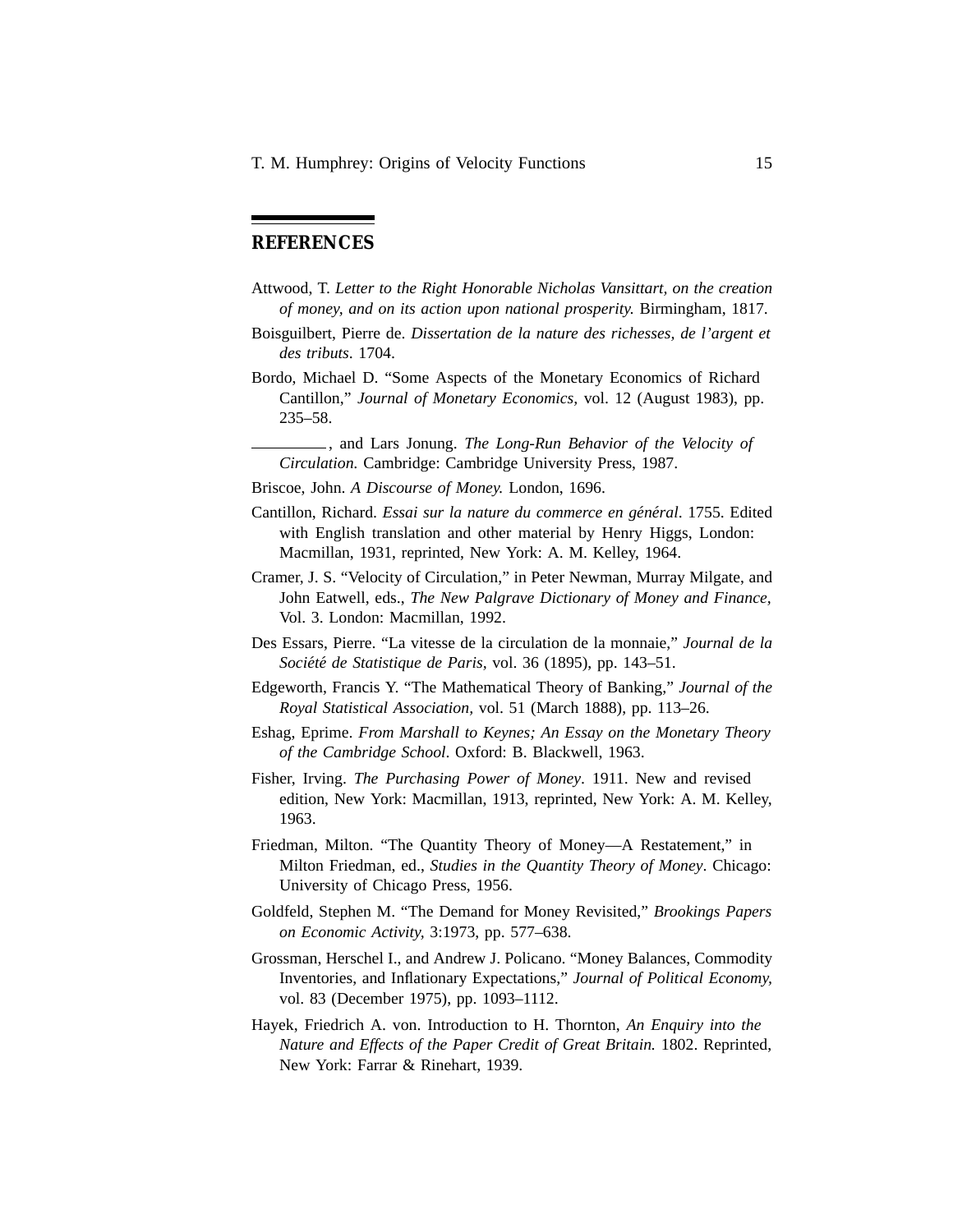- Heckscher, Eli F. *Mercantilism,* Vol. 2. London: George Allen and Unwin, 1935. Revised 2d ed. translated by Mendel Shapiro and edited by E. F. Söderlund, 1955, reprinted, New York and London: Garland Publishing, 1983.
- Holtrop, Marius W. "Theories of the Velocity of Circulation of Money in Earlier Economic Literature," *Economic History* (Supplement to the *Economic Journal*), vol. 1 (January 1929), pp. 503–24.
- Humphrey, Thomas M. "Algebraic Quantity Equations Before Fisher and Pigou," Federal Reserve Bank of Richmond *Economic Review,* vol. 70 (September/October 1984), pp. 13–22.
- Hutchison, Terence W. *Before Adam Smith: The Emergence of Political Economy, 1662–1776*. New York: B. Blackwell, 1988.
- Ireland, Peter N. "Financial Evolution and the Long-Run Behavior of Velocity: New Evidence from U.S. Regional Data," Federal Reserve Bank of Richmond *Economic Review,* vol. 77 (November/December 1991), pp. 16–26.
- Kemmerer, Edwin W. *Money and Credit Instruments in their Relation to General Prices.* New York: Henry Holt, 1907.
- Laidler, David. *The Golden Age of the Quantity Theory*. New York: Philip Allan, 1991.
- Leigh, Arthur H. "John Locke and the Quantity Theory of Money," *History of Political Economy,* vol. 6 (Summer 1974), pp. 200–219.
- Locke, John. *Some Considerations of the Consequences of the Lowering of Interest and Raising the Value of Money.* 1691. In Vol. 5 of *The Works of John Locke,* pp. 3–116. London, 1823, reprinted, Aalen (Germany), 1963.
- Marget, Arthur W. *The Theory of Prices,* Vol. 1. New York: Prentice Hall, 1938.
- Marshall, Alfred. *Money, Credit and Commerce*. London: Macmillan, 1923.
- Miller, Merton H., and Charles W. Upton. *Macroeconomics: A Neoclassical Introduction*. Chicago: University of Chicago Press, 1974 and 1986.
- Murphy, Antoin E. *Richard Cantillon: Entrepreneur and Economist*. New York: Oxford University Press, 1986.
- O'Brien, Denis P. "A. Marshall, 1842–1924," in Denis P. O'Brien and John R. Presley, eds., *Pioneers of Modern Economics in Britain*. Totowa, N.J.: Barnes and Noble Books, 1981.
- Pesek, Boris P. "Monetary Theory in the Post-Robertson 'Alice in Wonderland' Era," *Journal of Economic Literature,* vol. 14 (September 1976), pp. 856– 84.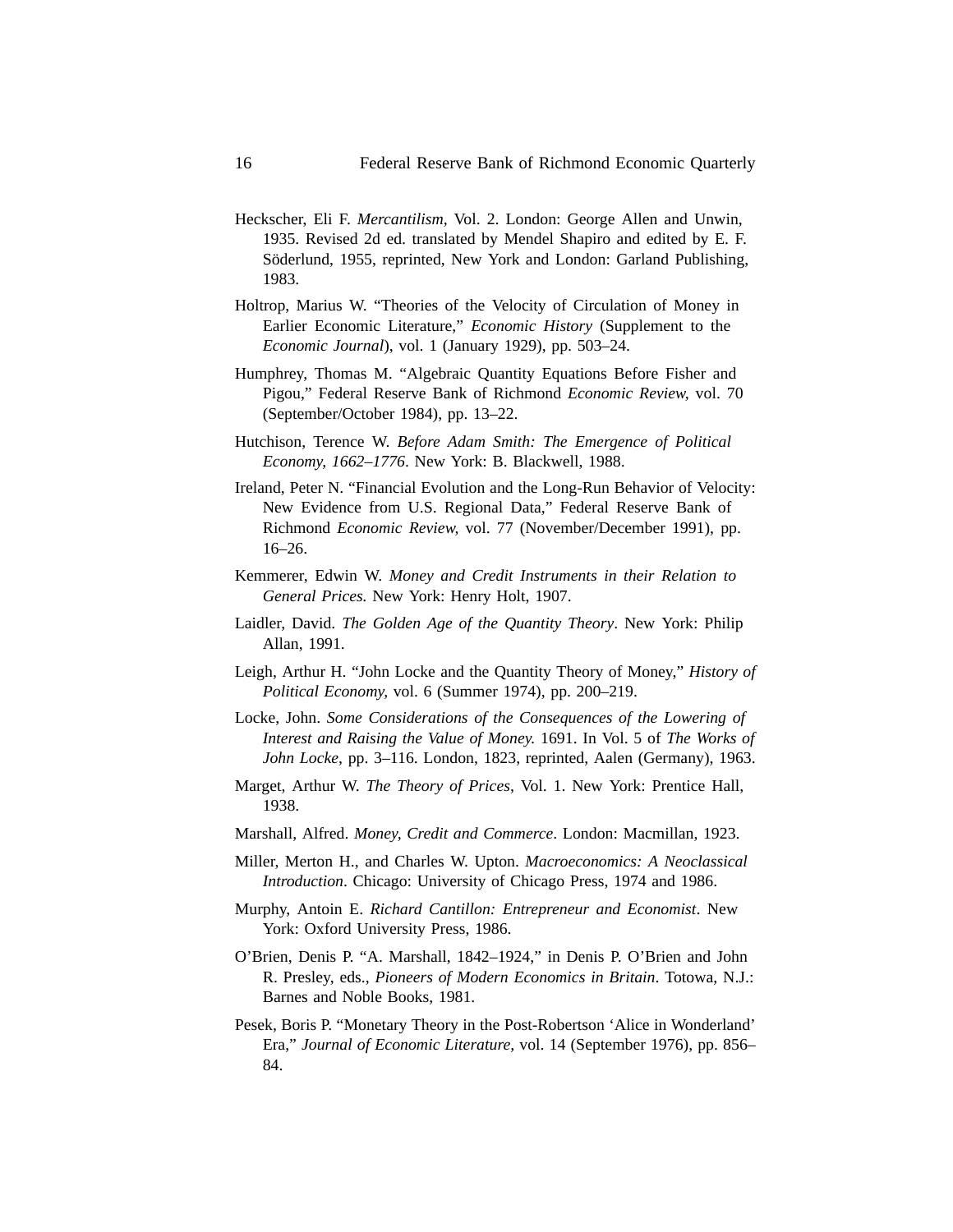- Petty, William. *Treatise of Taxes and Contributions*. 1662. In Charles H. Hull, ed., *The Economic Writings of Sir William Petty,* Vol. 1. Cambridge, 1899, reprinted, New York: A. M. Kelley, 1964.
	- . *Verbum Sapienti*. 1664. In Charles H. Hull, ed., *The Economic Writings of Sir William Petty,* Vol. 1. Cambridge, 1899, reprinted, New York: A. M. Kelley, 1964.

Pigou, Arthur C. *Industrial Fluctuations*. London: Macmillan, 1927.

- Rodbertus, Johann K. *Die Preussische Geldkrisis*. 1845.
- Roncaglia, Alessandro. *Petty: The Origins of Political Economy*. Armonk: M. E. Sharpe, Inc., 1985.
- Say, Jean-Baptiste. *Traité d'économie politique*. Paris: Degerville, 1803.
- Schumpeter, Joseph A. *History of Economic Analysis*. New York: Oxford University Press, 1954.
- Senior, Nassau W. *Three Lectures on the Cost of Obtaining Money.* London: John Murray, 1830.
- Sismondi, Simonde de. *Nouveaux principes d'´economie politique,* 2d ed. Paris: Delauny, 1827.
- Spengler, Joseph J. "Richard Cantillon: First of the Moderns," *Journal of Political Economy*, vol. 62 (August and October 1954), pp. 281–95 and 406–24.
- Thornton, Henry. *An Enquiry into the Nature and Effects of the Paper Credit of Great Britain.* 1802. Edited with an introduction by F. A. von Hayek, New York: Farrar & Rinehart, Inc., 1939.
- Uhr, Carl G. *Economic Doctrines of Knut Wicksell*. Berkeley: University of California Press, 1960.
- Vickers, Douglas. *Studies in the Theory of Money, 1690–1776.* Philadelphia: Chilton, 1959.
- Viner, Jacob. *Studies in the Theory of International Trade*. New York: Harper and Bros., 1937.
- Whitaker, John K., ed. *The Early Economic Writings of Alfred Marshall, 1867– 1890,* Vol. I. New York: Free Press, 1975.
- Wicksell, Knut. *Interest and Prices*. 1898. Translated by R. F. Kahn, with an introduction by Bertil Ohlin, London: Macmillan, 1936.
- Wu, Chi-Yuen. *An Outline of International Price Theories*. London: George Routledge & Sons, 1939.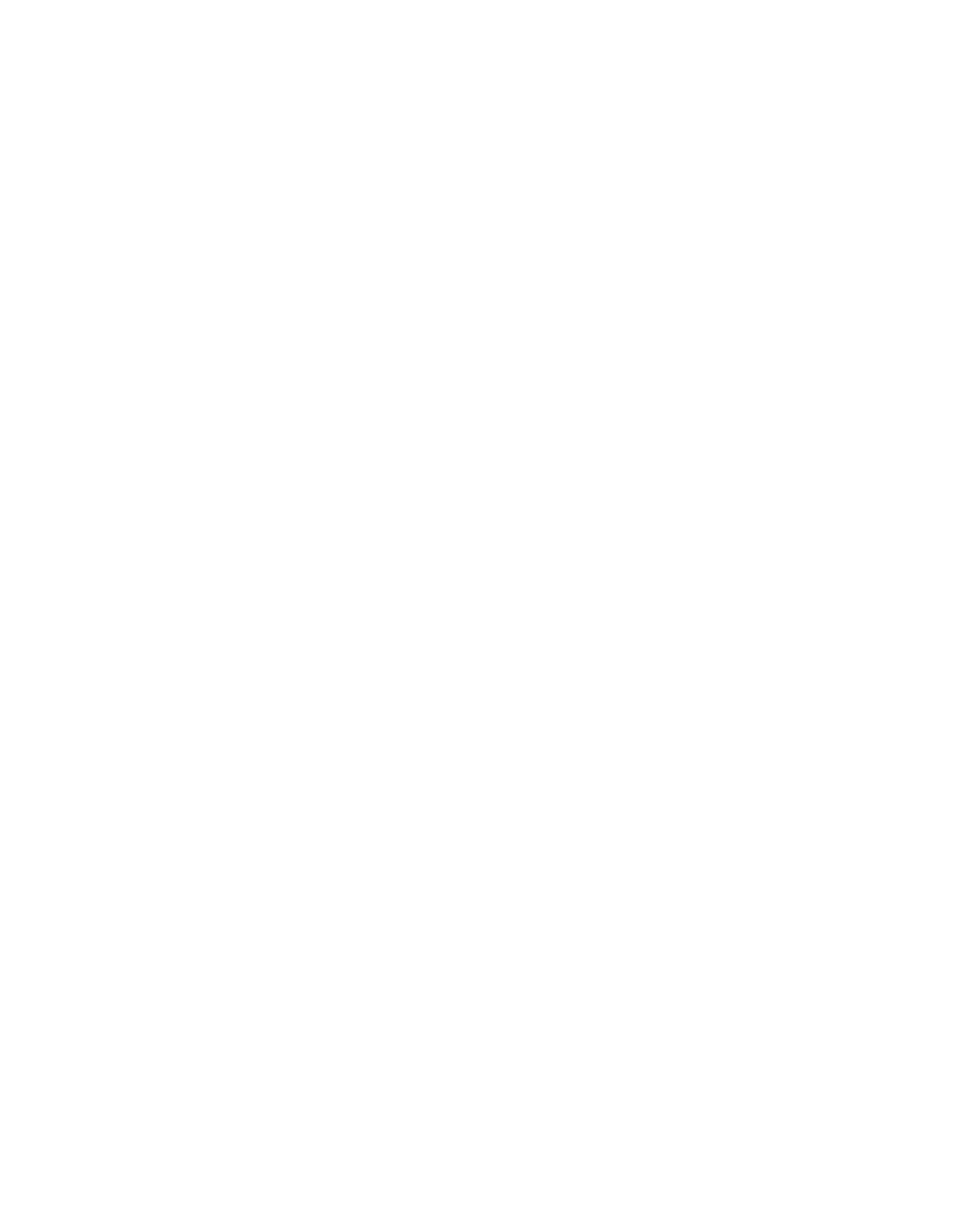# Public Investment and Economic Growth

## William E. Cullison

*In the years following World War II, the papers of any major city . . . told daily of the shortages and shortcomings in the elementary municipal and metropolitan services. The schools were old and overcrowded. The police force was under strength and underpaid. The parks and playgrounds were insufficient. Streets and empty lots were filthy, and the sanitation staff was underequipped and in need of men. . . . Internal transportation was overcrowded, unhealthful, and dirty. . . . The discussion of this public poverty competed, on the whole successfully, with stories of ever-increasing opulence in privately produced goods.*

J. K. Galbraith (1958), p. 253

**Alternatively debate in the late 1950s and early 1960s about the merits** of John Kenneth Galbraith's theory of social balance (*The Affluent* admonitions about the perils of neglecting the public infrastructure. David of John Kenneth Galbraith's theory of social balance (*The Affluent Society*), the economics profession dismissed (or forgot) Galbraith's admonitions about the perils of neglecting the public infrastructure. David Aschauer, however, rekindled a great deal of interest in the efficiency of public capital spending by showing that additional spending by governments for nondefense capital goods apparently had a very large positive effect on private productivity and, hence, output.

Although economists were not surprised that public infrastructure spending could promote private output growth, the magnitude of the effect found by Aschauer was startling to most. Aschauer estimated that additional public capital spending would increase the output of private firms by more than 1 1/2 times as much as would an equivalent dollar increase in the firms' own capital stock.

A Congressional Budget Office (CBO) study of the effects of public infrastructure spending concluded that Aschauer's results merited some skepticism because "the statistical results are not robust [and] there is a lack of corroborating evidence" (CBO 1991, p. 25). The CBO observed that other empirical

The author would like to thank Peter Ireland, Christopher Otrok, and the Federal Reserve Bank of Richmond editorial committee for helpful comments and suggestions. The views expressed are those of the author and do not necessarily represent those of the Federal Reserve Bank of Richmond or the Federal Reserve System.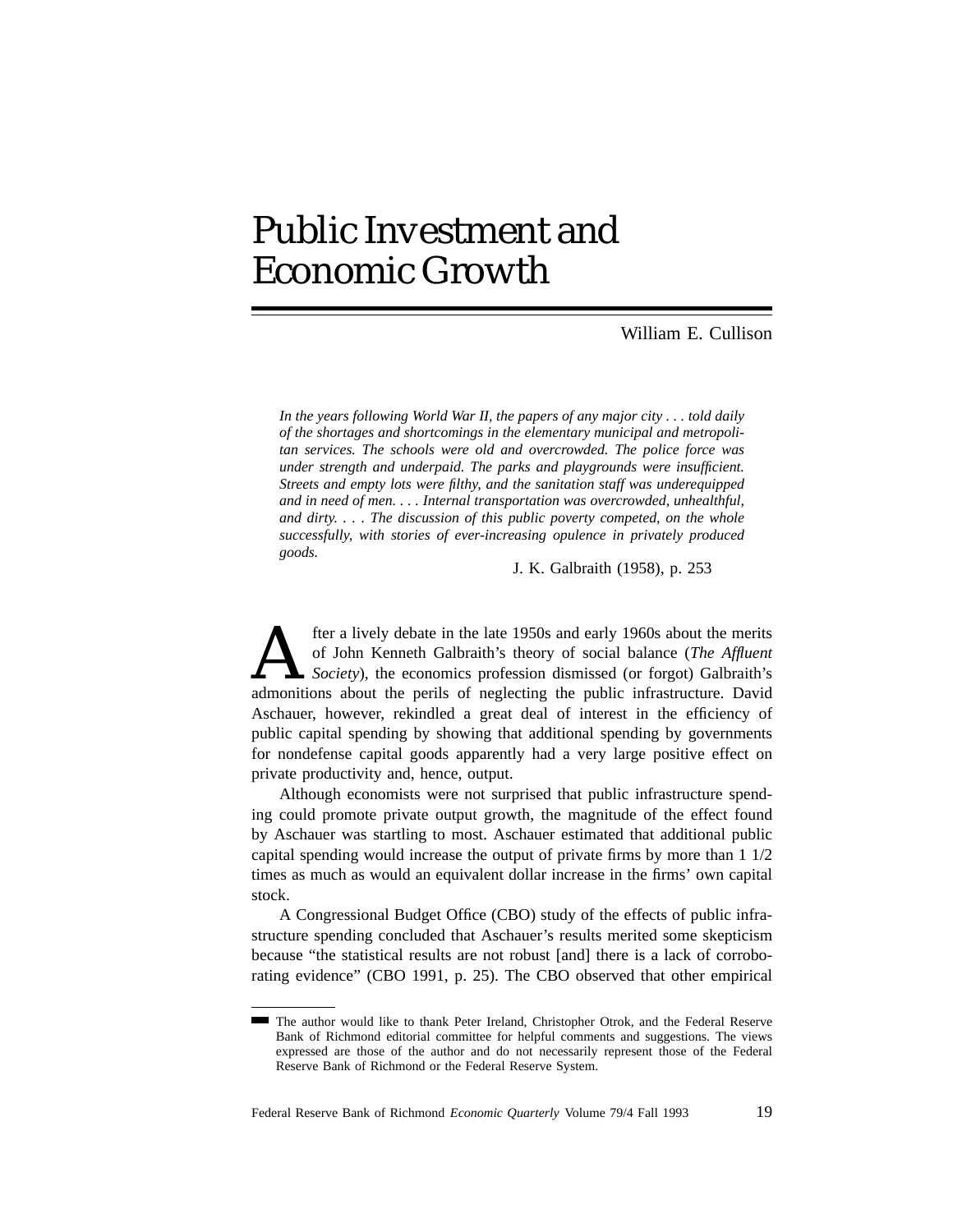research, including cost-benefit studies, found private output to be more responsive to investments in private capital than to investments in public capital. There were a number of other studies in response to Aschauer.<sup>1</sup> Some of the studies found the effects of public investment on economic growth to be smaller than Aschauer found them to be.

Alicia Munnell, formerly of the Federal Reserve Bank of Boston, tried a different statistical approach to measuring the productivity of government spending. Although Munnell (1990), like Aschauer, used a production function approach to evaluate the effects of government infrastructure spending, she approached the problem by estimating her production functions from crosssectional state-by-state data.

Munnell (1990) used estimates of gross state product and of private inputs of capital to develop estimates of public capital stocks for 48 states over the 1970–86 time period. She then used the state-by-state data to estimate the production functions, concluding that "the evidence seems overwhelming that public capital has a positive impact on private output, investment, and employment" (p. 94).

Munnell's (1990) estimates of the relative effects of public investment were smaller than those made by Aschauer. Hulten (1990), commenting on Munnell, observed that her findings of smaller relative effects were consistent with other studies that analyzed state data but that her findings differed sharply from the results of studies that were based upon time series.

The CBO (1991), in summarizing the results of cost-benefit studies, noted that there has been little support for the view that across-the-board increases in public capital programs have remarkable effects on economic output. Rather, they concluded that "cost-benefit analysis paints a fairly consistent picture of high returns to maintaining the existing stock of physical infrastructure and to expanding capacity in congested urban highways and runway traffic and air traffic control at major airports" (p. 40).

Indeed, it seems clear that a sensible approach to spending for government infrastructure would not include across-the-board increases in government investment spending as a means of stimulating economic growth. Rather, any project should stand on its own merits and be able to withstand a cost-benefit analysis. Given this caveat, however, there is interest in what sorts of public investment spending would tend to have the most impact on economic growth. If the most important sectors can be isolated, project proposals within those categories can be given priority in setting governmental budgetary goals.

The types of government infrastructure spending evaluated by Aschauer and Munnell and commented upon by the Congressional Budget Office fall

<sup>&</sup>lt;sup>1</sup> The many evaluations of Aschauer's results include Aaron (1990), Hulten (May 1990), Hulten and Schwab (1991), Jorgenson (1991), Rubin (1991), and Tatom (1991).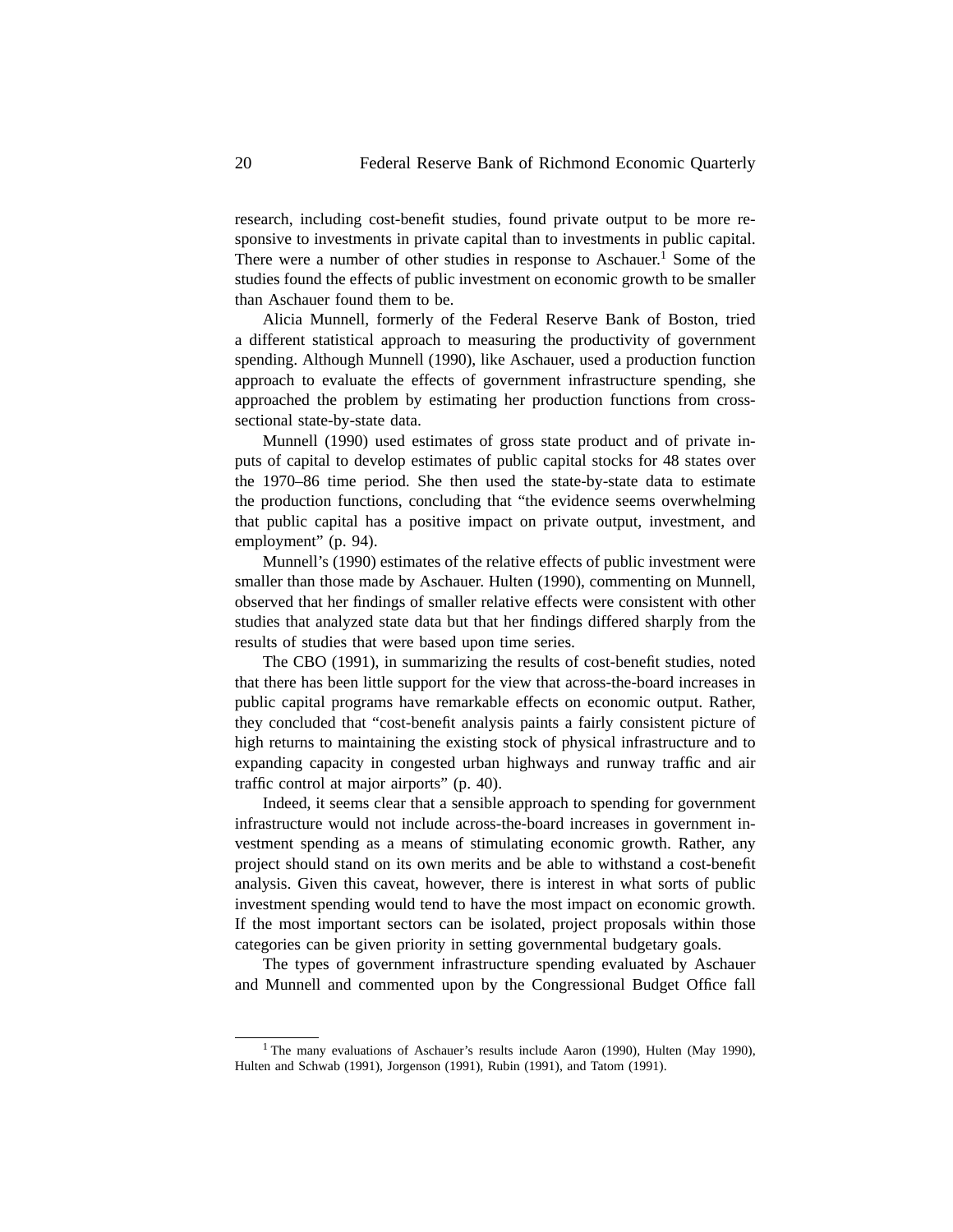into the category of physical capital investment, but government also invests in its people. This latter type of investment produces human capital if it improves the job skills (potential and actual productivity) of its citizens.

This article examines the effects on economic growth of government investment in both physical (nonhuman) and human capital, paying particular attention to the relative social returns of investments in human capital. As noted earlier, Aschauer, Munnell, and others use the aggregate production function approach to evaluating the effects of government spending. While such a method works well for evaluating the effects of government spending for physical capital, it is not clear that it is equally appropriate for human capital.

Investments in human capital may affect aggregate production possibilities in ways that are far more complicated than investments in physical capital. In the case of physical capital, it seems reasonable to assume that the government stock of physical capital enters an aggregate production function in a manner that is symmetric to, or at least quite similar to, private capital. It is far more difficult to isolate, a priori, the role played by government spending for human capital in an aggregate production function.

Fortunately, other statistical techniques are available to evaluate the effects of government spending on economic growth (see Cullison [1993]). The methodologies used for this article are Granger-causality tests and simulations from a vector autoregressive (VAR) model. These techniques also have the advantage of requiring data only on investment flows rather than on stocks of capital. The data on investment flows are readily available in disaggregated form, thus facilitating the article's research plan of evaluating the effects of government spending by functional component.

The Granger-causality tests are used to determine what types of government investment spending are correlated with economic growth. The VAR model is a modified version of the model that Ireland and Otrok (1992) used to test the effects on economic growth of reducing the federal debt by cutting defense spending 20 percent over six years. The attractive feature of the VAR model is that it is atheoretical, imposing no structure on the data. As a result, it is not necessary to know exactly how government-provided human capital enters into the aggregate production function.

#### **1. DATA ON GOVERNMENT SPENDING BY FUNCTION**

The Department of Commerce publishes annual data on total government expenditures by function. The functions include the following: (1) expenditures for central executive, legislative, and judicial activities; (2) international affairs; (3) space; (4) national defense; (5) civilian safety; (6) education; (7) health and hospitals; (8) income support, social security, and welfare; (9) veterans benefits and services; (10) housing and community activities; (11) recreational and cultural activities; (12) energy; (13) agriculture; (14) natural resources; (15)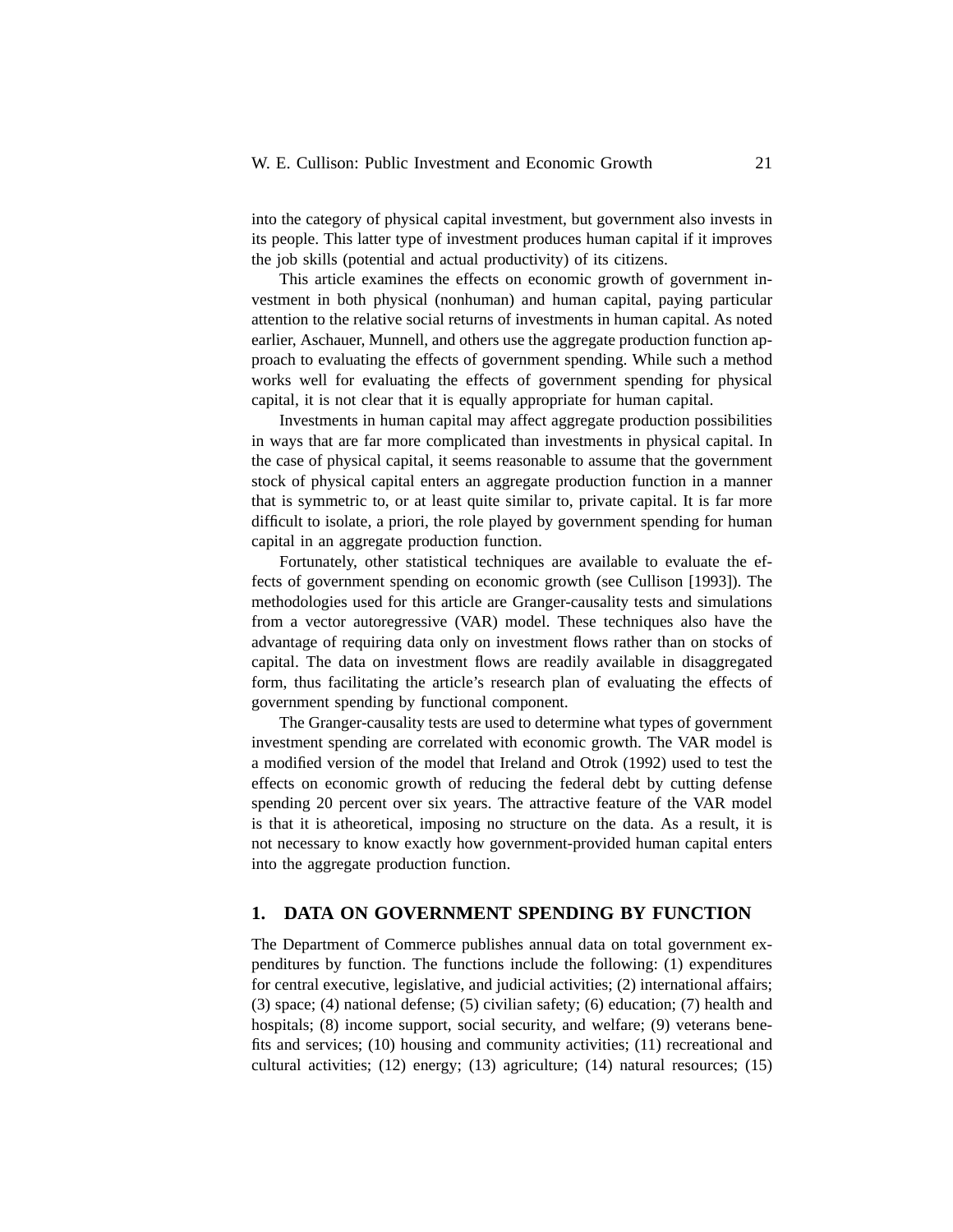transportation; (16) postal service; (17) economic development, regulation, and services; (18) labor training and services; (19) commercial activities; (20) net interest paid; and (21) other.

When government investment is defined broadly, including both human and nonhuman capital, some items in most of the 21 categories denoted above probably would be classified as investment. Examples discussed below include government expenditures for space, national defense, civilian safety, education, health and hospitals, income support, veterans benefits, housing, agriculture, transportation, economic development, labor training, and commercial activities.

Government spending for space and national defense are likely to result in innovations useful for private production. In addition, much spending for space and national defense is contracted from private business. Government spending for civilian safety (police protection) provides an environment in which the private economy can operate efficiently. Government spending for education enhances human capital directly. One must at least be able to read, write, and cipher to hold even menial jobs in the current job market. Higher education is necessary to hold better jobs.

Government spending for health and hospitals also enhances human capital by curing maladies and injuries that can impair the productivity of individuals in the labor force. Income support programs such as aid to families can help to keep families together so that the children can become productive members of the labor force. Veterans benefits can help veterans reenter society as productive members by improving their physical and mental abilities. Housing expenditures, by providing housing for those who otherwise might not be able to afford it, can also enhance human capital by providing better-quality workers as well as providing the homeless an entry into the labor force (by providing them with an address).

Government spending for agriculture has for decades provided for basic agricultural research through the land grant college system and other arms of the Department of Agriculture. The fruits of such research are distributed throughout the country by the county agricultural extension system. Government spending for transportation enhances the productivity of the private economy by providing roads and other methods of getting products from producers to purchasers. Economic development programs can bring modern technology to less developed areas of the United States, thus putting formerly underutilized resources to work. Labor training programs can enhance human capital by improving the job skills of recipients of the program. Government commercial activities increase GDP in and of themselves and provide job experience to the work force.

Given that there are so many conceivable ways in which government spending can affect the private economy, this article will start by evaluating all 21 categories mentioned above to determine which actually had empirically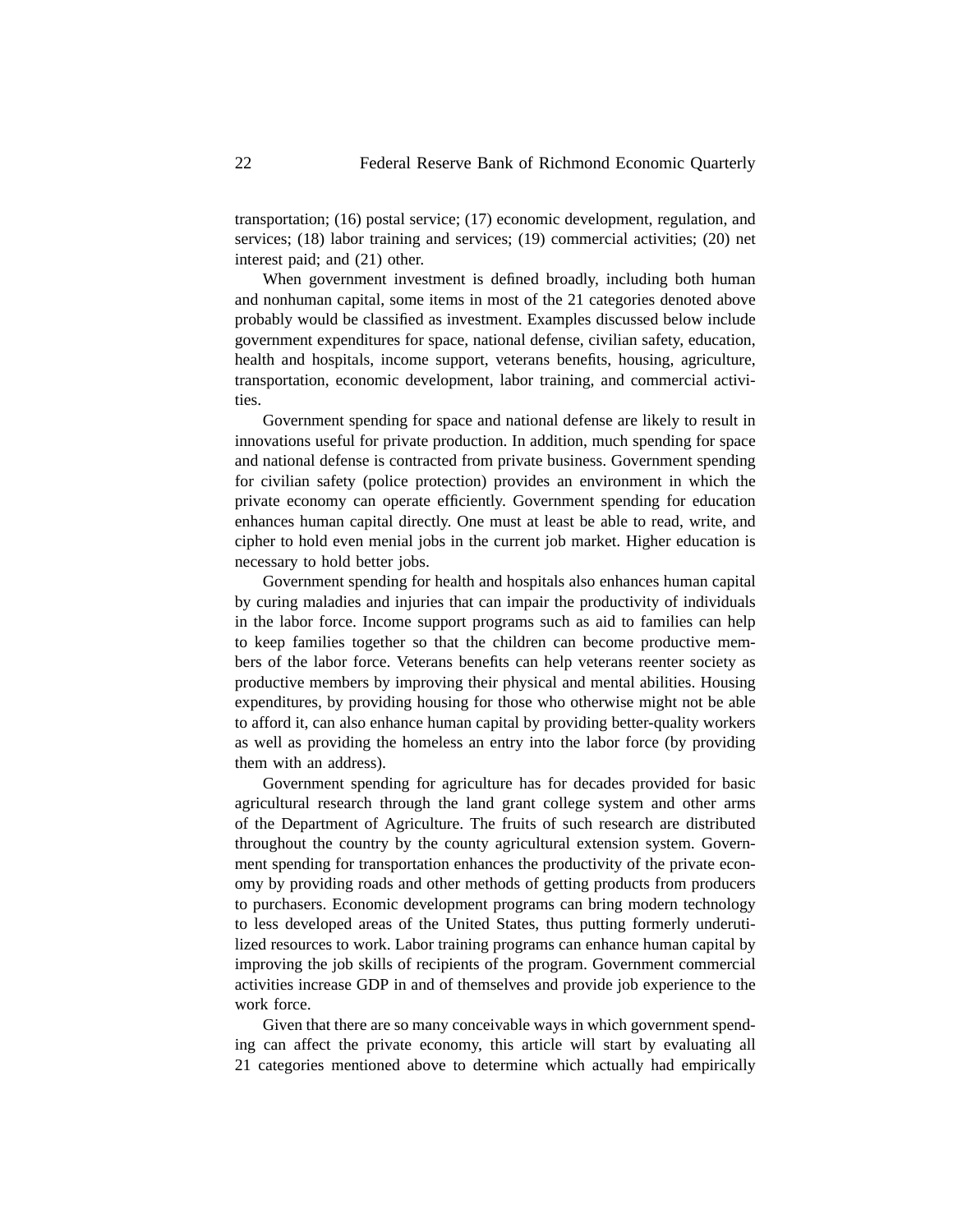observable effects. Intuitively, it would seem that education, space, national defense, civilian safety, transportation, agriculture and labor training would have the more pronounced effects on the growth of the private economy. As a preliminary procedure, a simplified version of the so-called Granger-causality test is used to determine those categories of government spending that seem most likely to have promoted economic growth.

### **2. GRANGER-CAUSALITY TESTS**

A Granger-causality test examines whether the variable to be tested adds explanatory power to an existing relationship between one (or more) other variable(s) and its (their) lags. For example, if  $Z_t$  is a dependent variable and  $Z_{t-1}$  is the variable lagged one period, then  $Z_t = f(Z_{t-1}, v_t)$  would represent a statistical relation between the two, when  $v_t$  is some unknown source of variation in the functional relation between them. For the Granger test, a known variable would be put into the functional relation of  $Z_t$  and  $Z_{t-1}$  with various lags and leads to determine whether it helped to reduce  $v_t$ .

The Granger-causality tests and the VAR simulations reported in this article are consistent in using only one lagged value of the relevant variables. The tests are restricted to one lagged value because the short span of the available annual data necessitates economizing on degrees of freedom—the shortage of degrees of freedom being especially acute for the VAR analysis.

Table 1 shows the results of a Granger-causality test run on each of the various classes of government expenditures. The equation used for the test is

$$
\Delta \ln(Y_t) = a + b_1 \cdot \Delta \ln(Y_{t-1}) + b_2 \cdot \Delta \ln(X_{t-1}), \tag{1}
$$

where *Y* is private gross domestic product, *X* is the government spending variable to be tested, and  $a$ ,  $b_1$ , and  $b_2$  are parameters to be estimated.<sup>2</sup> The notations "∆" and "ln" represent, respectively, one-year first differences and natural logarithms, and the "*t*" subscripts are time indexes (in years). All variables are calculated in real (1987) dollars.

As the table shows, when  $X = ALL GOVERNMENT$  (total government spending), the t-statistic for the coefficient  $b_2$  is 0.24, which is not statistically significant. However, education spending and spending for labor training, both of which enhance human capital, are statistically significant at the 5 percent level. Spending for income support, agriculture, civilian safety and net interest (negatively signed) are significant at the 15 percent level.<sup>3</sup>

<sup>2</sup> All estimations in this article use ordinary least squares (OLS).

<sup>&</sup>lt;sup>3</sup> Transportation spending was not statistically significant, according to the Granger-causality tests. This result was somewhat surprising because the Finn analysis in this issue of the *Economic Quarterly* found highway capital to have a significant, if imprecise, effect on productivity. Finn's analysis, however, deals with the *stock* of highway capital, while this article deals with the *flow* of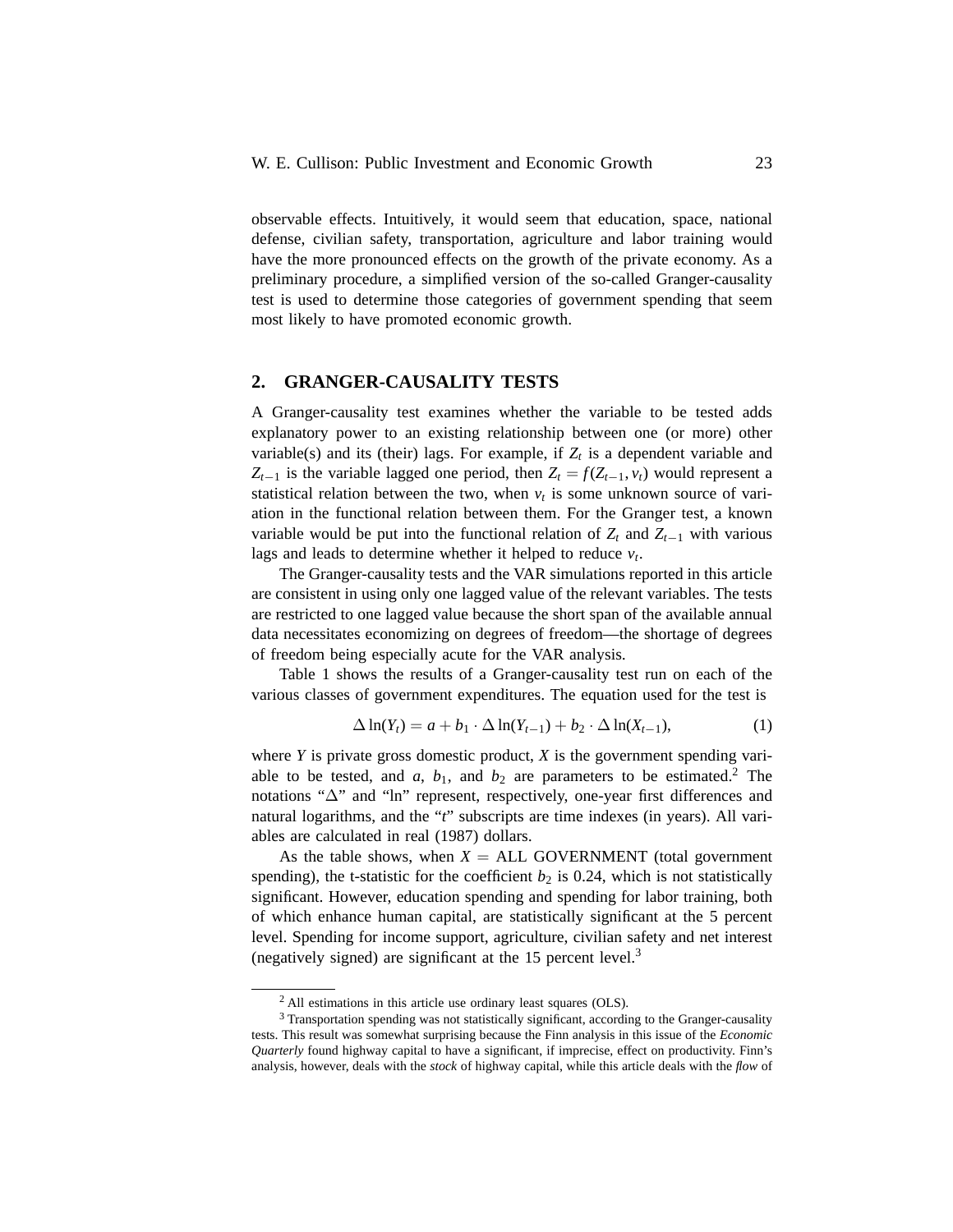### **Table 1 Granger-Causality Test Results, Government Purchases, 1955 to 1992**

Equation:  $\Delta \ln(Y_t) = a + b_1 \cdot \Delta \ln(Y_{t-1}) + b_2 \cdot \Delta \ln(X_{t-1}),$ 

where

 $Y =$  private gross domestic product in 1987 dollars,

 $X =$  government spending variable, measured in 1987 dollars, and

 $\Delta$  = an operator designating the year-to-year first difference.

| $X$ Equals                      | b <sub>2</sub> | "t" Value     | Corrected $\mathbb{R}^2$ |
|---------------------------------|----------------|---------------|--------------------------|
| <b>ALL GOVERNMENT</b>           | 0.037          | 0.24          | 0.00                     |
| <b>AGRICULTURE</b>              | 0.03           | 1.87          | 0.05                     |
| <b>CIVILIAN SAFETY</b>          | 0.295          | 1.64          | 0.03                     |
| <b>COMMERCIAL ACTIVITY</b>      | 0.002          | 1.25          | 0.00                     |
| <b>ECON. DEVELOPMENT</b>        | 0.028          | 0.85          | 0.00                     |
| <b>EDUCATION</b>                | 0.269          | $2.33\dagger$ | 0.10                     |
| <b>ENERGY</b>                   | $-0.011$       | $-0.35$       | 0.00                     |
| EXECUTIVE, LEGISLATIVE &        |                |               |                          |
| <b>IUDICIAL</b>                 | 0.03           | 0.26          | 0.00                     |
| <b>HEALTH &amp; HOSPITAL</b>    | $-0.05$        | $-0.54$       | 0.00                     |
| <b>HOUSING</b>                  | 0.007          | 0.179         | 0.00                     |
| <b>INCOME SUPPORT</b>           | 0.151          | 1.71          | 0.04                     |
| <b>INTERNATIONAL AFFAIRS</b>    | 0.004          | 0.10          | 0.00                     |
| <b>LABOR TRAINING</b>           | 0.080          | $2.74\dagger$ | 0.14                     |
| <b>NATIONAL DEFENSE</b>         | $-0.039$       | $-0.60$       | 0.00                     |
| <b>NATURAL RESOURCES</b>        | 0.018          | 0.36          | 0.00                     |
| <b>NET INTEREST PAID</b>        | $-0.12$        | $-1.69$       | 0.04                     |
| <b>POSTAL SERVICE</b>           | 0.003          | 0.28          | 0.00                     |
| <b>RECREATION &amp; CULTURE</b> | $-0.007$       | $-0.121$      | 0.00                     |
| SPACE*                          | 0.020          | 1.12          | 0.06                     |
| <b>TRANSPORTATION</b>           | 0.080          | 0.745         | 0.00                     |
| <b>VETERANS' BENEFITS</b>       | 0.094          | 0.95          | 0.00                     |
| <b>OTHER</b>                    | 0.082          | 1.28          | 0.00                     |

\* The effects of space spending are estimated over the 1961–92 period because space spending was zero in 1955–60.

† Statistically significant at the 5 percent level.

government transportation spending. The Finn article also uses quite different statistical methodology. In addition, the transportation spending category used in this article includes expenditures for air, rail, water, and transit as well as highways. In deference to Finn's results, however, transportation spending was also examined with the VAR model, explained below. While the Fstatistic for transportation with one lag indicated that transportation had a significant effect on real private GDP, the 95 percent confidence interval for the impulse-response function was practically symmetrical around zero, indicating no clear direction of the resulting change in the level of real private GDP.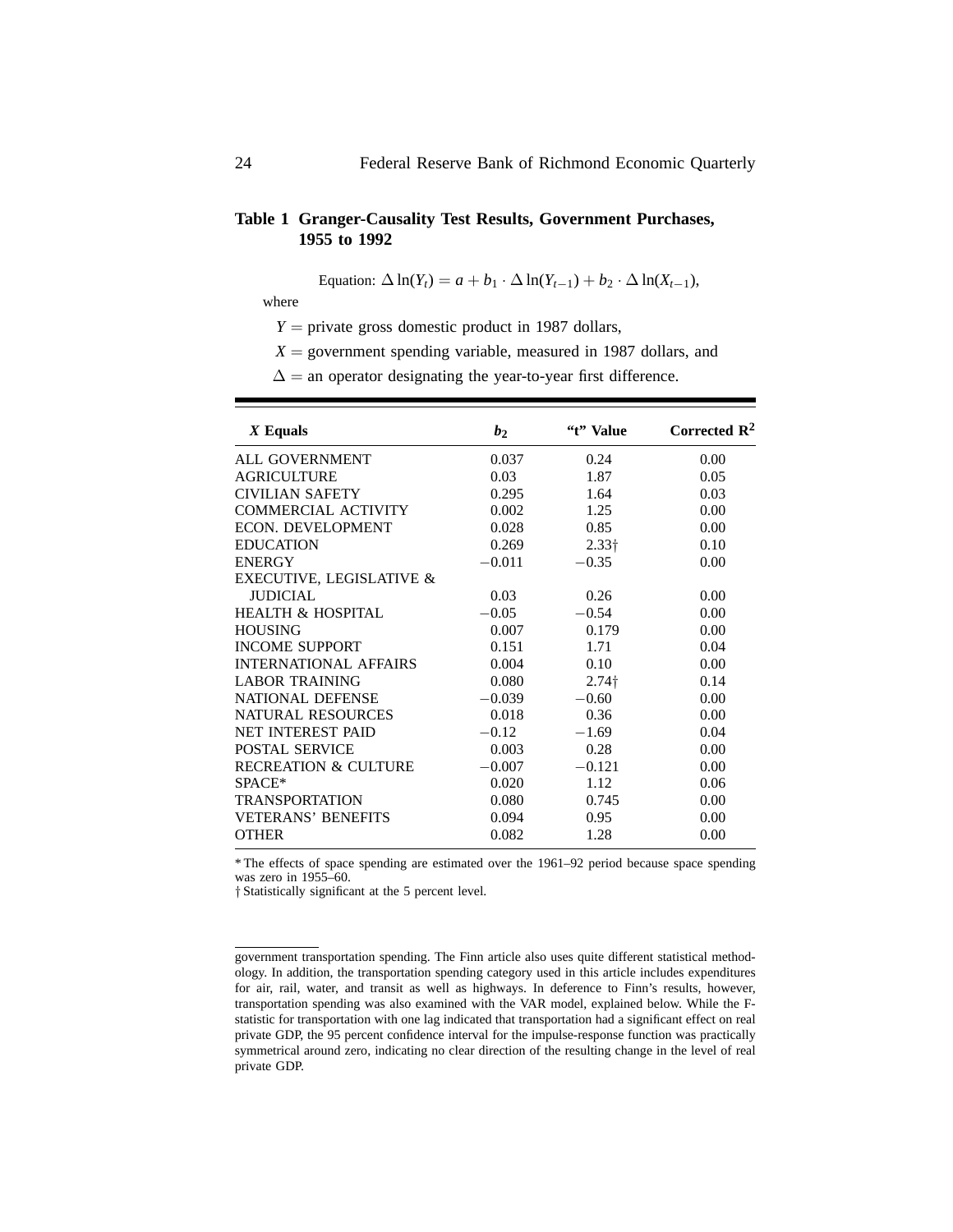Surprisingly, neither government spending for national defense nor space spending had statistically significant effects on the growth of the real private economy. In the case of space, the results may have been influenced by the shorter span of available data  $(1961-92).<sup>4</sup>$ 

The results of the tests shown in Table 1 lead to the conclusion that the types of government spending most likely to have a statistically significant effect on economic growth are education and labor training. Thus, the analysis implies that the most efficient way to increase economic growth by increasing government spending would be to channel expenditures to well-thought-out education or labor training projects without ignoring projects in agriculture, civilian safety, and income support and policies designed to reduce government interest payments. The analysis, however, gives little information about the relative effectiveness of the different types of government spending. For that, it is necessary to move to the simulations from the VAR model mentioned earlier.

#### **3. SIMULATIONS FROM A VAR MODEL**

The Ireland-Otrok VAR model can be modified to test the effects of various types of government spending on economic growth. Since the analysis in Section 2, above, provides evidence that government expenditures for education and labor training have statistically significant impacts on private economic growth, the analysis that follows will examine those variables. In addition and for completeness, the economic effects of spending on agriculture, civilian safety, and income support will also be considered.<sup>5</sup>

The following VAR model is estimated over the 1953–91 time period.

$$
X_{t} = \sum_{s=1}^{k} B_{s} \cdot X_{t-s} + u_{t},
$$
\n(2)

where

$$
X_t = [RDEF_t, GSF_t, RDEBT_t, M2_t, Y_t].
$$
\n(3)

*RDEF* is the growth rate of real defense spending, *RDEBT* is the growth rate of real government debt, *GSF* is defined as the growth rates of the various types of real government spending, *Y* is the growth rate of real private gross domestic product, and M2 is the growth rate of money.

<sup>&</sup>lt;sup>4</sup> When space spending is combined with other government spending data and the resulting sums are evaluated for Granger-causality, the addition of space spending usually improves the statistical results. That cannot be said of defense spending, the addition of which usually lowers the statistical significance of the resulting aggregate.

<sup>5</sup> Since the Ireland-Otrok model includes a federal debt variable, net interest paid will not be evaluated separately.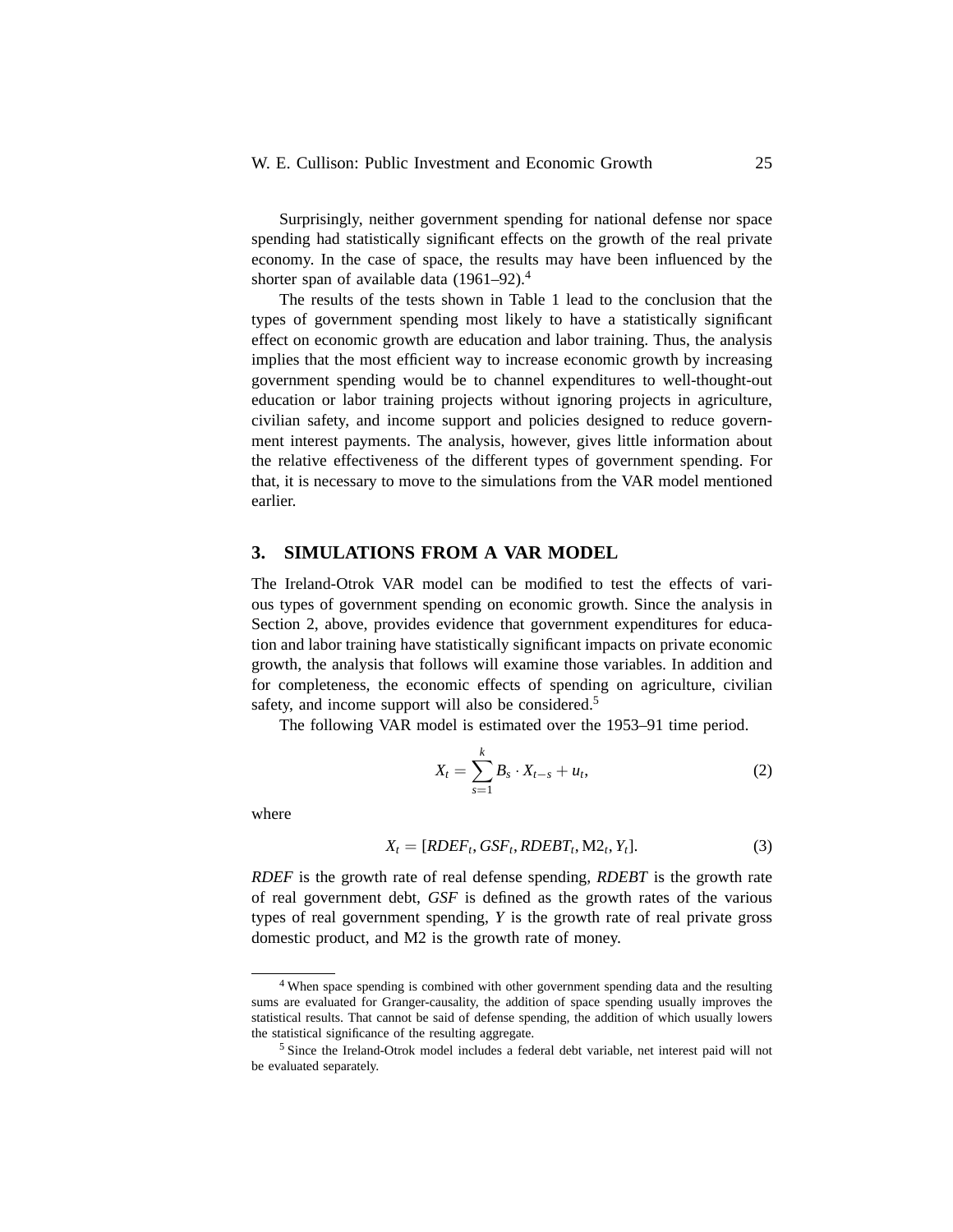#### **Empirical Results from the Model**

Table 2 reports some results of estimating the system of equations with one-, two-, and three-year lags. F-statistics were computed to evaluate the effects on real private GDP growth of spending on education, labor training, agriculture, income support, and civilian safety with one-, two-, and three-year lags. The table shows agriculture not to have been a statistically significant factor at any of the three lag lengths. The other four types of spending showed statistical significance at 5.5 percent or less. For the subsequent analysis/forecasts from the VAR, the lag length  $k = 1$  was chosen to conserve degrees of freedom.

The estimates for the parameters of the model with one lag were used to develop impulse-response functions outlining the effects on real economic growth of cuts in defense spending and the federal debt and increases in the government spending categories noted above. The cuts in defense spending and

| <b>Lags</b>    | <b>Variable</b>        | <b>F-Statistics for</b><br><b>Combined Lags</b>   | <b>Significance</b><br><b>Levels</b> | Degrees of<br>Freedom |
|----------------|------------------------|---------------------------------------------------|--------------------------------------|-----------------------|
|                |                        | (F-statistics calculated as a part of VAR system) |                                      |                       |
| $\mathbf{1}$   | <b>EDUCATION</b>       | 20.86                                             | $0.00007*$                           | 32                    |
| 1              | <b>LABOR TRAINING</b>  | 12.69                                             | $0.001*$                             | 32                    |
| 1              | <b>AGRICULTURE</b>     | 0.26                                              | 0.613                                | 32                    |
| 1              | <b>CIVILIAN SAFETY</b> | 3.98                                              | $0.055*$                             | 32                    |
| 1              | <b>INCOME SUPPORT</b>  | 6.61                                              | $0.015*$                             | 32                    |
| 1              | $ED + L TRAIN + C SAF$ | 27.00                                             | $0.00001*$                           | 32                    |
| $\overline{2}$ | <b>EDUCATION</b>       | 7.76                                              | $0.002*$                             | 26                    |
| $\overline{2}$ | <b>LABOR TRAINING</b>  | 2.46                                              | 0.105                                | 26                    |
| $\overline{2}$ | <b>AGRICULTURE</b>     | 0.94                                              | 0.404                                | 26                    |
| $\overline{2}$ | <b>CIVILIAN SAFETY</b> | 0.42                                              | 0.661                                | 26                    |
| $\overline{2}$ | <b>INCOME SUPPORT</b>  | 1.69                                              | 0.205                                | 26                    |
| $\overline{2}$ | $ED + L TRAIN + C SAF$ | 7.88                                              | $0.002*$                             | 26                    |
| 3              | <b>EDUCATION</b>       | 7.07                                              | $0.002*$                             | 20                    |
| 3              | <b>LABOR TRAINING</b>  | 1.43                                              | 0.263                                | 20                    |
| 3              | <b>AGRICULTURE</b>     | 0.85                                              | 0.484                                | 20                    |
| 3              | <b>CIVILIAN SAFETY</b> | 0.21                                              | 0.891                                | 20                    |
| 3              | <b>INCOME SUPPORT</b>  | 2.12                                              | 0.130                                | 20                    |
| 3              | $ED + L TRAIN + C SAF$ | 6.76                                              | $0.002*$                             | 20                    |

# **Table 2 F-Statistics for Government Spending and Real Private GDP, 1952 to 1991**

\* Six percent or smaller probability that the variable's effect on GDP growth was due to chance.

Note: All variables are in 1987 dollars and measured as changes in natural logarithms.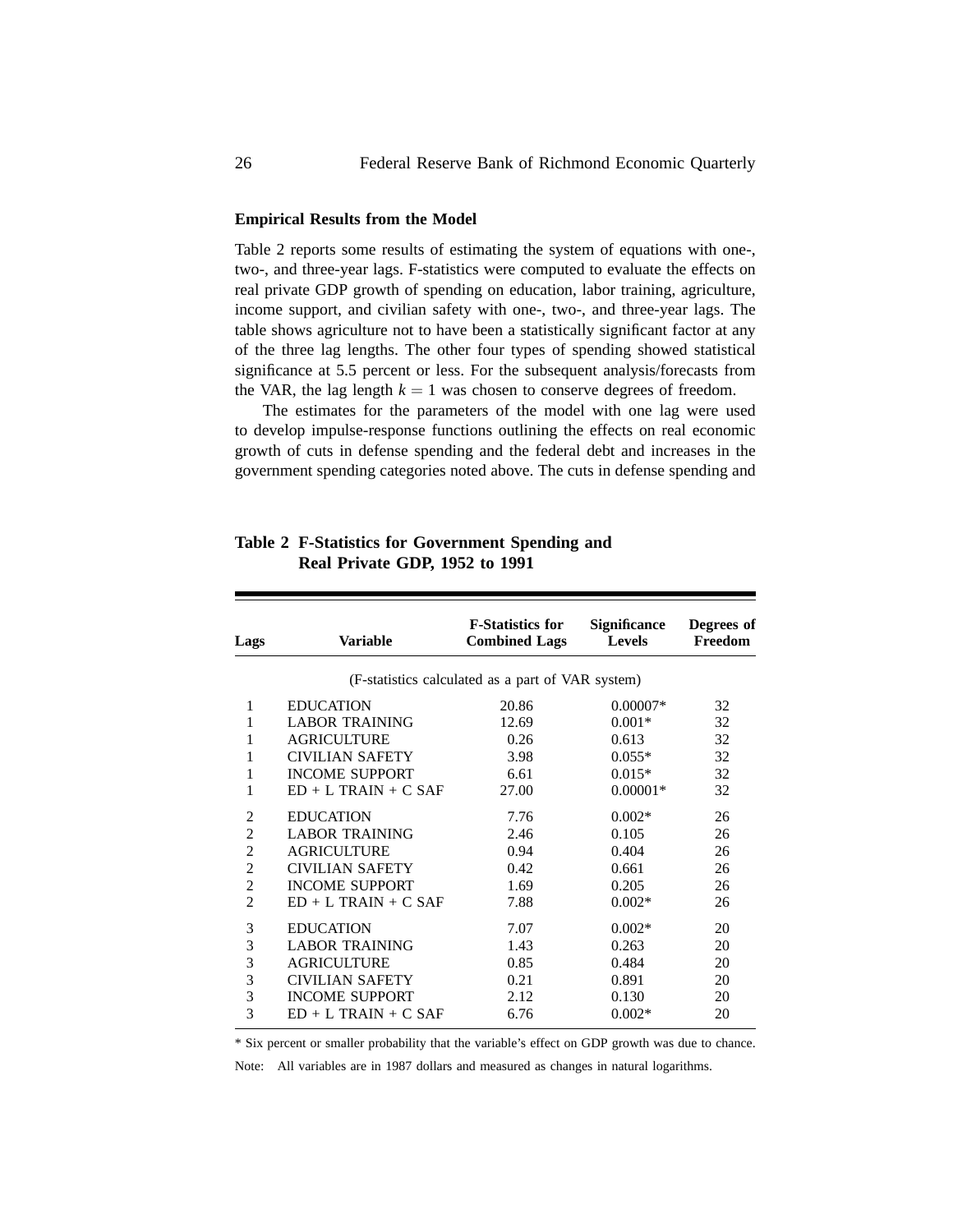the federal debt are reported because the next step in the analysis will be to perform a policy experiment similar to that done in the Ireland-Otrok study  $(1992)$  in which both defense spending and the debt were reduced.<sup>6</sup>

Figures 1-A through 1-G depict impulse-response functions that show what might happen to the level of real private GDP if there were a one-time onestandard-deviation shock to the growth rate of a particular type of government spending. It is customary in the literature for the researcher to apply a shock of the magnitude of one standard deviation of the variation in the series to be tested. Limiting the shock to one standard deviation ensures that it will be within the purview of the data from which the model is estimated.

Figure 1-A shows the effect of a one-time \$7.95 billion (one standard deviation of the growth rate) cut in defense spending, while Figure 1-B shows the effect of a one-time \$26.8 billion (one standard deviation of the growth rate) reduction in the federal debt. The dotted lines represent 95 percent confidence limits for the impulse-response predictions. Since the areas between the dotted lines in each figure include 0.0, the results do not conclusively show even the direction of the effect on real private GDP of cutting defense or the debt.

Figures 1-C through 1-G show the responses of real private GDP to onestandard-deviation shocks to spending for agriculture, civilian safety, education, labor training, and income support. As might be expected, the magnitudes of the one-standard-deviation shocks vary considerably. One standard deviation for education spending, for example, is \$3.1 billion in 1987 dollars, while one standard deviation for labor training is only \$0.6 billion. The magnitudes of the standard deviations of the various series are reported in Table 3.

As the impulse-response figures show, shocks to spending for education and labor training might be expected to result in a cumulative increase in the level of real private GDP, an expectation predicted with 95 percent confidence. The impulse-response analysis for income support payments, on the other hand, not only showed the 95 percent confidence band to be practically symmetrical around zero, but the prediction itself to be for no change in the level of real GDP. Income support payments, therefore, were dropped from consideration as possible sources of economic growth, while education and labor training expenditures were considered likely sources worthy of further examination.

#### **A Policy Experiment with the Model**

In 1991, the Bush Administration presented a proposal entitled "The Future Years Defense Program" (popularly known as the "1991 plan") that called for a 20 percent reduction in real defense spending between 1992 and 1997. Ireland

<sup>&</sup>lt;sup>6</sup> For the purpose of generating the impulse-response functions, the ordering of the variables assumes that policy decisions that change defense spending and the distribution of its proceeds are made before contemporaneous values of money and output are observed.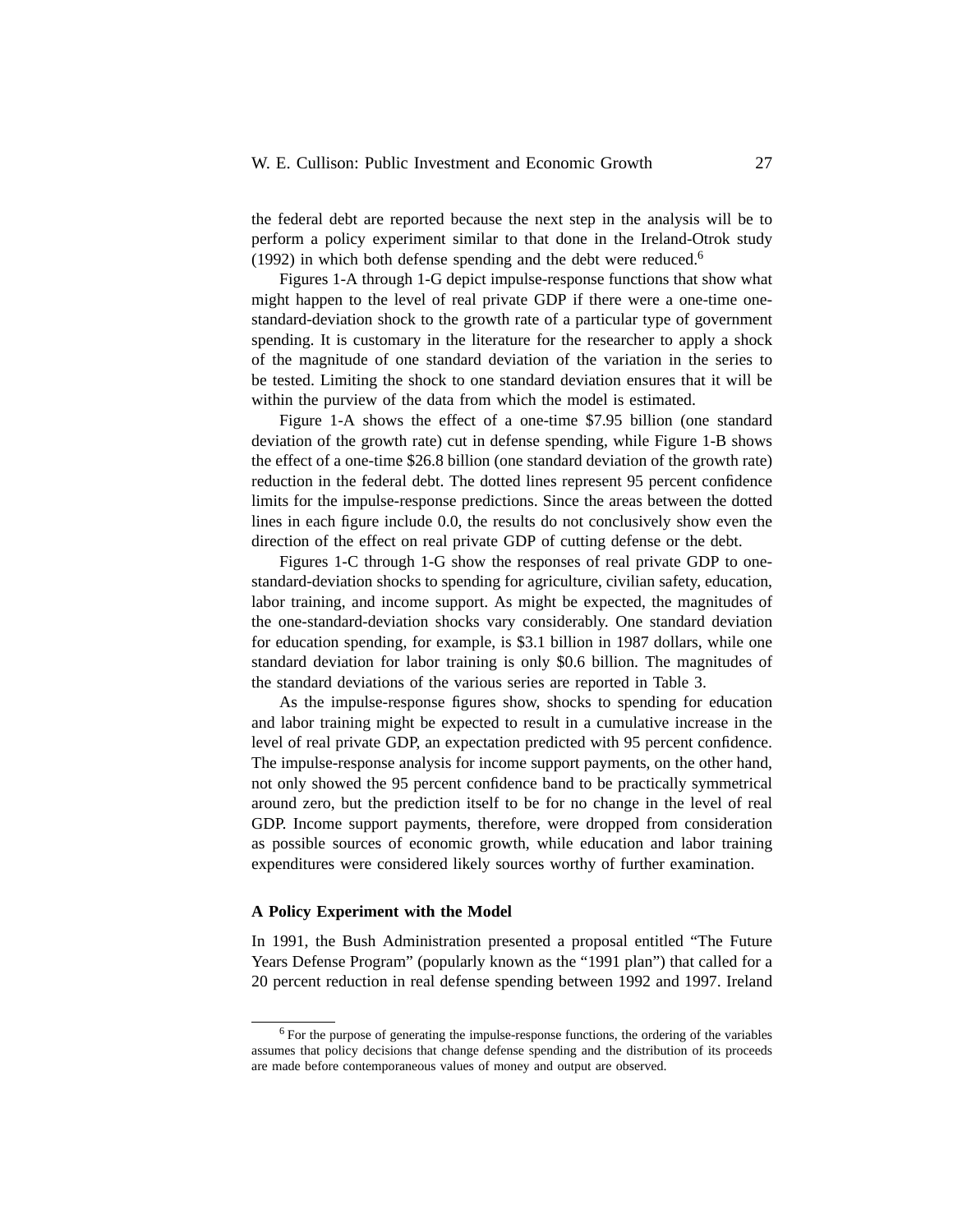

**Figure 1 Response of Growth Rate of Private GDP**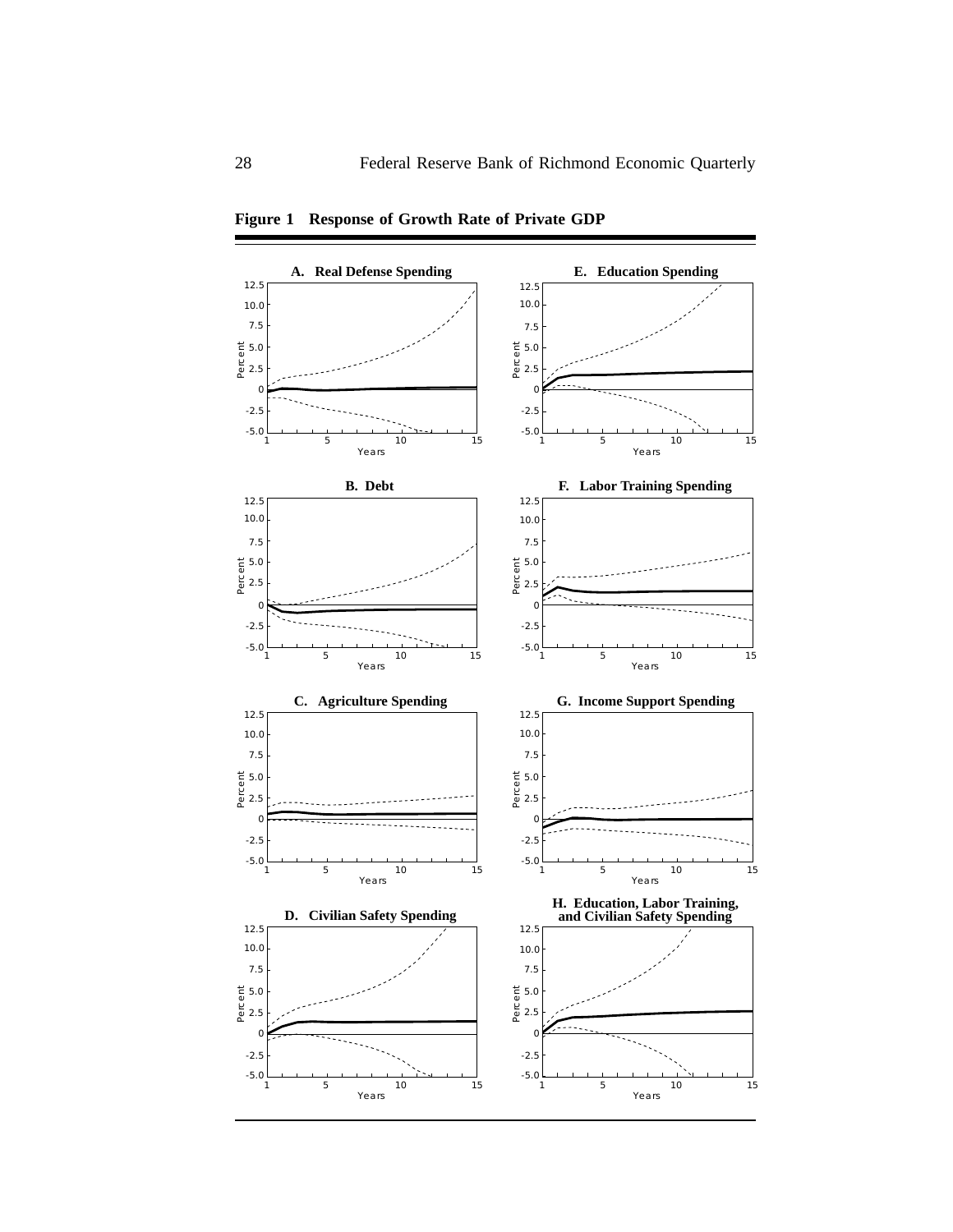| <b>Data Series</b><br>(converted into billions of 1987 dollars) | <b>Standard Deviation</b> |
|-----------------------------------------------------------------|---------------------------|
| Agriculture                                                     | \$2.8                     |
| Civilian Safety                                                 | 0.6                       |
| Education                                                       | 3.1                       |
| Federal Debt                                                    | 26.7                      |
| Income Support                                                  | 9.5                       |
| Labor Training                                                  | 0.6                       |
| <b>National Defense</b>                                         | 8.0                       |
|                                                                 |                           |

## **Table 3 Standard Deviations of the Growth Rates of Selected Data Series, 1952 to 1991**

and Otrok (1992) evaluated the 1991 plan with their VAR model. They found, using data from 1931 to 1991, that implementation of the 1991 plan with the proceeds going to federal debt reduction would be likely to reduce private GNP in the short run but increase it slightly after 13 or more years.

As a complement to the Ireland-Otrok study, the policy experiment reported here will also evaluate the 1991 plan. The new simulations, however, will assume that only a portion of the proceeds of the defense cuts are used for federal spending reductions. The remainder will be used to raise government spending on a specified function. An implicit assumption in the policy experiment is that any new spending programs would be as cost-benefit effective as has been average government spending for each function tested over the past 40 years.

Six simulations were made assuming the defense cutbacks of the 1991 plan, but with differing uses of the proceeds. The goal of the 1991 plan, recall, was to cut defense spending by 20 percent between 1992 and 1997. In 1987 dollars, this meant cutbacks of \$17 billion in 1992, \$21.7 billion in 1993, \$10.2 billion in 1994, \$9.0 billion in 1995, \$6.5 billion in 1996, and \$7.0 billion in 1997.

The simulations distributed the proceeds of the defense cutbacks either (1) all to federal debt reduction as in Figure 2-A or (2) a portion to a one-standarddeviation increase in one of the four types of government spending with the remainder going to federal debt reduction (Figures 2-B, 2-C, 2-D, and 2-E). The simulation with all of the proceeds of the defense cutbacks going to debt reduction shows the resulting level of real private GDP to be a persistent 1.5 percent below what it would have been with no change in defense spending.<sup>7</sup>

<sup>7</sup> This result differs from the result found by Ireland and Otrok using 1931–91 data and their slightly different model. However, when their model was reestimated over the 1955–91 and 1947–91 time periods, the results were quite similar to the results found here.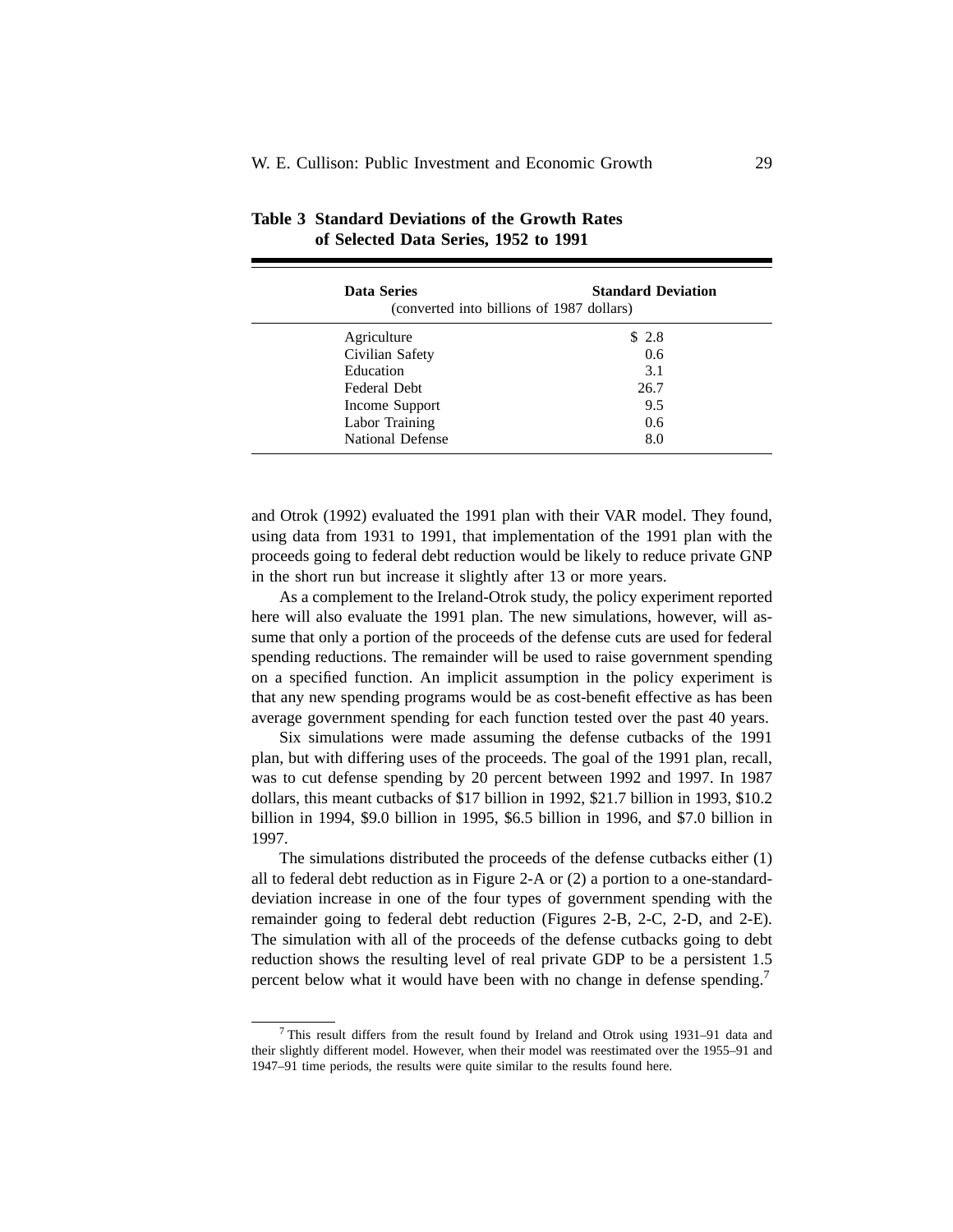

**Figure 2 Forecasts of Difference in Output Between Base Case and 1991 Plan**

As Figures 2-C, 2-D, and 2-E show, this outlook changes considerably when a portion of the proceeds of the defense cuts are used to increase spending on civilian safety, education, or labor training. These simulations put the level of real private GDP persistently above what it otherwise would have been even though most of the proceeds of the defense cuts are still used to reduce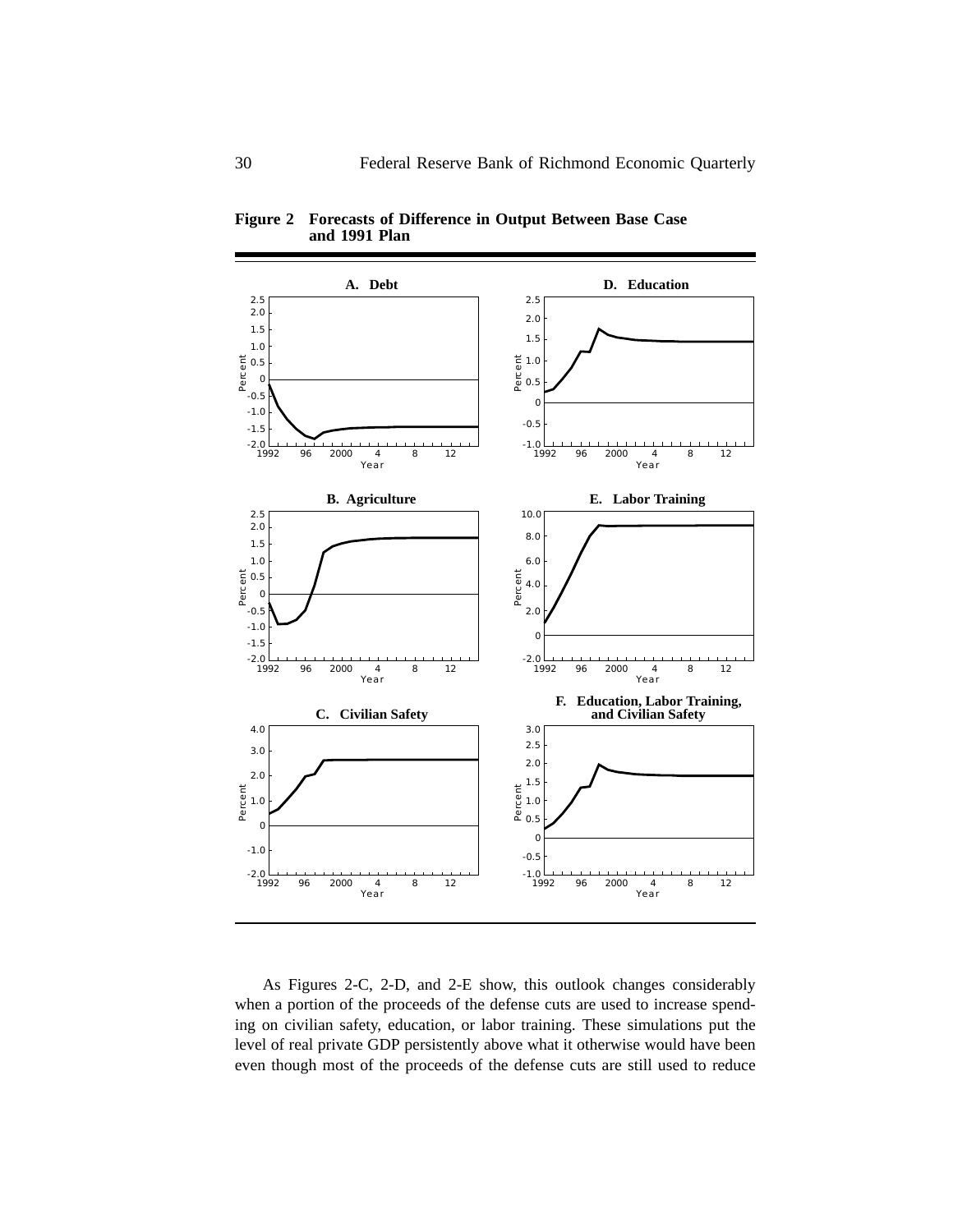the federal debt. For example, the simulation channeling \$3.1 billion per year of the defense cuts (25 percent of the total defense reduction) to education raises the level of real GDP 1.5 percent.

Surprisingly, the simulation with \$0.6 billion per year of the defense cuts going to labor training has the level of real private GDP rising a whopping 9 percent above what it otherwise would have been. The magnitude of this result is not credible. It probably indicates that the model has been affected by some kind of spurious correlation with respect to labor training, which is a very small part (0.5 percent) of government spending.

The predicted effects of civilian safety spending also seem suspiciously large. The simulation has \$0.6 billion per year in additional spending for civilian safety raising the level of private GDP almost 3 percent higher than it otherwise would have been. Given the error structure of the impulse-response function depicted in Figure 1-D, however, the forecast errors on the civilian safety simulation would undoubtedly be relatively large, were they available.<sup>8</sup>

The policy experiment was run with a variable that combined government spending for civilian safety, education, and labor training (Figure 2-F). The simulation using this variable, which was significant for the F-test reported in Table 2, and which had an impulse-response function (Figure 1-H) that was significantly greater than zero, predicts that the level of real private GDP will be persistently 1.8 percent larger with the policy experiment than without it. The increase in real GDP comes about as a result of \$3.47 billion per year apportioned among civilian safety, labor training, and education during the years of the defense cuts. Over the six-year period, this experiment results in a cumulative \$20.8 billion increase in civilian safety, education, and labor training and a \$50.6 billion reduction in the federal debt.

#### **4. CONCLUSIONS AND POLICY IMPLICATIONS**

First some caveats. The analysis in this article uses past data to simulate future events. Although that approach is the only one available for empirical studies, it is always subject to question. One should have good reason to believe that past trends will continue if one is to put much credence in simulations of the type reported in this article. Moreover, while one can find certain correlations between past events and guess that one event may cause another, it is virtually impossible for an economist to *prove* that one economic occurrence in the real world caused another. Thus, the results of this study cannot be considered to

<sup>&</sup>lt;sup>8</sup> The effects of spending on labor training and civilian safety were examined further to find whether or not they were likely to have been the result of reverse causation. Reverse Grangercausality tests were run to determine whether GDP determined labor training or civilian safety spending. Lagged GDP did not have a statistically significant effect on either.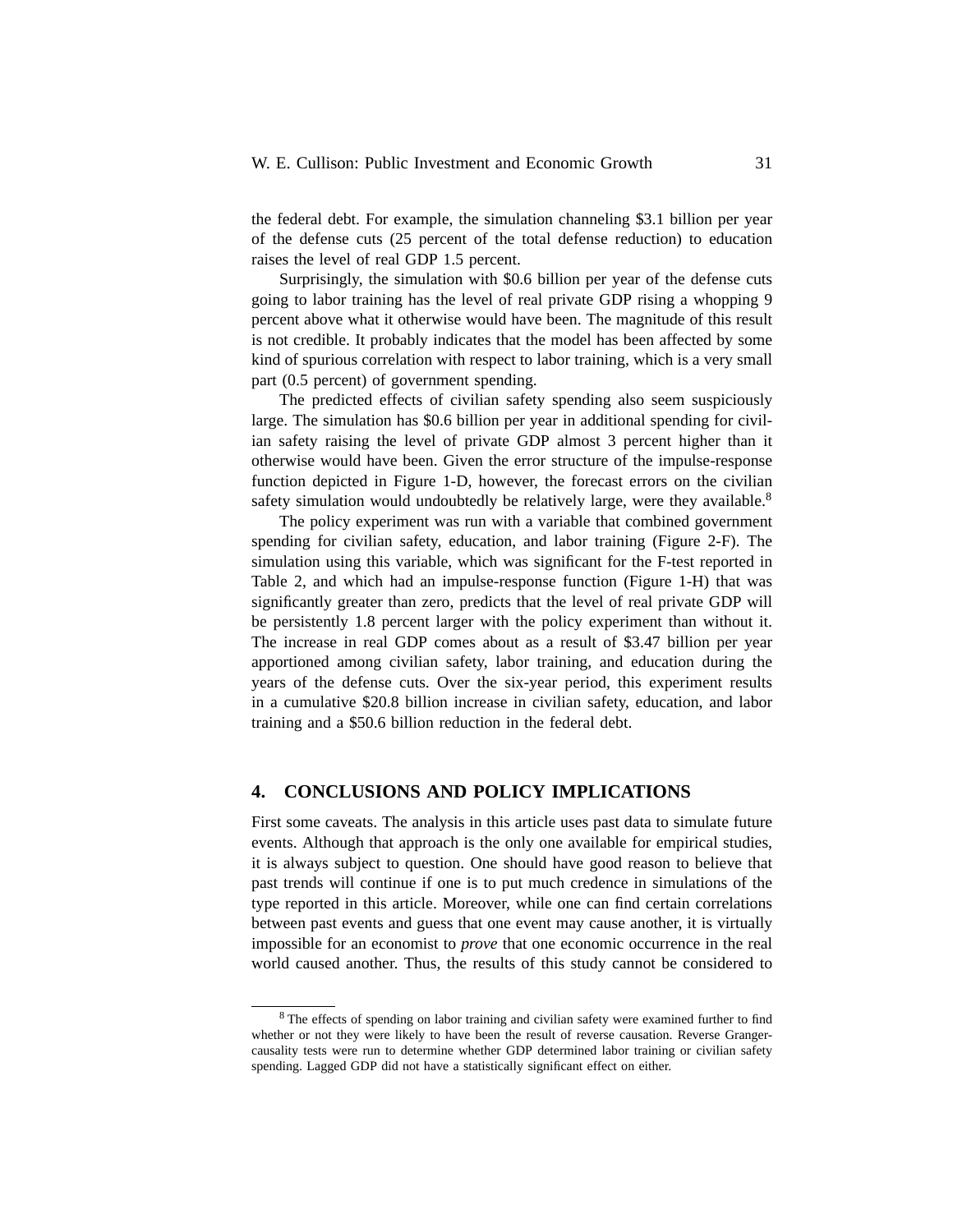be conclusive.

The results of the study, however, imply that government spending on education and labor training (and perhaps also civilian safety) have statistically significant, and numerically significant, effects on future economic growth. It is noteworthy that spending for education, civilian safety, and labor training directly affect human capital rather than physical capital. The VAR simulations with education, labor training, and civilian safety spending show effects so strong, in fact, that policies to reduce defense spending 20 percent and apportion the proceeds between debt reduction and one or all of those three spending types were estimated to result in higher levels of real private GDP than would have resulted with no reductions in defense spending.

As noted above, however, the results reported here are based upon correlations of past events and the correlations may or may not continue in the future. Thus, programs to increase government spending for, say, education or labor training should not be undertaken willy-nilly, justified by the promotion of economic growth. Rather, any such program should stand up to a cost-benefit analysis and prove itself worthy on its own merits.

## **REFERENCES**

- Aaron, Henry J. "Discussion," in Alicia H. Munnell, ed., *Is There a Shortfall in Public Capital Investment?* Boston: Federal Reserve Bank of Boston, 1990, pp. 51–63.
- Aschauer, David A. "Why Is Infrastructure Important?" in Alicia H. Munnell, ed., *Is There a Shortfall in Public Capital Investment?* Boston: Federal Reserve Bank of Boston, 1990, pp. 21–48.
	- . "Is Government Spending Stimulative?" *Contemporary Policy Issues,* vol. 8 (October 1990), pp. 30–46.

. "Public Investment and Productivity Growth in the Group of Seven," Federal Reserve Bank of Chicago *Economic Perspectives,* vol. 13 (September/October 1989), pp. 17–25.

. "Does Public Capital Crowd Out Private Capital?" *Journal of Monetary Economics,* vol. 24 (September 1989), pp. 171–88.

. "Is Public Expenditure Productive?" *Journal of Monetary Economics,* vol. 23 (March 1989), pp. 177–200.

. "Tax Rates, Deficits, and Intertemporal Efficiency," *Public Finance Quarterly,* vol. 16 (July 1988), pp. 374–84.

. "Government Spending and the 'Falling Rate of Profit,' " Federal Reserve Bank of Chicago *Economic Perspectives,* vol. 12 (May/June 1988), pp. 11–17.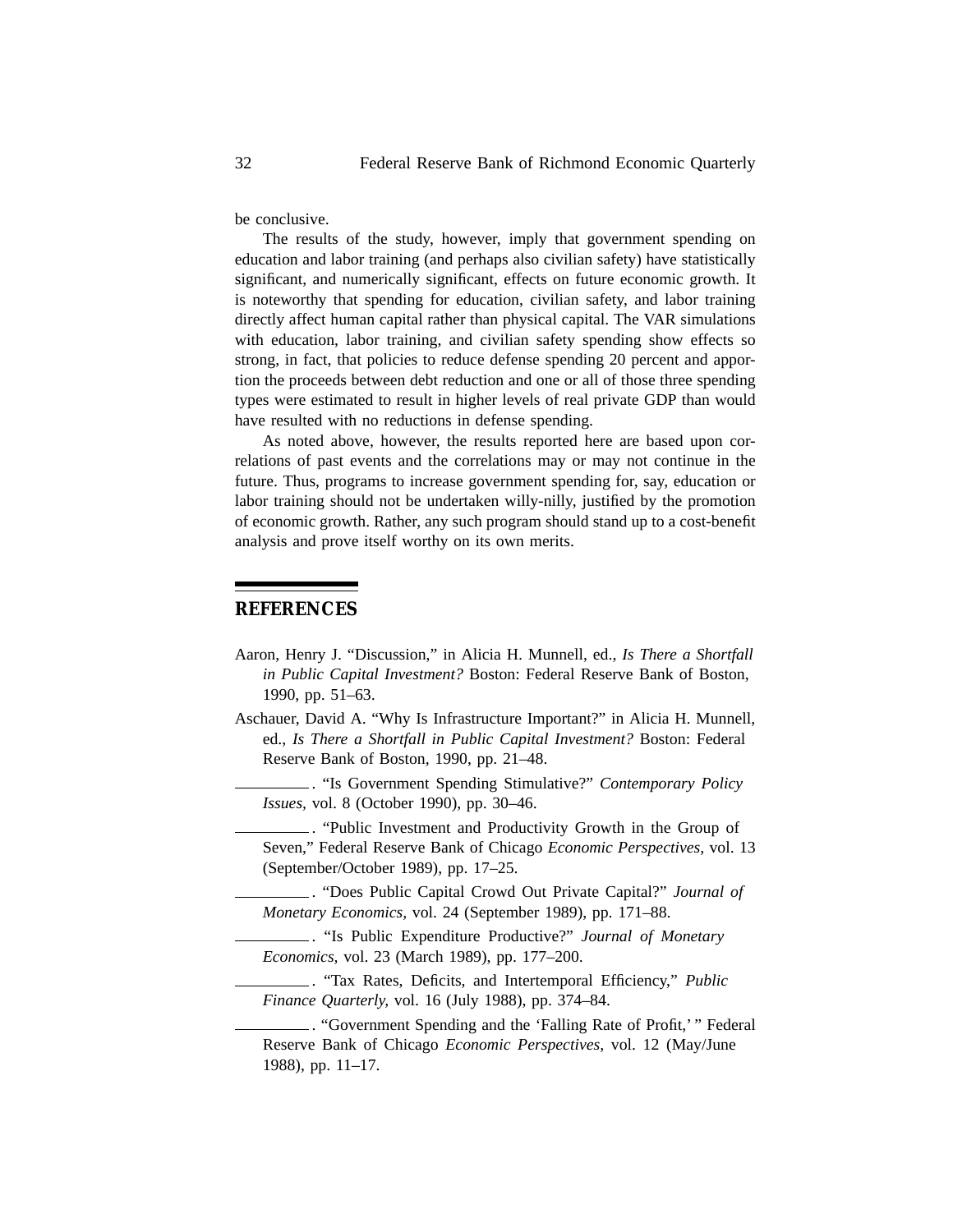- Cullison, William E. "Saving Measures as Economic Growth Indicators," *Contemporary Policy Issues,* vol. XI (January 1993), pp. 1–8.
- Hulten, Charles R. "Discussion," in Alicia H. Munnell, ed., *Is There a Shortfall in Public Capital Investment?* Boston: Federal Reserve Bank of Boston, 1990, pp. 104–7.

. "Infrastructure: Productivity, Growth, and Competitiveness." Hearing statement before the House Committee on Banking, Finance, and Urban Affairs, Subcommittee on Policy Research and Insurance, May 8, 1990.

, and Robert M. Schwab. "Is There Too Little Public Capital?" Paper presented at the American Enterprise Institute, Washington, D.C., February 1991.

- Galbraith, John Kenneth. *The Affluent Society*. Boston: The Houghton Mifflin Company, 1958.
- Ireland, Peter, and Christopher Otrok. "Forecasting the Effects of Reduced Defense Spending," Federal Reserve Bank of Richmond *Economic Review,* vol. 78 (November/December 1992), pp. 3–11.
- Jorgenson, Dale W. "Fragile Statistical Foundations: The Macroeconomics of Public Infrastructure Investment." Paper presented at the American Enterprise Institute, Washington, D.C., February 1991.
- Munnell, Alicia H. "How Does Public Infrastructure Affect Regional Economic Performance," in Alicia H. Munnell, ed., *Is There a Shortfall in Public Capital Investment?* Boston: Federal Reserve Bank of Boston, 1990, pp. 69–103.
- Rubin, Laura S. "Productivity and the Public Capital Stock: Another Look," Economic Activity Section Working Paper Series, no. 118. Washington: Board of Governors of the Federal Reserve System, 1991.
- Tatom, John. "Public Capital and Private Sector Performance," Federal Reserve Bank of St. Louis *Review,* vol. 73 (May/June 1991), pp. 3–15.
- U.S. Congress, Congressional Budget Office. *How Federal Spending for Infrastructure and Other Public Investments Affects the Economy.* Washington: U.S. Government Printing Office, July 1991.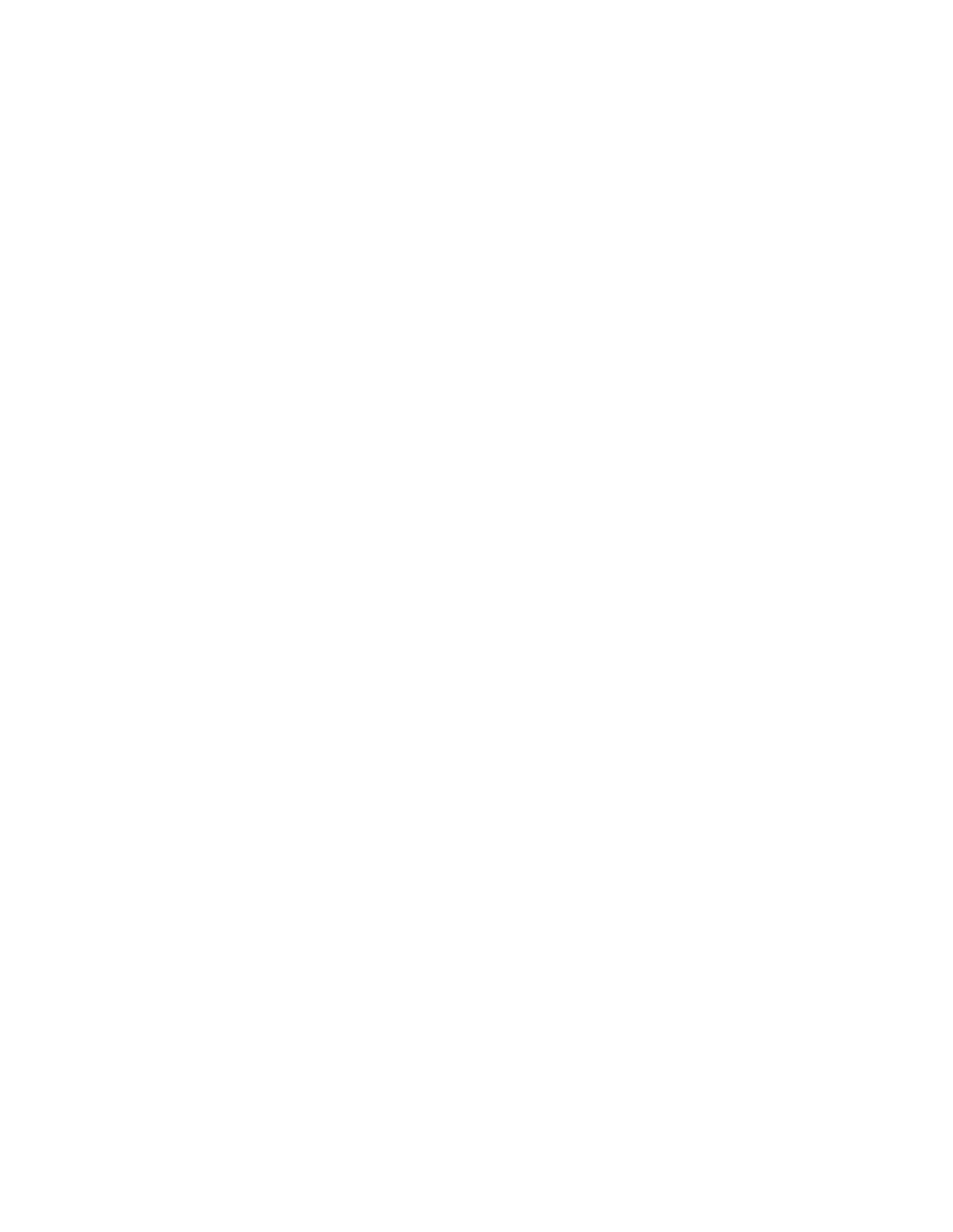# Unit Labor Costs and the Price Level

Yash P. Mehra

popular theoretical model of the inflation process is the expectations-<br>augmented Phillips-curve model. According to this model, prices are<br>set as markup over productivity-adjusted labor costs, the latter being<br>determined augmented Phillips-curve model. According to this model, prices are set as markup over productivity-adjusted labor costs, the latter being determined by expected inflation and the degree of demand pressure.<sup>1</sup> It is assumed further that expected inflation depends upon past inflation. This model thus implies that productivity-adjusted wages and prices are causally related with feedbacks running in both directions.

In this article, I investigate empirically the causal relationship between prices and productivity-adjusted wages (measured by unit labor costs) using cointegration and Granger-causation techniques.<sup>2</sup> In my recent paper, Mehra (1991), I used similar techniques<sup>3</sup> to show that inflation and growth in unit

<sup>&</sup>lt;sup>1</sup> This version has been closely associated with the work of Gordon (1982, 1985, 1988) and differs from the original Phillips-curve model. The latter was formulated as a wage equation relating wage inflation to the unemployment gap.

<sup>&</sup>lt;sup>2</sup> Let  $X_{1t}$ ,  $X_{2t}$ , and  $X_{3t}$  be three time series. Assume that the levels of these time series are nonstationary but first differences are not. Then these series are said to be cointegrated if there exists a vector of constants  $(\alpha_1, \alpha_2, \alpha_3)$  such that  $Z_t = \alpha_1 X_{1t} + \alpha_2 X_{2t} + \alpha_3 X_{3t}$  is stationary. The intuition behind this definition is that even if each time series is nonstationary, there might exist linear combinations of such time series that are stationary. In that case, multiple time series are said to be cointegrated and share some common stochastic trends. Moreover, if series are cointegrated, then some series must adjust in the short run so as to maintain equilibrium among multiple series. That implies the presence of short-run feedbacks (and hence Granger-causality) among these series.

<sup>&</sup>lt;sup>3</sup> The statistical inference in most of the empirical work prior to Mehra (1991) has often been conducted under the assumption that wage and price series contain deterministic trends. Recent evidence has called this assumption into question and has shown that the trend components of several of these time series also contain stochastic components (Nelson and Plosser 1982). A misspecification of trend components can lead to incorrect tests of hypotheses. Mehra (1991) therefore employed recent techniques to investigate trends in wage and price series and used the analysis to determine the nature of causal structure between prices and unit labor costs.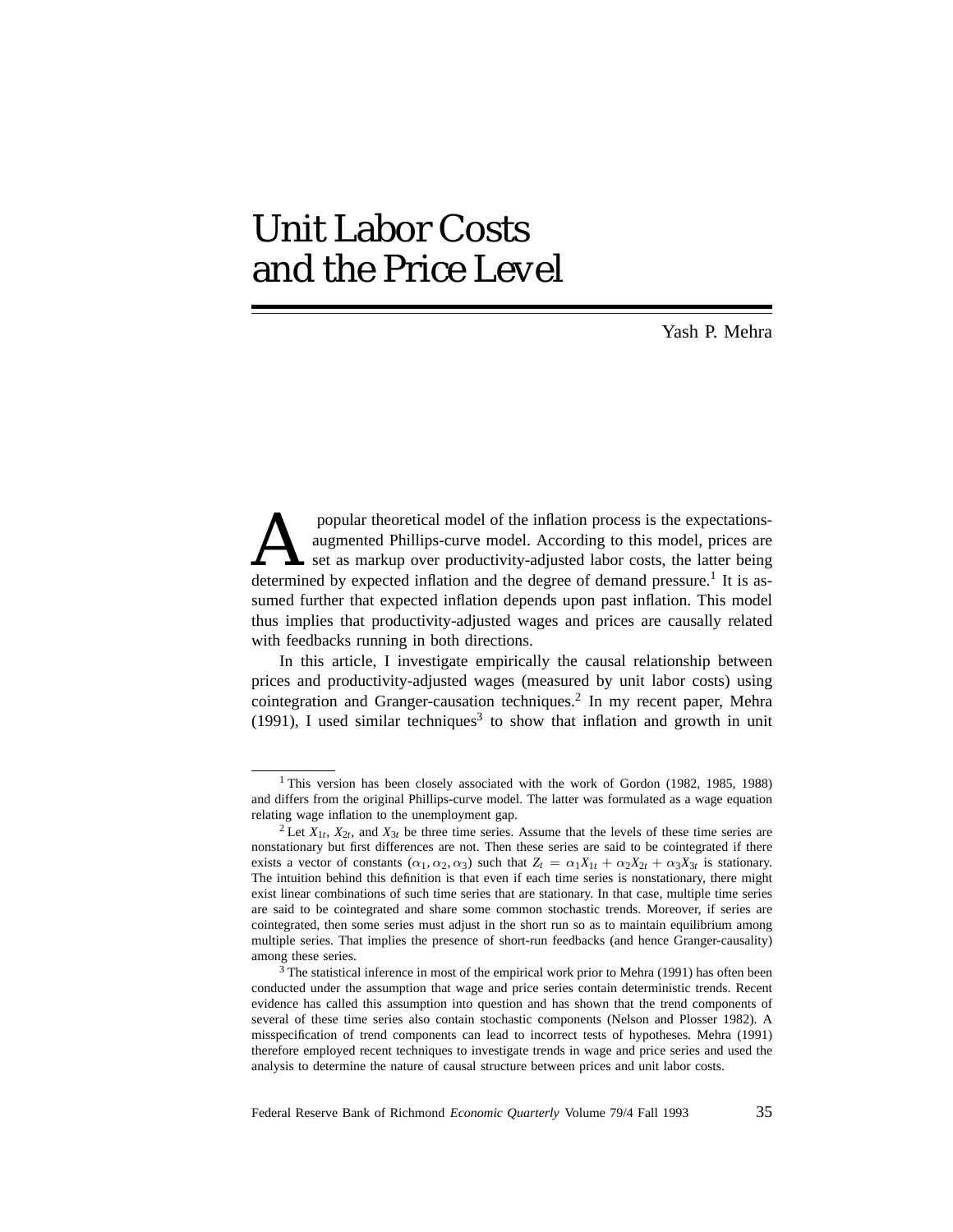labor costs are correlated in the long run and that the presence of this correlation appears to be due to Granger-causality running from inflation to growth in unit labor costs, not the other way around. The results presented there indicate that the "price markup" hypothesis is inconsistent with the data and that growth in unit labor costs does not help predict the future inflation rate.

This article examines the robustness of the conclusions in Mehra (1991) to changes in the measure of the price level, the sample period, and unit rootcointegration test procedures used there. In particular, the price series used in Mehra (1991) is the fixed-weight GNP deflator that covered the sample period 1959Q1 to 1989Q3; the test for cointegration used is the two-step procedure given originally in Engle and Granger (1987); and the stationarity of data is examined using Dickey-Fuller unit root tests. This article considers an additional price measure, the consumer price index, which covers consumption goods and services bought by urban consumers. In contrast, the implicit GNP deflator, the other price measure used here, covers prices of consumption, investment, government services, and net exports. Since the consumer price index is also a widely watched measure of inflation pressures in the economy, the article examines whether the causal relationships found between the general price level and unit labor costs carry over to consumer prices.

In my earlier empirical work (1991), I used Dickey-Fuller unit root tests to determine whether the relevant series contain stochastic or deterministic trends. Recently, some authors including Dejong et al. (1992) have shown that Dickey-Fuller tests have low power in distinguishing between these two alternatives. These studies suggest that economists should supplement unit root tests by tests of trend stationarity. Thus, a series now is considered having a unit root if two conditions are met: (1) the series has a unit root by Dickey-Fuller tests and (2) it is not trend stationary by tests of trend stationarity. Furthermore, the test for cointegration recently proposed by Johansen and Juselius (1990) overcomes several pitfalls associated with the Engle-Granger test for cointegration.<sup>4</sup> This article employs these additional, refined cointegration-stationarity tests to determine the stationarity of data and to study the nature of the causal structure between the general price level and unit labor costs.

<sup>4</sup> The Engle-Granger test for cointegration is implemented by regressing one series on the other remaining series and then testing whether the residuals from that regression are stationary or not. If the residuals are stationary, then the multiple time series are said to be cointegrated. This test has several shortcomings: (1) the test results are sensitive to the particular series chosen as the dependent variable; (2) the test cannot tell whether the number of cointegrating relationships is one or more than one; and (3) tests of hypotheses in the cointegrating vectors cannot be carried out because estimated coefficients have unknown nonstandard distributions. In contrast, the test proposed in Johansen and Juselius (1990) does not have any of the aforementioned problems. Their test procedure enables one to test directly for the number of cointegrating vectors and provides at the same time the maximum likelihood estimates of the cointegrating vectors. Tests of hypotheses in such estimated cointegrating vectors can be easily carried out. Lastly, the test results are not sensitive to the particular normalization chosen.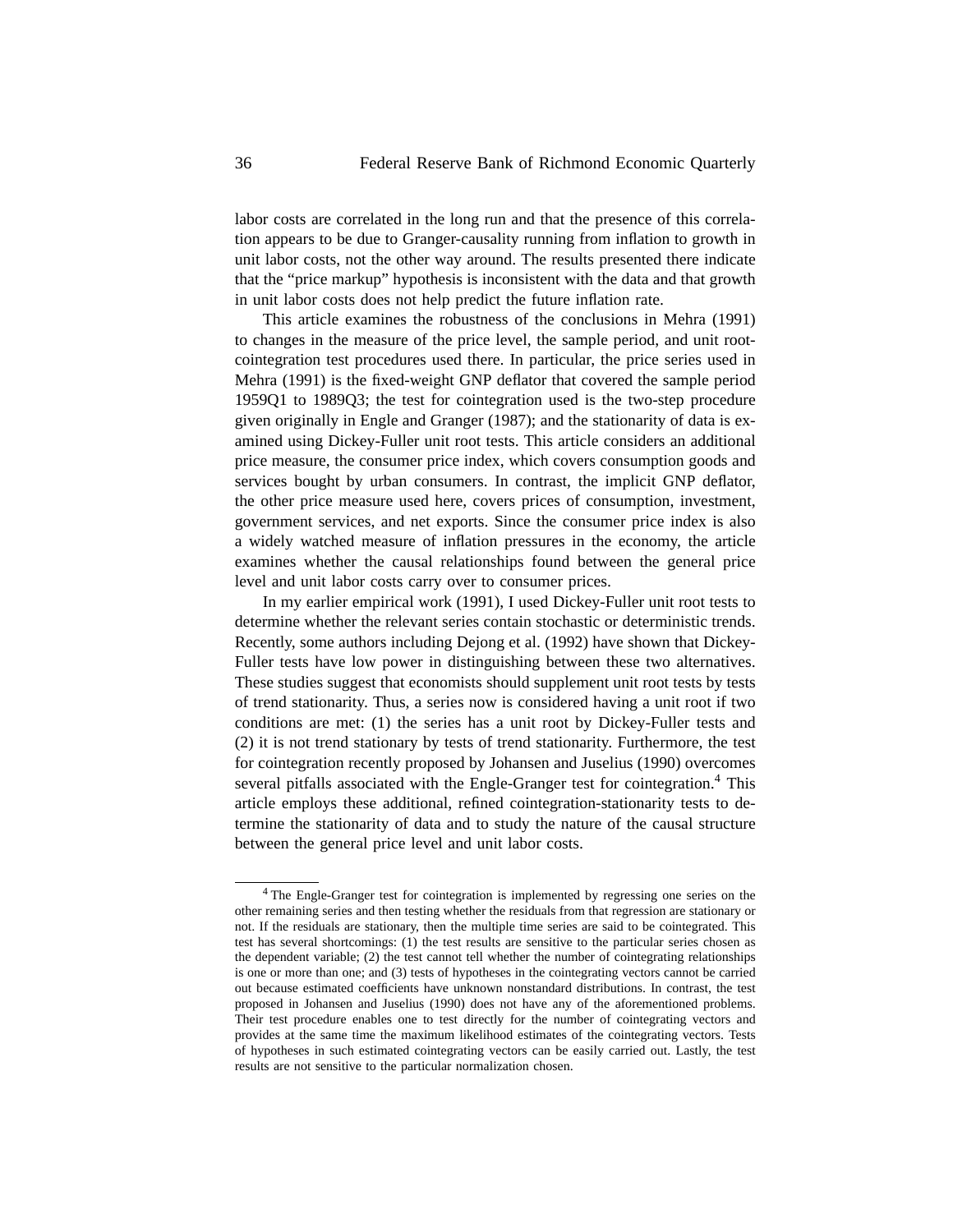## Y. P. Mehra: Unit Labor Costs and the Price Level 37

The empirical evidence reported here indicates that wage and price series contain stochastic, not deterministic, trends and that long-run movements in prices are correlated with long-run movements in unit labor costs. That is, the wage and price series used here are cointegrated as discussed in Engle and Granger (1987). This result holds whether the particular price series used is the implicit GDP deflator or the consumer price index.

Tests of Granger-causality presented here indicate that short-run movements in prices and unit labor costs are also correlated, with Granger-causality running one way from prices to unit labor costs when the price series used is the implicit GDP deflator. Test results with the consumer price index, however, are consistent with the presence of bidirectional feedbacks between prices and unit labor costs.

The empirical work here supports and extends the results in Mehra (1991). Though the cointegration test procedures, the sample periods, and the general price-level series used in these studies differ, both studies indicate that the "price markup" hypothesis is inconsistent with the data when the price series used measures the general price level. The additional results here, however, indicate such is not the case when the price series used is less broadly measured by the consumer price index. Thus, movements in unit labor costs help predict movements in consumer prices, but not in the general price level.

The plan of this article is as follows. Section 1 presents a Phillips-curve model of the inflation process and discusses its implications for the relationship between wages and prices. It also discusses how tests for cointegration and Granger-causality can be used to examine such wage-price dynamics. Section 2 presents the empirical results, and Section 3 contains concluding observations.

### **1. THE MODEL AND THE METHOD**

### **The Phillips-Curve Model**

The view that systematic movements in wages and prices are related derives from the expectations-augmented Phillips-curve model of the inflation process. Consider the price and wage equations that typically underlie such Phillipscurve models described in Gordon (1982, 1985) and Stockton and Glassman (1987):

$$
\Delta P_t = h_0 + h_1 \Delta (w - q)_t + h_2 \chi_t + h_3 Sp_t \tag{1}
$$

$$
\Delta(w-q)_t = k_0 + k_1 \Delta P_t^e + k_2 \chi_t + k_3 S w_t \tag{2}
$$

$$
\Delta P_t^e = \sum_{j=1}^n \lambda_j \Delta P_{t-j},\tag{3}
$$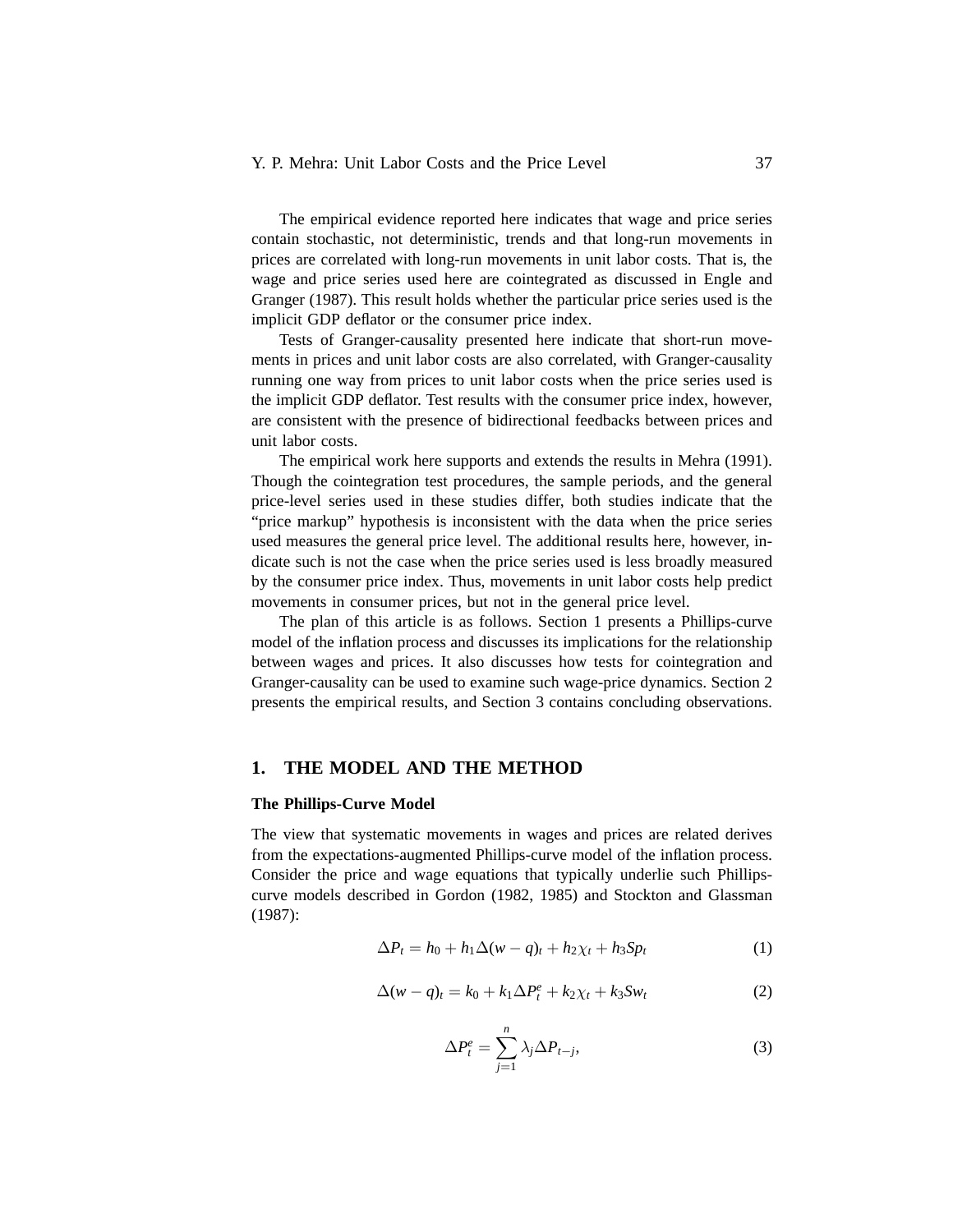where all variables are in natural logarithms and where  $P_t$  is the price level,  $w_t$  is the wage rate,  $q_t$  is labor productivity,  $\chi_t$  is a demand-pressure variable,  $P_t^e$  is the expected price level,  $Sp_t$  represents supply shocks affecting the price equation,  $Sw_t$  represents supply shocks affecting the wage equation, and  $\Delta$  is the first-difference operator. Equation (1) describes the price markup behavior. Prices are marked up over productivity-adjusted labor costs (*w* − *q*) and are influenced by cyclical demand  $(\chi)$  and the exogenous relative price shocks (*Sp*). This equation implies that productivity-adjusted wages determine the price level, given demand pressure. Equation (2) is the wage equation. Wages are assumed to be a function of cyclical demand  $(\chi)$  and expected price level, the latter modeled as a lag on past prices as in equation (3). The wage equation, together with equation (3), implies that wages depend upon past prices, ceteris paribus.<sup>5</sup>

The price and wage behavior described above suggests that long-run movements in wages and prices must be related. In fact, some formulations of (1) and (2) predict that these two variables would grow at similar rates in the long run.<sup>6</sup> Furthermore, if one allows for short-run dynamics in such behavior, the analysis presented above would also suggest that past changes in wages and prices should contain useful information for predicting future changes in those same variables, ceteris paribus. These implications can be examined easily using tests for cointegration and Granger-causality between wage and price series.

### **Tests for Cointegration and Granger-Causality**

If wage and price series have stochastic trends that move together, then the two time series should be cointegrated as discussed in Granger (1986). Thus, the long-run comovement of wages and prices is examined using the test for cointegration given in Johansen and Juselius (1990). The test procedure,

<sup>&</sup>lt;sup>5</sup> The price and wage equations used here should be viewed as the reduced form equations. Price behavior as characterized in equation (1) is based on a markup model of pricing by firms. Nordhaus (1972) shows such pricing could be derived from optimizing behavior in which the technology is characterized by a Cobb-Douglas production function. Gordon (1985), on the other hand, derives a wage equation like (2) from an explicit model of labor demand and supply in which the wage rate adjusts in response to any change in the size of the gap between the two.

<sup>6</sup> For example, as indicated in footnote 5, the markup model of pricing behavior characterized in equation (1) is consistent with optimizing behavior in which the technology is characterized by a Cobb-Douglas production function. Given the additional assumptions of constant returns and the constant relative price of capital, the production environment implies a long-term coefficient of unity on unit labor costs in the price equation  $(1)$ ,  $h_1 = 1$ . That result indicates that prices and wages would grow at the same rate in the long run. Alternatively, the natural rate hypothesis, if valid in the long run, would indicate that the sum of the coefficients on past prices in (2) should be one,  $k_1 \sum_{n=1}^n$  $\sum_{j=1}$   $\lambda_j = 1$ . That result also would indicate wages and prices grow at similar rates in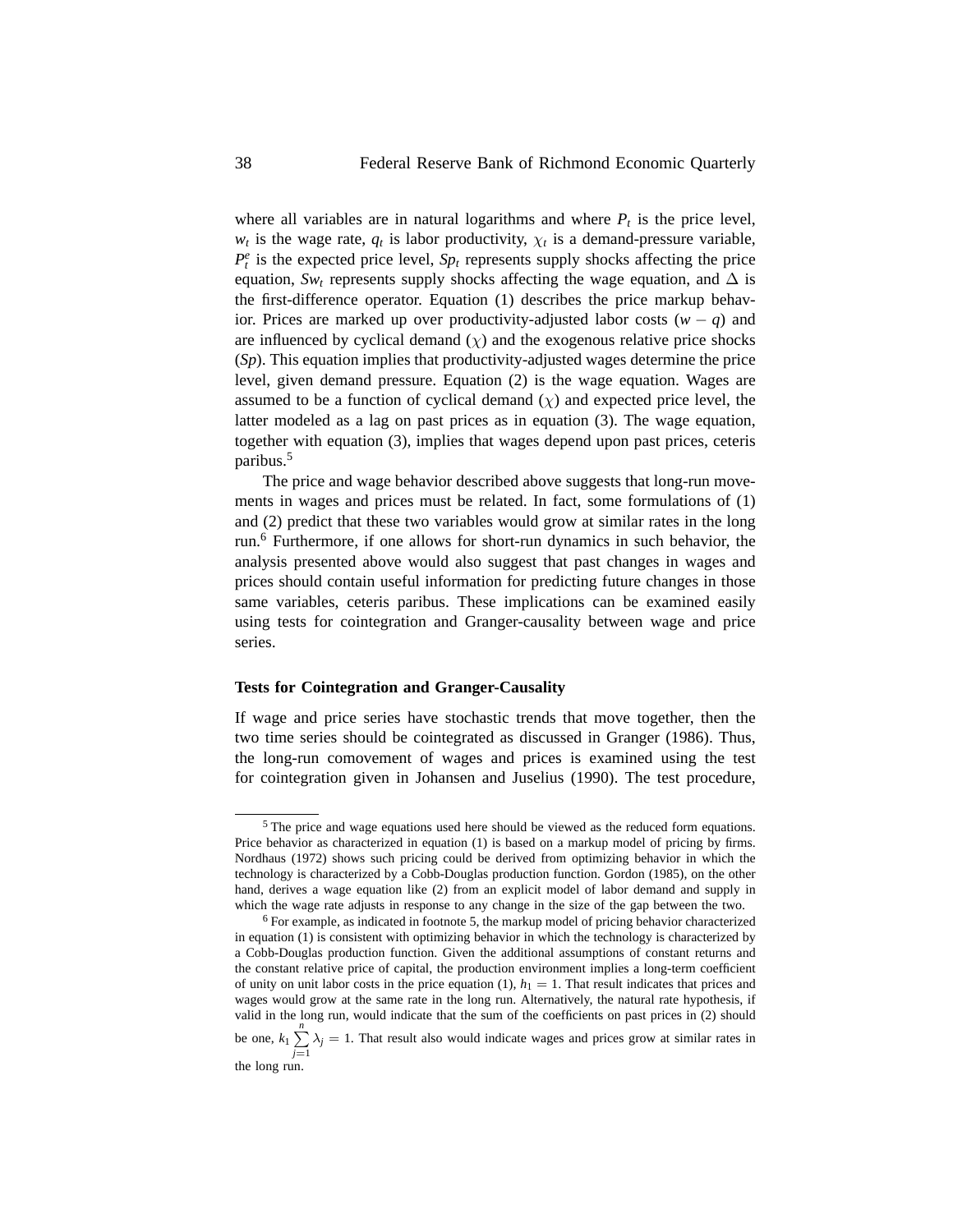denoted hereafter as the JJ procedure, consists of estimating a VAR model that includes differences as well as levels of nonstationary time series. The matrix of coefficients that appear on levels of these time series contains information about the long-run properties of the model.

To explain the model, let  $X_t$  be a vector of time series on prices and wages. The VAR model is

$$
X_t = \Pi_1 X_{t-1} + \Pi_2 X_{t-2} + \Pi_k X_{t-k} + \epsilon_t, \tag{4}
$$

where  $\Pi_i$ ,  $i = 1, \ldots k$ , is a matrix of coefficients that appear on  $X_{t-i}$ . Under the hypothesis that the series in  $X_t$  are difference stationary, it is convenient to transform (4) in a way that it contains both levels and first differences of the time series in  $X_t$ . That transformation is shown in (5).

$$
\Delta X_t = \Gamma_1 \Delta X_{t-1} + \dots + \Gamma_{k-1} \Delta X_{t-k-1} + \Pi X_{t-k} + \epsilon_t, \tag{5}
$$

where  $\Gamma_i$ ,  $i = 1, \ldots k - 1$ , and  $\Pi$  are matrices of coefficients that appear on first differences and levels of the time series in  $X_t$ . The component  $\prod X_{t-k}$  in (5) gives different linear combinations of levels of the time series in  $X_t$ . Thus, the matrix Π contains information about the long-run properties of the model. When the matrix's rank<sup>7</sup> is zero, equation (5) reduces to a VAR in first differences. In that case, no series in  $X_t$  can be expressed as a linear combination of other remaining series. That result indicates that there does not exist any long-run relationship between the series in the VAR. On the other hand, if the rank of Π is one, then there exists only one linearly independent combination of series in  $X_t$ . That result indicates that there exists a unique, long-run (cointegrating) relationship between the series. When the rank is greater than one, then there is more than one cointegrating relationship among the elements of  $X_t$ .

Two test statistics can be used to evaluate the number of the cointegrating relationships. The trace test examines the rank of  $\Pi$  matrix and the hypothesis that rank  $(\Pi) \leq r$  is tested, where r represents the number of cointegrating vectors. The maximum eigenvalue test tests the null that the number of cointegrating vectors is *r* given the alternative of  $r + 1$  vectors. The critical values of these test statistics have been reported in Johansen and Juselius (1990).

Granger (1988) points out that if two series are cointegrated, then there must be Granger-causation in at least one direction. Assume that the JJ test procedure indicates that wage and price series are cointegrated and that the estimated cointegrating relationship is

$$
P_t = \delta(w - q)_t + U_{1t}, \delta > 0,
$$

where  $U_1$  is the random disturbance term. Equation (5) then implies that there exists an error-correction representation of price and wage series of the form

<sup>7</sup> The rank of a matrix is the number of linearly independent columns (or rows) in that matrix.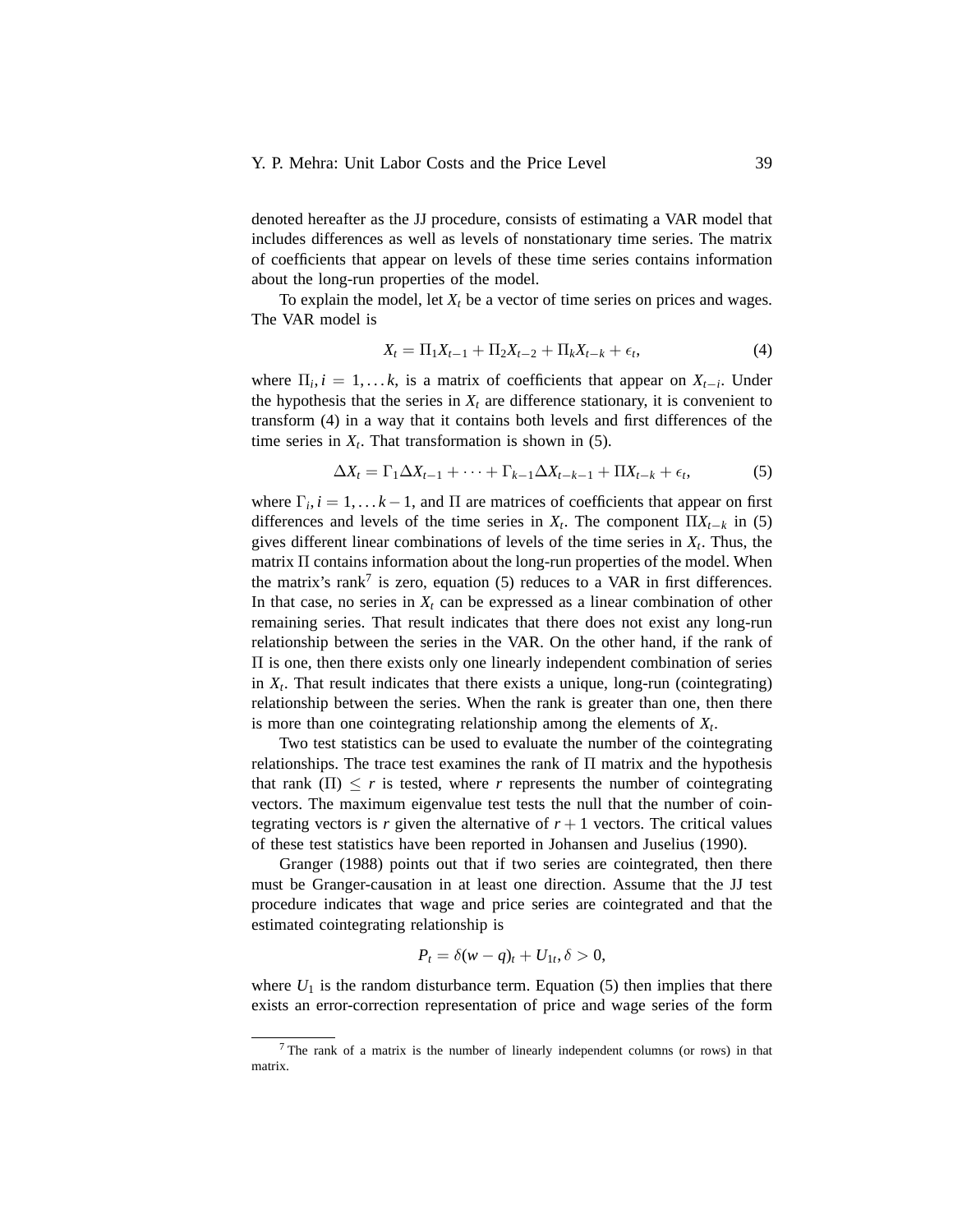$$
\Delta P_t = a_0 + \sum_{s=1}^k a_{1s} \Delta P_{t-s} + \sum_{s=1}^k a_{2s} \Delta (w - q)_{t-s}
$$
  
 
$$
+ \lambda_1 [P_{t-1} - \delta (w - q)_{t-1}] + \epsilon_{1t}
$$
(6.1)

$$
\Delta(w - q)_t = b_0 + \sum_{s=1}^k b_{1s} \Delta(w - q)_{t-s} + \sum_{s=1}^k b_{2s} \Delta P_{t-s} + \lambda_2 [P_{t-1} - \delta(w - q)_{t-1}] + \epsilon_{2t},
$$
(6.2)

where all variables are as defined before and where one of  $\lambda_1, \lambda_2 \neq 0.8$ Equation (6) indicates that whenever the price level  $P_{t-1}$  deviates from the long-run value  $\delta(w - q)$ <sub>t-1</sub>, then either prices or wages or both adjust so as to keep these two series together in the long run. Lagged levels of the variables now enter the VAR via the error-correction term  $P_{t-1} - \delta(w-q)_{t-1}$ . Test of the hypothesis that wages do not Granger-cause prices is that all  $a_{2s} = 0$  and/or  $\lambda_1 = 0$ . Hence, the presence of Granger-causality is also examined by testing whether one or both of  $\lambda_1, \lambda_2 \neq 0$ .

### **Estimation and Tests of Hypotheses in Cointegrating Vectors**

Suppose that the JJ test procedure indicates that price and wage series are cointegrated. In order to examine the nature of long-term correlations between price and wage series, the cointegrating wage and price regressions are estimated using the dynamic OLS procedure described in Stock and Watson (1993).<sup>9</sup> The dynamic versions of these regressions are

$$
P_t = a_0 + a_1(w - q)_t + \sum_{s=-k}^{k} a_{2s} \Delta(w - q)_{t-s} + U_{1t}
$$
 (7.1)

$$
(w-q)_t = b_0 + b_1 P_t + \sum_{s=-k}^k b_{2s} \Delta P_{t-s} + U_{2t}, \qquad (7.2)
$$

where all variables are as defined before and where  $U_1$  and  $U_2$  are random disturbance terms. Equation (7) includes, in addition, past, current and future values of first differences of the right-hand variables that appear in the cointegrating regression. Since the random disturbance terms,  $U_1$  and  $U_2$ , may be

<sup>&</sup>lt;sup>8</sup> If  $\lambda_1 = \lambda_2 = 0$ , then the matrix  $\Pi$  in (5) has a zero rank, indicating the absence of any long-run relationship between wage and price series.

<sup>&</sup>lt;sup>9</sup> The JJ test procedure also provides maximum likelihood estimates of the cointegrating price and wage regressions. These estimates, though superior asymptotically, do not behave well in small samples. In contrast, Stock and Watson's (1993) dynamic OLS behaves well in small samples.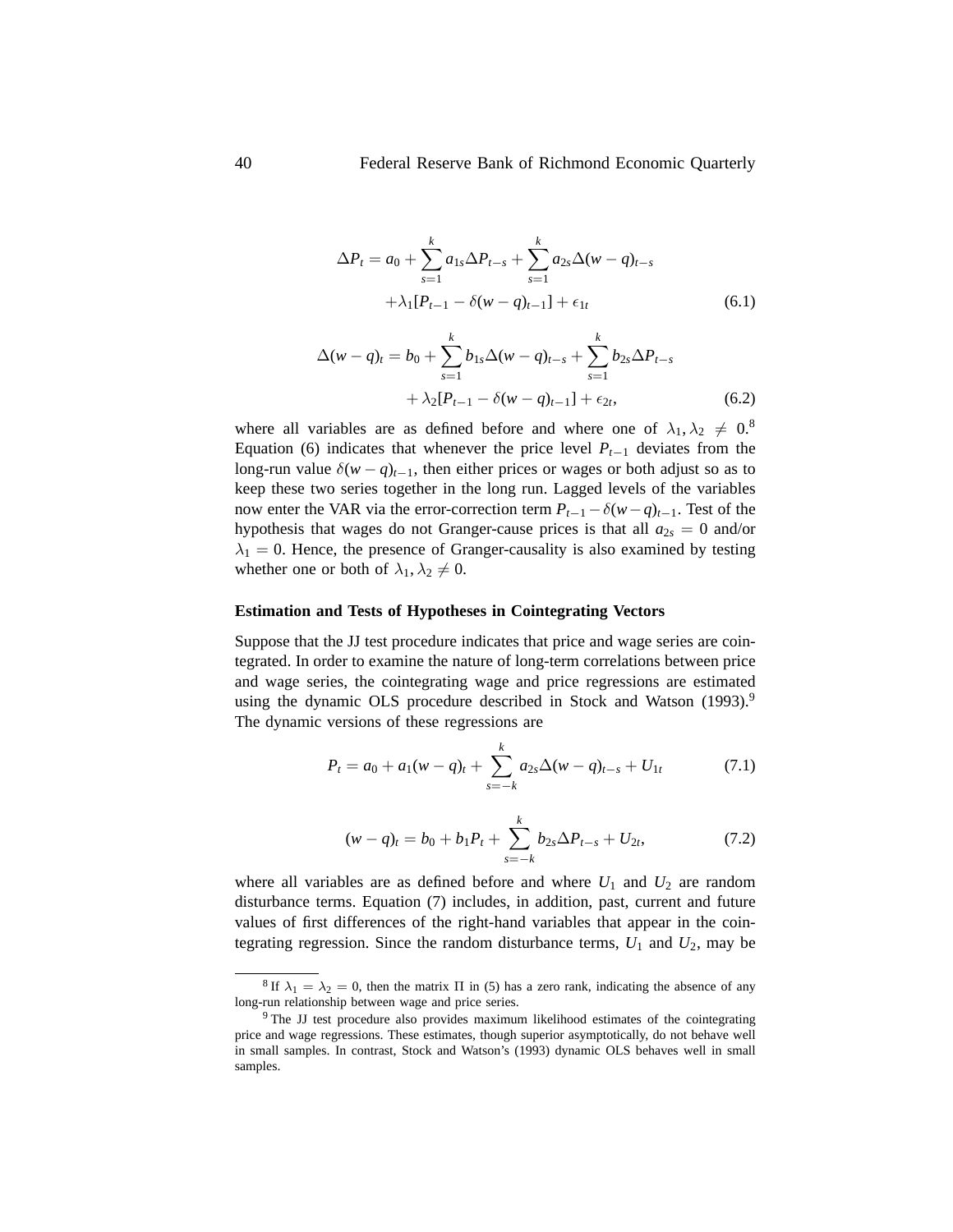serially correlated, standard test statistics corrected for the presence of serial correlation are used to test hypotheses in (7). Thus, wages are not significantly correlated with the price level in the long run if the hypothesis  $a_1 = 0$  or  $b_1 = 0$  is not rejected.

### **Testing for Unit Roots and Mean Stationarity**

The cointegration test requires that the time series in  $X_t$  be integrated of order one.<sup>10</sup> That is, the data should be stationary in their first differences but not in levels. To determine the order of integration, I use the test procedure suggested by Dickey and Fuller (1979). In particular, the unit root tests are performed by estimating the Augmented Dickey-Fuller regression of the form

$$
y_t = a_0 + \rho y_{t-1} + \sum_{s=1}^k a_{2s} \Delta y_{t-s} + \epsilon_t,
$$
\n(8)

where  $y_t$  is the pertinent variable;  $\epsilon$  the random disturbance term; and *k* the number of lagged first differences of  $y_t$  necessary to make  $\epsilon_t$  serially uncorrelated. If  $\rho = 1$ ,  $y_t$  has a unit root. The null hypothesis  $\rho = 1$  is tested using the t-statistic. The lag length  $(k)$  used in tests is chosen using the procedure<sup>11</sup> given in Hall (1990), as advocated by Campbell and Perron (1991).

The unit root tests in (8) test the null hypothesis of unit root against the alternative that  $y_t$  is mean stationary (the alternative is trend stationary if a linear trend is included in [8]). Recently, some authors including DeJong et al. (1992) have presented evidence that the Dickey-Fuller tests have low power in distinguishing between the null and the alternative. These studies suggest that in trying to decide whether the time series data are stationary or integrated, it would also be useful to perform tests of the null hypothesis of mean stationarity (or trend stationarity). Thus, tests of mean stationarity are performed using the procedure advocated by Kwiatkowski, Phillips, Schmidt, and Shin (1992). The test, hereafter denoted as the KPSS test, is implemented by calculating the test statistic

$$
\hat{n}_u = \frac{1}{T^2} \sum_{t=1}^T S_t^2 / \hat{\sigma}^2(k),
$$

where  $S_t = \sum_{i=1}^{t}$  $\sum_{i=1}^{n} e_i, t = 1, 2, \dots T$ ;  $e_t$  is the residual from the regression of  $y_t$ on an intercept;  $S_t$  is the partial sum of the residuals *e*;  $\hat{\sigma}(k)$  is a consistent

<sup>&</sup>lt;sup>10</sup> The series is said to be integrated of order one if it is stationary in first differences.

<sup>&</sup>lt;sup>11</sup> The procedure is to start with some upper bound on  $k$ , say  $k$  max, chosen a priori (eight quarters here). Estimate the regression  $(8)$  with  $k$  set at  $k$  max. If the last included lag is significant (using the standard normal asymptotic distribution), select  $k = k$  max. If not, reduce the order of the estimated autoregression by one until the coefficient on the last included lag (on ∆*y* in [8]) is significant. If none is significant, select  $k = 0$ .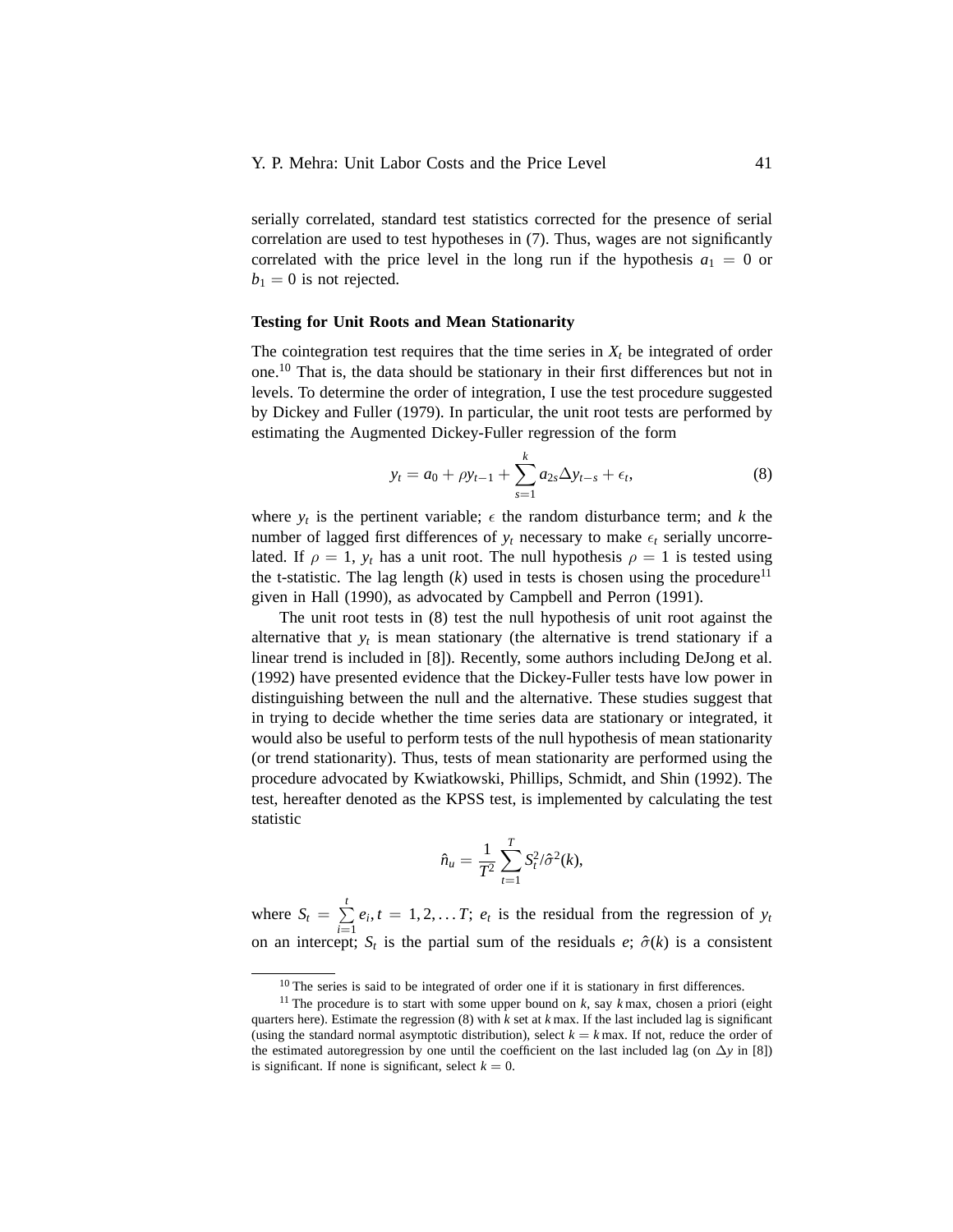estimate of the long-run variance<sup>12</sup> of *y*; and *T* is the sample size. The statistic  $\hat{n}_u$  has a nonstandard distribution and its critical values have been provided by Kwiatkowski et al. (1992). The null hypothesis of mean stationarity is rejected if  $\hat{n}_u$  is large. Thus, a time series  $y_t$  is considered unit root nonstationary if the null hypothesis that  $y_t$  has a unit root is not rejected by the Augmented Dickey-Fuller test and the null hypothesis that it is mean stationary is rejected by the KPSS test.

# **2. EMPIRICAL RESULTS**

This section presents empirical results. In particular, I examine the long- and short-term interactions between wages and prices in a trivariable system consisting of the price level, productivity-adjusted wage, and a demand pressure variable. The price level is measured either by the log of the implicit GDP deflator  $(\ln P)$  or by the log of the consumer price index  $(\ln CPI)$ ; productivityadjusted wage by the log of the index of unit labor costs of the nonfarm business sector (ln ULC); and demand pressure variable by the log of real over potential GDP (denoted as GAP). Unit labor costs are measured as compensation per hour divided by output per hour. Since supply shocks could have important short-run effects on wages and prices, tests of Granger-causality are conducted including some of these in the trivariable system. The supply shocks considered here include relative prices of energy and imports. Dummy variables for the period of President Nixon's wage and price controls and for the period immediately following the wage and price controls are also included.<sup>13</sup> The data used are quarterly and cover the sample period 1955Q1 to 1992Q4.

## **Test Results for Unit Roots and Mean Stationarity**

In order to determine first whether linear trend is present in the data, Table 1 presents t-statistics on constant and time variables from regressions of the form

$$
\hat{\sigma}(k) = \frac{1}{T} \sum_{t=1}^{T} e_t^2 + \frac{2}{T} \sum_{s=1}^{T} b(s, k) \sum_{t=s+1}^{T} e_t e_{t-s},
$$

where *T* is the sample size; the weighing function  $b(s, k) = 1 + \frac{S}{1+k}$ ; and *k* is the lag truncation parameter. The lag parameter was set at  $k = 8$ . For another simple description of the test procedure, see Ireland (1993).

<sup>&</sup>lt;sup>12</sup> The residual  $e_t$  is from the regression  $y_t = a + b$ Time +  $e_t$ . The variance of  $y_t$  is the variance of the residuals from this regression and is estimated using the Newey and West's (1987) method as

 $13$  The relative price of energy is the ratio of the producer price index for fuels, petroleum, and related products to the producer price index for all commodities, and the relative price of imports is the ratio of the implicit deflator for imports to the implicit GNP deflator. The dummy variable for the period of price controls is 1 for 1971Q3 to 1974Q1 and 0 otherwise. The dummy variable for the period immediately following price controls is 1 for 1974Q2 to 1974Q4 and 0 otherwise. The data on prices, unit labor costs, and real GDP are from the Citibase data bank and that on potential GDP from the Board of Governors of the Federal Reserve System.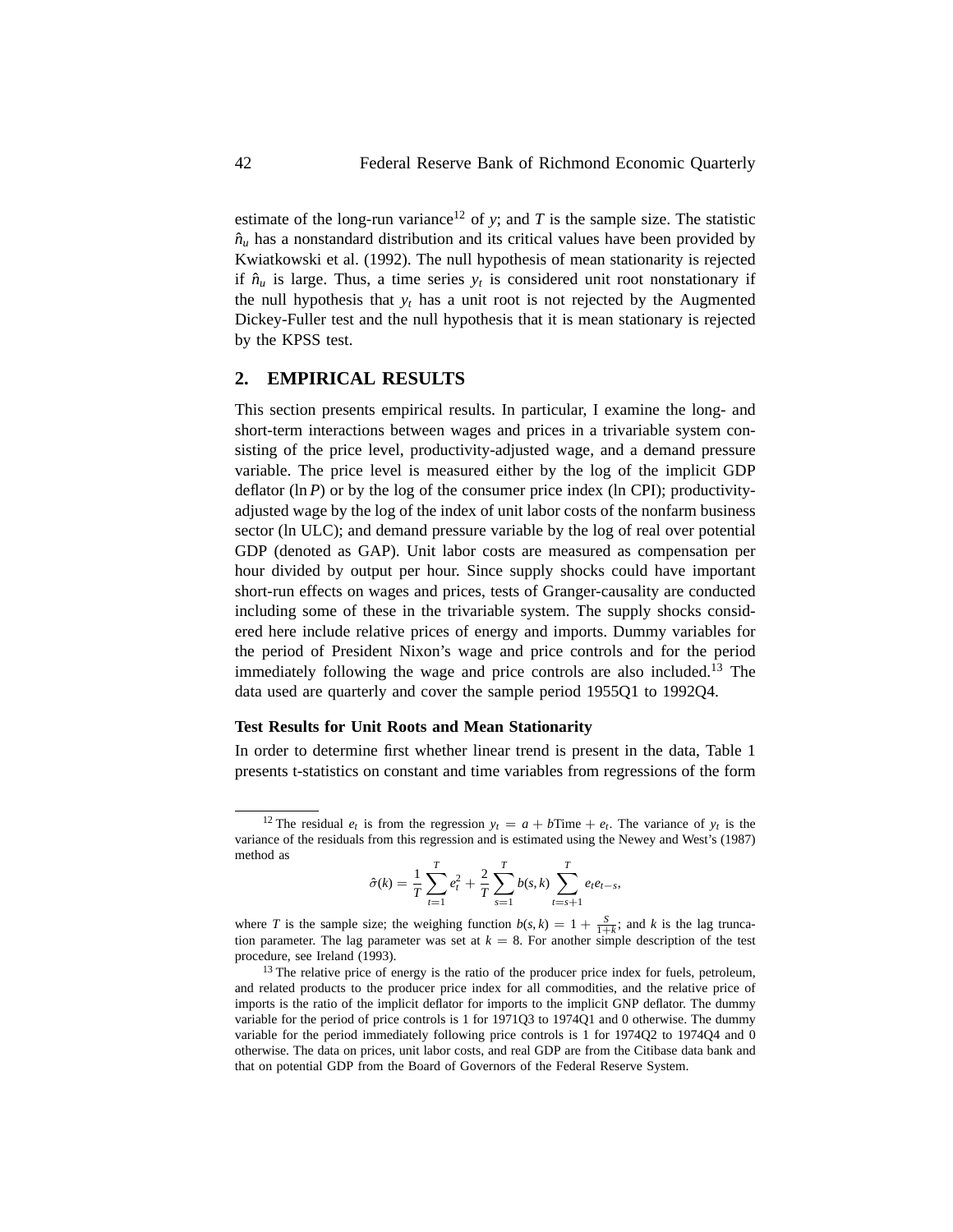$$
\Delta X_t = a + b \text{Time}_t + \sum_{s=1}^k C_s \Delta X_{t-s} + U_t,
$$

where  $X_t$  is the pertinent variable;  $U_t$  a random disturbance term; and k the number of lagged first differences of  $X_t$  needed to make  $U_t$  serially uncorrelated. If the t-statistic on the constant is large, then  $X_t$  has linear trend. In addition, if the t-statistic on the time variable is large, then  $X_t$  has quadratic trend. As can be seen, the t-statistics presented in Table 1 are not large for ln *P*, ln CPI, ln ULC, and GAP, indicating that linear or quadratic trends are not present in any of these time series. Hence, linear trend is not included in tests of unit roots where the alternative hypothesis now is that of mean, not trend, stationarity.

| Series $X$      | Regression of $\Delta X$ on: | Panel A<br>t-statistics for a |   |              | Panel B<br><b>Tests for Unit Roots</b> |                  |                                      | Panel C<br><b>Tests for Mean</b><br>Stationarity |
|-----------------|------------------------------|-------------------------------|---|--------------|----------------------------------------|------------------|--------------------------------------|--------------------------------------------------|
|                 | Constant Trend $k$           |                               |   | $\hat{\rho}$ | $t_{\hat{p}}$                          | $\boldsymbol{k}$ | Confidence<br>Interval<br>for $\rho$ | $\hat{n}_u$                                      |
| ln P            | 1.5                          | $\cdot$ 1                     | 3 | .99          | $-0.3$                                 | 3                | (1.00, 1.03)                         | $1.28**$                                         |
| In CPI          | 1.2                          | $\cdot$ 1                     | 8 | 1.00         | $-0.5$                                 | 8                | (1.00, 1.03)                         | $1.27**$                                         |
| $ln$ ULC        | 1.5                          | .3                            | 3 | .99          | 0.0                                    | 3                | (0.99, 1.03)                         | $1.19**$                                         |
| GAP             | $-0.4$                       | .2                            | 8 | .93          | $-2.8*$                                | 1                | (0.83, 1.00)                         | .23                                              |
| $\Delta$ ln P   |                              |                               |   | .88          | $-2.3$                                 | 2                | (0.88, 1.00)                         | .42                                              |
| $\Delta$ ln CPI |                              |                               |   | .88          | $-2.5$                                 | 8                | (0.85, 1.01)                         | .50                                              |
| $\Delta$ ln ULC |                              |                               |   | .72          | $-3.5**$                               | 2                | (0.77, 0.96)                         | .35                                              |

**Table 1 Tests for Trends, Unit Roots, and Mean Stationarity**

\* Significant at the 10 percent level.

\*\* Significant at the 5 percent level.

Notes: *P* is the implicit GNP deflator; CPI is the consumer price index; ULC is the unit labor cost; and GAP is the logarithm of real GDP to potential GDP. ln is the natural logarithm and ∆ the first-difference operator. The sample period studied is 1955Q1–1992Q4. The t-statistics in Panel A above are from regressions of the form  $\Delta X_t = a_0 + a_1 \text{TREND} + \sum_{s=1}^{k} a_s \Delta X_{t-s}$ , where *X* is the pertinent series. *ρ* and t-statistics ( $t_p$ ) for  $\rho = 1$  in Panel B above are from the Augmented Dickey-Fuller regression of the form  $X_t = a_0 + \rho X_{t-1} + \sum_{k=1}^{k}$  $\sum_{s=1} a_s \Delta X_{t-s}$ . The 5 and 10 percent critical values for  $t_p$  are −2.9 and −2.6. The number of lagged first differences (*k*) included in these regressions are chosen using the procedure given in Hall (1990), with maximum lags set at eight quarters. The confidence interval for  $\rho$  is constructed using the procedure given in Stock (1991).

The test statistic  $\hat{n}_u$  in Panel C above is the statistic that tests the null hypothesis that the pertinent series is mean stationary. The 5 and 10 percent critical values for  $\hat{n}_u$  given in Kwiatkowski et al. (1992) are .463 and .574.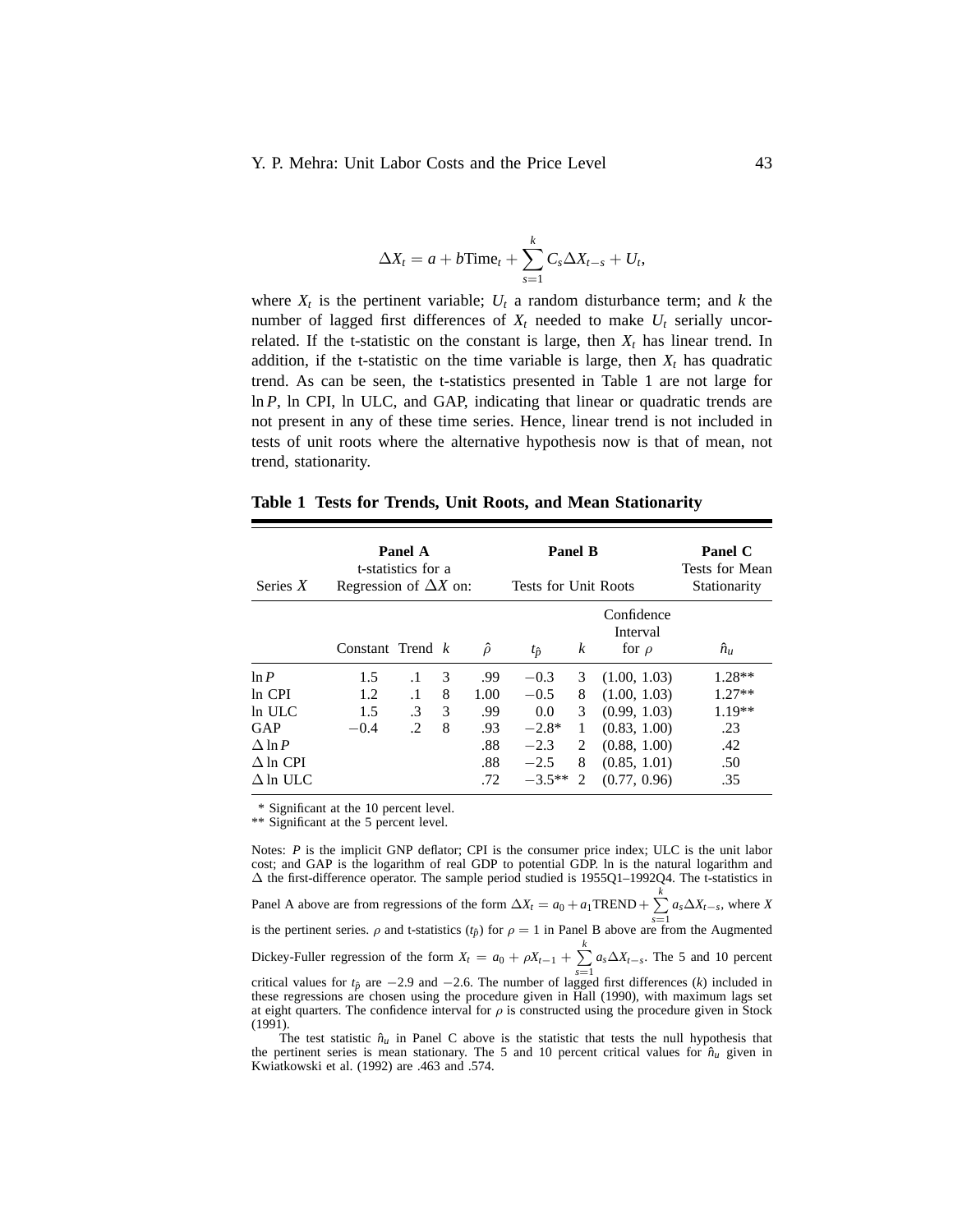Tests for unit roots and mean stationarity are also presented in Table 1. As can be seen, the t-statistic  $(t_{\hat{p}})$  that tests the null hypothesis that a pertinent time series has a unit root is small for ln *P*, ln CPI, and ln ULC, but large for GAP. On the other hand, the statistic  $\hat{n}_u$  that tests the null hypothesis that a pertinent time series is mean stationary is large for ln *P*, ln CPI, and ln ULC, but small for GAP. These results indicate that the time series ln *P*, ln CPI, and ln ULC have a unit root by the ADF test and are not mean stationary by the KPSS test. The GAP variable, on the other hand, does not have a unit root by the ADF test and is mean stationary by the KPSS test. Thus, the wage and price series used here are nonstationary in levels, whereas the demand pressure variable GAP is stationary in levels.

As indicated before, the series has a unit root if  $\rho = 1$ . Table 1 contains estimates of  $\rho$  and their 95 percent confidence intervals.<sup>14</sup> As can be seen, the estimated intervals contain the value  $\rho = 1$  and are very tight for ln *P*, ln CPI, and ln ULC. In contrast, the estimated interval for  $\rho$  is fairly wide for the GAP series (.83 to 1.0 for GAP vs. .99 to 1.03 for others). These results further corroborate the evidence above that ln *P*, ln ULC, and ln CPI each have a unit root whereas the GAP series does not.

The unit root and mean stationary tests using first differences of ln *P*, ln CPI, and ln ULC are also presented in Table 1. The results here are mixed. The inflation series,  $\Delta \ln P$  and  $\Delta \ln \text{CPI}$ , have a unit root by the ADF test but are mean stationary by the KPSS test. The 95 percent confidence interval for *ρ* is (.88, 1.0) for  $\Delta$  ln *P* and (.85, 1.0) for  $\Delta$  ln CPI. These confidence intervals are quite wide, indicating that  $\rho$  could as well be below unity (say,  $\rho = .8$ ) and thus the inflation series could as well be stationary. The wage growth series  $\Delta$  ln ULC, on the other hand, does not have a unit root by the ADF test and is mean stationary by the KPSS test. These results indicate that the wage growth series is mean stationary. The empirical work presented hereafter also treats the inflation series as mean stationary.<sup>15</sup>

### **Cointegration Test Results**

The results presented in the previous section indicate that the price and wage series used here have stochastic, not deterministic, trends. I now examine

<sup>&</sup>lt;sup>14</sup> The confidence interval for  $\rho$  is constructed using the procedure given in Stock (1991). The 95 percent confidence interval provides the range which may contain the true value of *ρ* with some probability (.95).

<sup>&</sup>lt;sup>15</sup> These results differ somewhat from those given in Mehra (1991). The unit root tests given in Mehra (1991) were performed including a linear trend and indicated that gap, inflation (∆ ln *P*), and growth in unit labor costs ( $\Delta$  ln ULC) series are nonstationary. The additional test results such as those on linear trend, mean stationarity, and the confidence intervals for  $\rho$ —presented here, however, indicate that inflation, the output gap, and growth in unit labor costs could as well be stationary.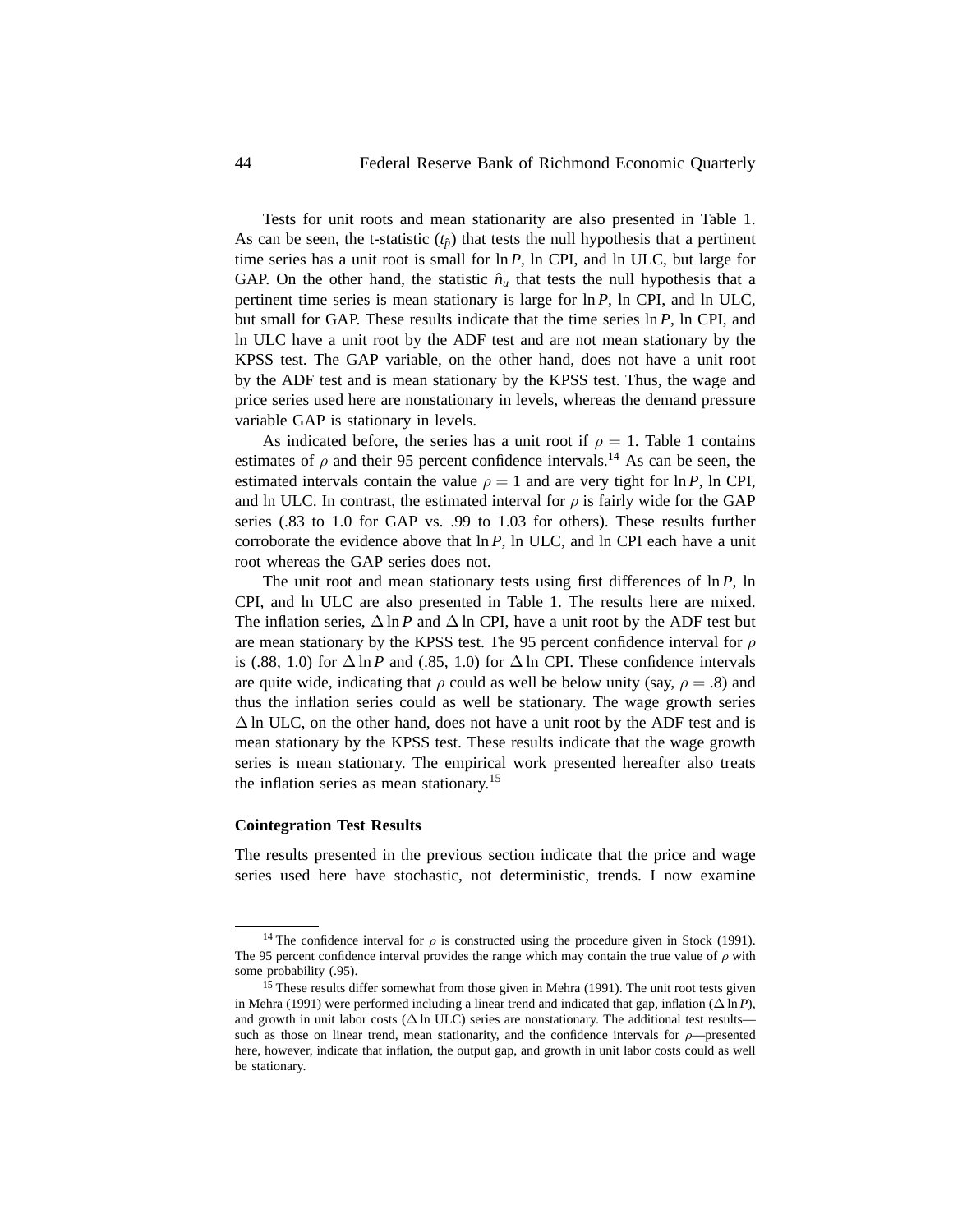| <b>System</b>             | $k^{\mathbf{a}}$ | <b>Trace Test</b> | <b>Maximum</b><br><b>Eigenvalue</b><br><b>Test</b> |
|---------------------------|------------------|-------------------|----------------------------------------------------|
| $(\ln P, \ln \text{ULC})$ | 3                | $17.2*$           | $17.2*$                                            |
| (ln CPI, ln ULC)          |                  | $20.2**$          | $19.8**$                                           |

**Table 2 Cointegration Test Results**

<sup>a</sup> The lag length *k* was selected using the likelihood ratio test procedure described in footnote 16 of the text.

\* Significant at the 10 percent level.

\*\* Significant at the 5 percent level.

Notes: Trace and maximum eigenvalue tests are tests of the null hypothesis that there is no cointegrating vector in the system. The 5 percent and 10 percent critical values are 17.8 and 15.6 for the Trace statistic and 14.6 and 12.8 for the maximum eigenvalue statistic. Critical values are from Johansen and Juselius (1990).

whether there exists a long-run equilibrium relationship between ln *P* and ln ULC or between ln CPI and ln ULC, using the test of cointegration.

Table 2 presents cointegration test results using the JJ procedure.<sup>16</sup> As can be seen, trace and maximum eigenvalue test statistics that test the null that there is no cointegrating vector are large and significant, indicating that the wage and price series are cointegrated. The cointegrating price and wage regressions estimated using the dynamic OLS procedure are reported in Table 3.  $\chi_1^2$  is the Chi-square statistic that tests the null hypothesis that the coefficient on ln ULC in the price regression is zero. Similarly,  $\chi^2$  tests the null that the coefficient on ln *P* (or on ln CPI) is zero in the wage regression. As can be seen,  $\chi_1^2$  and  $\chi_2^2$  take large values and are significant, indicating that prices and wages are significantly correlated in the long run.<sup>17</sup> Furthermore, the estimated coefficients that appear on price and wage variables in these cointegrating regressions are positive and not far from unity. This indicates that wage and price series may grow at similar rates in the long run.

<sup>16</sup> The lag length parameter (*k*) for the VAR model was chosen using the likelihood ratio test described in Sims (1980). In particular, the VAR model initially was estimated with *k* set equal to a maximum of eight quarters. This unrestricted model was then tested against a restricted model where *k* is reduced by one, using the likelihood ratio test. The lag length finally selected in performing the JJ procedure is the one when the restricted model is rejected.

 $17$  The relevant statistics have a Chi-square, not an F, distribution because standard errors have been corrected for the presence of moving average serial correlation. The order of the moving average correction was determined by examining the autocorrelation of the residuals at various lags.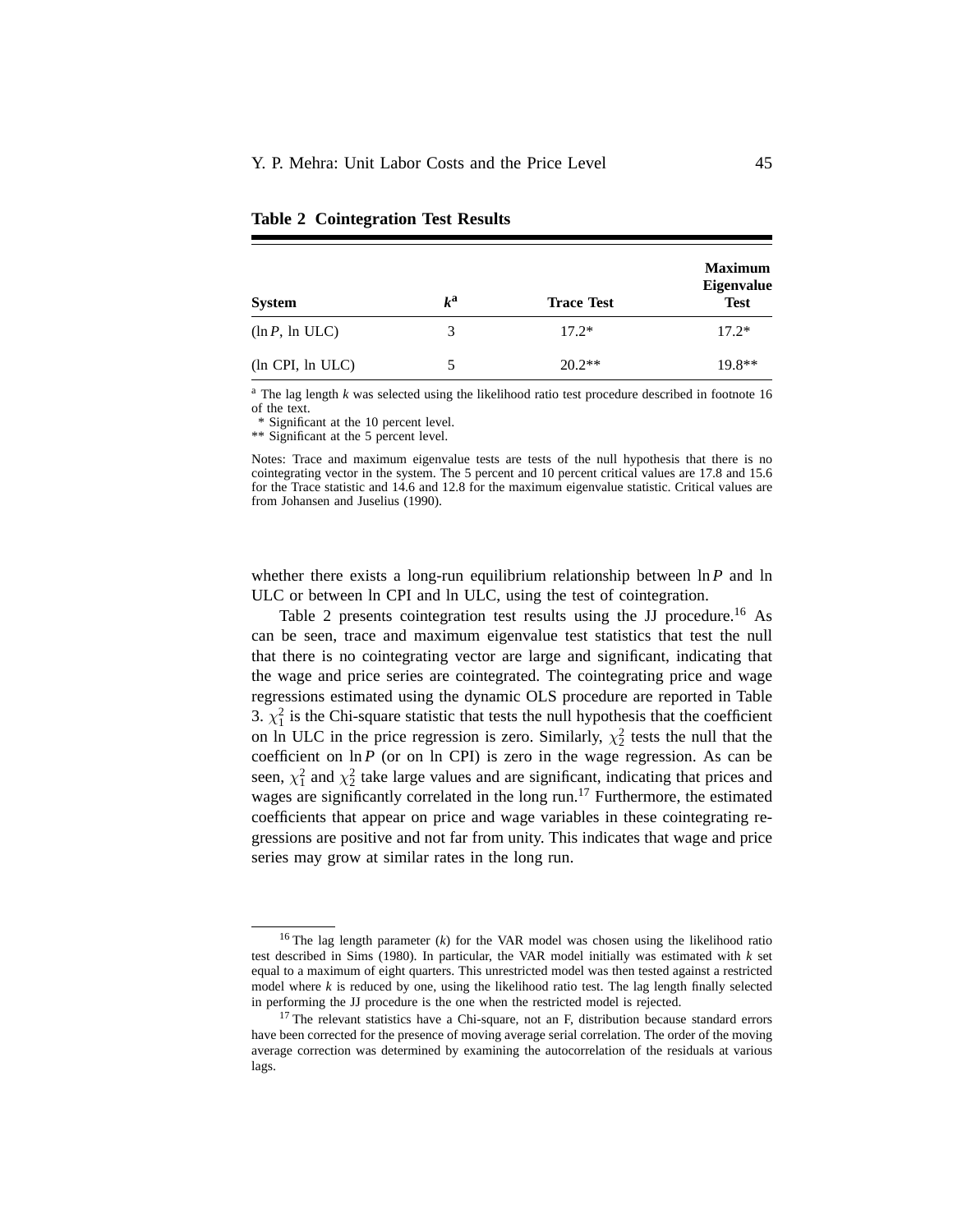| <b>Price Regressions</b>                                | <b>Wage Regressions</b>                         |
|---------------------------------------------------------|-------------------------------------------------|
| $ln P_t = -.29 + 1.03$ ln ULC <sub>t</sub>              | $ln ULC_t = .31 + .96 lnP_t$                    |
| $\chi_1^2 = 41.3$                                       | $\chi_2^2 = 83.9$                               |
| $ln$ CPI <sub>t</sub> = -.23 + 1.05 ln ULC <sub>t</sub> | $\ln \text{ULC}_t = .23 + .94 \ln \text{CPI}_t$ |
| $\chi_1^2 = 111.1$                                      | $\chi_2^2 = 196.8$                              |

**Table 3 Cointegrating Vectors; Dynamic OLS**

Notes: All regressions are estimated by the dynamic OLS procedure given in Stock and Watson (1993), using eight leads and lags of first differences of the relevant right-hand side explanatory variables.  $\chi_1^2$  is the Chi-square statistic that tests the null hypothesis that ln ULC is not significant, whereas  $\chi^2$  tests the null that ln *P* or ln CPI is not significant. Both statistics are distributed Chi-<br>square with one degree of freedom. The standard errors in these regressions were corrected for the presence of moving average serial correlation.

### **Granger-Causality Test Results**

The presence and nature of short-term interactions between wage and price series are investigated by estimating regressions of the form

$$
\Delta \ln P_t = a_0 + \sum_{s=1}^{k1} a_{1s} \Delta \ln P_{t-s} + \sum_{s=1}^{k2} a_{2s} \Delta \ln \text{ULC}_{t-s} + \sum_{s=1}^{k3} a_{3s} \text{GAP}_{t-s} + \lambda_1 \hat{U} p_{t-1} + \epsilon_{1t}
$$
(9)

$$
\Delta \ln \text{ULC}_t = b_0 + \sum_{s=1}^{k_1} b_{1s} \Delta \ln \text{ULC}_{t-s} + \sum_{s=1}^{k_2} b_{2s} \Delta \ln P_{t-s} + \sum_{s=1}^{k_3} b_{3s} \text{GAP}_{t-s} + \lambda_2 \hat{U} w_{t-1} + \epsilon_{2t},
$$
\n(10)

where  $P$  is the price level measured either by the implicit GDP deflator or by the consumer price index;  $\hat{U}p$  the residual from the cointegrating price regression;  $\hat{U}_W$  the residual from the cointegrating wage regression;<sup>18</sup> and *k*1, *k*2, and *k*3 the lag lengths on various variables needed to make random disturbances  $(\epsilon_1, \epsilon_2)$  serially uncorrelated. Wages do not Granger-cause prices if all  $a_{2s} = 0$ and/or  $\lambda_1 = 0$ , and prices do not Granger-cause wages if all  $b_{2s} = 0$  and/or  $\lambda_2 = 0$ .

<sup>&</sup>lt;sup>18</sup> The appearance of error-correction terms in (9) and (10) follows directly from equation (5). If wage and price series are cointegrated, then the term  $\Pi X_{t-k}$  in equation (5) captures coefficients that appear on the linear combination of wage and price variables. That is also demonstrated in equations  $(6.1)$  and  $(6.2)$ .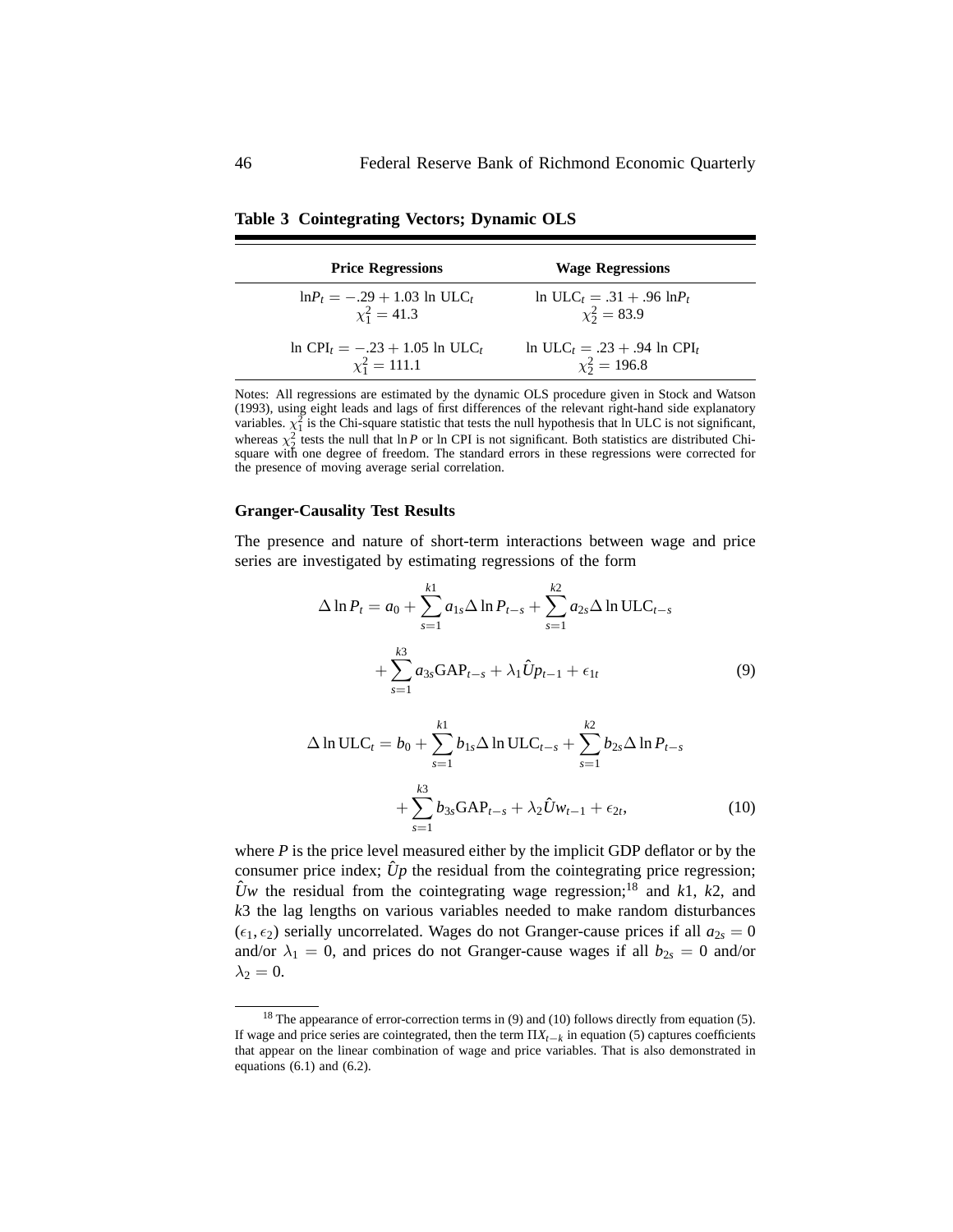| <b>Statistics from Price Regressions</b> |                             |                          |     |       | <b>Statistics from Wage Regressions</b> |          |       |              |
|------------------------------------------|-----------------------------|--------------------------|-----|-------|-----------------------------------------|----------|-------|--------------|
| <b>Sample</b><br>Period                  | Lag Lengths<br>(k1, k2, k3) | $\lambda$ 1<br>(t-value) | F1  | d.f.  | $\lambda$ 2<br>$(t-value)$              | F2       | d.f.  | $\chi^2_{w}$ |
| $1956Q1 -$                               | (4.0.0)                     | .02(1.6)                 |     |       | $-.14(3.9)$                             |          |       |              |
| 1992Q4                                   | (8.0.0)                     | .03(1.9)                 |     |       | $-.17(4.5)$                             |          |       | 5.8          |
|                                          | (4,4,4)                     | $-.01(0.4)$              | 0.3 | 4,116 | .05(1.1)                                | $7.1**$  | 4,124 |              |
|                                          | (8, 8, 8)                   | $-.01(0.2)$              | 1.6 | 8,104 | .06(1.2)                                | $1.9*$   | 8,112 |              |
|                                          | $(7,8,2)^a$                 | $-.00(0.1)$              | 1.2 | 8,111 |                                         |          |       |              |
|                                          | $(0,4,1)^{a}$               |                          |     |       | $-.02(0.5)$                             | $22.4**$ | 4.131 |              |
| $195601-$                                | (4.0.0)                     | .03(1.5)                 |     |       | $-.17(3.9)$                             |          |       |              |
| 197903                                   | (8,0,0)                     | .04(1.7)                 |     |       | $-.18(4.1)$                             |          |       | 7.0          |
|                                          | (4,4,4)                     | .04(0.9)                 | 0.1 | 4,63  | .06(1.0)                                | $4.8**$  | 4,71  |              |
|                                          | (8, 8, 8)                   | .05(0.9)                 | 0.8 | 8,51  | .14(1.3)                                | 0.8      | 8.59  |              |
|                                          | $(7,0,0)^a$                 | .03(1.6)                 |     |       |                                         |          |       |              |
|                                          | $(4,4,1)^{a}$               |                          |     |       | .03(0.5)                                | $7.3**$  | 4.74  |              |

| Table 4 Error-Correction Coefficients and F Statistics for |
|------------------------------------------------------------|
| <b>Granger-Causality; Implicit GDP Deflator</b>            |

<sup>a</sup> Lag lengths chosen using the procedure given in Hall (1990).

\* Significant at the 10 percent level.

\*\* Significant at the 5 percent level.

Notes: The price regressions are of the form

$$
\Delta \ln P_t = a_0 + \sum_{s=1}^{k1} a_{1s} \Delta \ln P_{t-s} + \sum_{s=1}^{k2} a_{2s} \Delta \ln \text{ULC}_{t-s} + \sum_{s=1}^{k3} a_{3s} \text{GAP}_{t-s} + \lambda_1 U_{1t-1}
$$

and wage regressions are of the form

$$
\Delta \ln \text{ULC}_t = b_0 + \sum_{s=1}^{k1} b_{1s} \Delta \ln \text{ULC}_{t-s} + \sum_{s=1}^{k2} b_{2s} \Delta \ln P_{t-s} + \sum_{s=1}^{k3} b_{3s} \text{GAP}_{t-s} + \lambda_2 U_{2t-1}.
$$

 $U_1$  is the residual from the cointegrating price regression and  $U_2$  from the cointegrating wage regression, both reported in Table 3. F1 tests all  $a_{2s} = 0$ , F2 tests all  $b_{2s} = 0$ , and d.f. is the degree-of-freedom parameter for the F statistic given in the relevant row. The price regressions also included eight past values of the relative prices of energy and imports and dummies for President Nixon's price controls. The wage regressions included eight past values of the relative price of imports and price control dummies.  $\chi^2_w$  is the Lagrange multiplier test for the hypothesis that eight lags of the relative price of energy do not enter the wage regression (the 5 percent critical value is 15.5).

Tables 4 and 5 report estimates of  $\lambda_1$  and  $\lambda_2$  (with t-statistics in parentheses) from regressions of the form (9) and (10). In Table 4 the price series used is the implicit GDP deflator and in Table 5 it is the consumer price index. The regressions are estimated using some arbitrarily chosen lag lengths (*k*1, *k*2, *k*3) as well as those chosen on the basis of the procedure given in Hall (1990). In addition, the results are presented for the subperiod 1956Q1 to 1979Q3. The price regression (9) estimated here also included eight past values of relative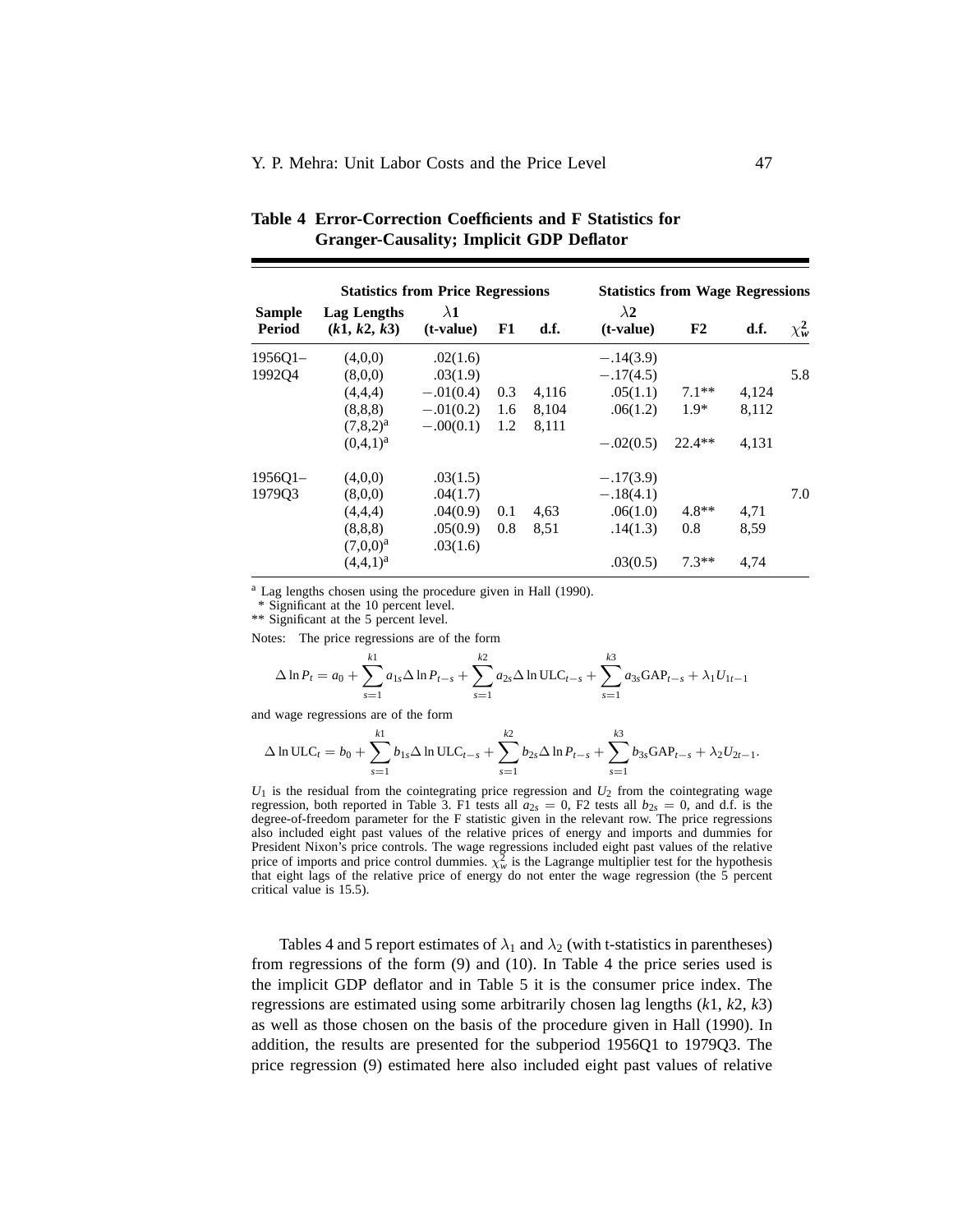| <b>Statistics from Price Regressions</b> |                                                                            |                                                                         |                      |                         | <b>Statistics from Wage Regressions</b>                                 |                            |                         |              |
|------------------------------------------|----------------------------------------------------------------------------|-------------------------------------------------------------------------|----------------------|-------------------------|-------------------------------------------------------------------------|----------------------------|-------------------------|--------------|
| <b>Sample</b><br>Period                  | Lag Lengths<br>(k1, k2, k3)                                                | $\lambda$ 1<br>(t-value)                                                | F1                   | d.f.                    | $\lambda$ 2<br>$(t-value)$                                              | F <sub>2</sub>             | d.f.                    | $\chi^2_{w}$ |
| $195601-$<br>199204                      | (4,0,0)<br>(8.0.0)<br>(4,4,4)<br>(8, 8, 8)<br>$(8.0.2)^a$<br>$(0.1.1)^a$   | $-.05(2.2)$<br>$-.05(2.2)$<br>$-.05(2.1)$<br>$-.02(0.6)$<br>$-.05(2.7)$ | 0.70<br>1.58         | 4,116<br>8,104<br>8,104 | $-.10(1.8)$<br>$-.12(2.3)$<br>$-.04(0.8)$<br>$-.04(0.8)$<br>$-.00(0.4)$ | $4.4**$<br>0.5<br>$68.7**$ | 4,132<br>8,120<br>1.142 | 18.1         |
| $195601-$<br>197903                      | (4.0.0)<br>(8,0,0)<br>(4,4,4)<br>(8, 8, 8)<br>$(8,4,1)^{a}$<br>$(0,1,1)^a$ | $-.05(1.4)$<br>$-.04(1.4)$<br>$-.10(2.4)$<br>.01(0.2)<br>.11(2.9)       | 1.4<br>1.5<br>$2.2*$ | 4,63<br>8,51<br>4,62    | $-.01(0.4)$<br>$-.24(2.5)$<br>$-.08(1.0)$<br>$-.15(1.1)$<br>$-.05(0.8)$ | $4.9**$<br>1.1<br>$14.5**$ | 4,63<br>8,51<br>1.73    |              |

**Table 5 Error-Correction Coefficients and F Statistics for Granger-Causality; Consumer Price Index**

Notes: See notes in Table 4. The regressions are estimated using the consumer price index.

prices of energy and imports, and "on" and "off" dummies for President Nixon's price controls. The wage regression (10) included, in addition, eight past values of the relative price of imports and price control dummies. Coefficients for the relative price of energy were not significant in such regressions.<sup>19</sup>

If we focus on results for the general price level presented in Table 4, it is clear that  $\lambda_1$  is generally not statistically significant whereas  $\lambda_2$  is significant (see t-statistics in Table 4). Moreover, other lags of  $\Delta$  ln ULC when included in price regressions are not statistically significant, whereas other lags of  $\Delta \ln P$ when included in wage regressions are statistically significant (compare F1 and F2 statistics in Table 4). These results are consistent with the presence of Granger-causality, not from wages to prices, but from prices to wages.

The results using consumer prices are somewhat different from those using the general price level. As can be seen from Table 5,  $\lambda_1$  is generally statistically significant, even though other lags of  $\Delta$  ln ULC when included in price regressions are not (see t- and F1 statistics in Table 5). On the other hand,  $\lambda_2$ 

<sup>&</sup>lt;sup>19</sup> Whether or not some of these supply shocks enter price and wage regressions was first tested using the Lagrange-multiplier (LM) test for omitted variables (Engle 1984). An LM test for *k* omitted variables is constructed by regressing the equation's residuals on both the original regressors and on the set of omitted variables. If the omitted variables do not belong in the equation, then multiplying the  $\mathbb{R}^2$  statistic from this regression by the number of observations will produce a statistic asymptotically distributed  $\chi^2$  with *k* degrees of freedom.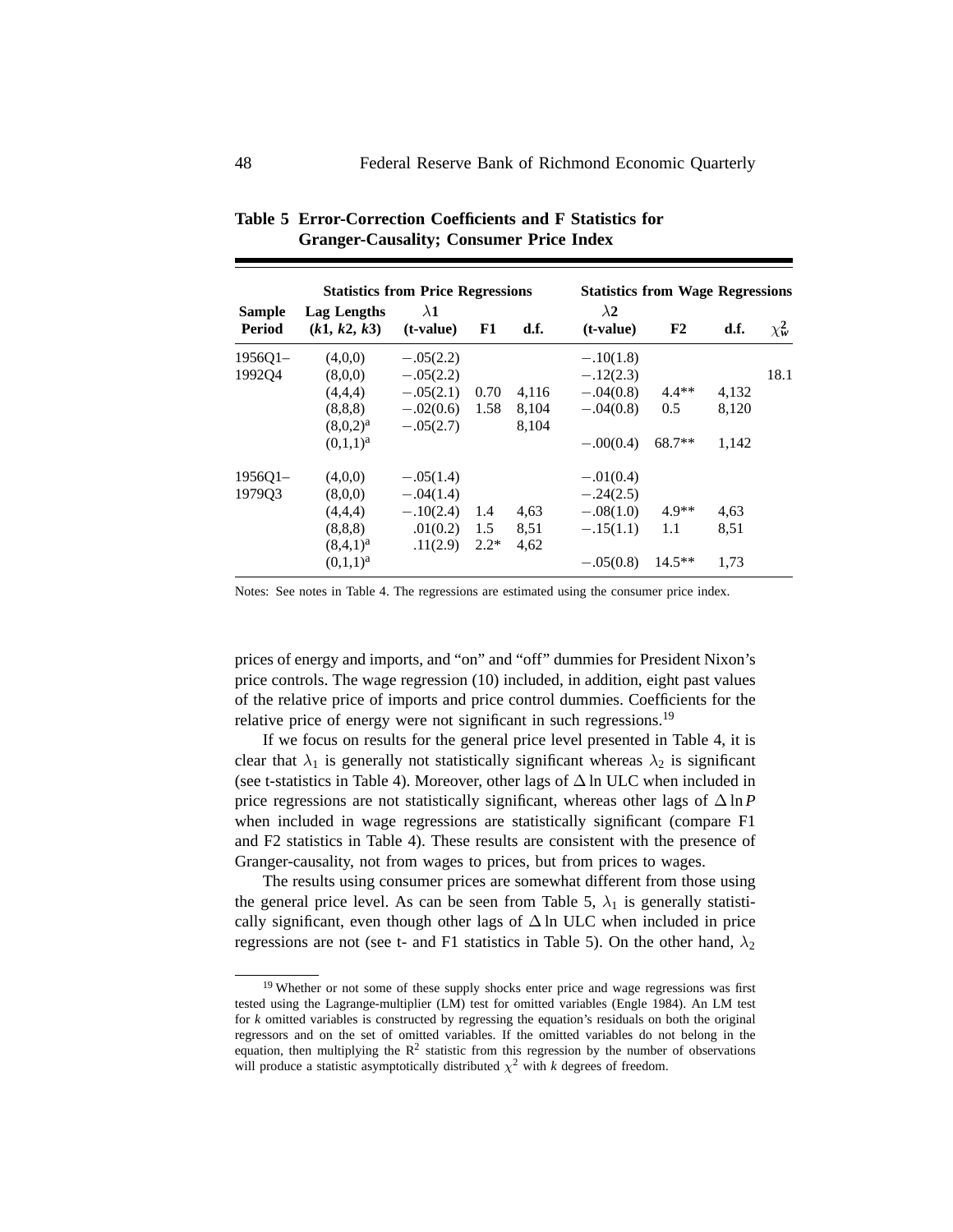or other lags of ∆ ln CPI when included in wage regressions are statistically significant (see t- and F2 statistics in Table 5). These results are consistent with the presence of Granger-causality between prices and wages with feedbacks in both directions.

# **3. CONCLUDING OBSERVATIONS**

A central proposition in the expectations-augmented Phillips-curve model of the inflation process is that prices are marked up over productivity-adjusted labor costs. If that proposition is correct, then long-run movements in prices and labor costs must be correlated. Moreover, we should find that short-run movements in labor costs help predict short-run movements in the price level. The evidence reported here indicates that these implications are consistent with the data when prices are narrowly measured by the consumer price index but not when they are broadly defined by the implicit GDP deflator. For the latter measure, short-run movements in labor costs have no predictive content for the future price level. The general price level and unit labor costs are still correlated in the long run. But the presence of this correlation appears to be due to Granger-causality running from the general price level to labor costs, not the other way around. Huh and Trehan (1992) report similar results using business sector price and wage data.

The finding that consumer prices and unit labor costs are Granger-causal with feedbacks in both directions differs from the one in Barth and Bennett (1975), which found Granger-causality running one way from consumer prices to wages. The empirical work in Barth and Bennett, however, does not test for the presence of Granger-causality occurring via the error-correction term. If we were to ignore this channel, other test results presented here are also consistent with the presence of Granger-causality running one way from consumer prices to wages (compare F1 and F2 statistics in Table 5).

# **REFERENCES**

- Barth, James R., and James T. Bennett. "Cost-Push Versus Demand-Pull Inflation: Some Empirical Evidence," *Journal of Money, Credit, and Banking,* vol. 7 (August 1975), pp. 391–97.
- Campbell, J. Y., and P. Perron. "Pitfalls and Opportunities: What Macroeconomists Should Know About Unit Roots," in O. J. Blanchard and S. Fischer, eds., *NBER Macroeconomics Annual, 1991*. Cambridge, Mass.: MIT Press, 1991, pp. 141–200.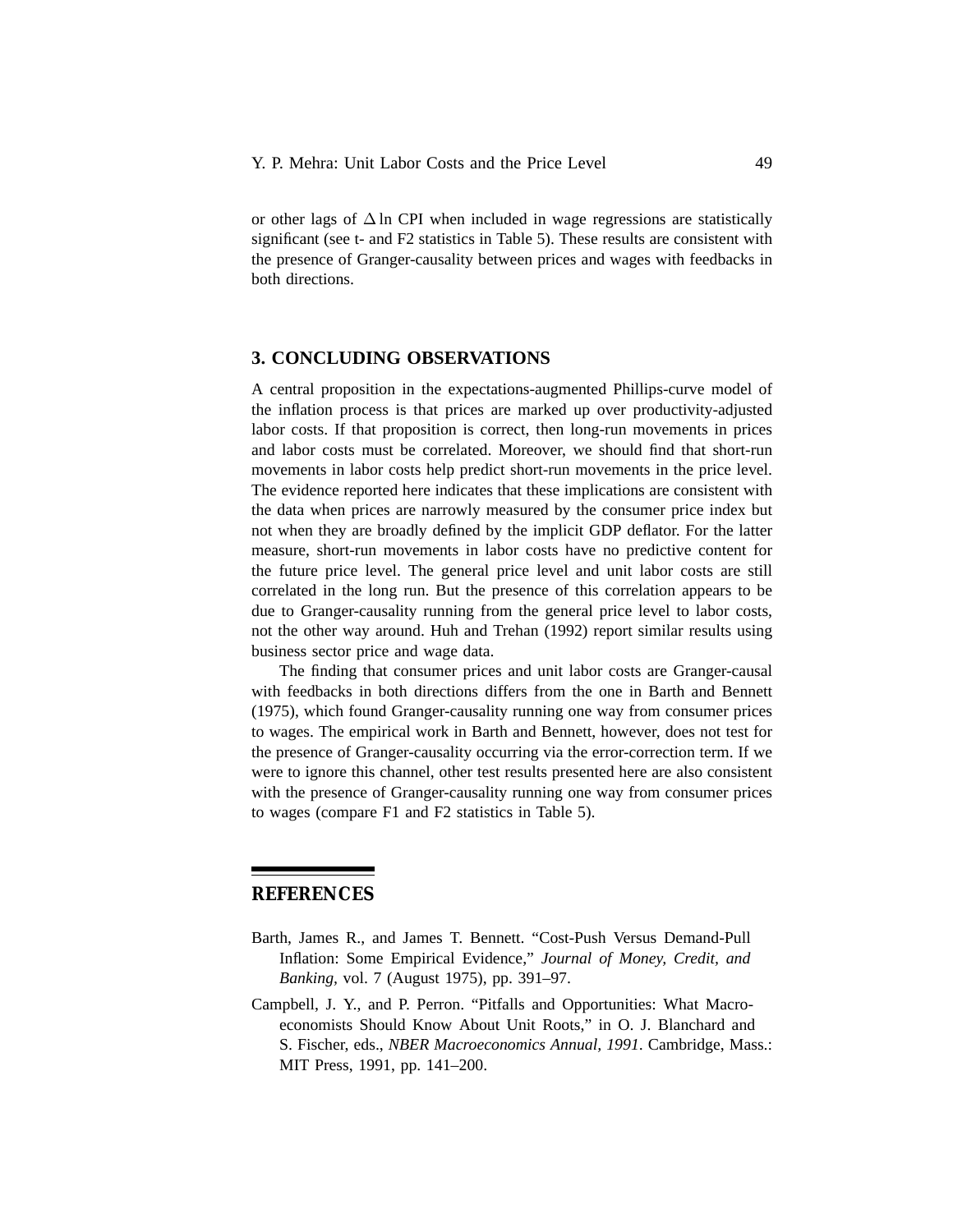- DeJong, David N., John C. Nankervis, N. E. Savin, and Charles H. Whiteman. "Integration Versus Trend Stationarity in Time Series," *Econometrica,* vol. 60 (March 1992), pp. 423–33.
- Dickey, D. A., and W. A. Fuller. "Distribution of the Estimators for Autoregressive Time Series with a Unit Root," *Journal of the American Statistical Association,* vol. 74 (June 1979), pp. 427–31.
- Engle, Robert F. "Wald, Likelihood Ratio and Lagrange Multiplier Tests in Econometrics," in Zvi Griliches and Michael D. Intriligator, eds., *Handbook of Econometrics,* Vol. 2. New York: Elsevier, 1984, pp. 775–826.

, and C. W. Granger. "Cointegration and Error-Correction: Representation, Estimation and Testing," *Econometrica,* vol. 55 (March 1987), pp. 251–76.

Fuller, W. A. *Introduction to Statistical Time Series*. New York: Wiley, 1976.

Gordon, Robert J. "The Role of Wages in the Inflation Process," *American Economic Review,* vol. 78 (May 1988, Papers and Proceedings), pp. 276– 83.

. "Understanding Inflation in the 1980s," *Brookings Papers on Economic Activity,* 1:1985, pp. 263–99.

. "Price Inertia and Policy Ineffectiveness in the United States, 1890–1980," *Journal of Political Economy,* vol. 90 (December 1982), pp. 1087–1117.

Granger, C. W. J. "Some Recent Developments in a Concept of Causality," *Journal of Econometrics,* vol. 39 (September/October 1988), pp. 199–211.

. "Developments in the Study of Cointegrated Economic Variables," *Oxford Bulletin of Economics and Statistics,* vol. 48 (August 1986), pp. 213–28.

- Hall, A. "Testing for a Unit Root in Time Series with Pretest Data Based Model Selection." Manuscript. North Carolina State University, 1990.
- Huh, Chan Guk, and Bharat Trehan. "Modelling the Time Series Behavior of the Aggregate Wage Rate," Working Paper 92–04. San Francisco: Federal Reserve Bank of San Francisco, 1992.
- Ireland, Peter. "Price Stability Under Long-Run Monetary Targeting," Federal Reserve Bank of Richmond *Economic Quarterly,* vol. 79 (Winter 1993), pp. 25–45.
- Johansen, Soren, and Katarina Juselius. "Maximum Likelihood Estimation and Inference on Cointegration—With Applications to the Demand for Money," *Oxford Bulletin of Economics and Statistics,* vol. 52 (May 1990), pp. 169–210.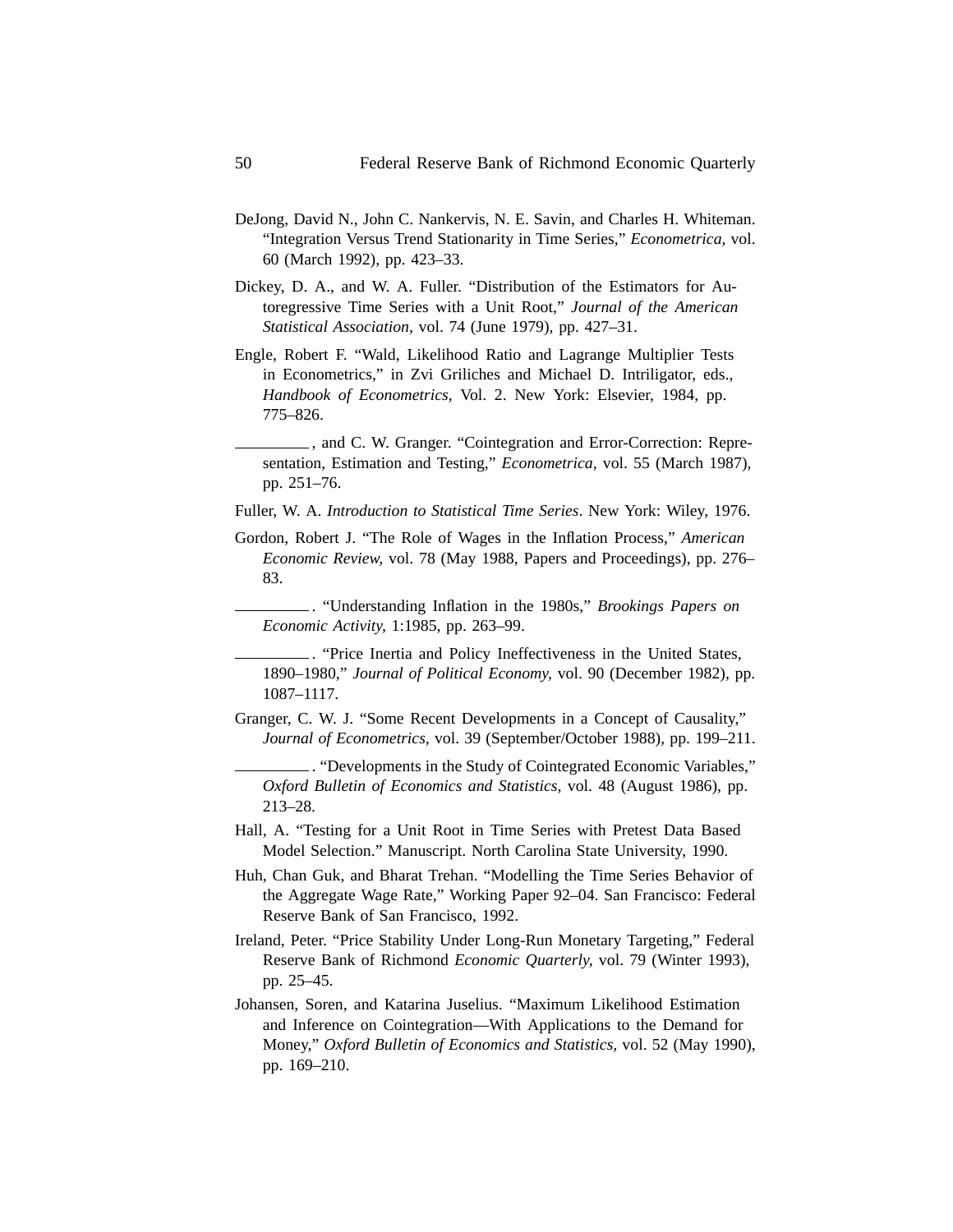- Kwiatkowski, Denis, Peter C. B. Phillips, Peter Schmidt, and Yongcheol Shin. "Testing the Null Hypothesis of Stationarity Against the Alternative of a Unit Root: How Sure Are We that Economic Time Series Have a Unit Root?" *Journal of Econometrics,* vol. 54 (October-December 1992), pp. 159–78.
- Mehra, Yash P. "Wage Growth and the Inflation Process: An Empirical Note," *American Economic Review,* vol. 81 (September 1991), pp. 931–37.
- Nelson, Charles R., and Charles I. Plosser. "Trends and Random Walks in Macroeconomic Time Series: Some Evidence and Implications," *Journal of Monetary Economics,* vol. 10 (September 1982), pp. 139–62.
- Newey, Whitney K., and Kenneth D. West. "A Simple, Positive Semi-Definite, Heteroskedasticity and Autocorrelation Consistent Covariance Matrix," *Econometrica,* vol. 55 (May 1987), pp. 703–8.
- Nordhaus, William D. "Recent Developments in Price Dynamics," in Otto Eckstein, ed., *The Econometrics of Price Determination*. Washington: Board of Governors of the Federal Reserve System, 1972.
- Sims, Christopher A. "Macroeconomics and Reality," *Econometrica,* vol. 48 (January 1980), pp. 1–49.
- Stock, James H. "Confidence Intervals for the Largest Autoregressive Root in U.S. Macroeconomic Time Series," *Journal of Monetary Economics,* vol. 28 (December 1991), pp. 435–59.
	- , and Mark W. Watson. "A Simple Estimator of Cointegrating Vectors in Higher Order Integrated Systems," *Econometrica,* vol. 61 (July 1993), pp. 783–820.
- Stockton, David J., and James E. Glassman. "An Evaluation of the Forecast Performance of Alternative Models of Inflation," *Review of Economics and Statistics,* vol. 69 (February 1987), pp. 108–17.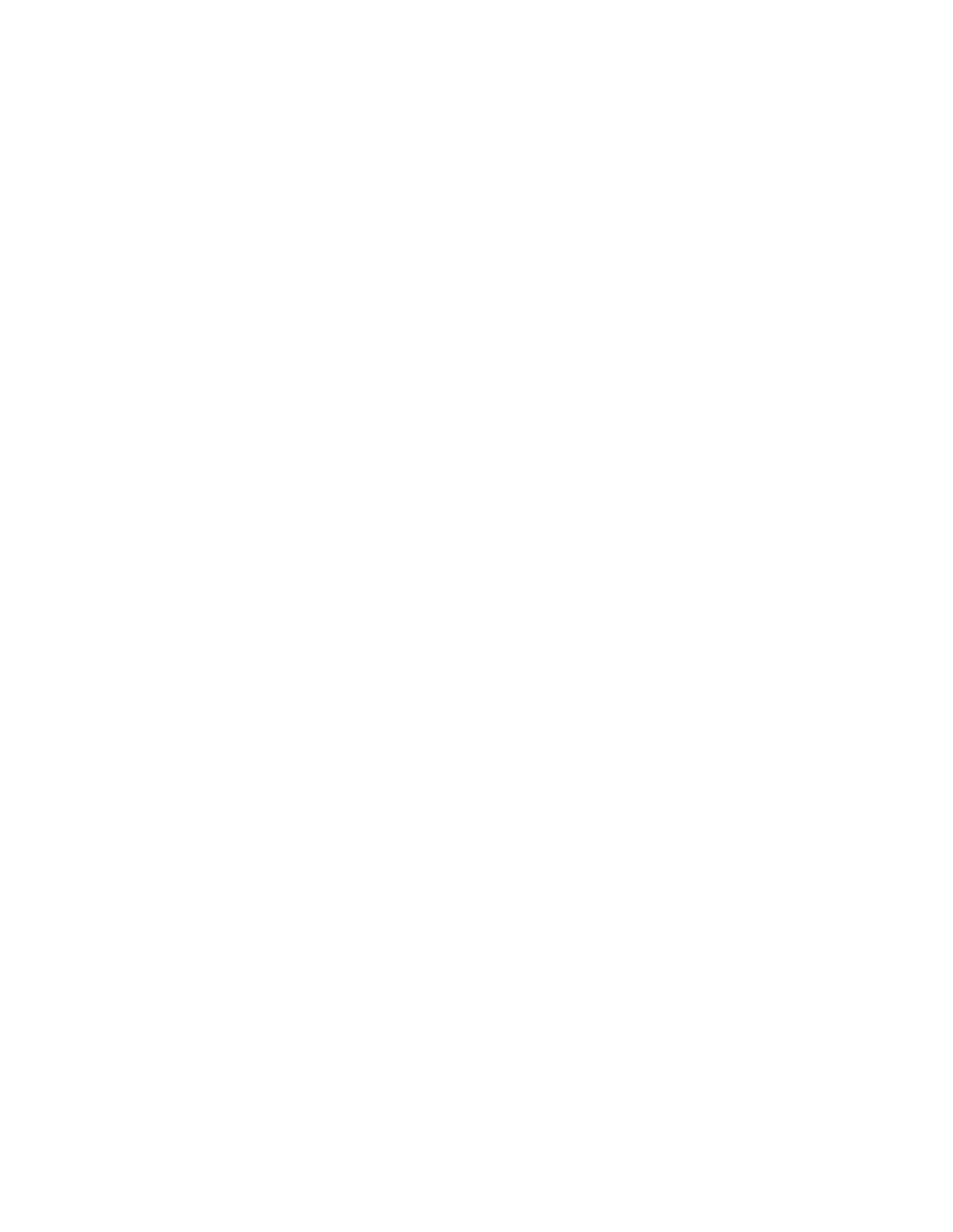# Is All Government Capital Productive?

Mary Finn

The early 1970s witnessed dramatic change in per-capita output and labor-productivity growth rates in the United States. These growth rates averaged 2.2 percent and 2.0 percent, respectively, for the 1950–1969 period.<br>
per labor-productivity growth rates in the United States. These growth rates averaged 2.2 percent and 2.0 percent, respectively, for the 1950–1969 period compared to 1.3 percent and 0.8 percent for the 1970–1989 period. Aschauer (1989) advances the idea that an important explanatory factor in this productivity slowdown is the government's stock of capital. Estimating a production function that relates private sector output to private sector labor and capital and to total government capital for the aggregate U.S. economy (1949– 1985), Aschauer finds the output elasticity of government capital to be  $0.39<sup>1</sup>$ That is, for every 1 percent change in government capital, output responds by 0.39 percent. This productivity coefficient, coupled with the sharp fall in the average growth rate of government capital from 4.1 percent for 1950–1970 to 1.6 percent for 1971–1985, constitutes the evidence underlying Aschauer's view.<sup>2</sup>

The Aschauer (1989) study is innovative and important. His evidence suggests that government capital plays a significant role in economic growth. His findings are, however, surprising and somewhat unconvincing. The evidence is surprising because the output elasticity of government capital is relatively high and because government capital contains many different types of stocks (e.g., museums, hospitals, airports, prisons, seawalls, and wildlife preservation

The author, an economist at the Federal Reserve Bank of Richmond, thanks William Cullison, Tom Humphrey, Peter Ireland, Stacey Schreft, and Dawn Spinozza for helpful suggestions and comments and Karen Myers for processing the article. Also, the author gratefully acknowledges use of the GMM package written by Lars Hansen, John Heaton, and Masao Ogaki. The analysis and conclusions are those of the author and do not necessarily reflect the views of the Federal Reserve Bank of Richmond or the Federal Reserve System.

<sup>&</sup>lt;sup>1</sup> See Aschauer (1989), Table 1, equation (1.1). Also, more exactly, Aschauer (1989) estimates a generalized, constant-returns-to-scale, Cobb-Douglas production function. The estimation method is least-squares and applies to the functional relationship in level form. The measure of total government capital is the net, consolidated-government, nonmilitary, nonresidential stock.

<sup>2</sup> These numbers are from Aschauer (1989), Table 7.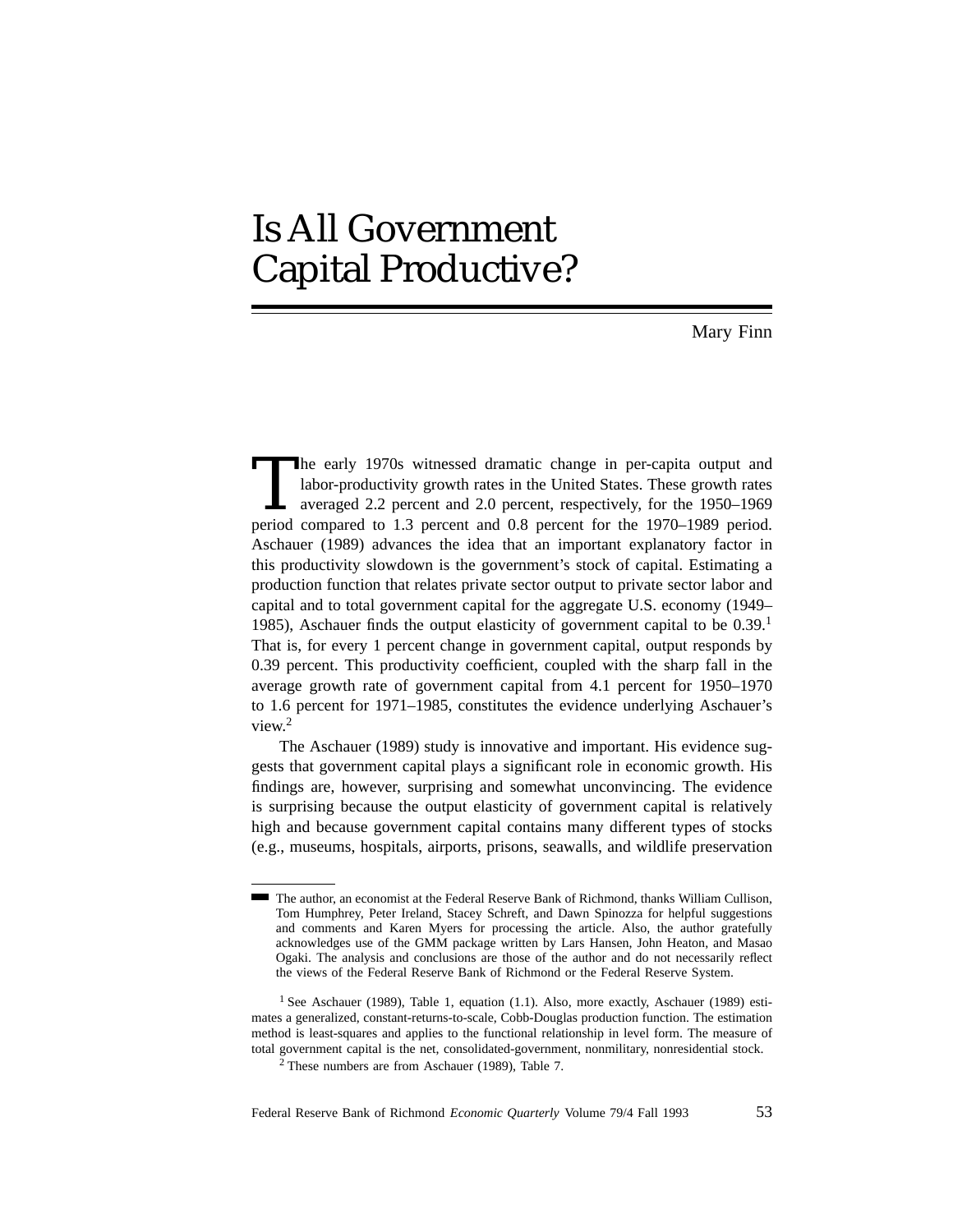facilities), some of which are highly unlikely to make a direct productive contribution to output.<sup>3</sup> Aschauer's evidence is unconvincing not only because it fails to distinguish the growth rate of the productive component of government capital from the growth rate of total government capital, but also because the output elasticity of government capital may be inflated from reverse-causation bias.4 That is, the productivity-coefficient estimate may be capturing the effect of output on government investment spending and hence on government capital instead of the effect of government capital on output. Output could affect government investment spending because government investment decisions possibly depend on output performance—higher output can lead to more tax revenue to finance such investment.

Aschauer's (1989) work raises many questions. What is unique to government capital that could be so productive? Which components of government capital play a role in production? What is the nature of the production channel through which they exercise this role? Do these channels differ across components? What are the magnitudes of the associated productivity coefficients, controlling for possible reverse causation? How do these magnitudes explain output and labor-productivity growth rates in the post-World War II United States? Finally, are the real returns to investing in productive government capital components high?

This article addresses these questions. The answers provide guidance for government investment policies by elucidating how components of government capital influence output production and by quantifying their effects on economic growth. Lucas (1987) underscores the importance of these questions by showing that changes in economic growth as small as 1 percentage point can have huge social welfare effects.

The article proceeds as follows. Section 1 describes the components of total government capital and considers their possible production roles. The resulting analysis suggests that only government-owned, privately operated capital (GOPO), government enterprise capital (ENTP), and government highway capital (HGWY) directly contribute to private production. GOPO's and ENTP's contribution to private production stems from the measurement of private sector output. One possible way that GOPO and ENTP enter the production function is through the same channel as most private sector capital; i.e., GOPO and ENTP perfectly substitute for private sector capital.<sup>5</sup> To capture this effect, the present study retains standard production function theory but changes the

 $3$  The figure 0.39 is large relative to 0.30, the output elasticity of private capital found in other studies (see Lucas [1990]).

<sup>4</sup> Aschauer's use of the total stock, rather than the productive component, of government capital also may affect the estimate in unknown ways.

<sup>5</sup> "Most private sector capital" here means total private (business) sector capital less its transportation-vehicle component.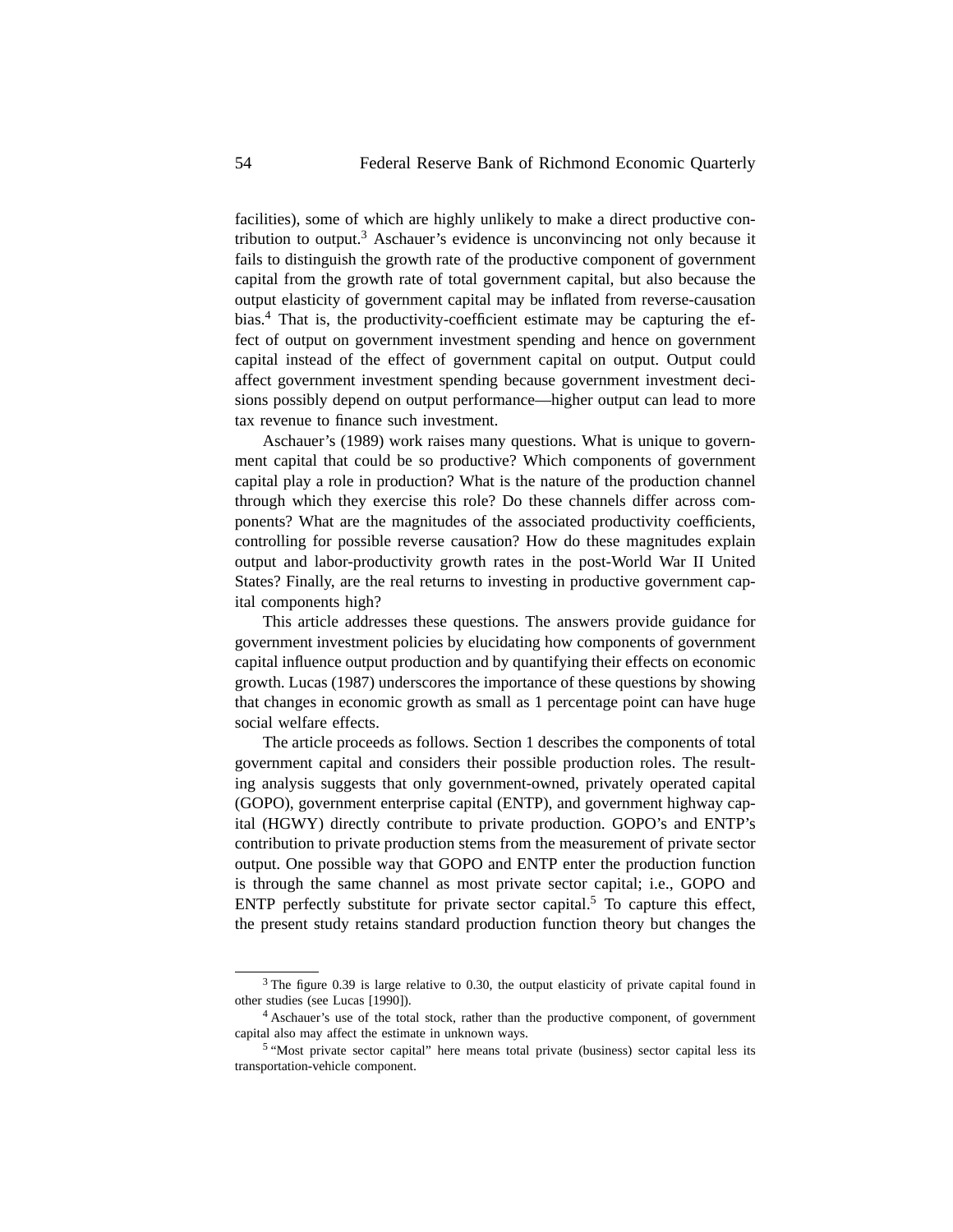standard measure of capital by adding private capital, GOPO, and ENTP together. HGWY affects production because of transportation services. In particular, HGWY and the transportation-vehicle component of private (business) sector capital together yield services that facilitate the transportation of both final and intermediate goods and, in turn, help produce final delivered output. Capturing this idea, Section 2 extends standard production function theory so as to model transportation services and distinguish them from those of the other factors of production—labor and the augmented stock of private capital mentioned above.

Section 2 also embeds the production theory in a general equilibrium model of the economy that allows derivation of mathematical statements of private firms' investment and capital-utilization decision rules. These rules are useful in the estimation exercise, undertaken here, by bringing more information to bear on the parameter values of the production function. Section 3 outlines the data and method for estimating the production function and firms' decision rules. For this method, Generalized-Method-of-Moments, the possible reversecausation phenomenon does not distort the coefficient estimates.

The highlights of the empirical findings of Section 4 pertain to the productivity coefficient of highway capital. The point estimate is 0.16; it is statistically significant but imprecise. For example, a 95 percent confidence interval around this point estimate implies that the true productivity coefficient could be as much as 0.32 or as little as 0.001. Using the point estimate 0.16, highway capital reduced output growth by 0.1 percent during the 1970–1989 period. These results support, but strongly moderate, Aschauer's (1989) claim that government capital is an important explanatory factor in the productivity slowdown. Section 5 concludes with thoughts on the policy implications of the empirical findings.

# **1. COMPONENTS OF GOVERNMENT CAPITAL**

This section describes the components of total government capital, listing the main types of capital goods in each component and summarizing some quantitative features. The key quantitative features include the components' average shares in total government capital (see Table 1) and the characteristics of the component shares' trends. The sample period is 1950–1989. The appendix provides further detail on all data underlying this discussion and indicates data sources and measurement caveats. Also, this section considers the possible production role for each component.

## **Highway Capital (HGWY)**

HGWY includes highways, streets, bridges, tunnels, overpasses, viaducts, and association lighting and erosion control structures. It is the largest component of government capital, with an average share of 0.36. From 1965 to 1989, this share exhibits a downward trend.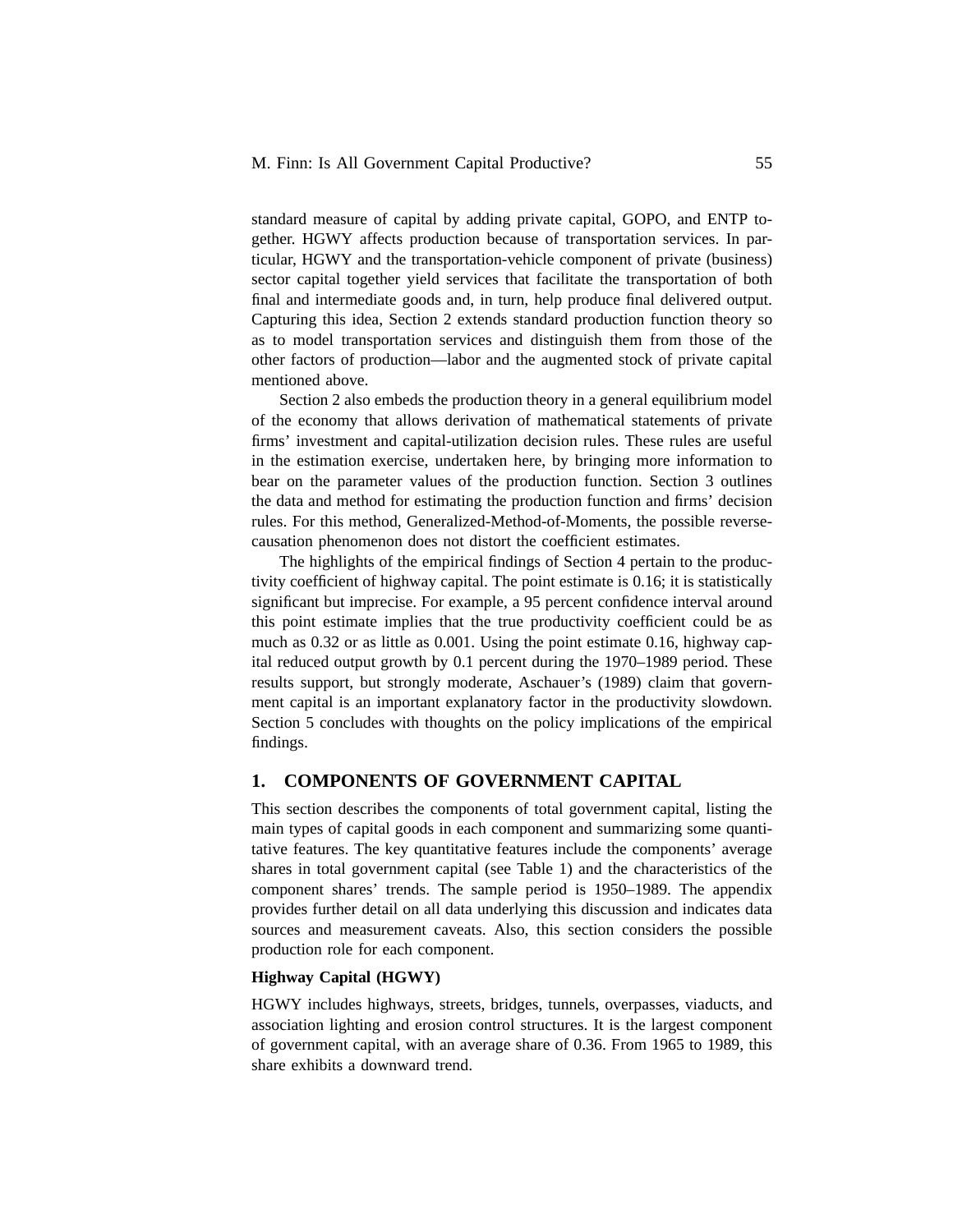| <b>Component</b>                                                      | Share |
|-----------------------------------------------------------------------|-------|
| Highway Capital                                                       | 0.361 |
| Government Enterprise Capital                                         | 0.248 |
| Educational and Hospital Capital                                      | 0.190 |
| Fire and Natural Resource Stocks                                      | 0.081 |
| Equipment Capital                                                     | 0.048 |
| Administrative, Judicial, Police, and Research and Development Stocks | 0.040 |
| Government-Owned Privately Operated Capital                           | 0.032 |
| Total                                                                 | 1.000 |

**Table 1 Component Average Shares in Total Government Capital**

Notes: (1) The entries are average annual shares over the period 1950–1989.

(2) See the appendix for data definitions, caveats, and the reason that equipment capital is a separate component in this table.

HGWY influences output production in the private sector through the provision of transportation services. HGWY and the stock of private (business) sector transportation vehicles are necessary stocks for the transportation of both intermediate and final goods. The flow of transportation services from these stocks directly contributes to the production of final delivered goods.

The ratio of HGWY to private sector output is small but not insignificant; its average value is  $0.18<sup>6</sup>$ . This ratio trends down from 1975 to 1989.

# **Government Enterprise Capital (ENTP)**

Government enterprises include various credit and insurance corporations (e.g., Commodity Credit Corporation, FDIC, and FSLIC); the U.S. Post Office; gas and electric utilities; water and sewerage utilities; public transit agencies; airport and maritime terminal operators; and miscellaneous service-producing agencies (e.g., agencies that administer lotteries, parking, highway tolls, and housing and urban renewal). Their capital consists of office buildings, electrical transmission facilities, gas structures, parking structures, sewer systems, water supply facilities, public transit stations (bus, streetcar, subway, and rail), railroad structures, airport facilities, maritime buildings, harbors, amusement structures,

<sup>6</sup> Compare it to the average value of the private capital to private output ratio of about one (see Table 5).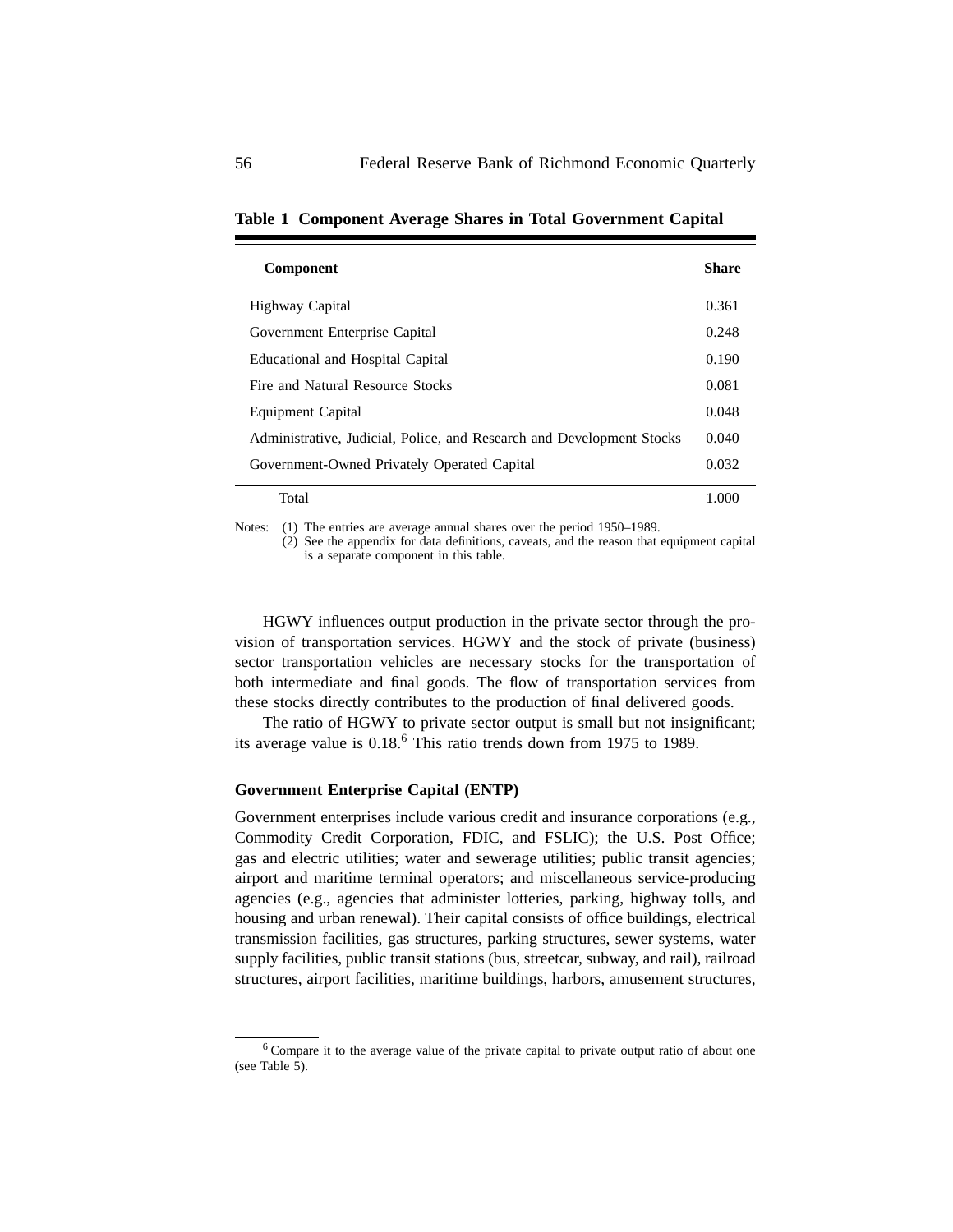and associated equipment.<sup>7,8</sup> This component is the second-largest component of government capital; on average, its share in government capital is 0.25. For the period 1968–1989, this share shows an upward trend.

The measure of private sector production in the national income accounts includes the output of government enterprises (see Department of Commerce [1988]).<sup>9</sup> The underlying national income accounting rationale is that the output of enterprises is very similar to the output of private firms (one can, for example, compare electricity or postal services across the two). This measurement, combined with the fact that government enterprises use their capital stocks to produce their output, implies that enterprise capital directly contributes to the production of private sector output. Given that outputs are similar across enterprises and private firms, presumably so too are the associated production techniques/methods, suggesting that the production functions of enterprises and private firms should be treated the same. It follows that the aggregate production function relates the private sector product measure to the sum of private and enterprise capital. That is, private and enterprise capital are perfect substitutes for one another in the production process.

## **Government-Owned, Privately Operated Capital (GOPO)**

GOPO includes research and development facilities, atomic energy facilities, nuclear weapon factories, arsenals, shipyards, and associated equipment. It is the smallest component, with an average share of only 0.03. This share trends downward from 1955 to 1989. During the two world wars, GOPO was quantitatively significant (see Braun and McGrattan [1993]).

GOPO directly enters the production process of private sector output. Since GOPO contains capital goods similar to privately owned capital goods, one possible way of capturing its productive contribution is to treat it as a perfect substitute for private capital in the production function.

The ratio of ENTP and GOPO to private sector output is small but not negligible, with an average value of 0.14. This ratio does not exhibit a noticeable trend over the sample period.

<sup>7</sup> The term *harbors* refers to harbors, piers, canals, docks, and dredging and drainage equipment.

<sup>8</sup> Harbors and some airport facilities (primarily those on national parks and Indian reservations) included in this component are not owned (or operated) by enterprises. They are owned and operated by state and local government and by federal government, respectively. These are included here because they cooperate with, in the case of harbors, or are very similar to, in the case of federal airports, some of the enterprise capital stocks. Since both stocks are small, their inclusion/exclusion is not of quantitative importance. See the appendix for more detail.

<sup>&</sup>lt;sup>9</sup> It does not include the output of the rest of government. The rest of government is referred to as "general government" in Department of Commerce (1988).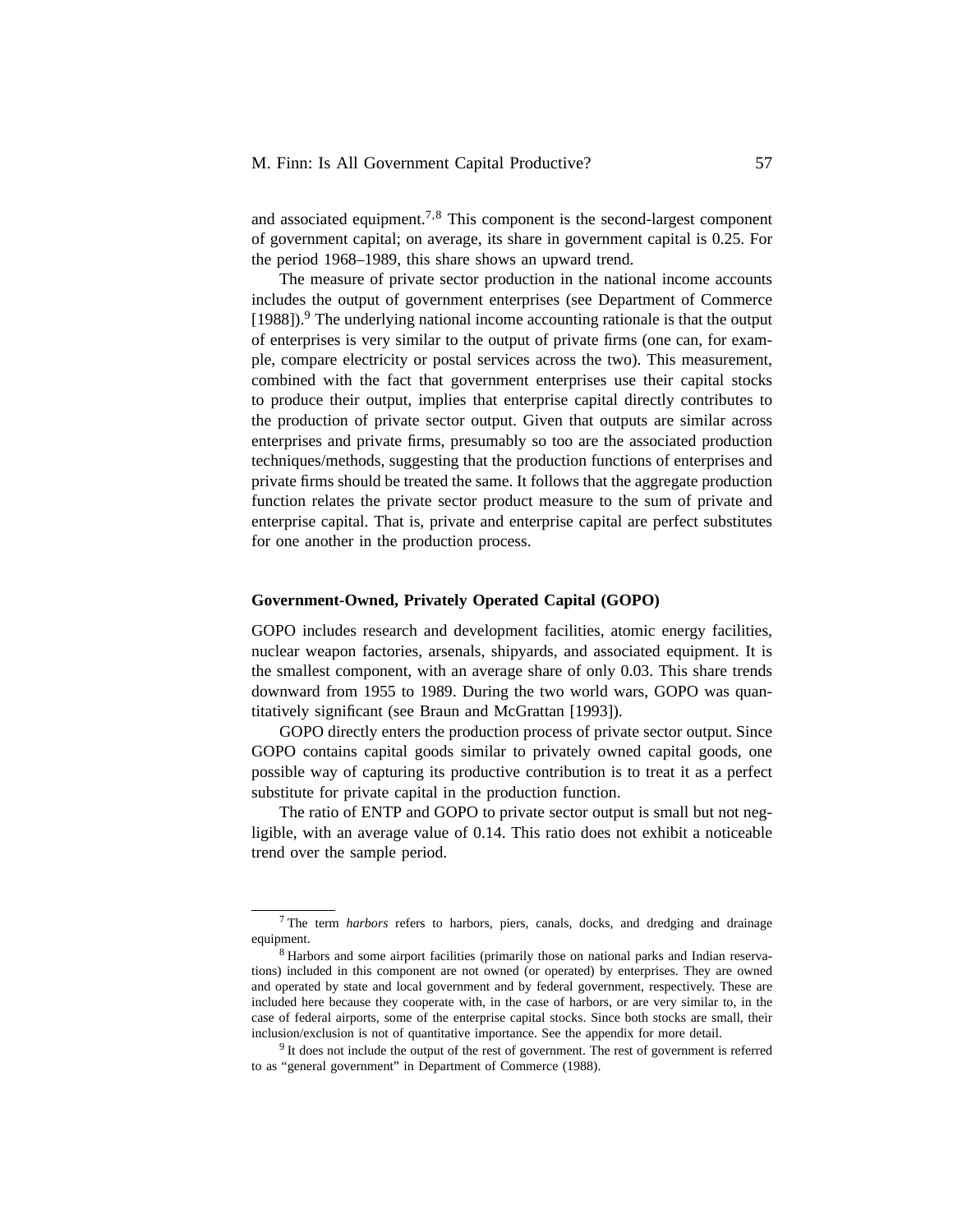## **Educational and Hospital Capital (EDHS)**

This component consists of primary, secondary, and university-level educational buildings, associated buildings (laboratories, libraries, student unions, and dormitories), and equipment; stocks that serve an educational purpose (e.g., public libraries, museums, art galleries, observatories, archives, and botanical and zoological gardens); and health care and institutional facilities (e.g., hospitals, clinics, and infirmaries). Its average share in government capital is 0.19. This share evolves like an inverted "v," trending upwards to peak in 1975 and trending downwards thereafter.

Without doubt, EDHS influences output production by promoting the knowledge and well-being of labor input. But, if the measure of labor input accounts for both labor input's quantity, in terms of the number of manhours, and labor input's quality, in terms of, for example, each worker's educational level and age, then it is difficult to see why EDHS should have a separate productive effect. This study uses a labor input measure that incorporates many quality adjustments; therefore, EDHS is not included as a direct factor of production in the quantitative analysis.

# **Administrative, Judicial, Police, and Research and Development Stocks (ADMN)**

Office buildings, customs houses, courthouses, prisons, police buildings, research and development facilities, and associated equipment comprise this category. Its share, averaging only 0.04, sharply trends up from 1963 to 1989.

Could ADMN affect production? It could since it is linked to the setting of rules and regulations governing the conduct of business and to research and development that affects technology. For rules, regulations, and technology determine the amount of output that can be produced from any given quantity of inputs (see Hansen and Prescott [1993]). But linkages such as these are subtle and indirect.

# **Fire and Natural Resource Stocks (NATR)**

NATR consists of structures on government land that are intended for water, land and animal protection (e.g., reservoirs, irrigation facilities, seawalls, erosion control systems, fish hatcheries, and wildlife preservation facilities), housing for forest rangers and national park employees, fire buildings, and associated equipment.<sup>10</sup> As a share of government capital, it averages  $0.08$  and shows a downward trend during 1953–1989.

<sup>&</sup>lt;sup>10</sup> This component includes housing for forest rangers and national park employees even though the total government capital stock under review is classified as nonresidential by the Department of Commerce.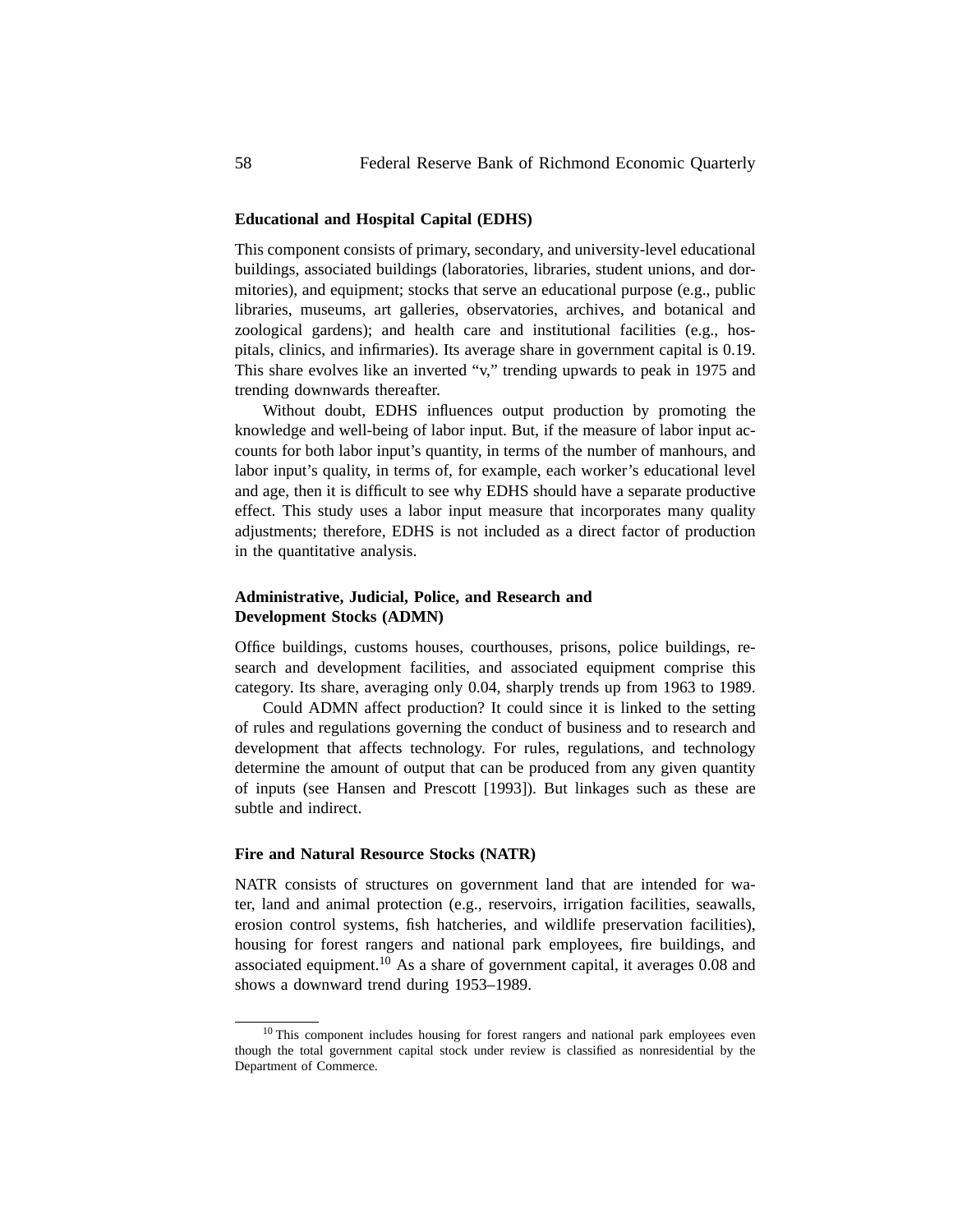Some of the capital goods in NATR contribute to the output production process. Specifically, stocks such as fire buildings, fire equipment, reservoirs, and seawalls mitigate or prevent the destruction of other capital stocks that are directly employed in production, for example, private capital stocks. But, the productive role of these government stocks, while valuable, is merely supportive. Therefore, they do not qualify for the present analysis as a direct factor of production.

The foregoing considerations suggest that only HGWY, ENTP, and GOPO directly contribute to private production. Accordingly, they are the only capital components entering the quantitative part of this study's investigation. The channels of their contribution, suggested above, require an extension of standard production function theory to allow an explicit role for HGWY and an expanded measure of private capital to include ENTP and GOPO. The upshot of this for the quantitative questions motivating the study is that they will pertain to HGWY only. That is, those quantitative questions will not apply to ENTP and GOPO since their effects cannot be separated from that of private capital. $11,12$ 

# **2. THE MODEL ECONOMY**

The model economy presented here provides a mathematical framework to address the quantitative questions raised above. The model specifies economic agents' objectives and constraints, including the production function, the market structure, and the stochastic exogenous processes. From it firms' investment and capital-utilization decision rules can be derived, which are useful for estimating the parameters of the production function.

Consider an economy with a large number of identical firms and households and a government. Since all firms and all households are identical, one can focus on the behavior of any one representative firm and any one representative

 $11$  Aschauer (1989) undertakes one estimation differing from that described in the beginning of the article by breaking the total government capital stock into separate components. These components are more comprehensive than those considered in this article. All of them are included in his estimation. See Aschauer (1989), Table 6, for further details.

<sup>&</sup>lt;sup>12</sup> Other studies estimating production functions involving government capital for the United States include Munnell (1990a, 1990b), Garcia-Mila and McGuire (1992), Hulten and Schwab (1991), Holtz-Eakin (1992), Tatom (1992), Fernald (1992), and Lynde and Richmond (1993). In most cases the stock of government capital is measured by a total (or comprehensive) capital stock. Garcia-Mila and McGuire (1992) and Fernald (1992) use the highway component of government capital. Their production function specifications differ from that of this article. See footnote 17 for more detail. Also, Garcia-Mila and McGuire (1992) and Fernald (1992) use state and industrial-level data, respectively, in contrast to the aggregate economy-level data employed here.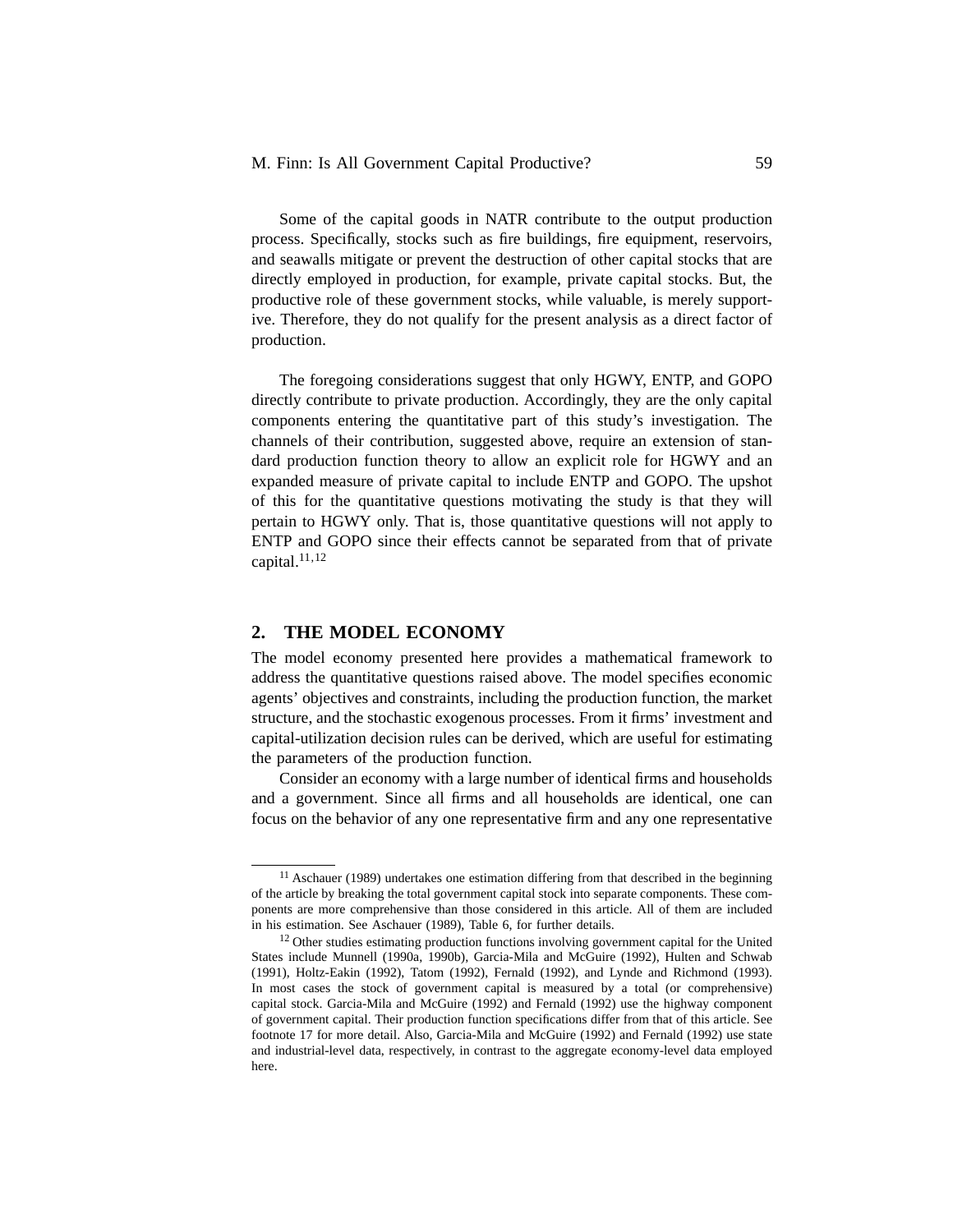household.13 Therefore, most quantity variables will be expressed in per-capita terms. The goods and factor markets in which firms, households, and the government interact are competitive, with all agents viewing prices as beyond their control; i.e., the agents are price takers. There are three stochastic, exogenous variables in the economy: technology, energy prices, and government investment spending. In the following discussion, unless otherwise indicated, most variables are current-period variables; variables with a prime ( ) attached are next-period variables. The notation is explained in Table 2.

The representative firm maximizes profit:

$$
\Pi = y - w l - r_v(v u_v) - r_k(k u_k) - p(e_v + e_k).
$$
 (1)

Profit is the difference between the revenue from the sale of output and the cost of labor, capital services, and energy. Output is the numeraire, so its price is normalized at one. All factor prices are relative prices. Notice that the utilization rate of a given amount of any one capital stock determines the flow of capital services. Interpret a utilization rate as the number of hours worked per period and/or the intensity of work per hour of the capital stock. The firm's choice variables are  $y, l, v, k, u_v, u_k, e_v$ , and  $e_k$  and are subject to the following technical constraints. The production function

$$
y = (zI)^{\theta 1} (ku_k)^{\theta 2} s^{\theta 3}, \quad 0 < \theta_i < 1 \quad (i = 1, 2, 3)
$$
  

$$
\theta_1 + \theta_2 + \theta_3 = 1
$$
 (2)

states that output positively depends on technology, labor, services from capital  $(k)$ , and transportation services.<sup>14</sup> Transportation services directly contribute to output production by facilitating the transportation of both final and intermediate goods associated with the production process.<sup>15</sup> Transportation services are an increasing function of the services from vehicles and the effective highway stock:

$$
s = (\nu u_{\nu})\bar{g}^{\psi}, \psi > 0. \tag{3}
$$

The effective highway stock is defined as the aggregate highway stock adjusted for, or divided by, its aggregate usage:

$$
\bar{g} = \frac{G}{(VU_{\nu})},\tag{4}
$$

<sup>&</sup>lt;sup>13</sup> In this model economy, no distinction is drawn between a private firm and a government enterprise. An implicit assumption, therefore, is that enterprises are profit maximizers.

<sup>&</sup>lt;sup>14</sup> Placing the exponent parameter,  $\theta_1$ , on *z* is for algebraic convenience only. With this specification, the steady-state growth rate of the economy is given by the growth rate of *z* rather than that of  $z/\theta_1$  (see King, Plosser, and Rebelo [1988]).

<sup>&</sup>lt;sup>15</sup> Although intermediate goods underlie this production process, they do not enter the production function (2), since implicitly it is derived by averaging across all firms' production functions for all goods (final and intermediate). Intermediate-good output of one firm cancels with the intermediate-good input of another. Alternatively expressed, (2) is the value-added production function for the economy.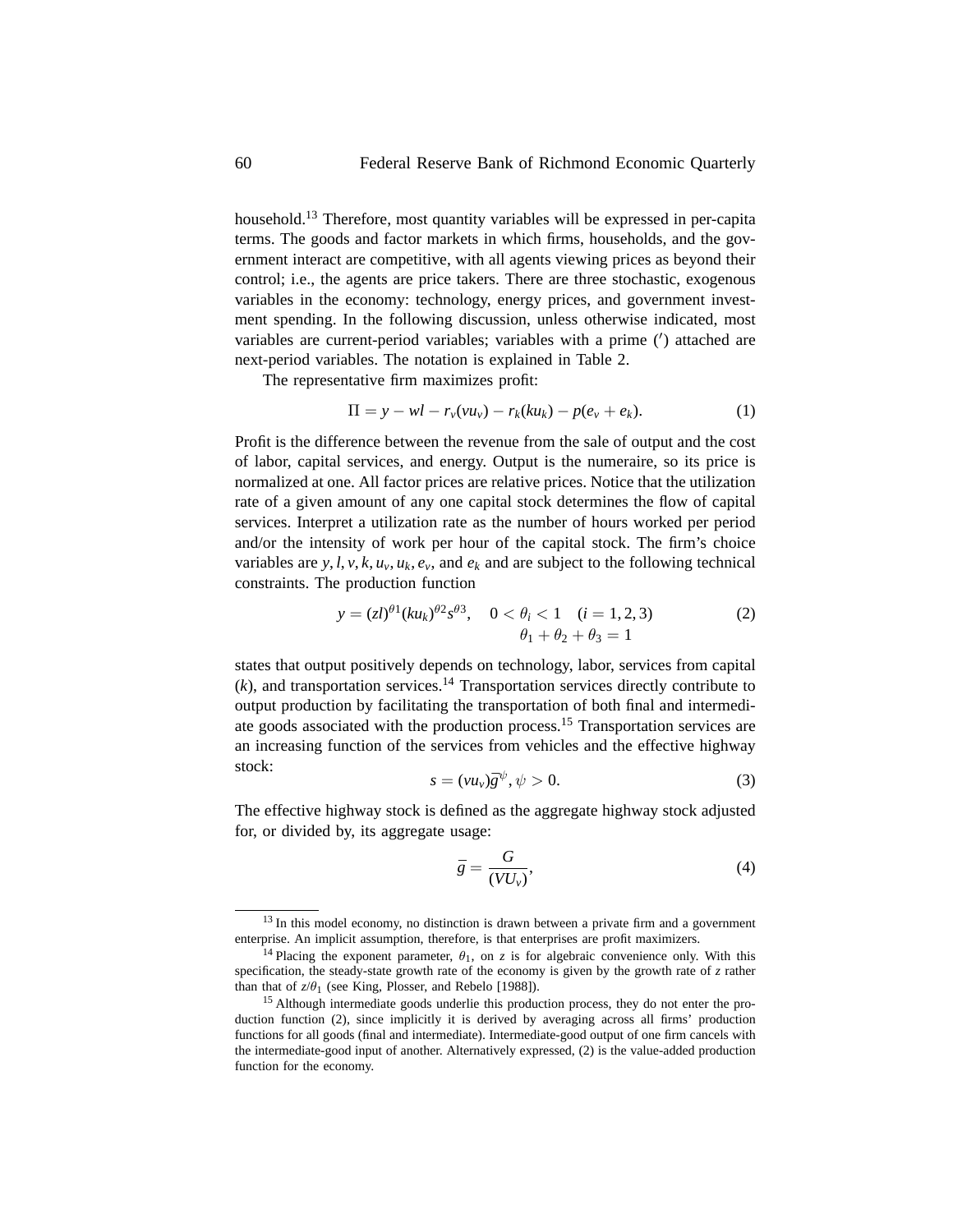| $\Pi$                                | $=$ per-capita profit                                                    |
|--------------------------------------|--------------------------------------------------------------------------|
| y                                    | $=$ per-capita output                                                    |
| w                                    | $=$ wage rate for labor                                                  |
| l                                    | $=$ per-capita labor hours                                               |
| $\mathcal V$                         | = per-capita stock of private transportation vehicles, in place at the   |
|                                      | beginning of the period                                                  |
| k                                    | $=$ per-capita stock of other private capital, in place at the beginning |
|                                      | of the period                                                            |
| $r_v(r_k)$                           | = rental rate for capital services from $v(k)$                           |
| $u_v(u_k)$                           | = utilization rate of $v(k)$                                             |
|                                      | $=$ exogenous energy price                                               |
| $e_v(e_k)$                           | = per-capita energy use required for the utilization of $v(k)$           |
| z                                    | $=$ exogenous technology                                                 |
|                                      | $=$ per-capita transportation services                                   |
| $\theta_i$ ( <i>i</i> = 1, 2, 3)     | $=$ parameters                                                           |
| $\bar{g}$                            | $=$ per-capita effective stock of government highway capital             |
| G                                    | $=$ aggregate stock of government highway capital, in place at the       |
|                                      | beginning of the period                                                  |
| V                                    | $=$ aggregate stock of private transportation vehicles, in place at the  |
|                                      | beginning of the period                                                  |
| $U_{\nu}$                            | = economy-wide average value of $u_v$                                    |
| $\omega_i$ ( <i>i</i> = 1, 2, 3, 4)  | $=$ parameters                                                           |
| g                                    | $=$ per-capita stock of government highway capital, in place at the      |
|                                      | beginning of the period                                                  |
| $E_t$                                | $=$ expectations operator conditioned on information available in        |
|                                      | time period $t$                                                          |
| $\beta$                              | $=$ subjective discount factor                                           |
| $\boldsymbol{c}$                     | $=$ per-capita consumption                                               |
| $\gamma$                             | $=$ a parameter                                                          |
| t                                    | $=$ time period t                                                        |
| log                                  | $=$ natural logarithm                                                    |
| $\tau$                               | = the tax rate on income from capital services due to $v$ and $k$        |
| n                                    | = per-capita lump-sum transfer payment from government                   |
| $i_v(i_k)$                           | = per-capita private gross investment in $v'(k')$                        |
| $\boldsymbol{x}$                     | $=$ per-capita lump sum tax paid to government                           |
| $\delta_{v}, \delta_{k}, \delta_{g}$ | = depreciation rates of $v, k$ , and g                                   |
| $\frac{i_g}{\bar{z}}$                | $=$ per-capita exogenous government gross investment in $g'$             |
|                                      | $=$ mean gross growth rate of z                                          |
| $\epsilon$                           | $=$ innovation/disturbance term                                          |
| E                                    | $=$ unconditional expectations operator                                  |

|  | <b>Table 2 Notation</b> |
|--|-------------------------|
|  |                         |

where  $VU_v$  measures the aggregate usage. So, equations (3) and (4) capture the notion that there is congestion of aggregate highway capital. That is, the higher the total use of vehicles in the economy (*VUv*), the lower the contribution of aggregate highways (*G*) to each firm's transportation services (*s*). For this reason,  $\bar{g}$  is referred to as the effective highway stock: it is the highway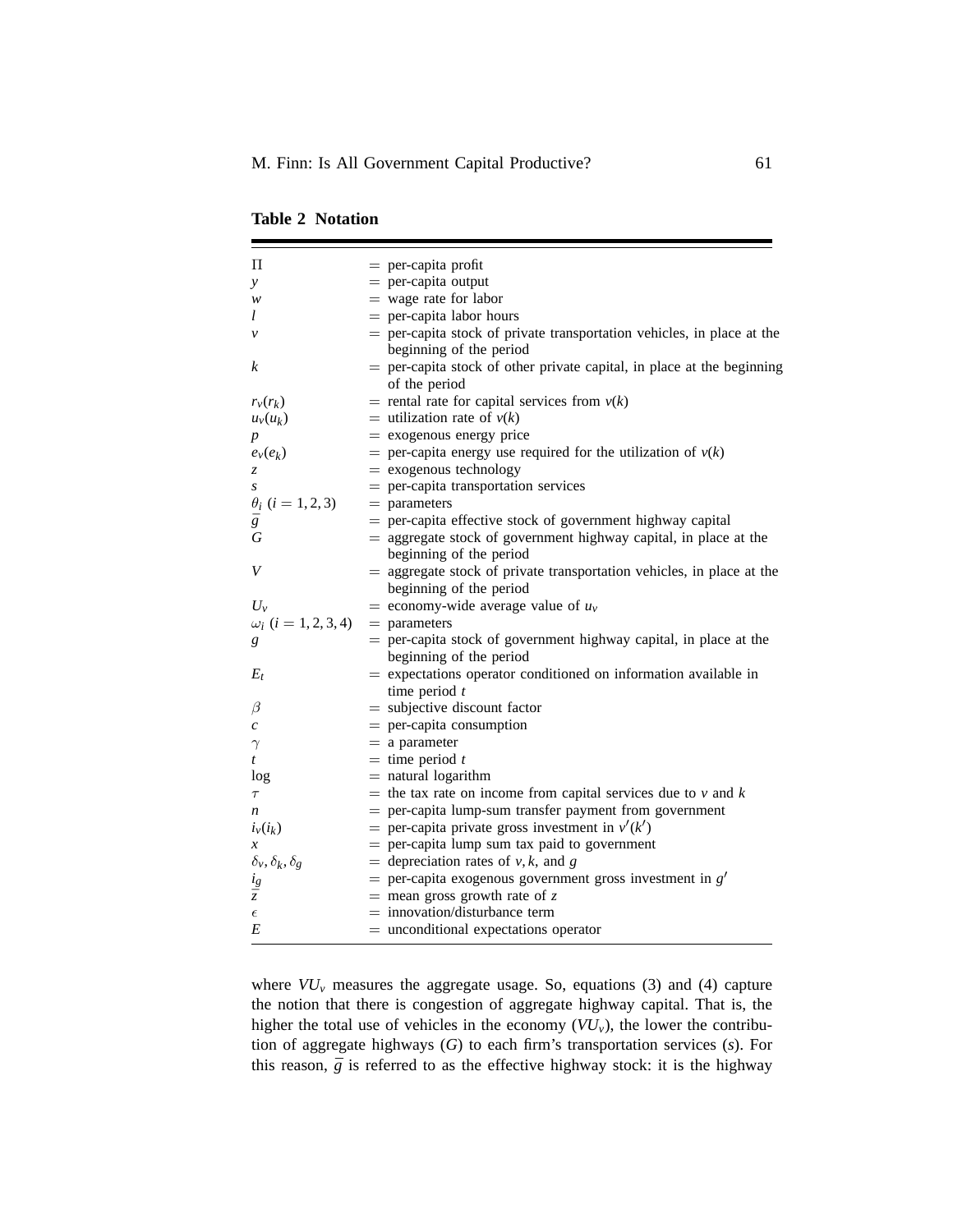stock effectively contributing to transportation services. Since  $\bar{g}$  depends on the aggregate stocks, *G* and *V*, and the economy-wide average utilization rate,  $U_{\nu}$ , each of which is beyond the representative firm's control, it follows that  $\overline{g}$  is exogenous to the firm. Barro and Sala-i-Martin (1992) and Glomm and Ravikumar (1992) model congestion of public goods in a similar fashion to that modeled here.<sup>16</sup>

The remaining technical constraints are the energy relationships:

$$
\frac{e_v}{v} = \omega_1(u_v)^{\omega^2}, \omega_i > 0 \ (i = 1, 2)
$$
 (5)

and

$$
\frac{e_k}{k} = \omega_3(u_k)^{\omega 4}, \omega_i > 0 \ (i = 3, 4).
$$
 (6)

These equations specify that energy is essential for the utilization of capital, *k* and *v*, with an increase in utilization increasing energy use per unit of capital at an increasing rate. These specifications follow those in Finn (1993). Their presence here serves the purpose of forming cost margins for utilization decisions and of explicitly according a role to energy in the production process. Finn (1993) shows that the latter is important when addressing questions involving productivity.

Equations  $(2)$ ,  $(3)$ ,  $(5)$ , and  $(6)$  together show that output exhibits constant returns to scale in  $l, k, v, e_k$ , and  $e_v$ . Therefore, this production structure is consistent with the assumed competitive market structure.

The assumption of identical firms implies that in equilibrium the economy's per-capita amount of *V* is the same as each firm's choice variable *v*. Furthermore,  $U_v$  coincides with  $u_v$ . Noting these equilibrium results and dividing G and *V* on the right-hand side of (4) by the population size leads to:

$$
\bar{g} = \frac{g}{(\nu u_{\nu})}.\tag{7}
$$

Substitute (7) into (3), and the result into (2) to obtain:

$$
s = (\nu u_{\nu})^{(1-\psi)} g^{\psi} \tag{8}
$$

and

$$
y = (zI)^{\theta 1} (ku_k)^{\theta 2} (vu_v)^{\theta 3(1-\psi)} g^{\theta 3\psi}.
$$
 (9)

<sup>&</sup>lt;sup>16</sup> In Barro and Sala-i-Martin (1992), a total government spending flow entering the production function is subject to congestion. The government spending flow is divided by the economy's aggregate private capital stock. In Glomm and Ravikumar (1992), an aggregate stock of government capital entering the production function is congested. The government capital stock is divided by a Cobb-Douglas function of the economy's aggregate amounts of private labor and capital. See Glomm and Ravikumar (1992) for references to other, earlier studies advancing the congestion idea.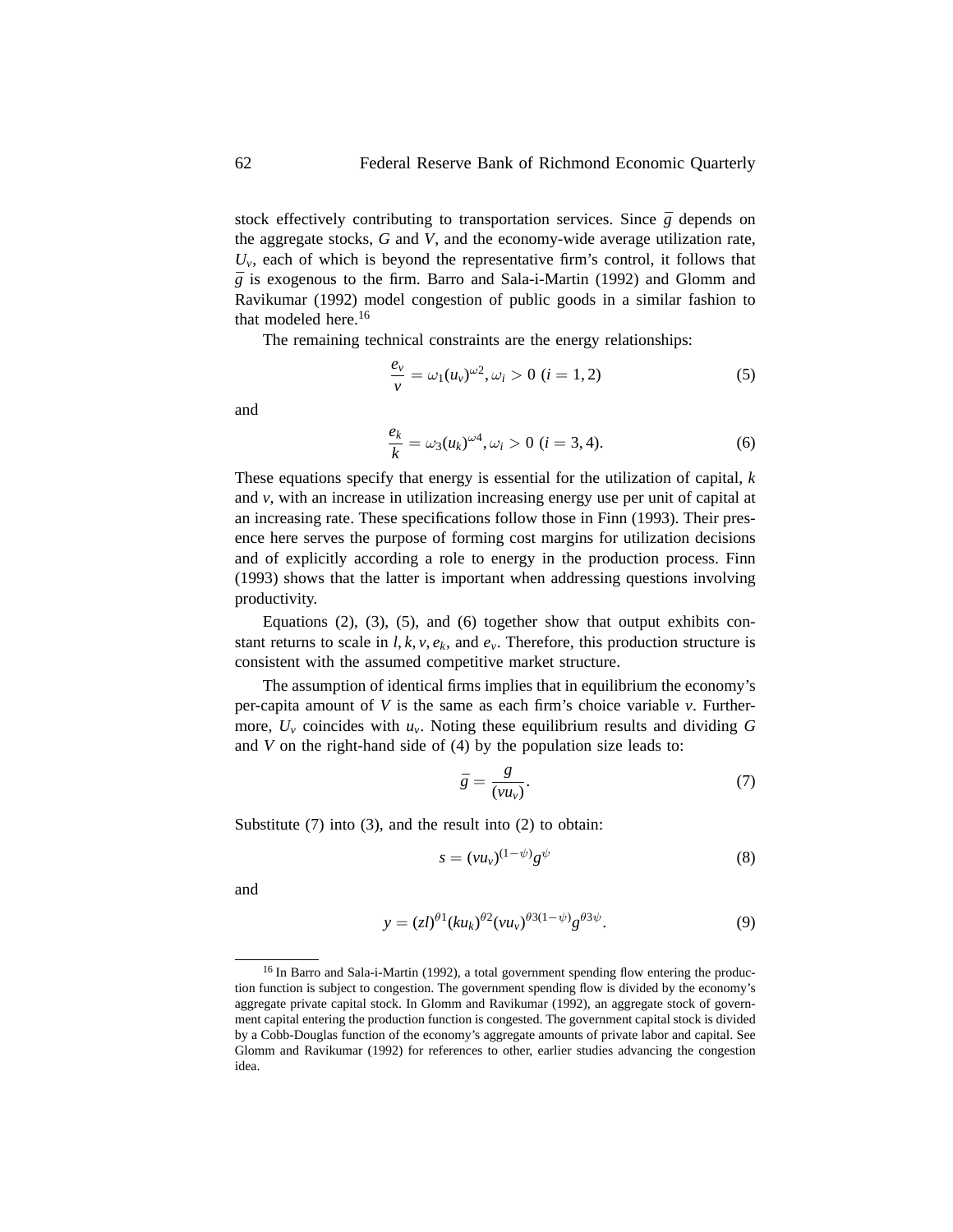Equation (8) shows that  $s$  satisfies constant returns to scale in  $v$  and  $g$ , while equation (9) specifies *y* as a constant-returns-to-scale function of *l*, *k*, *v*, and *g*. To this list one may add  $e_k$  and  $e_v$ , by noting (5) and (6). These constantreturns-to-scale features are important. They imply that the production function is consistent with steady-state or balanced growth. Therefore, in the absence of temporary innovations to the exogenous variables, output, all three capital stocks, and energy use will grow at the constant rate of technology growth. (See the technical appendix of King, Plosser, and Rebelo [1988] for an explanation.) This result is important because steady-state growth is a characteristic of many developed market economies (see King, Plosser, and Rebelo [1988]).<sup>17</sup>

The exponents in (9) are the output elasticities or productivity coefficients of the corresponding factors of production. Of particular interest is  $\theta_3\psi$ , the productivity coefficient of highway capital. Equation (9) differs from standard production functions by distinguishing  $vu_v$  from  $ku_k$  and by including g. These differences stem from the objective of explicitly accounting for the role of highway capital in production.

The representative household maximizes its expected, discounted lifetime utility:

$$
\text{E} \sum_{t=0}^{\infty} \beta^{t} [\log c_{t} + \gamma \log(1 - l_{t})], 0 < \beta < 1, \gamma > 0. \tag{10}
$$

Here, utility in any one period positively depends on consumption and leisure. The time endowment in each period is normalized at one. As part of its maximizing behavior, the household engages in market activities that involve purchasing consumption and investment goods from and selling labor and capital services to the firm. The household pays taxes to and receives transfer payments from the government. Therefore, its choice variables in any one period are  $c$ ,  $i<sub>v</sub>$ ,  $i<sub>k</sub>$ , and *l* and are subject to the following budget and technical constraints. Total income must equal total spending:

$$
wl + (1 - \tau)[r_v vu_v + r_kku_k] + n = c + i_v + i_k + x.
$$
 (11)

The sum of wage and after-tax capital income and transfer payments constitutes total income. Total spending is the sum of consumption, investment, and lump-sum taxes. The reason for the presence of taxes and transfers is

<sup>&</sup>lt;sup>17</sup> The production function specifications of Garcia-Mila and McGuire (1992) and Fernald (1992) differ from equation (9). Garcia-Mila and McGuire specify a production function of private structures, private equipment, labor, the highway stock, and government educational spending. Fernald's specification comes closer to that of the current study. He specifies a production function in which, like here, highway capital and private business sector vehicle capital affect production through transportation services. His specification assumes increasing returns to scale to labor, private capital, and highway capital. By contrast, here the specification assumes constant returns to scale to all of the inputs, making the production theory consistent with the balanced-growth facts.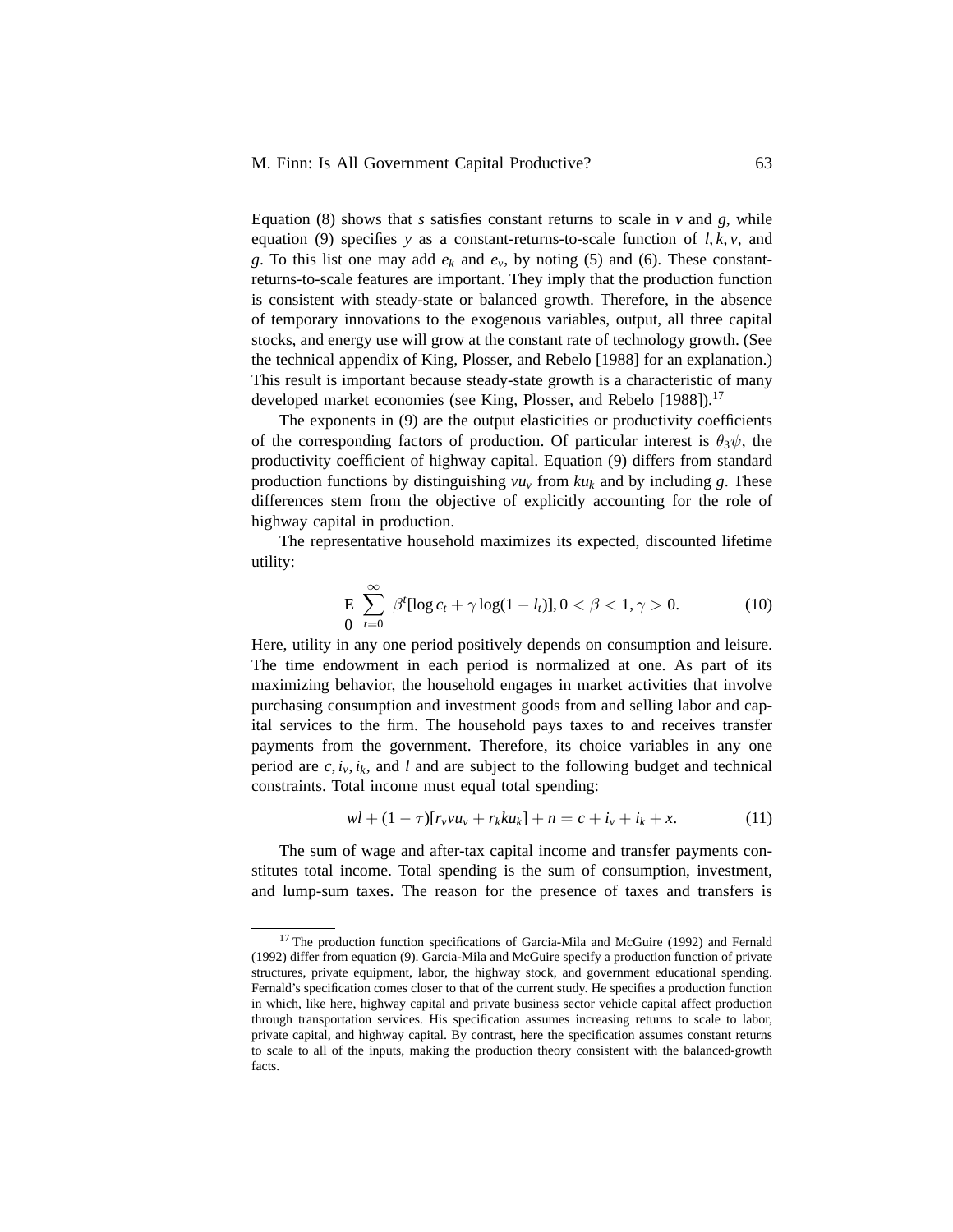explained below. Also, for any one type of capital good, its one-period future value depends on the current undepreciated quantity of and investment in that capital good:

$$
v' = (1 - \delta_v)v + i_v \tag{12}
$$

$$
k' = (1 - \delta_k)k + i_k. \tag{13}
$$

Ensuring internal consistency of the model economy requires a description of the behavior of government. This behavior is kept as simple as possible given the existence of highway capital and distortional taxation. More exactly, highway capital evolves over time according to a technical constraint analogous to those of the household capital stocks:

$$
g' = (1 - \delta_g)g + i_g. \tag{14}
$$

Government investment spending is exogenous and must be balanced each period by lump-sum tax revenue:

$$
i_g = x.\t\t(15)
$$

Government revenue from distortional capital-income taxation is rebated each period through lump-sum transfers:

$$
n = \tau[r_v v u_v + r_k k u_k]. \tag{16}
$$

The above description of government behavior is the simplest possible one given the internal consistency requirement, since the government's budget is balanced each period and government investment spending is both exogenous and independent of distortional-taxation effects on the household. (See Aschauer and Greenwood [1985], Baxter and King [1993], and Dotsey and Mao [1993] for analyses of more realistic fiscal policy.) But, the description is adequate for addressing the quantitative questions of this study. In particular, an explanation of government investment, which could involve the reverse-causation phenomenon, would have no effect on the production function or firms' investment and capital-utilization decision rules that are to be used in the econometric investigation below.<sup>18</sup> However, because distortional capital-income taxation does influence the decision rules and is quantitatively important for the behavior of private capital, such taxation is included in this model economy (see Greenwood and Huffman [1991] and Finn [1993] for some supporting evidence).

Regarding the stochastic, exogenous shock structure, i.e., the *z*, *p*, and  $i_g$  processes, only that pertaining to *z* needs detailed description here. The *z* process is a logarithmic random walk with drift:

$$
\log z' = \log z + \log \bar{z} + \epsilon'.\tag{17}
$$

<sup>&</sup>lt;sup>18</sup> The econometric investigation will take account of the real world possibility of reverse causation.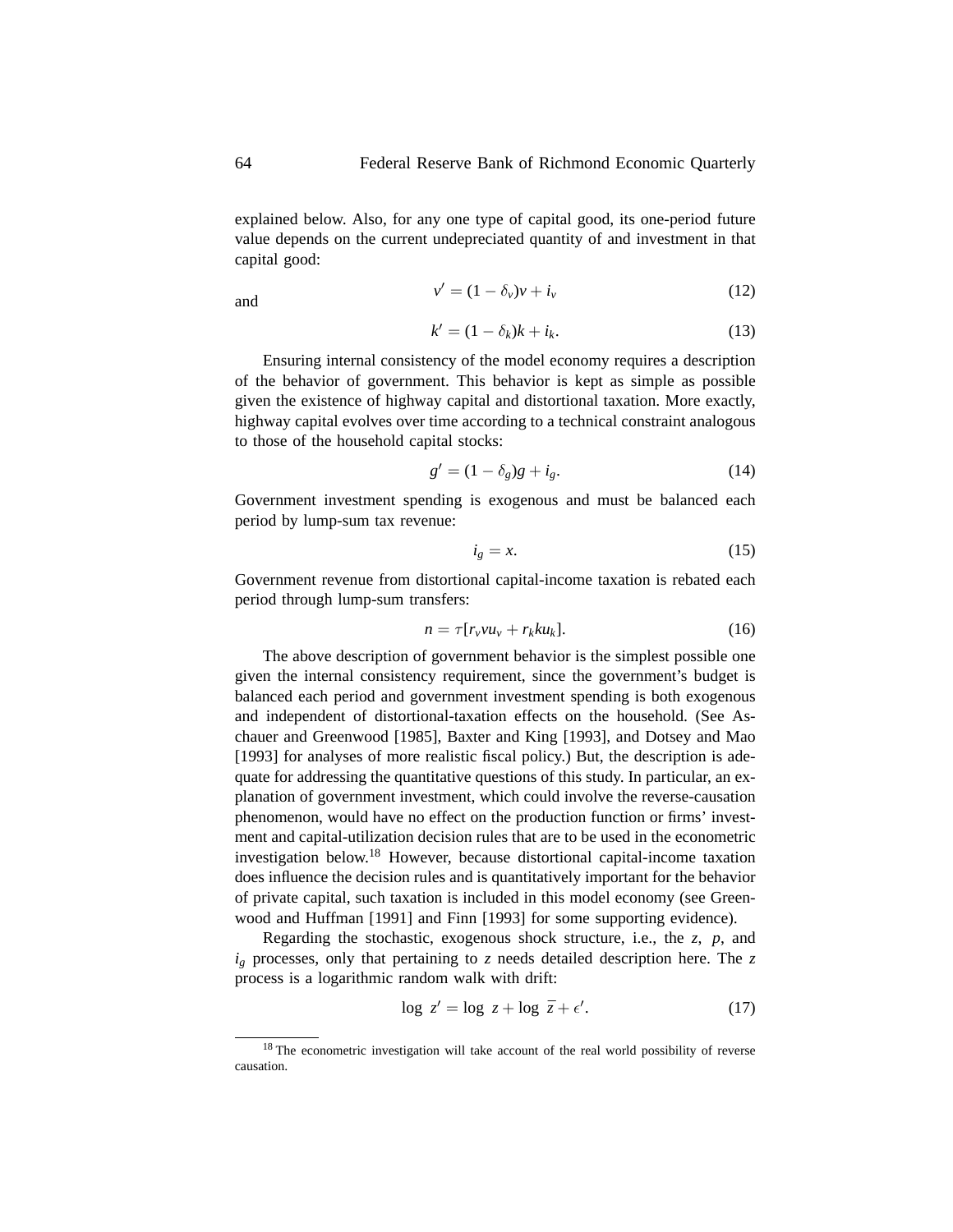Assume that the innovation,  $\epsilon$ , is identically and independently distributed through time with zero mean. Suppose the  $p$  process is stationary. The  $i<sub>g</sub>$ process is assumed to have a trend component, due to *z*, and a stationarity component. These assumptions ensure that there is only one source of growth in the economy, technology growth. Furthermore,  $i<sub>g</sub>$  will grow at that rate along the steady-state growth path.

The competitive equilibrium of the economy obtains when the representative firm and household solve their maximization problems and the government satisfies its constraints. Of the equations implicitly defining this competitive equilibrium, only the production function, (9), the technology process, (17), and the following four equations are used in the estimation exercise. The intertemporal efficiency conditions:

$$
1 = \beta E_t \left\{ \frac{c_t}{c_{t+1}} \left[ (1 - \tau) \theta_2 \frac{y_{t+1}}{k_{t+1}} + 1 - \delta_k - p_{t+1} \omega_1 (u_{kt+1})^{\omega_2} \right] \right\}
$$
(18)

and

$$
1 = \beta E_t \left\{ \frac{c_t}{c_{t+1}} \left[ (1 - \tau) \theta_3 \frac{y_{t+1}}{v_{t+1}} + 1 - \delta_v - p_{t+1} \omega_3 (u_{vt+1})^{\omega_4} \right] \right\}
$$
(19)

govern the firm's investment decisions in  $k_{t+1}$  and  $v_{t+1}$ , respectively. The firm sets the marginal cost of investing an additional unit at time *t* equal to the time *t* expected discounted marginal benefit of the return from that investment at time  $t + 1$ . For example, in equation (18), the marginal cost is the foregone marginal utility of consumption at time  $t$ , or  $1/c<sub>t</sub>$ . The marginal benefit is the product, at time  $t + 1$ , of the marginal utility of consumption, or  $1/c_{t+1}$ , and a term including the after-tax marginal product of *k* less its depreciation and marginal energy costs. So, the marginal benefit is:

$$
(1/c_{t+1})\Biggl\{ \Biggl[(1-\tau)\theta_2\frac{y_{t+1}}{k_{t+1}}+1-\delta_k-p_{t+1}\omega_1(u_{kt+1})^{\omega_2}\Biggr]\Biggr\}.
$$

The intratemporal efficiency conditions

$$
\omega_1 \omega_2 (u_{kt})^{\omega_2} p_t = (1 - \tau) \theta_2 y_t / k_t \tag{20}
$$

and

$$
\omega_3 \omega_4 (u_{vt})^{\omega_4} p_t = (1 - \tau) \theta_3 y_t / v_t \tag{21}
$$

determine the firm's capital-utilization decisions,  $u_{kt}$  and  $u_{vt}$ , respectively. They equate, at time *t*, the marginal benefits and costs of increasing utilization rates. In equation (20), for example, the marginal benefit is the after-tax marginal product of  $u_{kt}$ , or  $(1 - \tau)\theta_2 y_t/u_{kt}$ . The marginal cost is the marginal energy cost of  $u_{kt}$ , or  $\omega_1 \omega_2 (u_{kt})^{\omega_2-1} p_t k_t$ .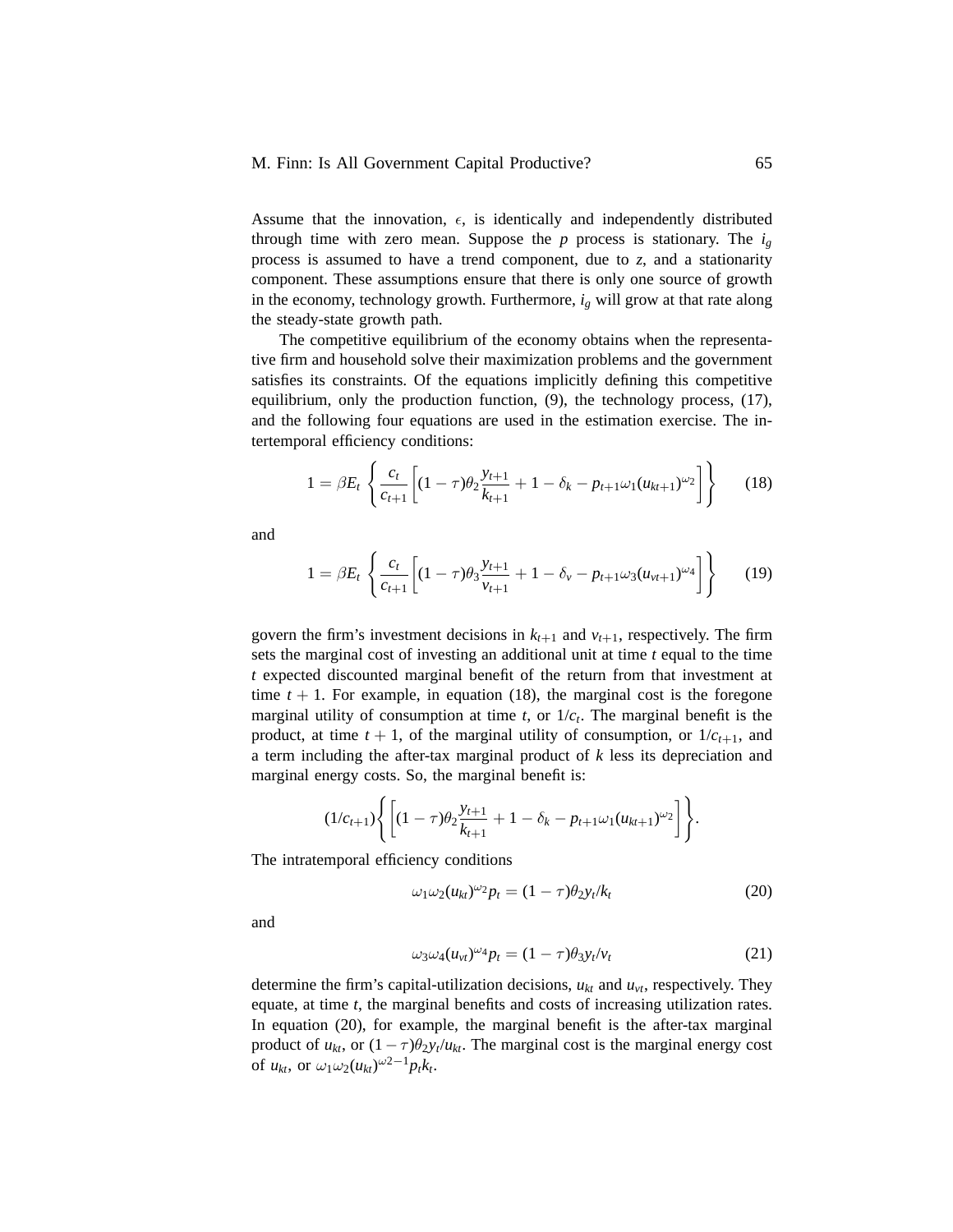Notice that any corresponding pair of intertemporal and intratemporal efficiency conditions includes the productivity coefficient of the relevant capital stock (e.g., equations [18] and [20] each include  $\theta_2$ , the productivity coefficient of  $k_t$ ). This is the reason for including these equations in the estimation exercise. That is, these equations bring more information to bear on the values of the parameters of the production function.<sup>19</sup>

Also, the estimation exercise includes one of the model's balanced-growth restrictions, mentioned earlier:

$$
E \log (y_{t+1}/y_t) = \log \bar{z}, \qquad (22)
$$

which states that the mean growth rate of output coincides with that of technology.

## **3. THE ESTIMATION METHOD AND DATA MEASURES**

The estimation method is Generalized-Method-of-Moments (GMM) due to Hansen (1982) and Hansen and Singleton (1982). Those studies explain the method and show how the GMM estimator is consistent and asymptotically normal. Ogaki (1992, 1993) also explains GMM and provides practical guidance on its implementation.

Here, GMM is used to estimate the parameters of equations (9) and (18) through (22). There are two reasons it is particularly appropriate for this task. First, GMM is an instrumental-variables procedure and so avoids the possible reverse-causation bias noted at the beginning of the article.<sup>20</sup> Second, it is applicable to equations that are nonlinear in both parameters and variables.

In the remainder of this section, some key features and requirements of the estimation method are outlined with reference to the estimation equations of this study. Also, the data are briefly described.

The application of GMM requires that each equation include only stationary variables. Equations (18) through (22) already satisfy this requirement. Their variables are growth rates of consumption and output, output-capital ratios, utilization rates, and the relative price of energy, all of which are stationary.

<sup>&</sup>lt;sup>19</sup> This approach is similar in spirit to using the factor profit-share equations, derived from a profit function, in estimating production function parameters. Lynde and Richmond (1993) take this related approach.

<sup>&</sup>lt;sup>20</sup> Aschauer (1989) obtains least-squares estimates of the production function expressed in a form that is not a cointegrating relationship in the sense of Engle and Granger (1987). Because of Aschauer's method, the possible two-way interaction between output and government capital, described at the beginning of the article, may affect his estimates. See Engle and Granger (1987) for further discussion of these econometric concepts.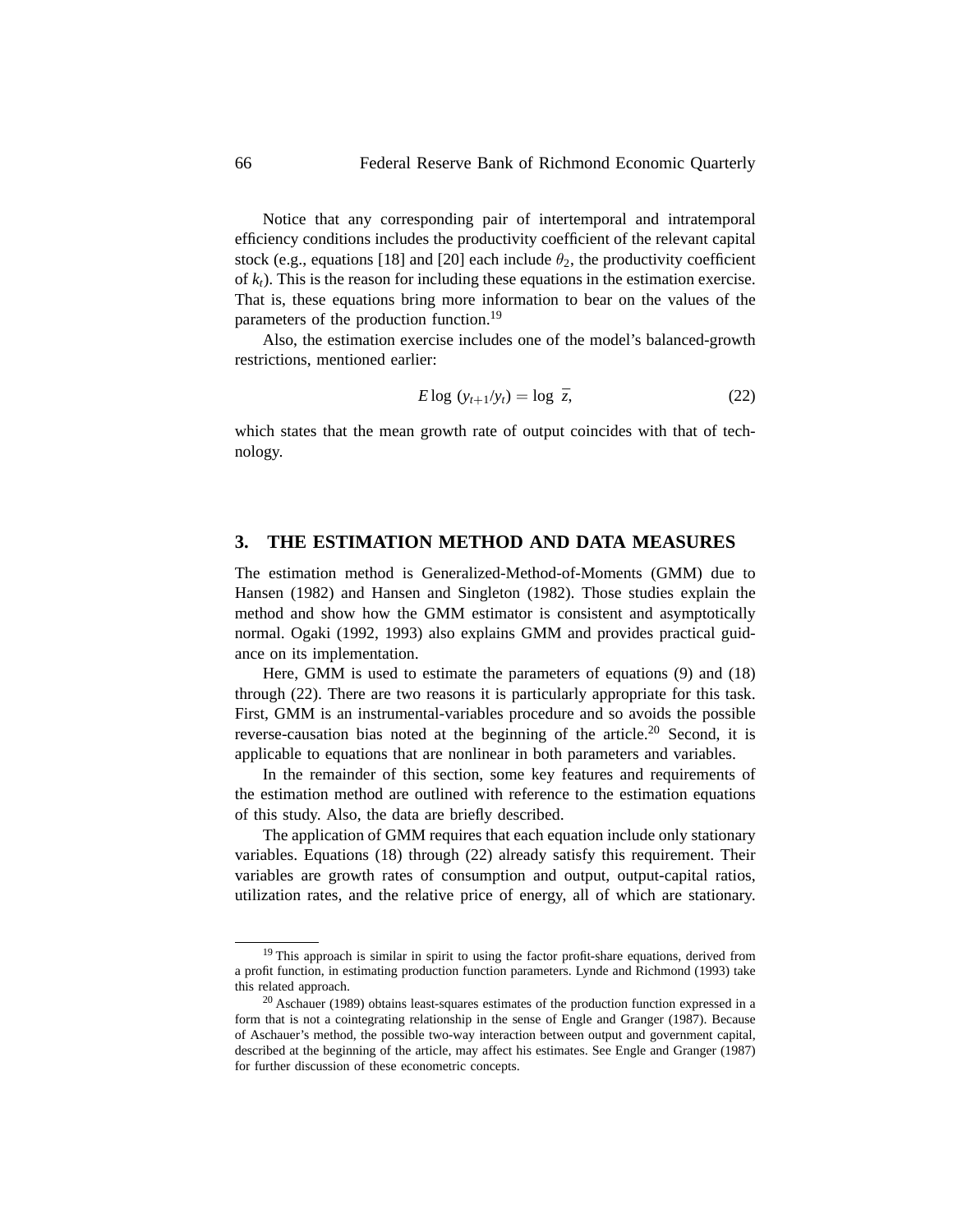By taking first differences of the logarithm of equation (9), it may be transformed into a stationary form, in which all of its variables are growth rates:

$$
\hat{y}_{t+1} = \theta_1[\hat{z}_{t+1} + \hat{l}_{t+1}] + \theta_2[\hat{k}_{t+1} + \hat{u}_{kt+1}] \n+ \theta_3(1 - \psi)[\hat{v}_{t+1} + \hat{u}_{vt+1}] + \theta_3\psi[\hat{g}_{t+1}],
$$
\n(9')

where  $\hat{ }$  denotes the percentage rate of change. Using equation (17) to eliminate the unobservable  $\hat{z}_{t+1}$  from equation  $(9')$  and noting the constant-returns-toscale restriction  $\theta_1 = 1 - \theta_2 - \theta_3$  gives the estimation form of the production function

$$
\hat{y}_{t+1} = (1 - \theta_2 - \theta_3)\hat{l}_{t+1} + \theta_2(\hat{k}_{t+1} + \hat{u}_{kt+1})
$$
  
+  $\theta_3(1 - \psi)(\hat{v}_{t+1} + \hat{u}_{vt+1}) + \theta_3\psi\hat{g}_{t+1}$   
+  $(1 - \theta_2 - \theta_3) \log \bar{z} + \bar{\epsilon}_{t+1}$ , (9")

where  $\bar{\epsilon}_{t+1} = (1 - \theta_2 - \theta_3)\epsilon_{t+1}$ .

Next, each equation is used to generate or specify, as the case may be, a disturbance term. For equations (18) and (19), the disturbances are one-period expectational/forecast errors. The disturbances for equations (20) and (21) take the form of combinations of any omitted variables. In the case of equation (22), the deviation of output growth from its mean is the disturbance. For equation  $(9'')$ ,  $\bar{\epsilon}_{t+1}$  is the disturbance term.

GMM requires that the instrumental variables for any one equation belong to an information set of variables that are independent of the equation disturbance. Also, the instrumental variables must be stationary. There is no requirement that the instruments be econometrically exogenous. That is, candidate instruments, appropriately dated and transformed to satisfy the information set and stationarity requirements, include endogenous variables such as output and consumption growth. Also, instruments may include a constant term.

The instrumental variables and the corresponding disturbance terms are used to create a set of orthogonality conditions.<sup>21</sup> These conditions form the basis of GMM's criterion function, denoted by *J* here for convenience. The GMM estimator of the vector of parameters, *b*, is the parameter vector that minimizes the criterion function.

Recalling equation (9"), if reverse causation is present in the data,  $\hat{g}_{t+1}$ will be correlated with  $\hat{y}_{t+1}$  and hence with  $\bar{\epsilon}_{t+1}$ . But, this possibility will not invalidate the orthogonality conditions used in the GMM procedure. It follows that possible reverse causation will not distort or bias the GMM estimates of the parameters in equation  $(9'')$ .

<sup>21</sup> No instrumental variables are chosen for equation (22) because it is already in the form of an orthogonality condition.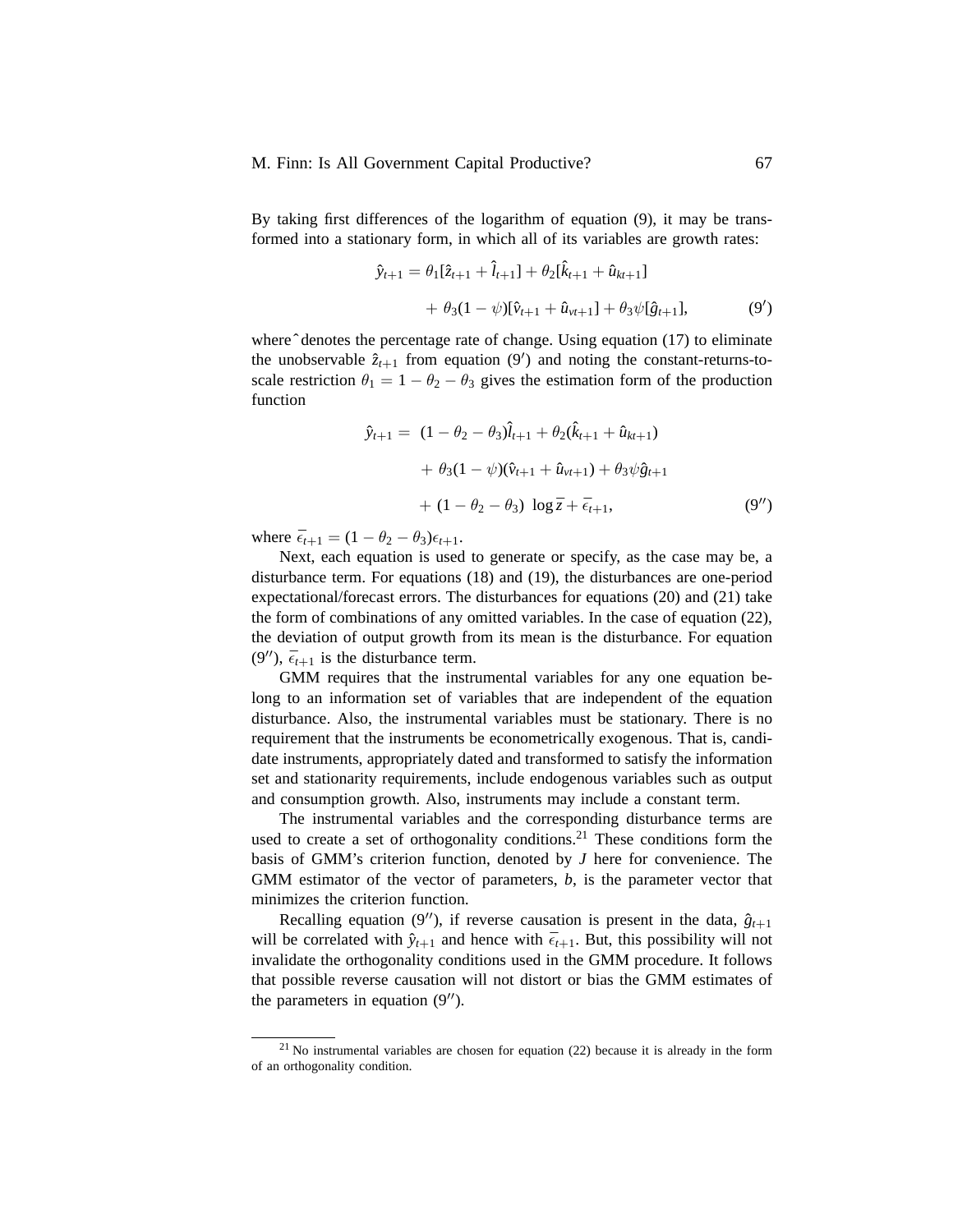When the number of orthogonality conditions equals (exceeds) the number of parameters, the estimation system is exact (overidentified). In the case of an overidentified system, Hansen (1982) shows that the minimized value of *J*, multiplied by sample size, is asymptotically distributed as a Chi-square whose degrees of freedom equal the number of overidentifying restrictions. This Chisquare, therefore, provides a measure of the model's fit.

Ogaki (1992) shows that one way of testing coefficient restrictions (such as constant returns to scale) is based on the test statistic:

$$
T[J(b^r) - J(b^u)],\tag{23}
$$

where  $b^{r}(b^{u})$  is the GMM estimator imposing (relaxing) the coefficient restrictions and *T* is the sample size. This test statistic is asymptotically distributed as a Chi-square whose degrees of freedom equal the number of coefficient restrictions. Ogaki (1992) also describes various methods for correcting for serial correlation when using GMM.<sup>22</sup>

Some of the parameters entering into the estimation equations are not estimated in this article. They are  $\beta$ ,  $\tau$ ,  $\delta_k$ , and  $\delta_{\nu}$ . Since they do not appear in the production function, these parameters are not central to the current exercise. Also, the existing literature provides guidance to their values, in the cases of *β* and *τ*, or to a simple method of obtaining them, in the cases of  $δ<sub>k</sub>$  and  $δ<sub>ν</sub>$ . Therefore, *β* and *τ* are set equal to the values used in many other studies (see Finn [1993] for references), while  $\delta_k$  and  $\delta_v$  are set equal to the U.S. sample average depreciation rates implied by equations (12) and (13) (see Greenwood and Hercowitz [1991] for an example). The resultant values are the following:  $β = 0.96, τ = 0.35, δ<sub>k</sub> = 0.08, and δ<sub>ν</sub> = 0.17.$ 

The data are annual, real, per-capita data for the United States during the period 1950–1989. Full details of these data, their sources, and caveats with respect to the capital-stock measures are presented in the appendix. Since there are no exact empirical counterparts for  $u_k$  and  $u_v$ , the total-industry total-privatecapital utilization rate, denoted by *u*, proxies for both. Once estimates of the production function parameters are obtained, they are used in equation (9) to solve for a data measure of technology, *z*. This series is then used for one purpose in Section 4.

 $22$  The present article undertakes a diagnostic test for first-order serial correlation. It is a t-test and is described as follows. First, obtain the equation residuals, for each equation, using the GMM point-coefficient estimates reported in Table 3. Second, conduct an Ordinary-Least-Squares regression of the equation residuals on their one-period lagged values and a constant. The t-test pertains to the regressor's coefficient in this regression equation.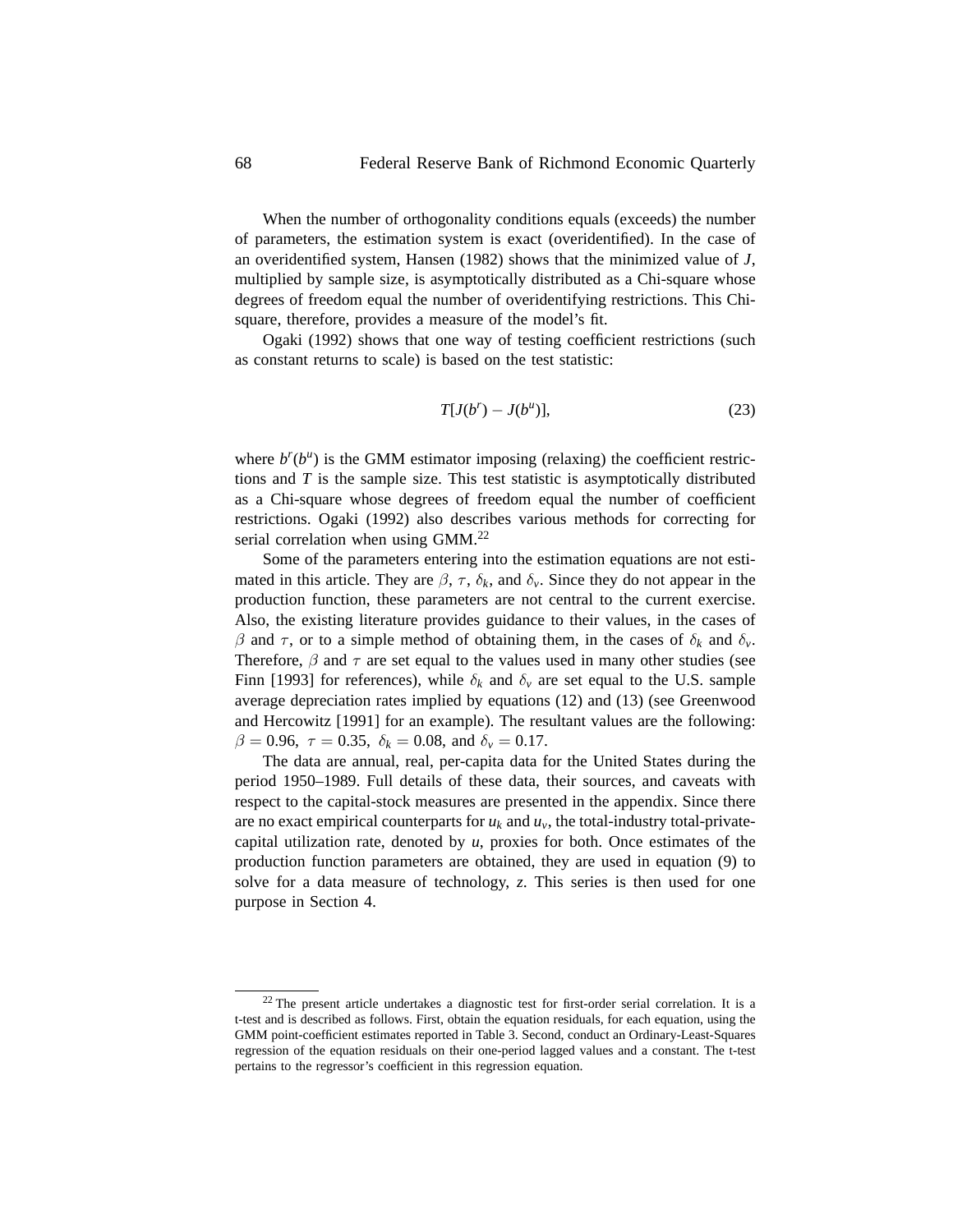### **4. EMPIRICAL FINDINGS**

This section discusses the empirical findings reported in Tables 3–7.

At the outset note that there is evidence of first-order autocorrelation in the residuals of equations (18) through (21), providing evidence of missing dynamic elements from these equations.<sup>23,24</sup> This autocorrelation is taken into account in the estimation and selection of the instruments.<sup>25</sup>

Consider the GMM estimation results in Table 3 for equations (18) through  $(22)$  and  $(9'')$ . These results obtain for the particular choice of instruments indicated there. The productivity coefficients,  $\theta_2$  and  $\theta_3$ , are statistically significant at the 5 percent level and have small standard errors. Their values seem plausible in view of the U.S. average share of total private capital in output, 0.30, found in many studies (e.g., Lucas [1990]) and the relative magnitudes of *k* and *v*<sup>26</sup> The coefficients of the energy relationships, the  $\omega_i$  (*i* = 1, 2, 3, 4), are generally insignificant and very imprecise, presumably because of the omitted dynamics from equations (20) and (21). But, it is important to note that  $ω$ *i* (*i* = 1, 2, 3, 4) do not, it turns out, interfere much with the estimation of  $θ$ <sub>2</sub> and  $\theta_3$ . That is, the estimates of  $\theta_2$  and  $\theta_3$  are essentially determined by equations (18) and (19), with little influence stemming from the marginal energy-cost terms.<sup>27</sup> This point is important because  $\theta_2$  and  $\theta_3$ , not the  $\omega_i$  (*i* = 1, 2, 3, 4), enter the production function estimation equation,  $(9'')$ . Furthermore, given the plausibility of the  $\theta_2$  and  $\theta_3$  estimates, it leads to the judgment here that the omitted dynamics from equations (18) and (19) are not that serious, at least for the purpose of this study. The mean annual rate of output growth,  $\log \overline{z}$ , is statistically significant, precise, and reasonable. The productivity coefficient of the capital stock *v*,  $\theta_3(1 - \psi)$ , is insignificant and imprecisely determined. Highway capital's productivity coefficient,  $\theta_3\psi$ , is 0.16. It is significant but imprecise. Highlighting the latter, note that a 95 percent confidence interval

<sup>&</sup>lt;sup>23</sup> Autocorrelation was detected using the diagnostic test described in footnote 22.

 $24$  This finding may be related to the finding in Canova, Finn, and Pagan (1993) that the dynamic restrictions imposed by many real business cycle models are empirically rejected.

 $25$  The autocorrelation correction is the modified-Durbin method described in Ogaki (1992). First-order serial correlation in the residuals of equations (18) through (21) implies that the instruments for equations (18) through (21) must be lagged two periods relative to the dates of the variables appearing in those equations. The instruments for equation  $(9'')$  must be lagged only one period relative to the variables appearing in the equation, unless they are capital-stock growth rates. The latter need not (but can) be lagged because the dating of the stocks is such that they already are lagged one period relative to, say, output. (This makes the dating of the empirical stocks conform with that of the model's stocks.)

<sup>26</sup> The average values of *k*/*y* and *v*/*y* are 1.06 and 0.05, respectively.

<sup>&</sup>lt;sup>27</sup> The evidence supporting this assertion is that similar estimation results for  $\theta_2$  and  $\theta_3$  obtain when the capital-utilization energy-cost margins are entirely ignored, i.e., when equations (20) and (21) and the terms involving utilization in equations (18) and (19) are dropped. The results for this experiment (for the same choice of instruments as in Table 3) are:  $\theta_2 = 0.242(0.003)$ ,  $\theta_3 =$ 0.018(0.001),  $\psi = 8.533(3.602)$ , log  $\bar{z} = 0.015(0.003)$ , and  $\chi_1^2 = 0.039(0.844)$ .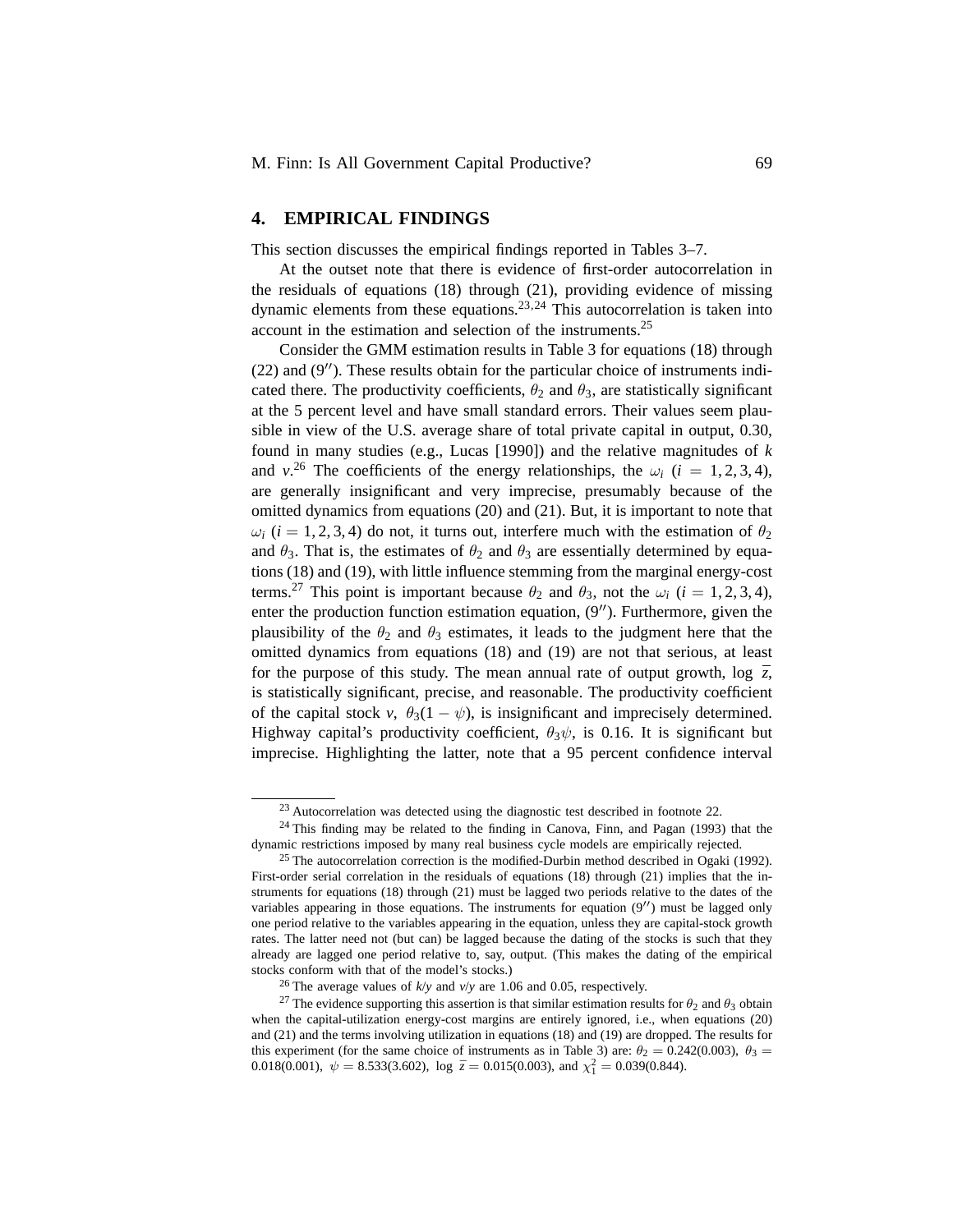| $\theta_2$<br>$\theta_3$<br>ψ<br>$\log \bar{z}$ | $= 0.267(0.015)$<br>$= 0.020(0.002)$<br>$= 7.963(3.590)$<br>$= 0.015(0.004)$ | $\omega_1$ = 0.121 (0.063)<br>$\omega_3 = 0.179(0.108)$              | $\omega_2 = 10.769(6.773)$<br>$\omega_4 = 9.745(9.300)$                  |
|-------------------------------------------------|------------------------------------------------------------------------------|----------------------------------------------------------------------|--------------------------------------------------------------------------|
|                                                 | $\theta_3\psi = 0.158(0.077)$                                                |                                                                      | $\theta_3(1-\psi) = -0.138(0.075)$                                       |
| Instruments:                                    |                                                                              | $\chi_1^2$ = 0.045 (0.832)                                           |                                                                          |
|                                                 | $I(18) = \{constant\}$<br>$I(19) = \{constant\}$                             | $I(20) = \{constant, u_{t-2}\}\$<br>$I(21) = \{constant, u_{t-2}\}\$ | $I(9'') = \{\text{constant}, \hat{y}_{t-1}\}\$<br>$I(22) = \{constant\}$ |

**Table 3 GMM Estimation Results**

Notes: (1) Coefficient standard errors are in parentheses.

(2)  $\chi^2$  denotes the Chi-squared statistic with one degree of freedom. Its probability value is in parentheses.

(3)  $I(x)$  denotes the instrument set for equation  $x$ .

(4) Equations (18) through (21) were estimated subject to correction for first-order serial correlation.

for  $\theta_3\psi$  implies that the true value of  $\theta_3\psi$  could be as high as 0.32 or as low as 0.001. The Chi-square measure of fit,  $\chi_1^2$ , indicates that the model's overidentifying restrictions are not rejected at a high level of confidence.

These findings, especially regarding the productivity coefficients, are robust to a wide range of instrument sets.<sup>28</sup> Also, tests of the constant-returns-to-scale restrictions, i.e.,  $\theta_1 = 1 - \theta_2 - \theta_3$ , and the constant-returns-to-scale restriction from the transportation-services equation, (8), are neither individually nor jointly rejected at high levels of confidence.

In short, the model specification finds a good deal of empirical support. The key finding is that highway capital is significantly productive, with a productivity coefficient of 0.16. However, the estimate is imprecise, which must be borne in mind when assessing the implications for growth and real returns to government investment.

Highway capital growth has implications for output and labor-productivity growth, working through its productivity coefficient. These implications are summarized in Tables 4 and 5. The contribution of highway capital growth  $\hat{g}_t$ to output growth  $\hat{y}_t$  is measured by  $\theta_3 \psi \hat{g}_t$ . Regarding labor-productivity growth,

 $28$  In checking robustness, the instrument set for any one equation always included a constant and possibly the appropriately lagged variables appearing in that equation. The total number of instruments was kept small, following Tauchen's (1986) advocacy of a small number of instruments for small samples. Only occasionally, when using some two-period lagged variables as instruments for equations (18) through (21) or lagged capital-stock growth rates as instruments for equation  $(9'')$ , the estimation algorithm failed to converge or sensitivity of the estimates was detected. This result stemmed from the absence of strong correlation of those instruments with the equation variables.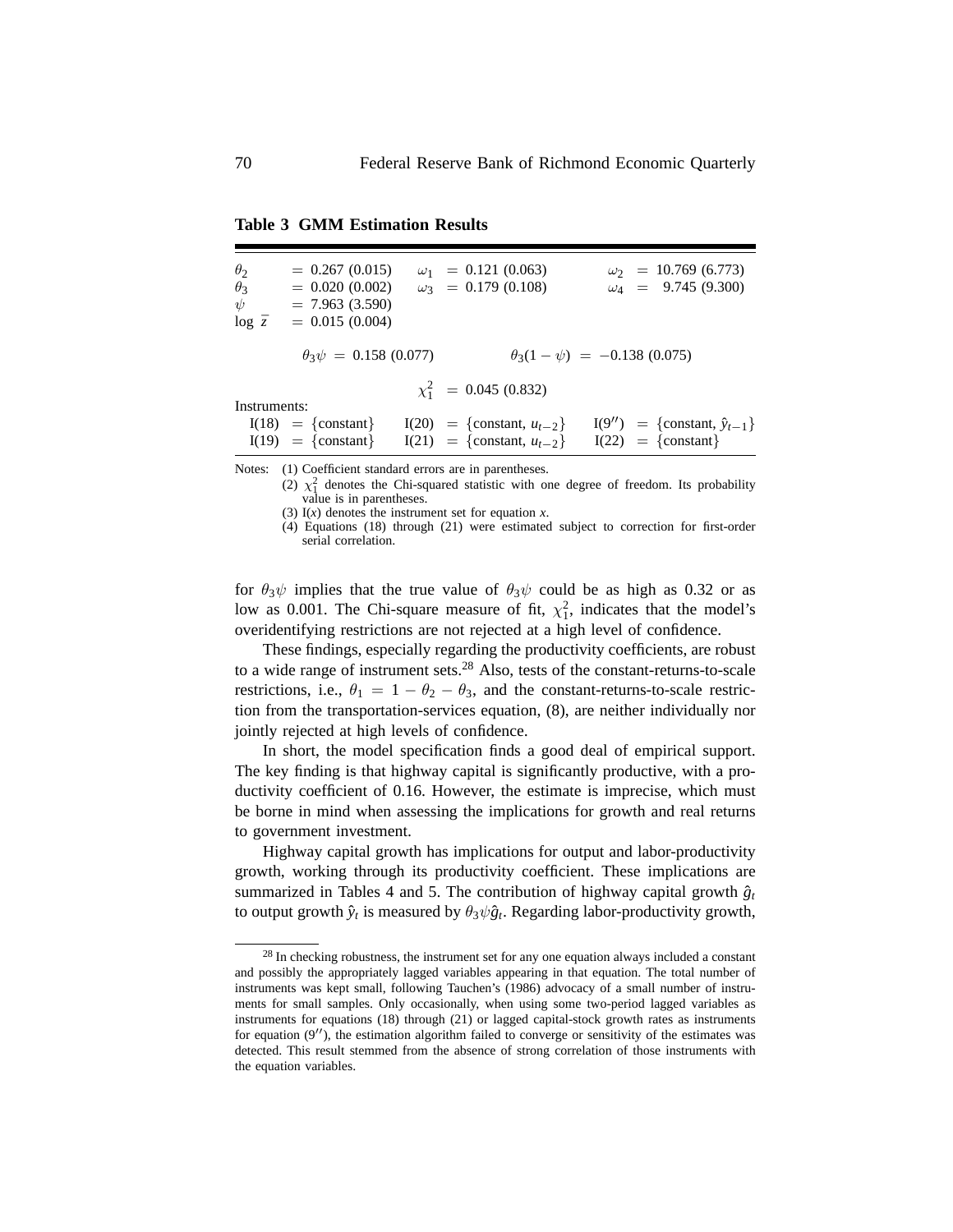|           |                      |             | contribution of $\hat{g}_t$ (to $\hat{y}_t$ ) evaluated at |                           |                           |  |  |
|-----------|----------------------|-------------|------------------------------------------------------------|---------------------------|---------------------------|--|--|
|           |                      |             | point estimate                                             | upper estimate            | lower estimate            |  |  |
|           | $\hat{\mathbf{y}}_t$ | $\hat{g}_t$ | $(\theta_3 \psi = 0.158)$                                  | $(\theta_3 \psi = 0.315)$ | $(\theta_3 \psi = 0.001)$ |  |  |
| 1950–1969 | 0.022                | 0.030       | 0.005                                                      | 0.009                     | 0.00004                   |  |  |
| 1970–1989 | 0.013                | $-0.005$    | $-0.001$                                                   | $-0.002$                  | $-0.000008$               |  |  |
| 1950–1989 | 0.018                | 0.013       | 0.002                                                      | 0.004                     | 0.00002                   |  |  |

|  |  |  | <b>Table 4 Output Growth Accounting</b> |
|--|--|--|-----------------------------------------|
|--|--|--|-----------------------------------------|

|           | contribution of $\hat{g}_t$ (to $\hat{v}_t$ ) relative to $\hat{v}_t$ evaluated at |                                                     |                           |  |
|-----------|------------------------------------------------------------------------------------|-----------------------------------------------------|---------------------------|--|
|           | point estimate                                                                     | upper estimate                                      | lower estimate            |  |
|           |                                                                                    | $(\theta_3 \psi = 0.158)$ $(\theta_3 \psi = 0.315)$ | $(\theta_3 \psi = 0.001)$ |  |
| 1950–1969 | 0.218                                                                              | 0.434                                               | 0.002                     |  |
| 1970–1989 | $-0.064$                                                                           | $-0.127$                                            | $-0.001$                  |  |
| 1950–1989 | 0.115                                                                              | 0.229                                               | 0.001                     |  |

Notes: (1) The entries are average annual growth rates of the indicated variables over the time period shown. These entries have been rounded.

(2) Upper (lower) estimate of  $\theta_3\psi$  is the estimate at the upper (lower) bound of the 95 percent confidence region for  $\theta_3\psi$ .

|           |       |          | contribution of $(\hat{g}_t - \hat{l}_t)$ (to $[\hat{y}_t - \hat{l}_t]$ ) evaluated at |                                                                                                                                                                       |            |  |
|-----------|-------|----------|----------------------------------------------------------------------------------------|-----------------------------------------------------------------------------------------------------------------------------------------------------------------------|------------|--|
|           |       |          | point estimate                                                                         | upper estimate lower estimate                                                                                                                                         |            |  |
|           |       |          |                                                                                        | $(\hat{\mathbf{y}}_t - \hat{\mathbf{l}}_t)$ $(\hat{\mathbf{g}}_t - \hat{\mathbf{l}}_t)$ $(\theta_3 \psi = 0.158)$ $(\theta_3 \psi = 0.315)$ $(\theta_3 \psi = 0.001)$ |            |  |
| 1950–1969 | 0.020 | 0.028    | 0.005                                                                                  | 0.009                                                                                                                                                                 | 0.00004    |  |
| 1970–1989 | 0.008 | $-0.010$ | $-0.002$                                                                               | $-0.003$                                                                                                                                                              | $-0.00001$ |  |
| 1950–1989 | 0.014 | 0.010    | 0.002                                                                                  | 0.003                                                                                                                                                                 | 0.00001    |  |

| contribution of $(\hat{g}_t - \hat{l}_t)$ (to $[\hat{y}_t - \hat{l}_t]$ ) |  |
|---------------------------------------------------------------------------|--|
| relative to $(\hat{y}_t - \hat{l}_t)$ evaluated at                        |  |

|           | point estimate            | upper estimate lower estimate                       |          |  |
|-----------|---------------------------|-----------------------------------------------------|----------|--|
|           | $(\theta_3 \psi = 0.158)$ | $(\theta_3 \psi = 0.315)$ $(\theta_3 \psi = 0.001)$ |          |  |
| 1950–1969 | 0.222                     | 0.443                                               | 0.002    |  |
| 1970–1989 | $-0.203$                  | $-0.405$                                            | $-0.002$ |  |
| 1950–1989 | 0.105                     | 0.209                                               | 0.001    |  |

Notes: (1) The entries are average annual growth rates of the indicated variables over the time period shown. These entries have been rounded.

(2) Upper (lower) estimate of  $\theta_3\psi$  is the estimate at the upper (lower) bound of the 95 percent confidence region for  $\theta_3\psi$ .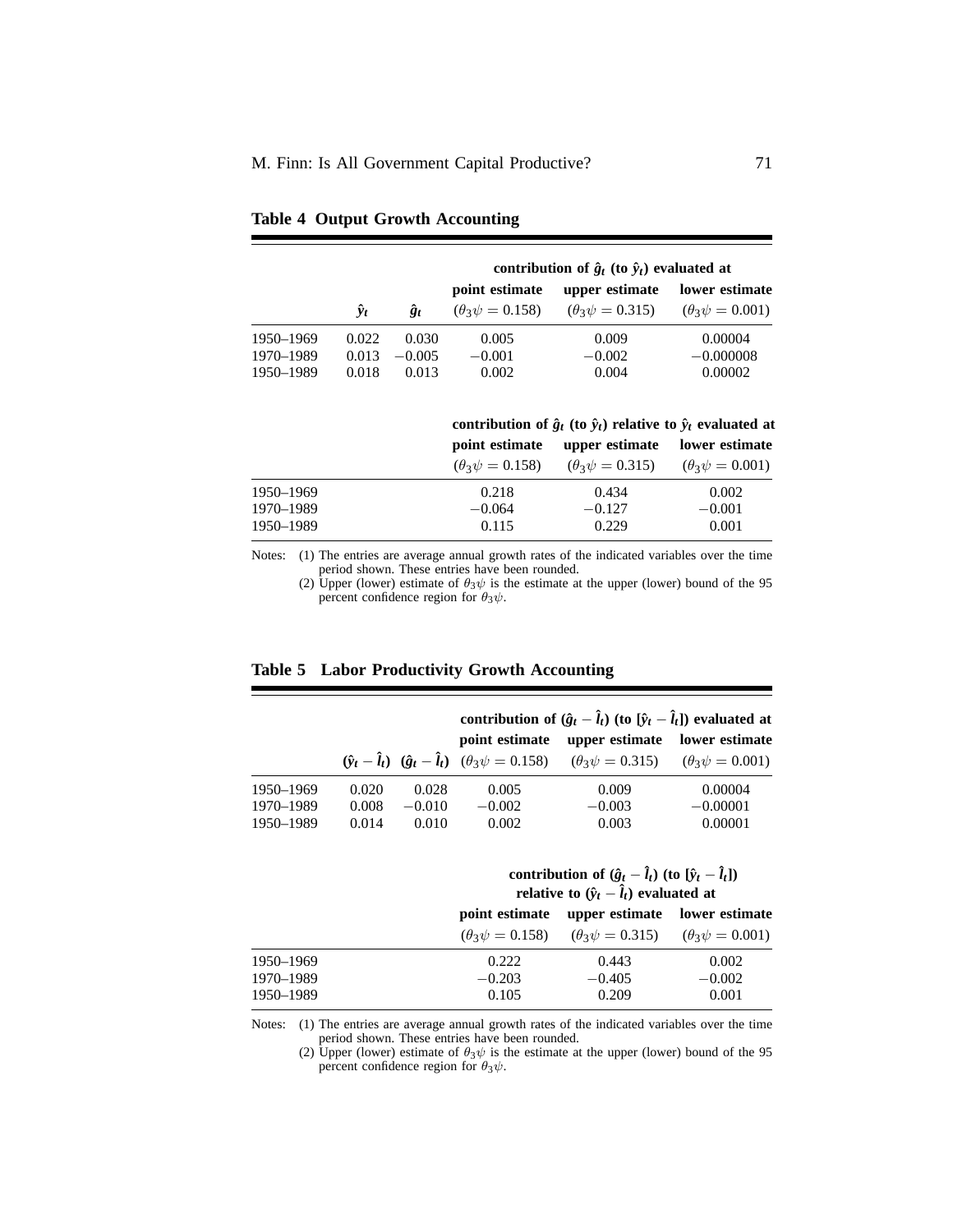$\hat{y}_t - \hat{l}_t$ , the contribution of growth in the highway capital-to-labor ratio,  $(\hat{g}_t - \hat{l}_t)$ , is measured by  $\theta_3 \psi(\hat{g}_t - \hat{l}_t)$ .

First, look at the output growth accounting. Using the point estimate  $\theta_3 \psi =$ 0.16, the contribution of  $\hat{g}_t$  is always small but important. During the 1950–1969 period, it contributes 0.5 percent to the output growth rate of 2.2 percent, representing 22 percent of that rate. In the productivity slowdown period, 1970–1989,  $\hat{g}_t$  has reduced the output growth rate of 1.3 percent by 0.1 percent, amounting to 6 percent of that output growth rate. Second, examine the labor-productivity growth accounting. At the point estimate  $\theta_3\psi = 0.16$ , the contribution of  $(\hat{g}_t-\hat{l}_t)$ is again always small but not negligible. In the period 1950–1969, the contribution is 0.5 percent to the labor-productivity growth rate of 2.0 percent, which is 22 percent of labor-productivity growth. During the productivity slowdown,  $(\hat{g}_t - \hat{l}_t)$  has reduced the labor-productivity growth rate of 0.8 percent by 0.2 percent, amounting to 20 percent of labor-productivity growth.

This accounting picture changes quite substantively when the upper and lower bound estimates, 0.32 and 0.001, of  $\theta_3\psi$  are used. The contributions of  $\hat{g}_t$  (or  $\hat{g}_t - \hat{l}_t$ ) become much more important or negligible, as the case may be.

What is the real return to government investment in highway capital? How does it compare with the real returns to private investment in the private capital stocks, *k* and *v*? Table 6 summarizes the answers to these questions, pertaining to average annual real returns over the 1950–1989 period.

The real return to government investment is measured by the marginal product of *g*:  $\theta_3 \psi y/g$ . The private marginal products of *k* and *v*,  $\theta_2 y/k$  and  $\theta_3$ *y*/*v*, give the real returns to private investment in those stocks.

Using the point productivity-coefficient estimates, the real returns from investments in  $k$  and  $\nu$  are 25 percent and 41 percent, respectively. These returns may seem high, but of course are consistent with the corresponding point-coefficient estimates and output-capital ratios. If they were compared to other returns (e.g., Treasury bill returns), it would be important to measure their net returns (net of taxes, depreciation, and marginal energy costs) and to note any differences in risk characteristics.

At the point estimate  $\theta_3\psi = 0.16$ , the real return to government investment of 87 percent is considerably higher than the above private real returns. The upper and lower bound estimates of  $\theta_3\psi$  imply that the true real returns could be 174 percent or 0.8 percent, respectively.

Recall that three components of government capital, EDHS, ADMN, and NATR, do not enter the quantitative analysis. Section 1 suggests that influences on the production process could stem from EDHS if labor were inaccurately measured, and from ADMN because of its association with rules and regulations as well as with research and development. If these effects exist, then the technology measure, *z*, will embody them. In addition, if they are of quantitative importance, then a systematic correlation between the growth rates of technology and each of EDHS and ADMN will be evident. On the other hand, Section 1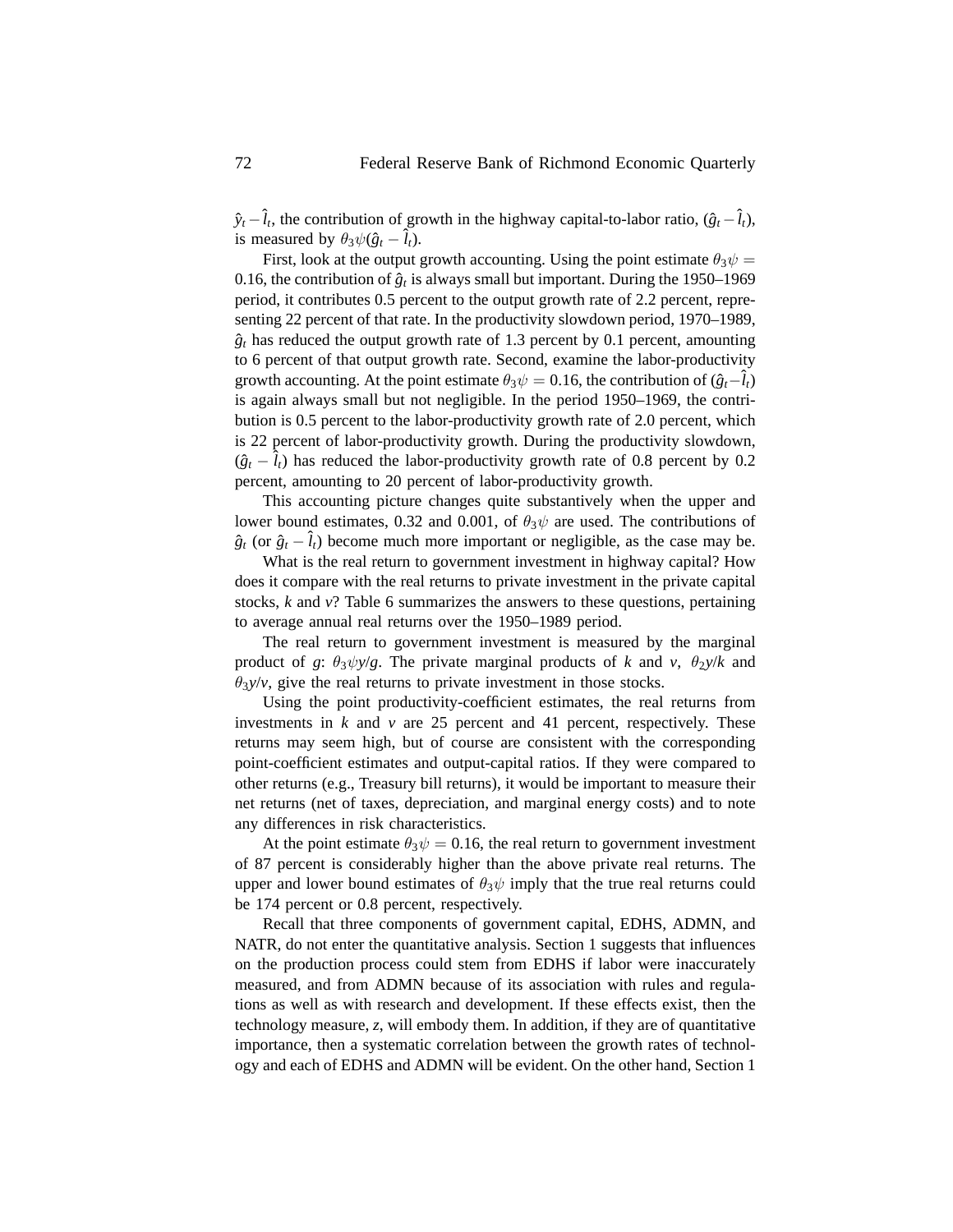| $(y_t/k_t)$ | marginal product of $k_t$ evaluated at      |                                             |                                             |  |
|-------------|---------------------------------------------|---------------------------------------------|---------------------------------------------|--|
| 0.942       | point estimate<br>$(\theta_2 = 0.267)$      | upper estimate<br>$(\theta_2 = 0.297)$      | lower estimate<br>$(\theta_2 = 0.236)$      |  |
|             | 0.251                                       | 0.280                                       | 0.223                                       |  |
| $(y_t/v_t)$ | marginal product of $v_t$ evaluated at      |                                             |                                             |  |
| 20.360      | point estimate<br>$(\theta_3 = 0.020)$      | upper estimate<br>$(\theta_3 = 0.030)$      | lower estimate<br>$(\theta_3 = 0.010)$      |  |
|             | 0.405                                       | 0.607                                       | 0.203                                       |  |
| $(y_t/g_t)$ | marginal product of $g_t$ evaluated at      |                                             |                                             |  |
| 5.507       | point estimate<br>$(\theta_3 \psi = 0.158)$ | upper estimate<br>$(\theta_3 \psi = 0.315)$ | lower estimate<br>$(\theta_3 \psi = 0.001)$ |  |
|             | 0.872                                       | 1.736                                       | 0.008                                       |  |

**Table 6 Average and Marginal Products**

Notes: (1) The entries are annual averages of the indicated variables over the period 1950– 1989.

(2) Upper (lower) estimates refer to the estimates of the relevant parameter at the upper (lower) bound of its 95 percent confidence region.

suggests that NATR, in and of itself, does not influence the production process, which implies that the technology measure, *z*, does not incorporate productivity effects stemming from NATR. Therefore, if there is no reason that the growth rates of NATR and *z* should be systematically linked together, then a significant correlation between the two will not be detected.

It is interesting, therefore, to compute these correlations. Table 7 reports the results. The only significant correlation is that involving NATR.<sup>29,30</sup> One possible interpretation of this correlation is that changes in  $z$ , by causing changes in output, affect changes in government investment in NATR. Or perhaps both *z* and NATR are jointly responding to movements in some other variable such as the weather. While it would be interesting to explore these interpretations further, note that the correlation between the growth rates of *z* and NATR is only marginally significant.

 $29$  Significance is judged at the 5 percent level. The critical value for the one-sided t-test statistic, at the 5 percent significance level and with 40 degrees of freedom, is 1.68.

<sup>&</sup>lt;sup>30</sup> Another government capital component, EQIP, was also omitted from the quantitative analysis. This variable is defined and explained in the appendix. The correlation between the growth rates of EQIP and technology is 0.357, with a t-statistic of 2.321. But, it is difficult to interpret this correlation since EQIP is a component that should be split across the EDHS, ADMN, and NATR categories.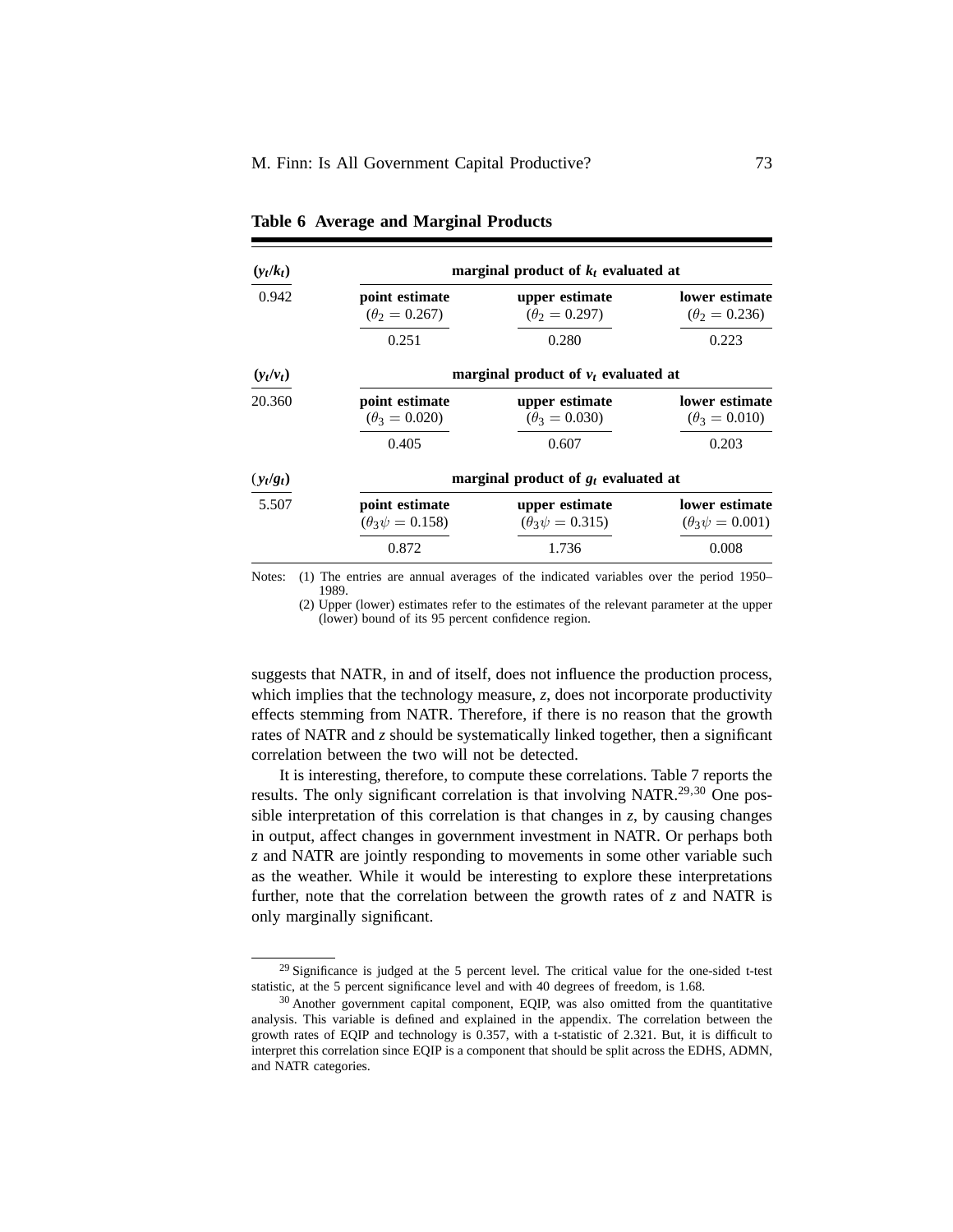| Fire and Natural Resource Capital                                         | 0.288 | (1.826) |
|---------------------------------------------------------------------------|-------|---------|
| Educational and Hospital Capital                                          | 0.248 | (1.557) |
| Administrative, Judicial, Police, and<br>Research and Development Capital | 0.150 | (0.924) |

## **Table 7 Correlations Between Growth Rates of Technology and Omitted Government Capital Stocks**

Notes: The entries (not in parentheses) are correlations between the growth rates of technology and the indicated capital stock over the period 1950–1989. The numbers to the right of these entries (in parentheses) are corresponding t-statistics.

## **5. CONCLUSION**

The key empirical finding is that highway capital is significantly productive. The point estimate of its productivity coefficient is 0.16, meaning that for every 1 percent change in highway capital, output responds by 0.16 percent. But, there is much uncertainty surrounding this estimate. To highlight this uncertainty, consider that the true productivity coefficient could be as high as 0.32 or as low as 0.001. Further work achieving more precise estimation of the productive effect of highway capital would be worthwhile.

Using the productivity-coefficient estimate, 0.16, the implications for output growth accounting are as follows. During the 1950–1969 period, highway capital growth contributes 0.5 percent to the output growth of 2.2 percent, representing 22 percent of the output growth. In the productivity slowdown period, 1970–1989, highway capital growth has reduced the output growth of 1.3 percent by 0.1 percent, amounting to 6 percent of that output growth. These effects are small but significant. They imply that government investment in highway capital matters for output growth. However, the uncertainty surrounding the productivity-coefficient estimate of 0.16 must qualify this assessment of the magnitude of the contribution of highway capital growth to output growth. That contribution could be much larger or smaller than the numbers just mentioned suggest.

Over the period 1950–1989 the real return to government investment in highway capital, when evaluated at the productivity coefficient 0.16, averages 87 percent per year. While, again, there is much uncertainty about this estimate, suppose for discussion purposes that it is reliable. The real return, 87 percent, is high. Compare it to, say, the real return to private investment in private capital that averages 25 percent per year over the same period. Does this imply that government investment in highway capital should be increased up to the point that ensures equality across the two returns? It is difficult to answer such a question about the optimal level of government investment. Much will depend on the financing of government investment. Suppose, for example, increases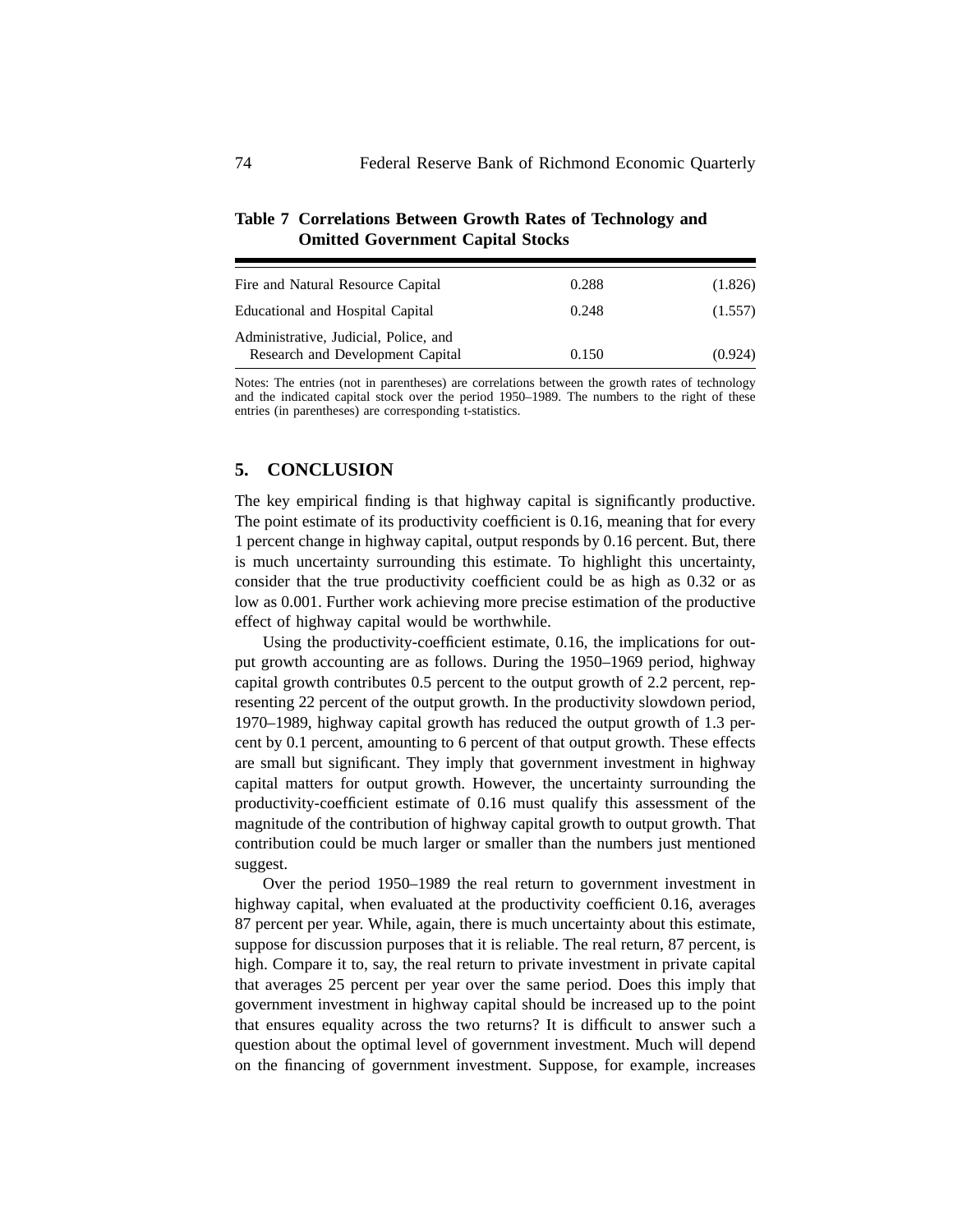in government investment are financed by increases in the tax rates on labor and/or private capital income. Increases in these tax rates will work to reduce labor and private capital, thereby leading to output losses. On the other hand, the increase in government investment, by increasing government capital, will cause output to increase. The optimal level of government investment is that level which carefully balances these opposing output effects (see Glomm and Ravikumar [1992] for an analysis of these issues in a deterministic endogenous growth model). It is not clear that the optimal level occurs exactly at the point of equality between the real returns to private and government capital. Further complications arise if uncertainty is factored into the analysis. In the presence of uncertainty, real returns to investing in different assets are generally not equated, even in an expected sense, reflecting the differential roles that different assets play in hedging consumption risk (see Finn [1990]). Further exploration of optimal government investment that addresses the considerations just raised is an important task for future research.

# **APPENDIX: DATA SOURCES, DEFINITIONS, AND CAVEATS**

The data sources are the following: (1) Citibase, (2) National Income and Wealth Division, Bureau of Economic Analysis, U.S. Department of Commerce, denoted by DC, (3) Federal Reserve Bulletin, denoted by FRB, and (4) Dale W. Jorgenson, Harvard University, denoted by DWJ. Unless otherwise indicated, the source is Citibase.

**Population** (thousands of persons): civilian non-institutional population aged 16 and over.

**Output** (billions of 1987 dollars): gross domestic product less gross government product.

**Labor Hours** (real index): aggregate domestic private quality-adjusted labor hours index, where the quality adjustment is based on a cross-classification by age, sex, education, class of worker, and occupation. The index is described in Jorgenson, Gallop, and Fraumeni (1987), Chap. 8. Source: DWJ.

**Utilization Rate** (real index): manufacturing sector utilization rate (1950–1953) and total industrial sector utilization rate for the remainder of the sample. Source: FRB.

**Aggregate Price Deflator** (1987=100): gross domestic product deflator.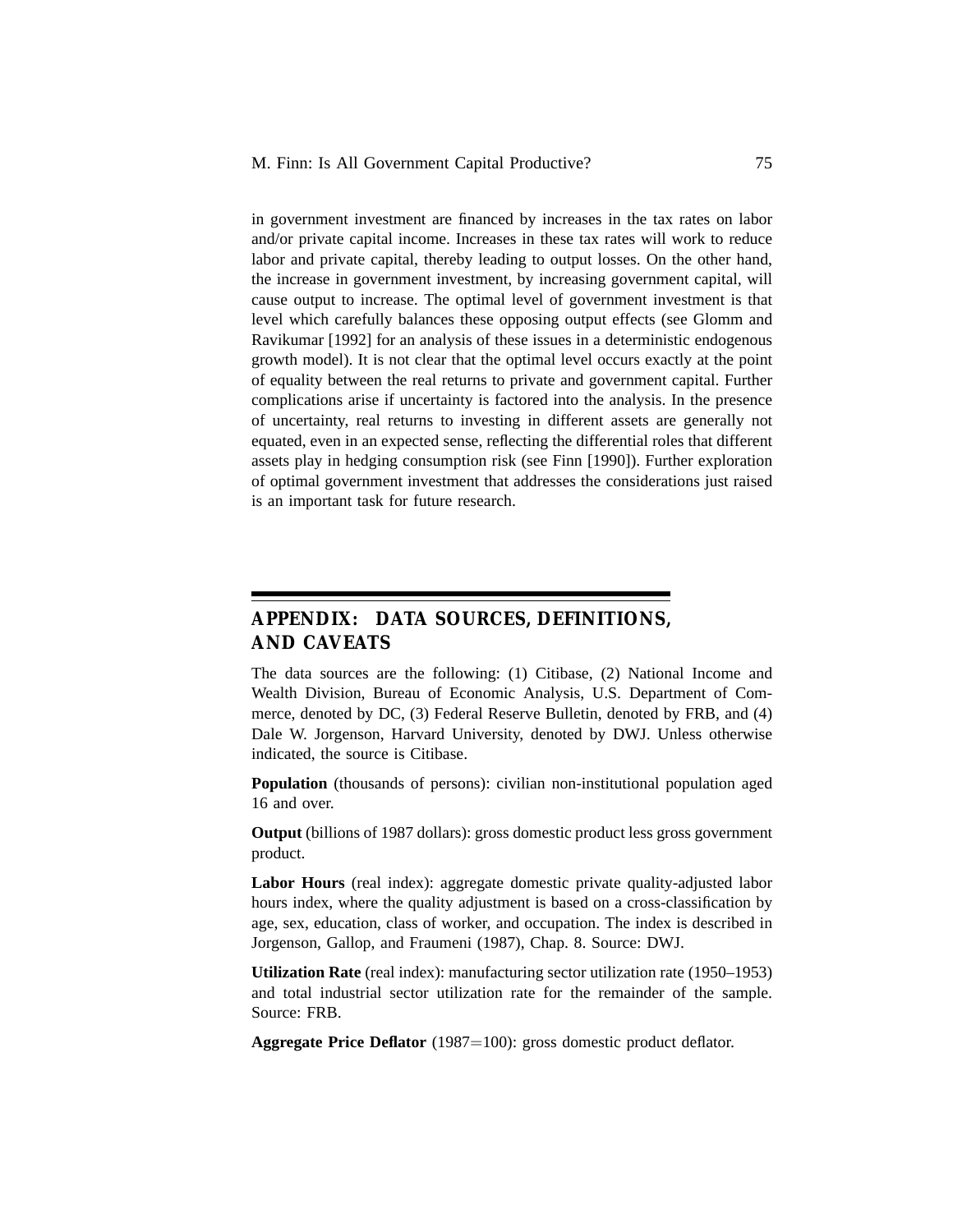**Energy Price Index** (1987=100): producer price index for fuels and related products (covering petroleum, natural gas, coal, and electricity).

**Relative Price of Energy** (1987=1): ratio of the energy price index to the aggregate price deflator.

**Consumption** (billions of 1987 dollars): personal consumer expenditures on nondurable goods plus services.

**Private Transportation Vehicle Capital and Investment** (billions of 1987 dollars): The capital is the net, end-of-period stock of transportation vehicles (automobiles, trucks, trailers, and buses) owned by the private (business) sector and government enterprises. The latter is proxied by taking one-tenth of enterprise equipment capital (see the discussion on caveats below, part [e], for an explanation). The investment is the corresponding gross investment. Source: DC.

**Private Capital and Investment,** excluding that pertaining to transportation vehicles (billions of 1987 dollars): The capital is a net, end-of-period stock consisting of nonresidential, fixed capital owned by the private (business) sector and government enterprises and that owned by general government but privately operated, plus federal government airport facilities, plus state and local government harbors. The terms *general government* and *harbors* are explained in footnotes 9 and 7, respectively. The latter two components of capital are proxied by three-quarters of the stocks in the DC "federal other structures" and "state and local conservation and development" categories (see the discussion on caveats, part [b], for more information). The investment series is the corresponding gross investment. Source: DC.

**Total Government Capital** (billions of 1987 dollars): government (federal, state, and local), net, end-of-period, fixed, nonresidential, nonmilitary capital. Source: DC.

## **Government Capital Components**

In what follows, the mnemonics correspond to the paragraph titles in the text (pp. 55–58), except for EQIP, which denotes equipment capital. The components are defined with reference to the DC categories, the titles of which are in italics. Unless otherwise indicated, those categories are the sum of federal, state, and local government categories. Source: DC.

#### **HGWY:** *highways and streets*.

**ENTP:** government *enterprises* plus federal government airport facilities plus state and local government harbors. The latter two components of capital are approximated as described above.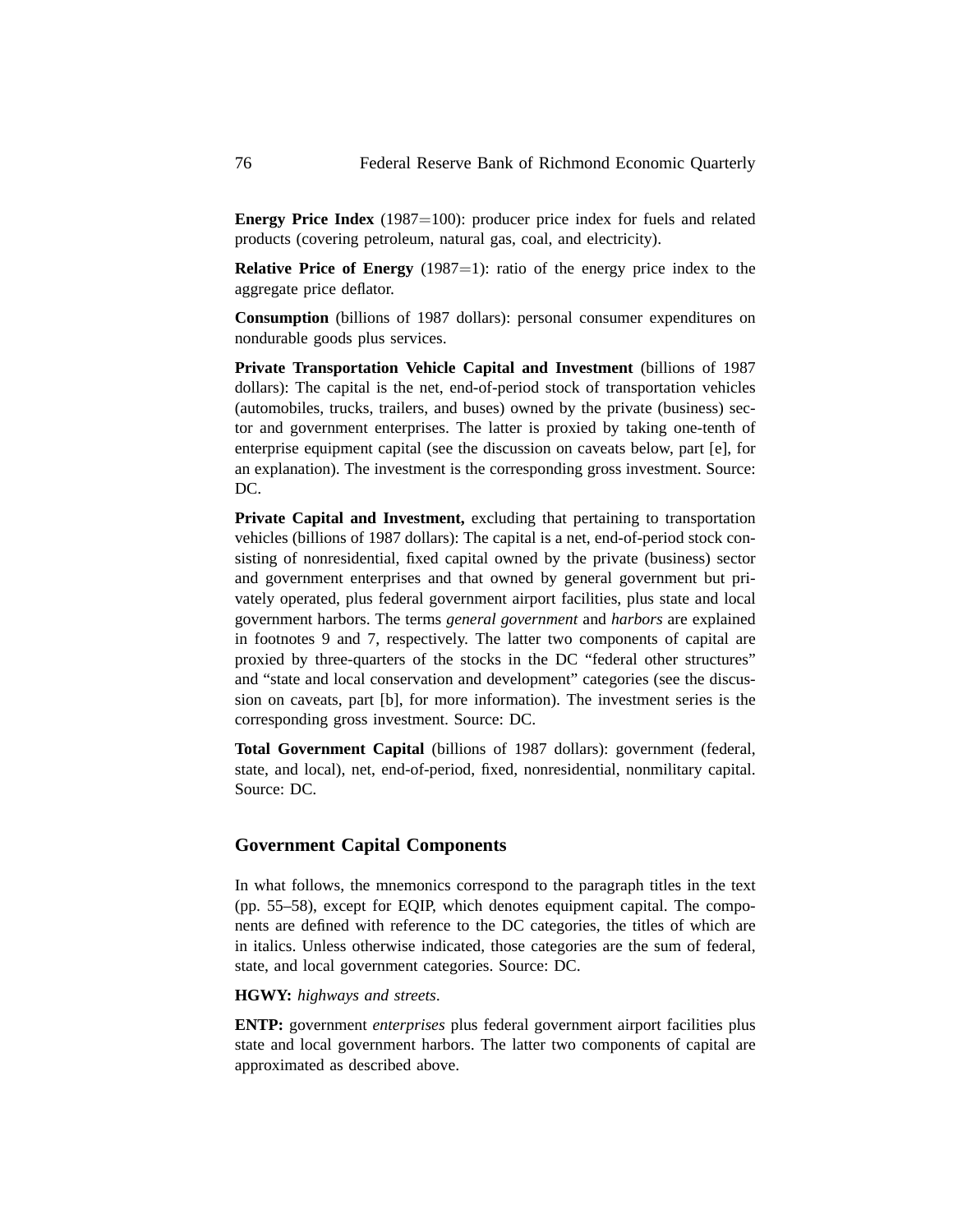#### **GOPO:** *government-owned and privately operated*.

**EDHS:** *educational and hospital buildings*.

**NATR:** federal *conservation and development* plus one-quarter of state and local *conservation and development* (i.e., the residual after measuring ENTP as described above).

**ADMN:** The structures component of total government capital less the structures components of ENTP and GOPO less HGWY, EDHS, and NATR (these last three components are entirely composed of structures).

**EQIP:** The equipment component of total government capital less the equipment components of ENTP and GOPO. Note that HGWY, EDHS, NATR, and ADMN do not have equipment components.

### **Some Caveats and Comments on the Capital-Stock Data**

(a) The government *enterprises* category includes but does not isolate toll highways. *Highways and streets* also includes but does not isolate these. So there is unavoidable double-counting of toll highways. Because toll highways are a small part of government *enterprises* and *highways and streets,* this mismeasurement is probably not significant.

(b) Measures of federal government airport facilities and state and local government harbors are not published. Given the DC description of federal *other structures* and state and local *conservation and development,* it seems reasonable to get approximate measures of these variables by taking three-quarters of federal *other structures* and state and local *conservation and development,* respectively. Federal *other structures* are small relative to both total government capital and government *enterprises,* averaging 0.4 percent and 1.7 percent, respectively, over the sample period. Also, state and local *conservation and development* is small in relation to total government capital and government *enterprises,* averaging 1.2 percent and 5.1 percent, respectively, over the sample period. Therefore, any mismeasurement arising from the use of the indicated approximations in this article is not likely to be quantitatively significant.

(c) The fire capital-stock series described in the text on p. 58 is not separately available, nor is there useful information for forming an approximate measure. It is only because of the discussion in the text as opposed to the estimation task of the article, that the fire capital stock should be included in NATR and excluded from ADMN and EQIP, both of which, recall, are derived as residual series. But, this mismeasurement is probably immaterial since the fire capital stock is surely small.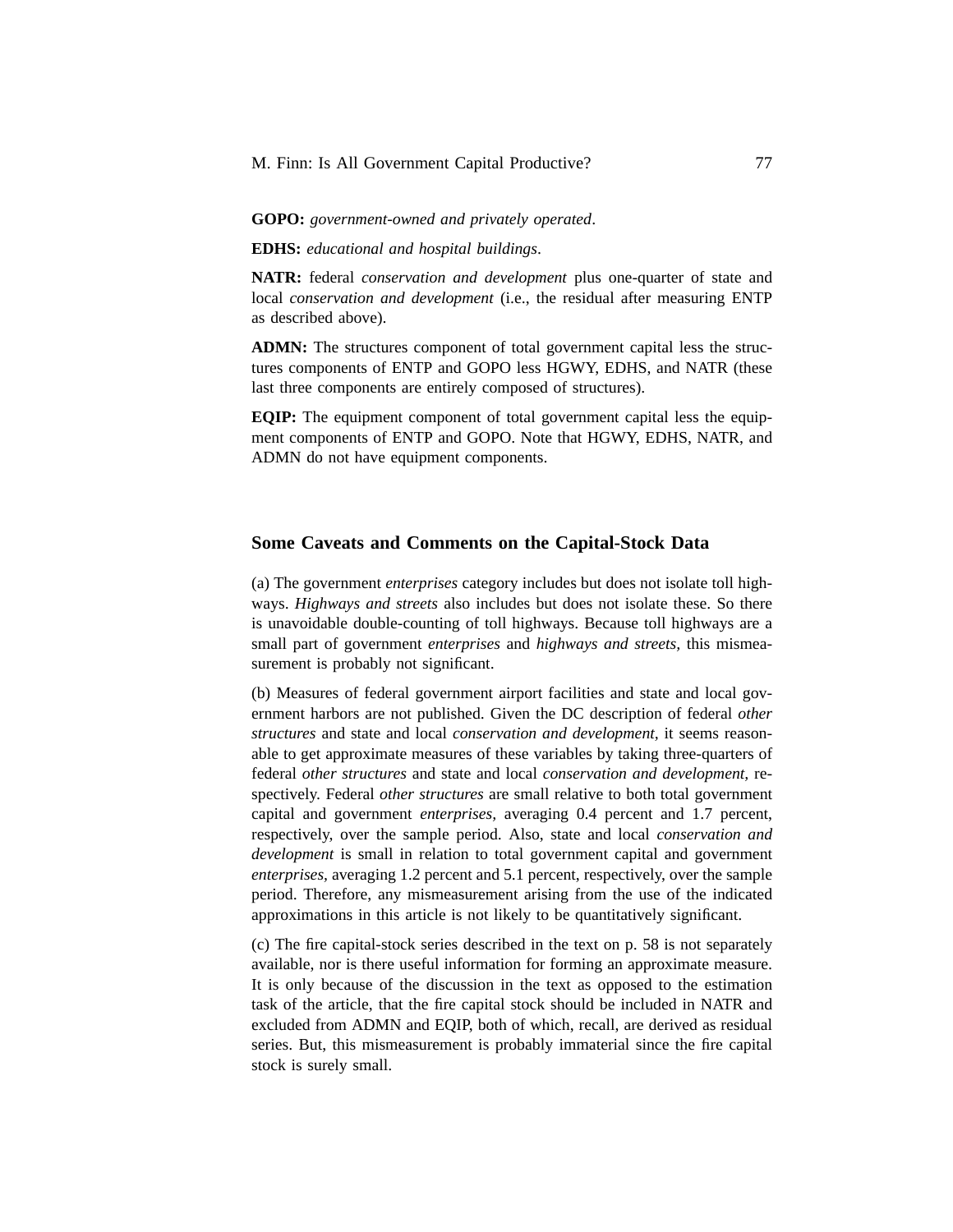(d) The only measures of equipment capital published by DC, relevant here, are the equipment components of total government capital, government *enterprises* and *government-owned and privately operated*. These components are used to form the EQIP series. No information is available for allocating EQIP among the EDHS, NATR, and ADMN components, which would have been interesting for the purpose of the discussion in the text.

(e) A measure of government enterprise vehicle capital is not available. Given the existence of the series on the equipment component of government *enterprises* and the fact that some enterprises undertake much transportation (public transit enterprises and the U.S. Post Office), it is desirable to get some proxy for enterprise vehicles. A proxy of one-tenth of the government *enterprises* equipment component seems reasonable in view of the list of government enterprises. Any mismeasurement arising from the use of this proxy in this study is not likely to be important since the equipment component of government *enterprises* is a small stock, averaging 0.8 percent of total government capital and 3.3 percent of government *enterprises* over the sample period.

## **REFERENCES**

- Aschauer, David. "Is Public Expenditure Productive?" *Journal of Monetary Economics,* vol. 23 (March 1989), pp. 177–200.
	- , and Jeremy Greenwood. "Macroeconomic Effects of Fiscal Policy," *Carnegie-Rochester Conference Series on Public Policy,* vol. 23 (Autumn 1985), pp. 91–138.
- Barro, Robert, and Xavier Sala-i-Martin. "Public Finance in Models of Economic Growth," *Review of Economic Studies,* vol. 59 (October 1992), pp. 645–61.
- Baxter, Marianne, and Robert King. "Fiscal Policy in General Equilibrium," *American Economic Review,* vol. 83 (June 1993), pp. 315–34.
- Braun, Tony, and Ellen McGrattan. "The Macroeconomics of War and Peace." Manuscript. Federal Reserve Bank of Minneapolis, April 1993.
- Canova, Fabio, Mary Finn, and Adrian Pagan. "Evaluating a Real Business Cycle Model," in C. Hargraves, ed., *Nonstationary Time Series Analyses and Co-integration.* Oxford: Oxford University Press, forthcoming 1993.
- Department of Commerce, Bureau of Economic Analysis. Government Transactions Methodology Paper Series MP-5. Washington, D.C., 1988.
- Dotsey, Michael, and Ching Mao. "Stochastic Fiscal Policy in a Neoclassical Growth Model." Manuscript. Federal Reserve Bank of Richmond, April 1993.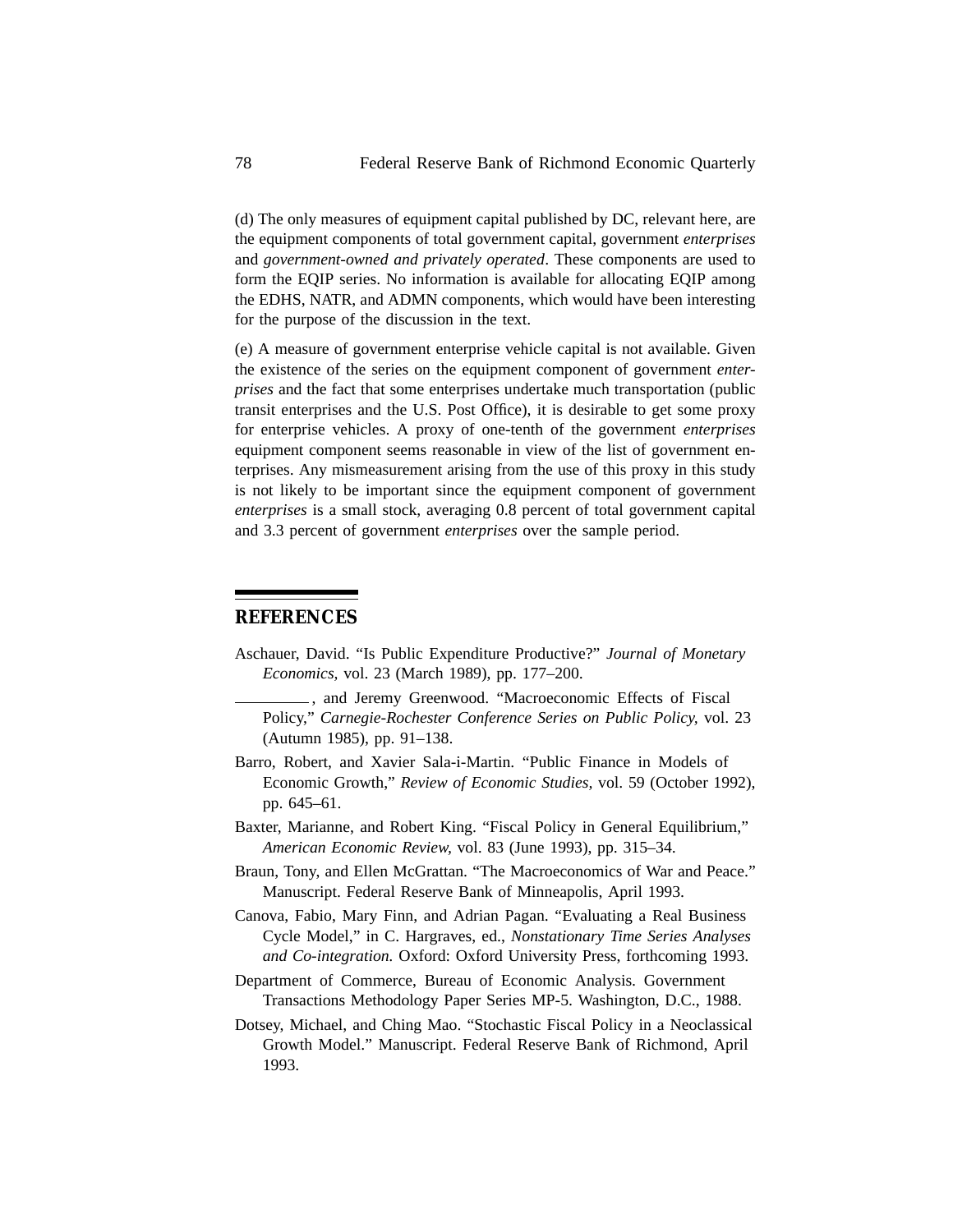- Engle, Charles, and Clive Granger. "Co-integration and Error Correction: Representation, Estimation and Testing," *Econometrica,* vol. 55 (March 1987), pp. 257–76.
- Fernald, John. "How Productive Is Infrastructure?" Manuscript. Harvard University, November 1992.

Finn, Mary. "Variance Properties of Solow's Productivity Residual." Manuscript. Federal Reserve Bank of Richmond, March 1993.

. "On Savings and Investment Dynamics in a Small Open Economy," *Journal of International Economics,* vol. 29 (August 1990), pp. 1–21.

- Garcia-Mila, Teresa, and Therese McGuire. "The Contribution of Publicly Provided Inputs to States' Economies," *Regional Science and Urban Economics,* vol. 22 (June 1992), pp. 229–41.
- Glomm, Gerhard, and B. Ravikumar. "Public Investment in Infrastructure in a Simple Growth Model." Manuscript. University of Virginia, October 1992.
- Greenwood, Jeremy, and Zvi Hercowitz. "The Allocation of Capital and Time over the Business Cycle," *Journal of Political Economy,* vol. 99 (December 1991), pp. 1188–1214.
- Greenwood, Jeremy, and Gregory Huffman. "Tax Analysis in a Real Business Cycle Model: On Measuring Harberger Triangles and Okun Gaps," *Journal of Monetary Economics,* vol. 27 (April 1991), pp. 167–90.
- Hansen, Gary, and Edward Prescott. "Did Technology Shocks Cause the 1990–1991 Recession?" *American Economic Review,* vol. 83 (May 1993), pp. 280–86.
- Hansen, Lars. "Large Sample Properties of Generalized Method of Moment Estimators," *Econometrica,* vol. 50 (July 1982), pp. 1029–54.
	- , and Kenneth Singleton. "Generalized Instrumental Variable Estimation of Nonlinear Rational Expectations Models," *Econometrica,* vol. 50 (September 1982), pp. 1269–86.
- Holtz-Eakin, Douglas. "Public-Sector Capital and the Productivity Puzzle," Working Paper 4122. Cambridge, Mass.: National Bureau of Economic Research, July 1992.
- Hulten, Charles, and Robert Schwab. "Public Capital Formation and the Growth of Regional Manufacturing Industries." Manuscript. University of Maryland, 1991.
- Jorgenson, Dale, Frank Gollop, and Barbara Fraumeni. *Productivity and U.S. Economic Growth*. Oxford: Oxford University Press, 1987.
- King, Robert, Charles Plosser, and Sergio Rebelo. "Production, Growth and Business Cycles: I," *Journal of Monetary Economics,* vol. 21 (March/May 1988), pp. 195–232.